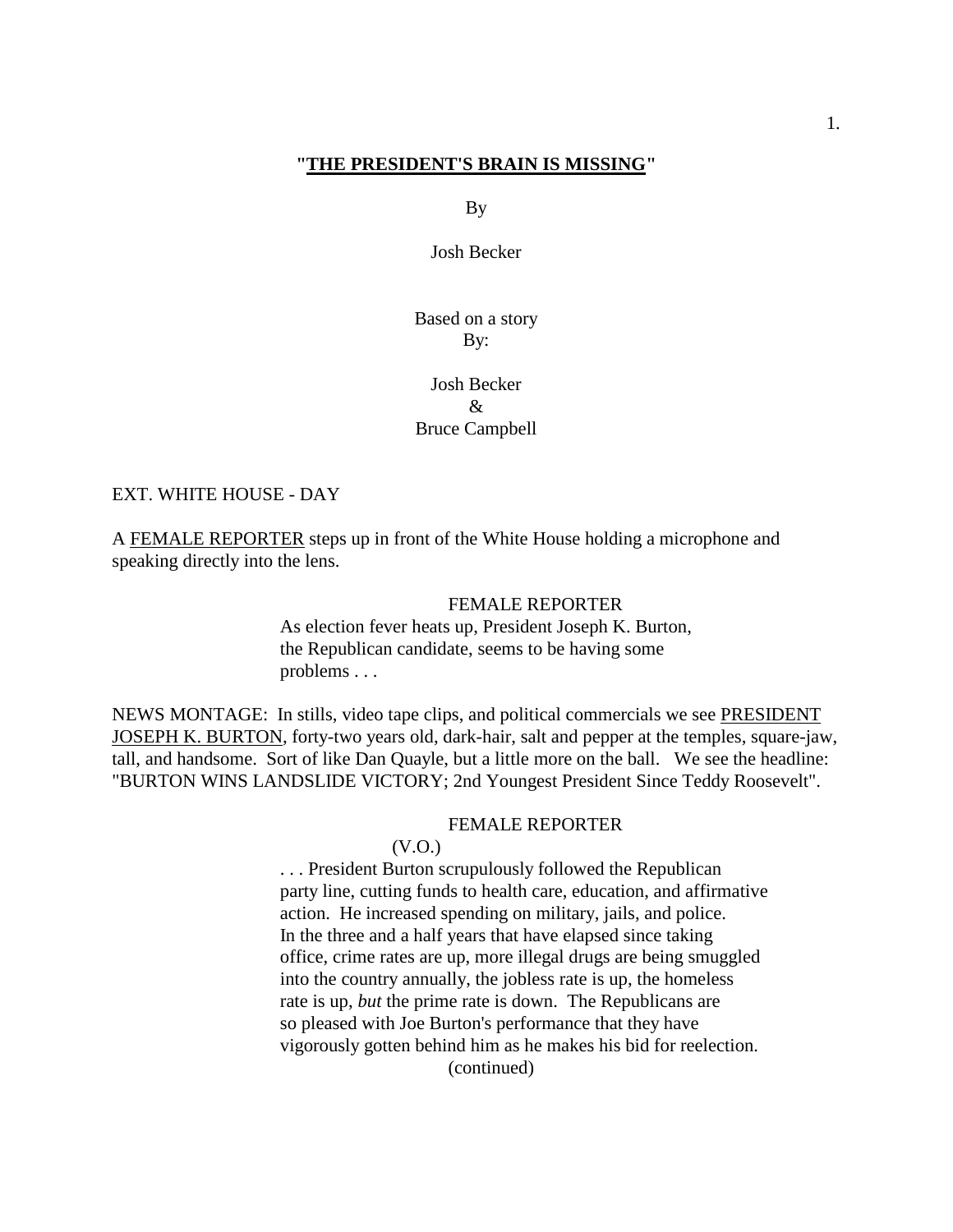## FEMALE REPORTER (cont.) Then why isn't he doing better at the polls? Quite frankly, President Burton is acting rather, well, odd, I guess is the best way to put it . . .

## DISSOLVE:

## INT. WHITE HOUSE/ CONFERENCE ROOM - DAY

President Joe Burton's eye twitches. He reaches up and rubs it, but it doesn't stop. He looks up the long, mahogany conference table where there sit two long rows of men, some in suits, some in military uniforms, all facing him and all the men are pretending like they're not looking at his twitching eye, which they are. A big, barrel-chested black man in a general's uniform, GENERAL SEAHOLM, head of the Joint Chiefs of Staff, speaks:

### GENERAL SEAHOLM

By only having nineteen stealth bombers, we are limited to merely being able to destroy the world only four-point-four times. Whereas, if we had a *twentieth* stealth bomber, we could effectively destroy the entire world *five* times! That is a huge increase of destructive capability for basically a very small investment.

Joe interjects, his twitching eyebrow raised:

JOE

Ah yes. How much is this very small investment, General?

General Seaholm turns to his aide and exchanges whisper and papers.

GENERAL SEAHOLM Twenty billion, Mr. President.

JOE

And where, may I ask, is this twenty billion dollars coming from?

The tall, wiry, gray-haired, Secretary of State, HENRY HARRISON, stands up with a document in his hand.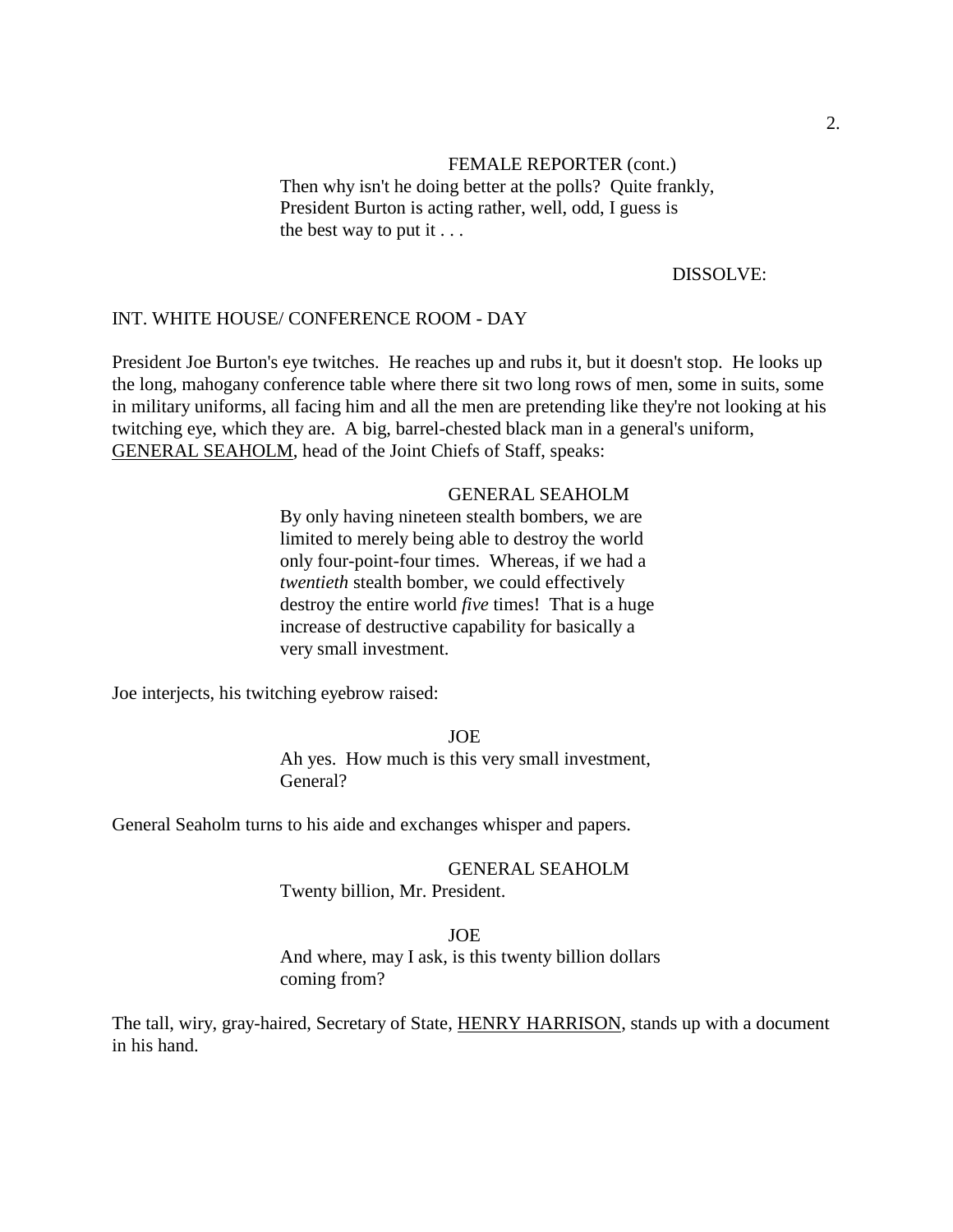### **HARRISON**

From a very simple cut in unneeded and wasteful health care spending.

#### **JOE**

What kind of unneeded and wasteful health care spending, Secretary of State Harrison?

### **HARRISON**

Does it matter?

### JOE

I think it does.

## **HARRISON**

Very well then, from over-staffed, under-used, county hospitals and clinics for the poor. It will *never* be missed in *that* morass of wasted money, I assure you. Besides, not only do the poor not vote Republican, they don't vote at all!

This gets a chuckle from the assembly. Joe turns to General Seaholm.

## JOE

(nods; considering) And you say we need this twentieth stealth bomber, General?

## GENERAL SEAHOLM Desperately, Mr. President.

The bill is slid forward and a pen is put into Joe's hand. Joe looks up the long table at the eager, expectant faces all gazing back at him. Joe hesitates, unsure. Secretary of State Harrison leans over Joe's shoulder.

# **HARRISON**

It's the right thing to do, Mr. President. God Bless America.

#### ASSEMBLY

God bless America.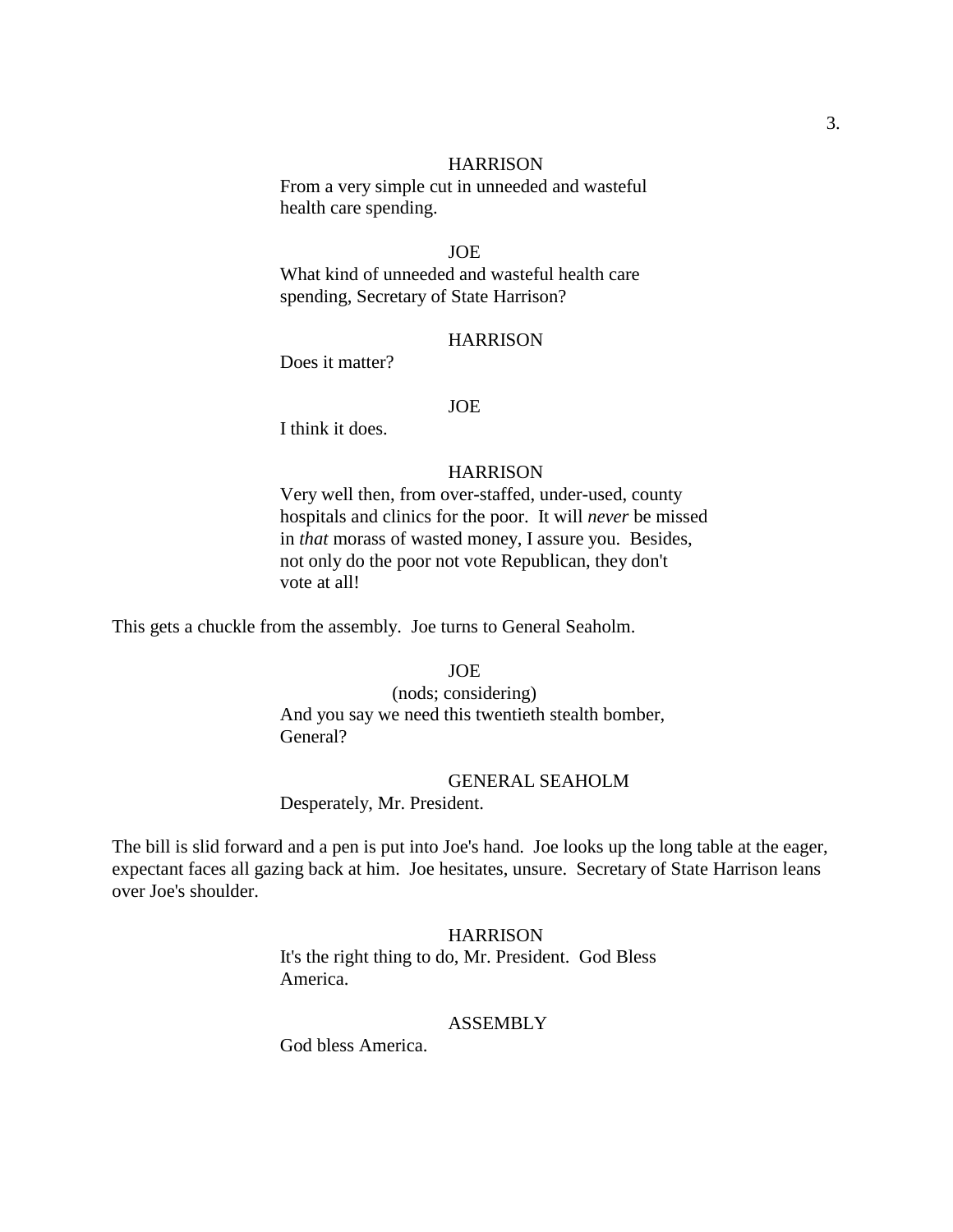Joe still hesitates. His eye twitches. Everyone stares at him in unflinching silence.

## JOE

## (nods) God bless America.

There is a general sigh of relief from the multitude. Joe looks at the military men crowding around him and smiles. They all smile back. Joe puts the point of the pen to the line marked "President Joseph K. Burton." The pen tip forms the letters one by one that spell Joe's name, "J-O-S-E-P-H K-. B-U-R-T-O-N . . . "

A red rubber stamp slams down on the front page of the document stating, "PASSED."

The document is placed in a copier, the top is slammed down, the light flashes, and collated copies begin firing out of the machine.

Copies of the document are twisted into plastic containers, which are fed into pneumatic pipes and sucked into the various government buildings around Washington, D.C.

The document is taken out of its plastic container and dropped into a bin marked, "IMMEDIATE BUSINESS."

Mighty redwood trees crash to the ground.

Spinning blades rip the wood to pulp.

Bundles of paper come off the conveyor belt and are automatically wrapped.

Copiers of every shape and size create thousands of duplicates.

Fax machines spit the document out in curved ribbons.

Now a copier fires out sheet after sheet of *pink* paper.

White-coated doctors, nurses, and orderlies open envelopes revealing the pink slips—they're all fired.

EXT. AKRON COUNTY HOSPITAL - DAY

The county hospital in Akron, Ohio is a deco, late 1920's building in a bad part of town. A sign in front says, "Akron, Ohio, County Hospital."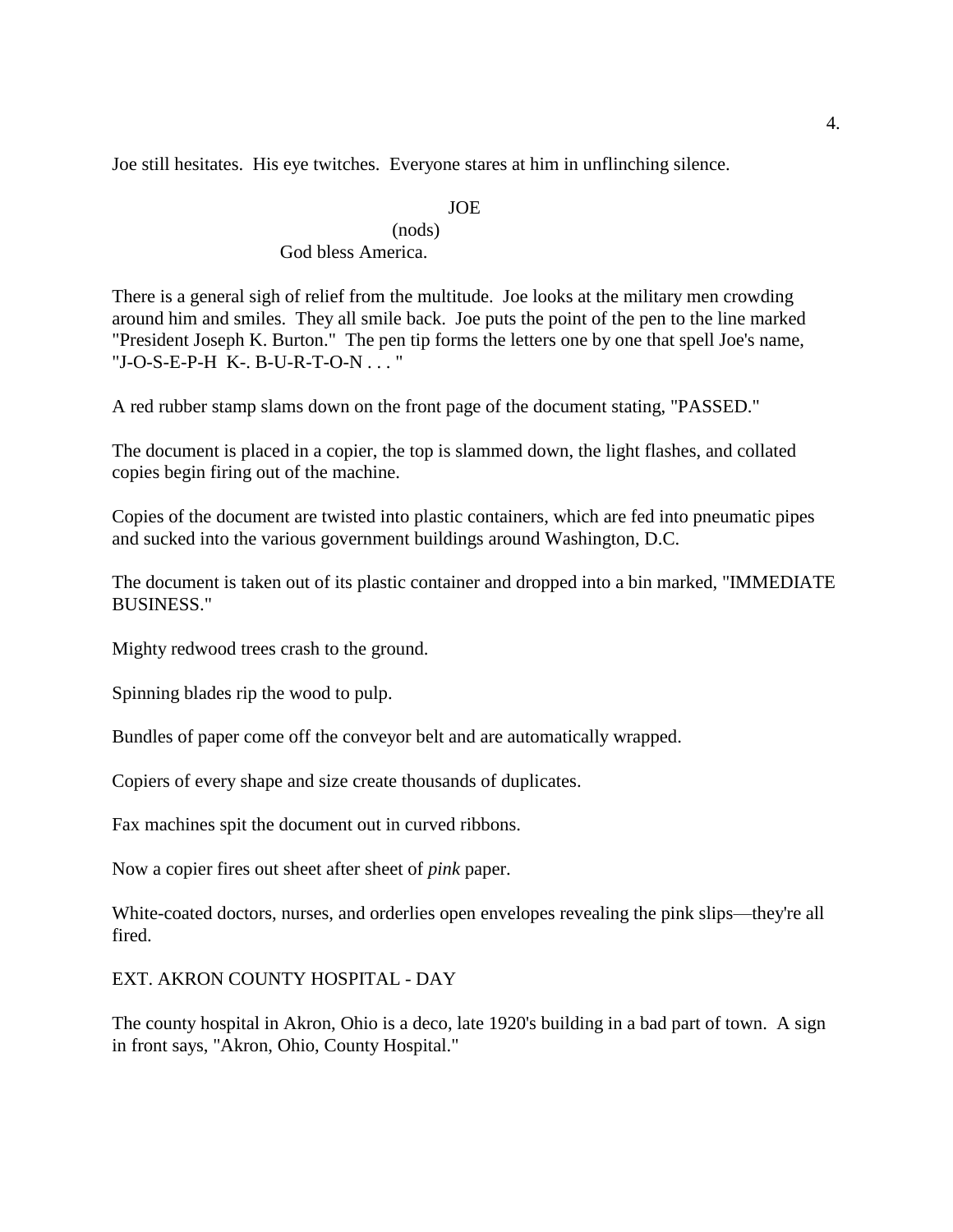## INT. HOSPITAL CORRIDOR - DAY

A DOCTOR in a white coat with a stethoscope around his neck walks up the hospital corridor with a pink slip in his hand. He passes the nurses station where all the nurses and orderlies are studying their own pink slips. The Doctor enters a hospital room.

### INT. HOSPITAL ROOM - DAY

This is a large room for ten, pathetic-looking patients in various states of disrepair. In a corner bed is KEVIN GROVES, forty-two years old, but missing all of his hair. Beside Kevin's bed sits his attractive though sad, thirty-six year old, wife, **MOLLY**, and his bespectacled, nerd, eight year old son, **DELBERT**. The Doctor steps up, holds out the pink slip and sadly sighs.

#### **MOLLY**

But, doctor, what about my husband?

### DOCTOR

You'll have to continue the treatment privately.

## **MOLLY**

But Kevin's been bed-ridden and out of work for two years. We don't have any money. Delbert and I are running the farm ourselves now.

## DOCTOR

(honestly sorry) I'm very sorry, Mrs. Groves, but they're shutting the whole facility down. I'm out of a job, too.

#### **MOLLY**

I'm sorry, doctor.

The doctor looks at this sad little family and shakes his head.

#### DOCTOR

I'm sorry, too, Mrs.Groves.

Kevin looks around in a confused, dying daze.

#### EXT. FARMHOUSE - NIGHT

A little farmhouse sits on the hilly Ohio ground, bathed in moonlight. Beside the house are a tilled field, a barn, and a broken windmill.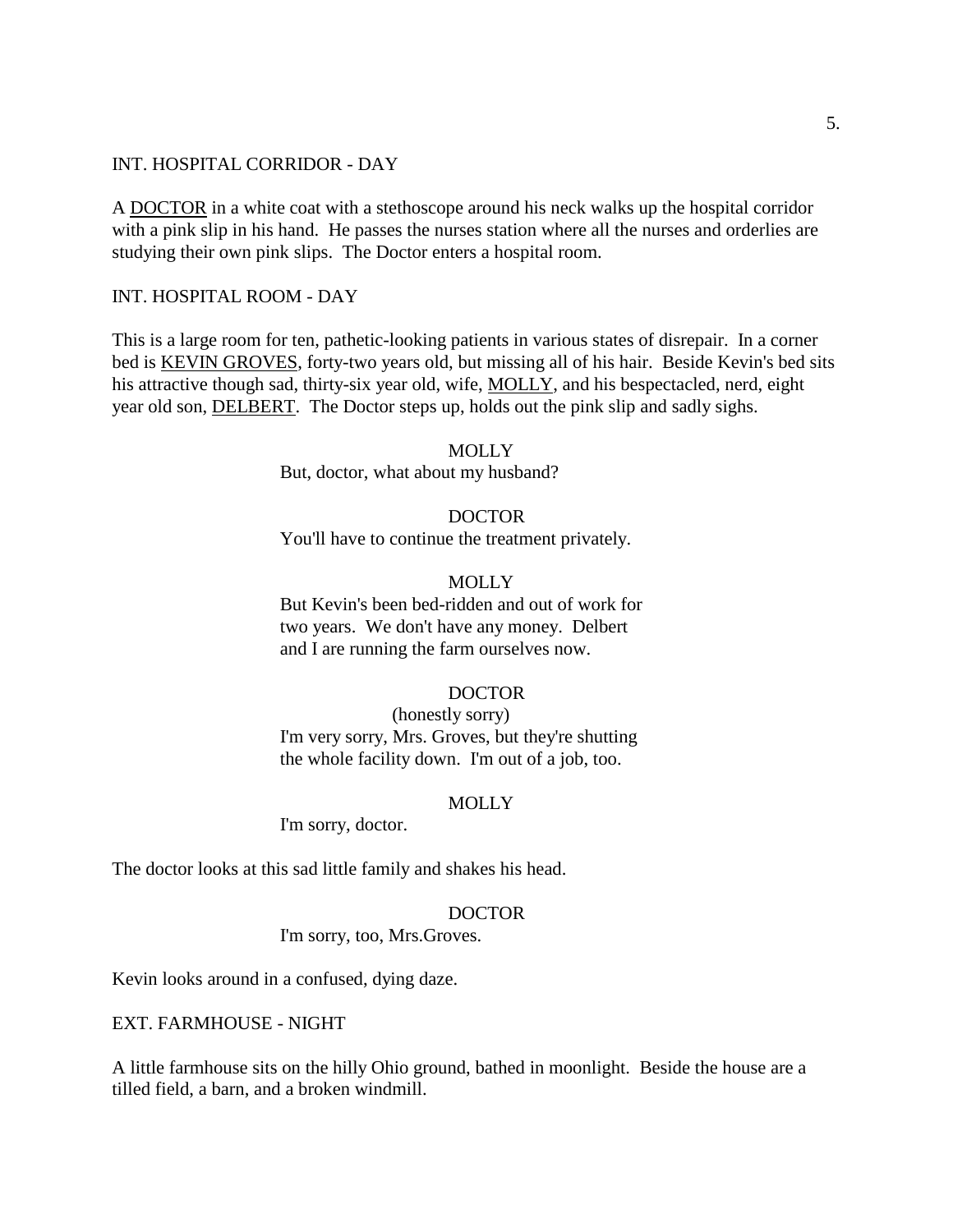#### INT. BEDROOM - NIGHT

Molly and Delbert sit in very similar positions around Kevin's sickbed—both are asleep. Kevin opens his eyes, reaches upward and begins to moan. Molly and Delbert both wake up. Molly jumps to her feet. Kevin reaches toward her, his bloodshot eyes wide open.

### KEVIN

*We gotta get those seeds in the ground before the storm comes!* (he points at Delbert) *You! Put the combine in the barn!* (Points at Molly) *You! Put the chickens in the coop! We gotta be ready!!!*

Kevin's hand drops to the bed, his head droops over and he dies. Molly takes hold of her dead husband, drops her head on his chest and cries. Suddenly, Kevin bursts awake, sits up and grabs Delbert's shirt, frightening both he and Molly.

## KEVIN

*Is the combine in the barn? Tell me the combine's in the barn?*

Molly shakes her head yes to Delbert, who nods.

#### DELBERT

Yeah, sure it is.

## KEVIN

(smiles)

Thank God.

Kevin dies again, this time for keeps.

EXT. WHITE HOUSE - DAY

It's a sunny summer day at the White House.

INT. OVAL OFFICE - DAY

Joe Burton and a Presidential AIDE, a sharp young man, finish going over his correspondence.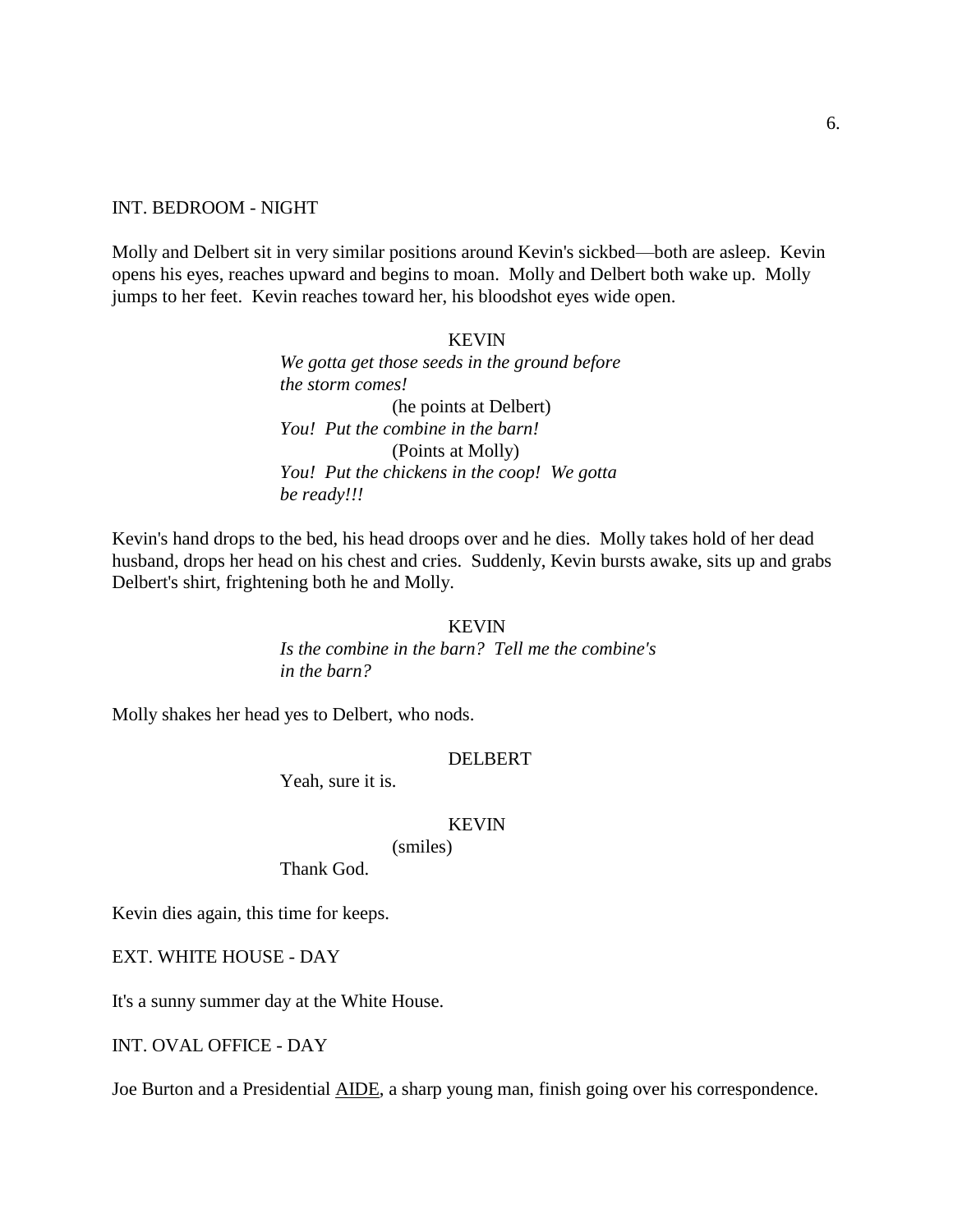Joe looks weary.

## JOE

Is that it?

The aide holds yet another pile of envelopes.

## AIDE

Just this unimportant, personal junk, Mr. President.

The aide sets the mail down and leaves. Joe glances at the top envelope, the return address coming from Akron, Ohio. Joe smiles.

#### JOE

Akron, that's *my* hometown.

Joe opens the letter—it's an invitation to Kevin Groves' funeral. Joe's eyes widen in horror.

JOE

Kevin was my best friend. He's *dead*?

There is an accompanying note which Joe reads:

## **JOE**

(reading) " . . . My name's Molly, I was Kevin Grove's wife. I know Kevin was a boyhood friend of yours. Even though you guys haven't seen in each other in twentyfive years, Kevin was always very proud of your friendship. Sadly, Kevin died when they closed the county hospital which had him on a special treatment. We couldn't afford the treatment privately, it would have been thousands of dollars . . . "

Joe glances at the *Washington Post* sitting on his desk, the headline stating: "MILITARY GETS 20TH STEALTH BOMBER." The sub-headline reads: "Massive Cost Overrun; Bomber Costs \$60 Billion!" Joe holds his aching head.

Joe looks up and his eye starts to *really* twitch.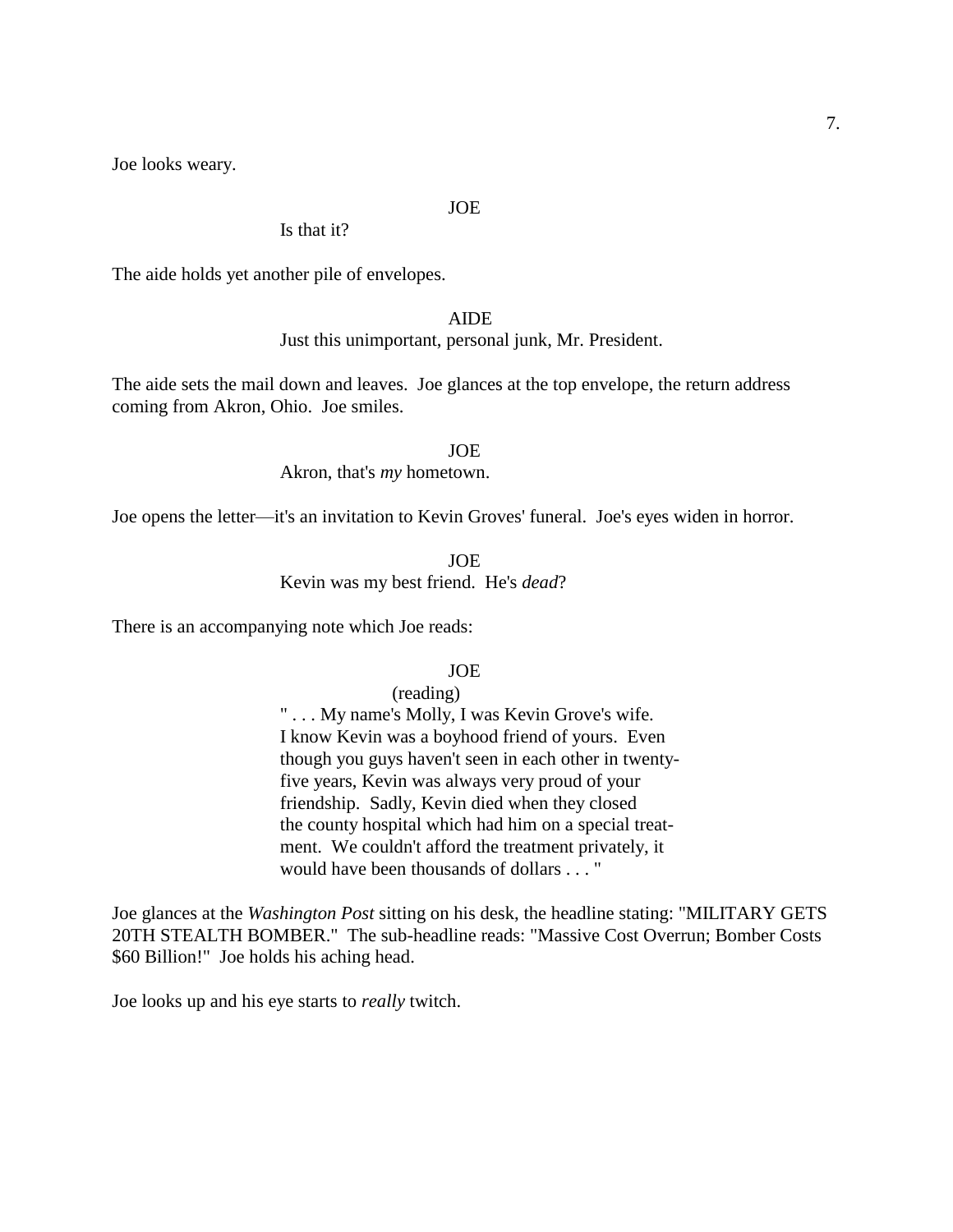(still reading)

" . . . Anyway, hope to see you at the funeral, 10:00 A.M., June 9th . . . "

Joe glances at the calendar: June 6th.

## JOE

Three days.

(continues reading) " . . . Love, Molly Groves."

Joe pushes the button on his complicated phone system.

JOE (into speaker phone) Get me Secretary of State Harrison, please.

## INT. WHITE HOUSE WASHROOM - DAY

A very, very old black man, the white house washroom attendant, SAM WILSON, answers the phone.

## SAM

(into the phone)

Washroom.

INT. OVAL OFFICE - DAY

Joe looks at his phone hatefully.

JOE

Damn this thing!

SAM

Mr. President? That you?

JOE

Yes, Sam, it's me.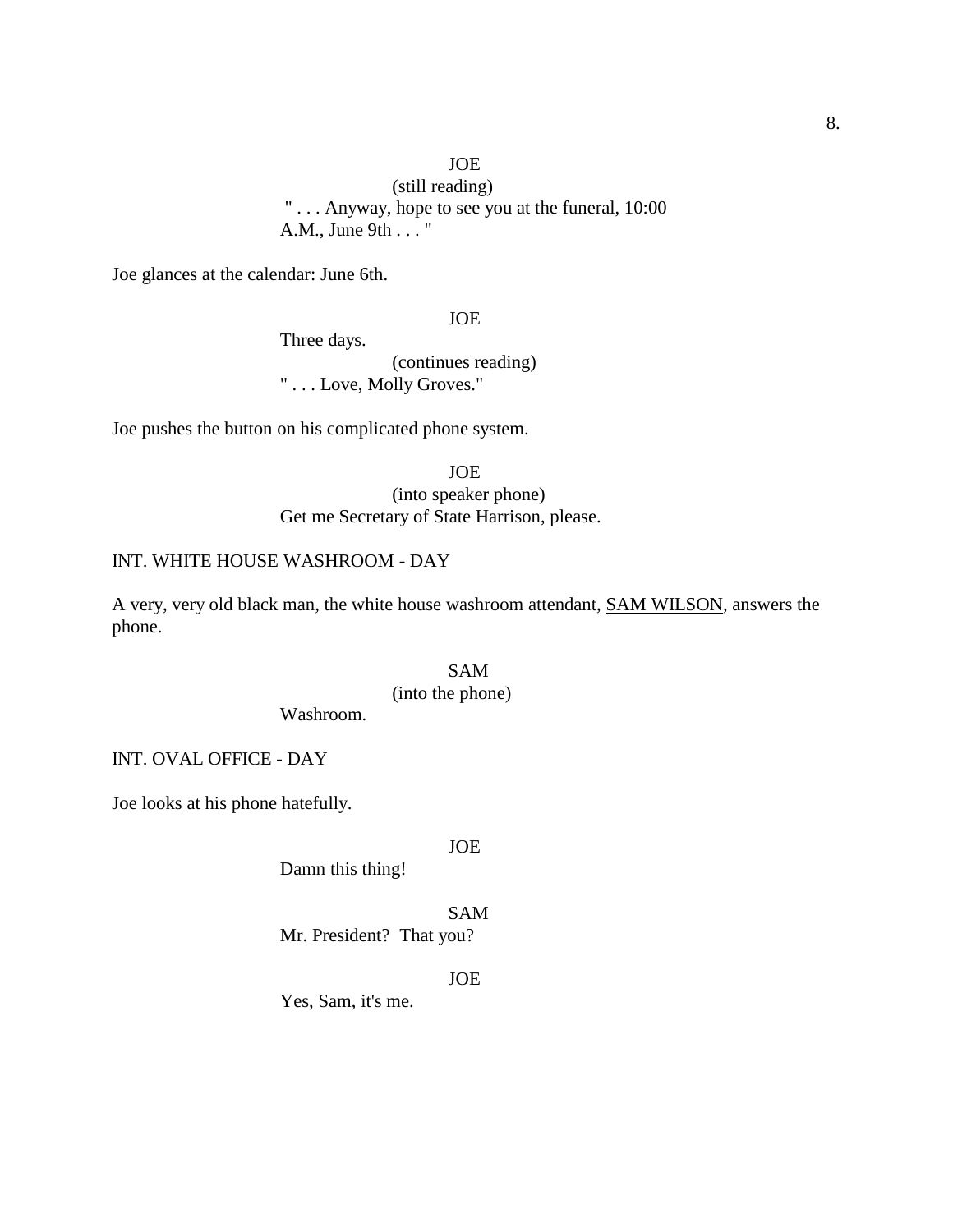## SAM

Ya know, I been the washroom attendant here at the White House nay unto fifty year now. I started under Harry Truman, then come, uh . . . Uh . . . Who come next?

#### JOE

Eisenhower, look, Sam, we'll talk later, OK?

## SAM

Tha's right, Eisenhower, good ol' Ike. Ya know, he was a General first before he was president. He was the commander of the Axis armies.

JOE

#### Allies, Sam. I'll talk to you later.

Joe hangs up. He studies the phone closely, then deliberately pushes a button. An OPERATOR comes on the line.

#### **OPERATOR**

Yes, Mr. President?

## **JOE**

Get me the Secretary of State, please.

## OPERATOR

Yes, sir.

The door to the oval office opens and Henry Harrison enters. Joe looks surprised and hangs up.

## JOE

That was quick.

### **HARRISON**

No, actually it was rather slow with all the traffic. .

JOE

So, Henry, how do my next three days look?

Harrison looks in a date book.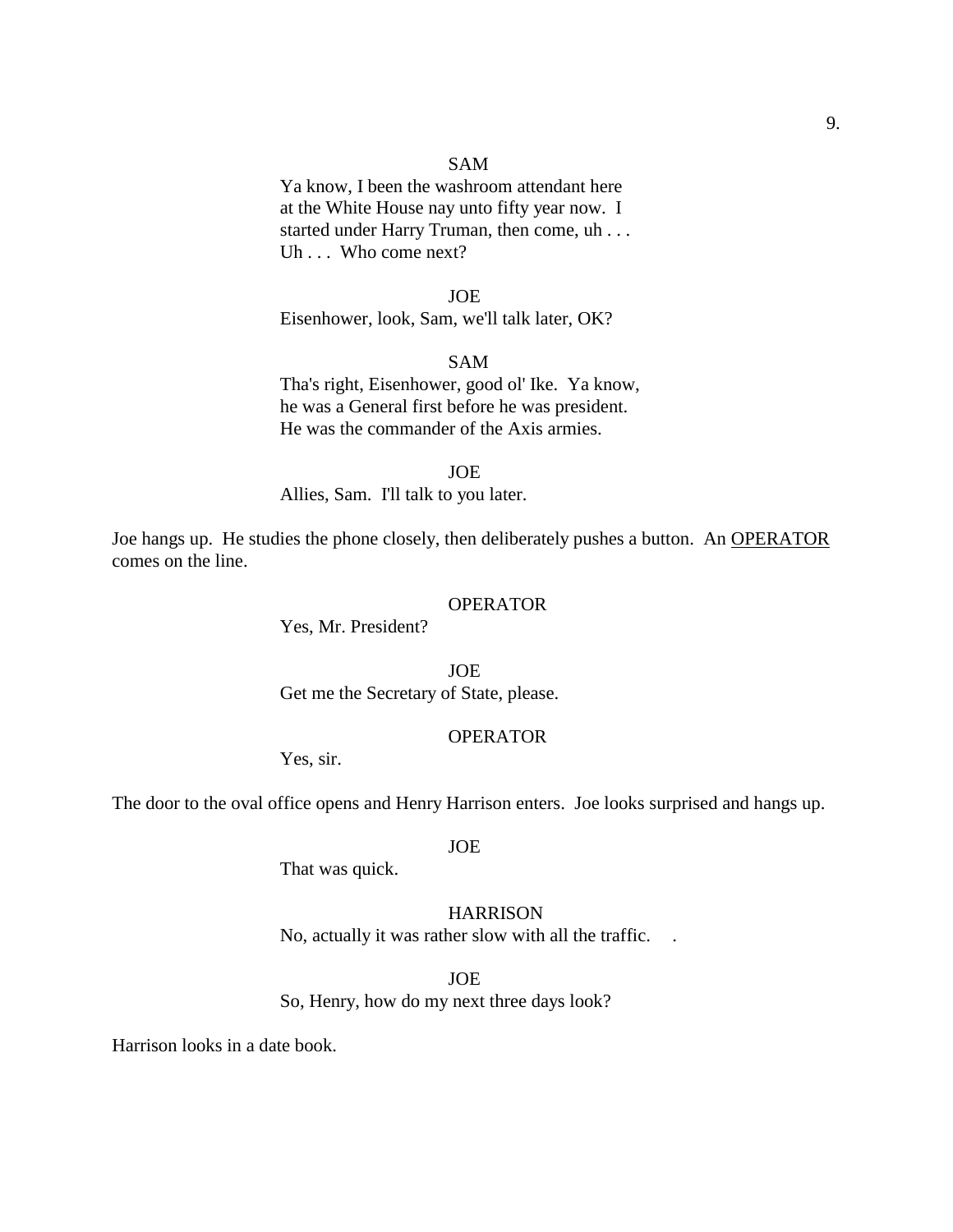### **HARRISON**

Actually, hellish would be the word I'd choose, although brutal might also be appropriate. If you weren't such a robust young man I don't know how you'd get through an overloaded schedule like this: rallies, meetings, interviews, speeches, and more speeches. Me, well, I haven't got the strength anymore. In fact, lately I've had a sharp pain in my Gluteus Maximus . . .

(Harrison winces; Joe's eye continues to twitch) Do you feel all right, sir?

Joe sits down and wipes his brow.

#### JOE

A little light-headed, perhaps.

## **HARRISON**

It's not the appropriate time for a summer cold, sir, you haven't got a minute to spare.

JOE Thank you, Henry. Could I have a moment, here.

## **HARRISON**

Certainly, sir.

Harrison exits. Joe pulls the funeral invitation out of his pocket

JOE

(sighs sadly) Sorry, Kev, it doesn't look like I can make it. I guess I never could make it for you, not when you got married, or when your kid was born, or even when you died. I'm sorry, buddy.

Joe's eye keeps right on twitching. Joe picks up the phone and punches the button.

JOE

Get me an outside line, please.

Sam, the washroom attendant, answers.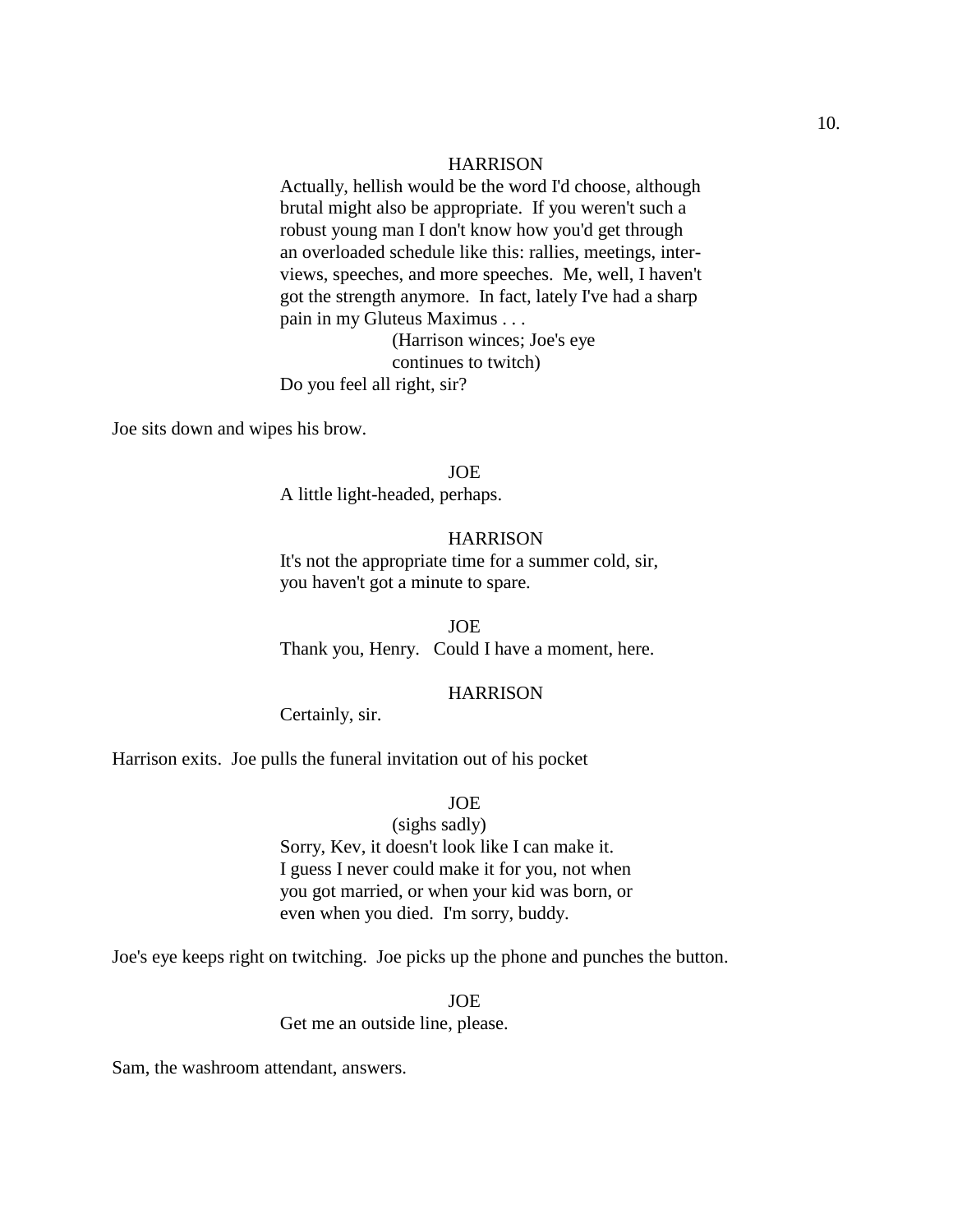# SAM

. . . Then, after Ike come, uh . . . uh . . .

## JOE

(sighs) Damn this phone!

## SAM

. . . Uh . . . *Ford?*

JOE

No, after Ike was Kennedy, Sam.

#### SAM

Yeah, that's right. Good ol' Jack Kennedy. Ya know, sometimes he'd go see Marilyn Mon-roe, and when he come home he have her lipstick all over his collar—

## JOE

(cuts him off) —I'll talk to you later, Sam.

Joe disconnects. He studies the phone with his twitching eye, then pushes a button. The female operator returns.

## OPERATOR

Yes, Mr. President?

JOE I'd like an outside line, please?

#### OPERATOR

(pause)

. . . Why?

JOE Do I have to have a reason?

#### OPERATOR

But you've never asked for an outside line before. I'm not sure it's wired that way. I might have to get a repairman out to fix it.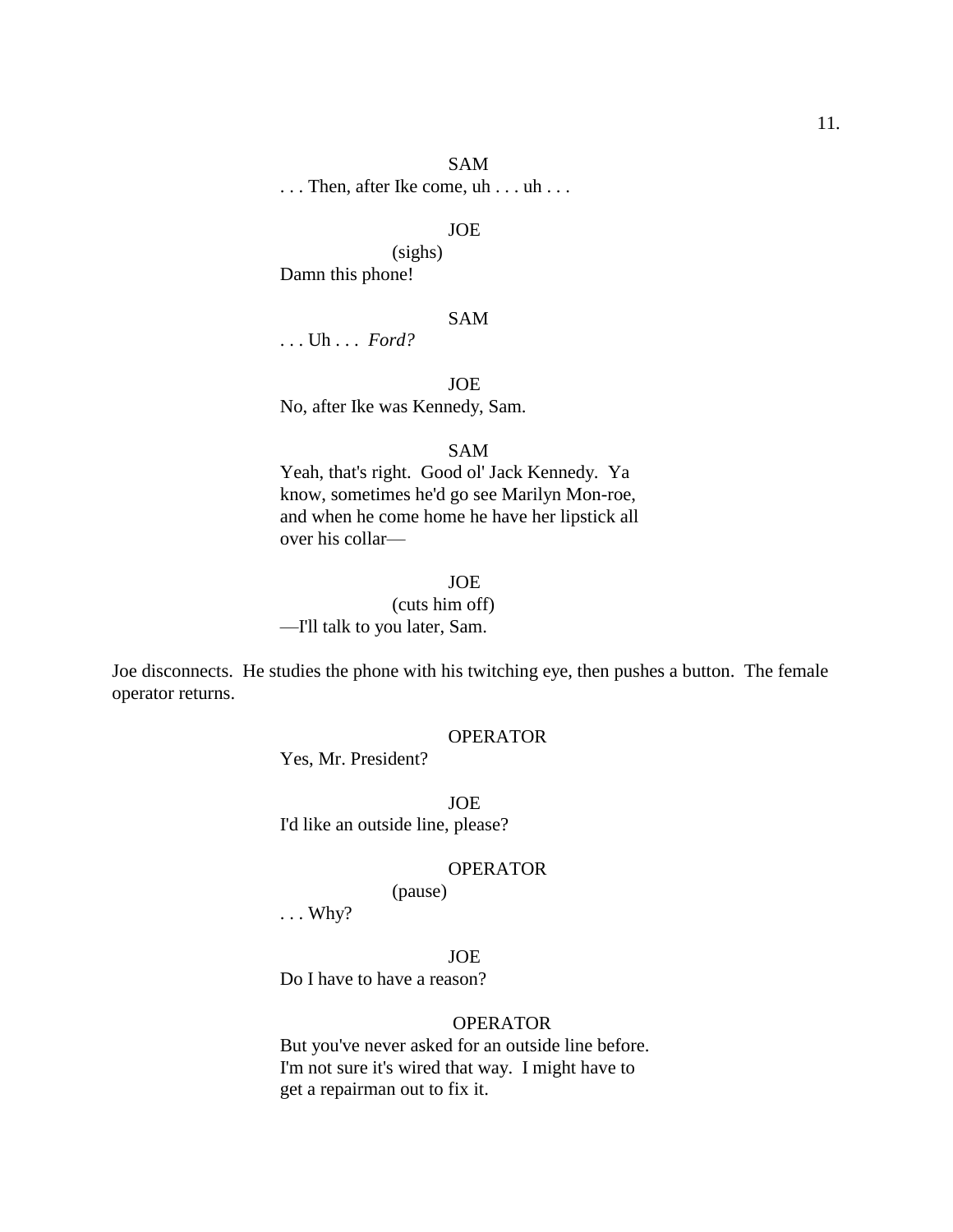Oh, for goodness sake! Why don't you just try first.

## OPERATOR

All right, sir, I'll try.

Joe hears a series of weird electronic noises, culminating in . . .

SAM . . . Then, after Kennedy come, uh . . . *Ford?*

JOE

(exasperated) No, not Ford. After Kennedy came Johnson.

## SAM

Oh, yeah. LBJ. He was from Texas, ya know. Me and him didn't get on too well. I don' think he like colored folk much.

JOE

I'm sorry to hear that, Sam, I'll get back to you.

Joe disconnects. His eye is *really* twitching now. Joe taps his finger for a second, then pushes the button on his phone. The Operator comes back on.

## OPERATOR

Yes, Mr. President?

JOE

That outside line, please.

#### OPERATOR

Oh, you didn't get it?

JOE

(patiently)

No.

## **OPERATOR**

I'll try again, sir.

Magically, Joe gets a dial tone. He looks at Molly's note, which has a telephone number, and Joe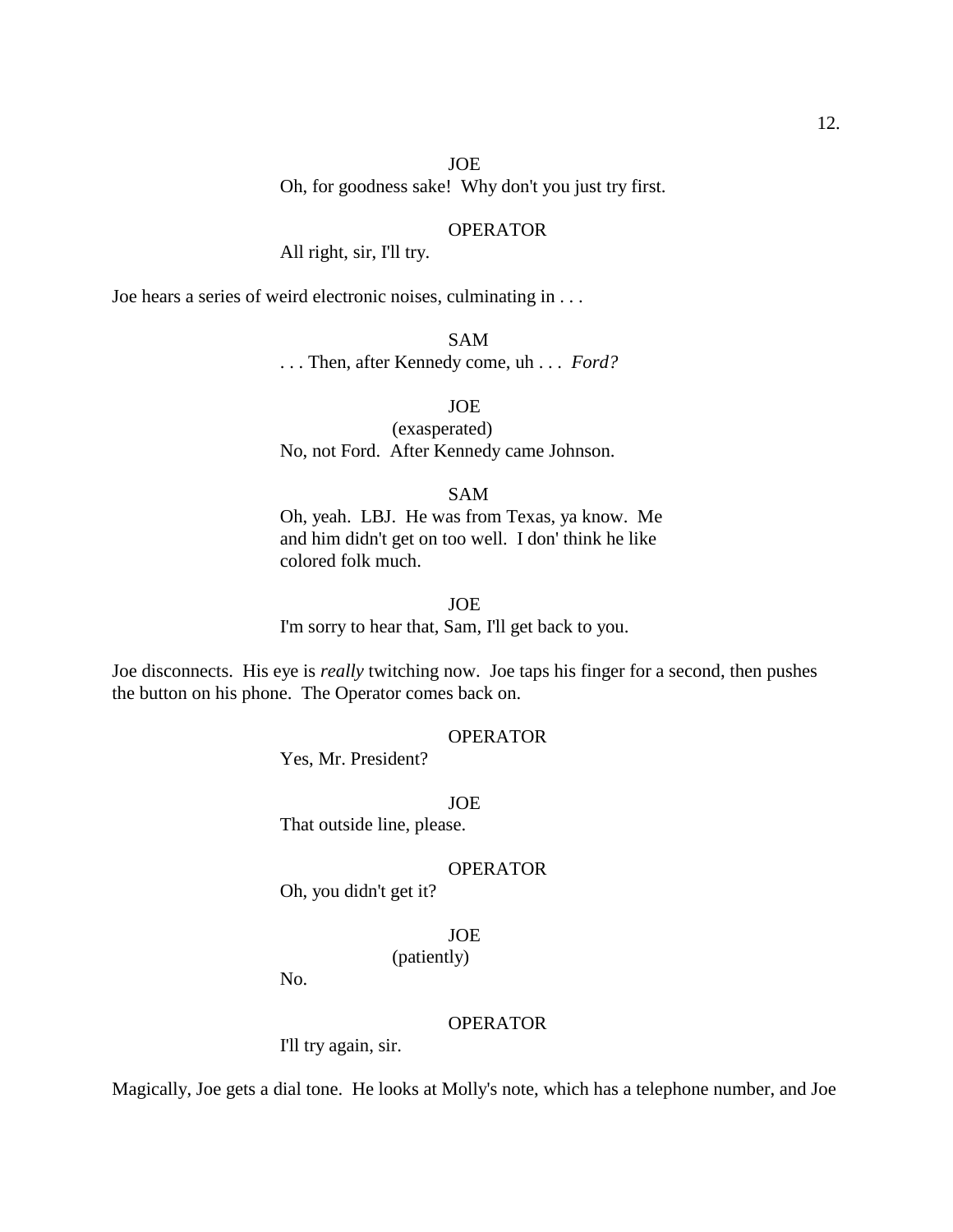dials it. It rings several times, then a recording kicks in.

## RECORDING

I'm sorry, the number you have dialed has been disconnected. No new number is available. Please hang up and try your call again later. Thank you for using Ohio Bell/Tele/DigiCom Systems, where we're pleased to help you.

Joe forlornly hangs up.

JOE (to himself) What have I done?

And his eye keeps right on twitching . . .

DISSOLVE:

## INT. WHITE HOUSE/ MASTER BEDROOM - NIGHT

Joe looks like hell as he wearily disrobes beside a big bed. With his pants off, wearing undershorts, a shirt and a tie, Joe opens the bathroom door on the left side of the room, goes in and shuts the door behind him.

The bathroom door on the right side of the room opens and out steps Joe's wife, the First Lady, an attractive, forty-year-old, diminutive, blonde named NORA. She is wearing a white nightgown and rubs cream into her hands. Having too much cream left, Nora goes back into the bathroom on the right.

The bathroom door to the left reopens. Out steps Joe holding a toothbrush, a bent tube of toothpaste, and a ribbon of red toothpaste gel on his white shirt. The bathroom door on the right opens and out steps Nora, now with tissues stuck to the dried cream on her hands. She and Joe confront each other across the bed.

### NORA

You?

JOE Who were you expecting, the Joint Chiefs of Staff?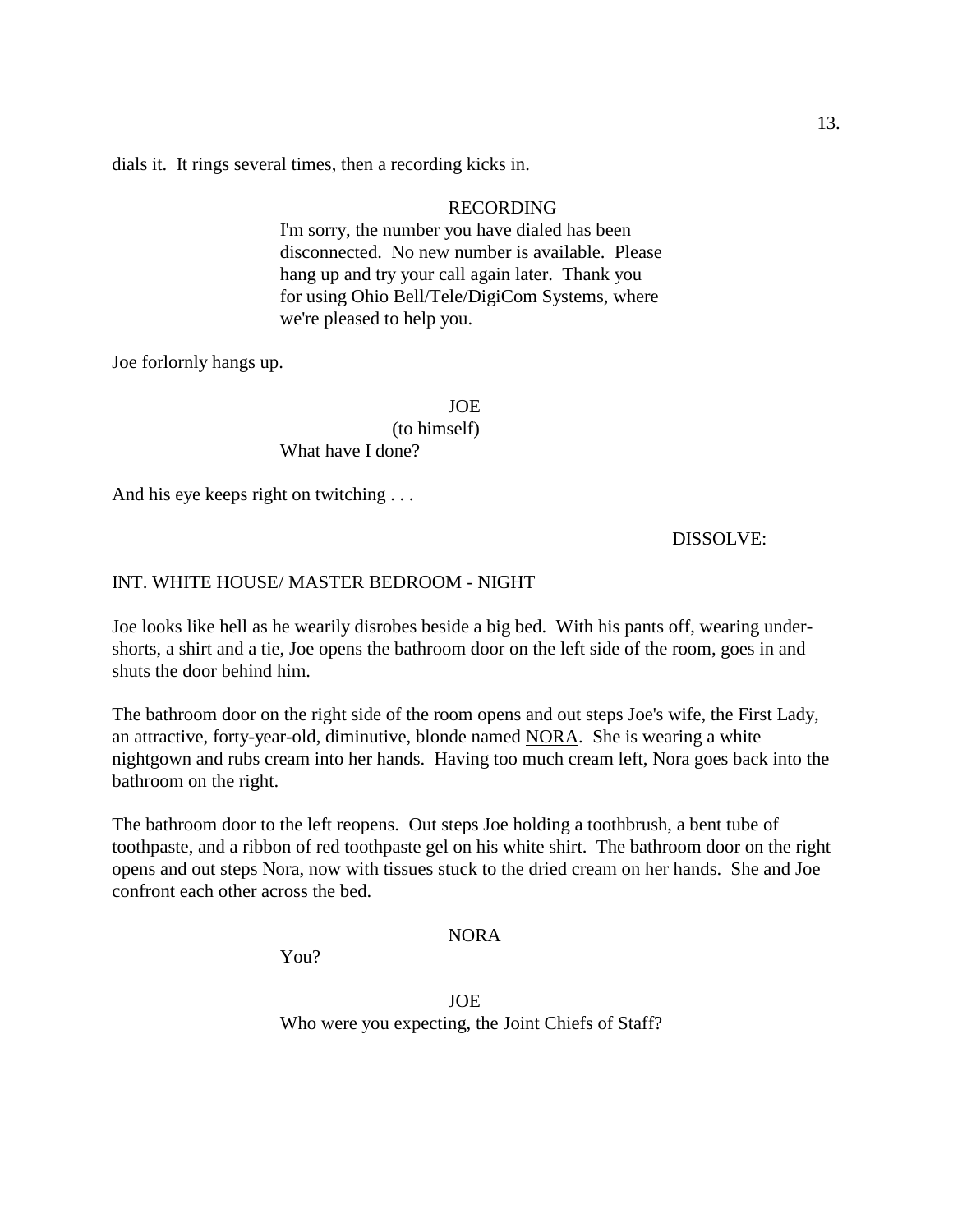## NORA

Don't start with me, mister. I don't have the wherewithal to deal with you now?

## JOE

Did you ever?

NORA Quite frankly, no. You've always bored me.

JOE

Then why did you marry me?

### NORA

Because my uncle, the former President, felt it would be a good match; that it might lead to another Presidency. Well, he was right. It did. And who cares, I'd like to know?

#### JOE

You did at first; so did I.

#### NORA

Well, the party's over and it's time for all good men to come to the aid of their own lives.

## JOE

What does that mean?

### NORA

That means, Mr. President, that I want to see some changes in you, and soon, or I'll make so much trouble that you'll never get reelected.

### JOE

### (sarcastically)

Oh, my heart's breakin', lady. You think this is such a great job and you got ripped-off 'cause you're the wife of the President instead of being the damn President yourself? Well, I'd give it all to you in a second if I could. But I can't. And you couldn't handle it, anyway.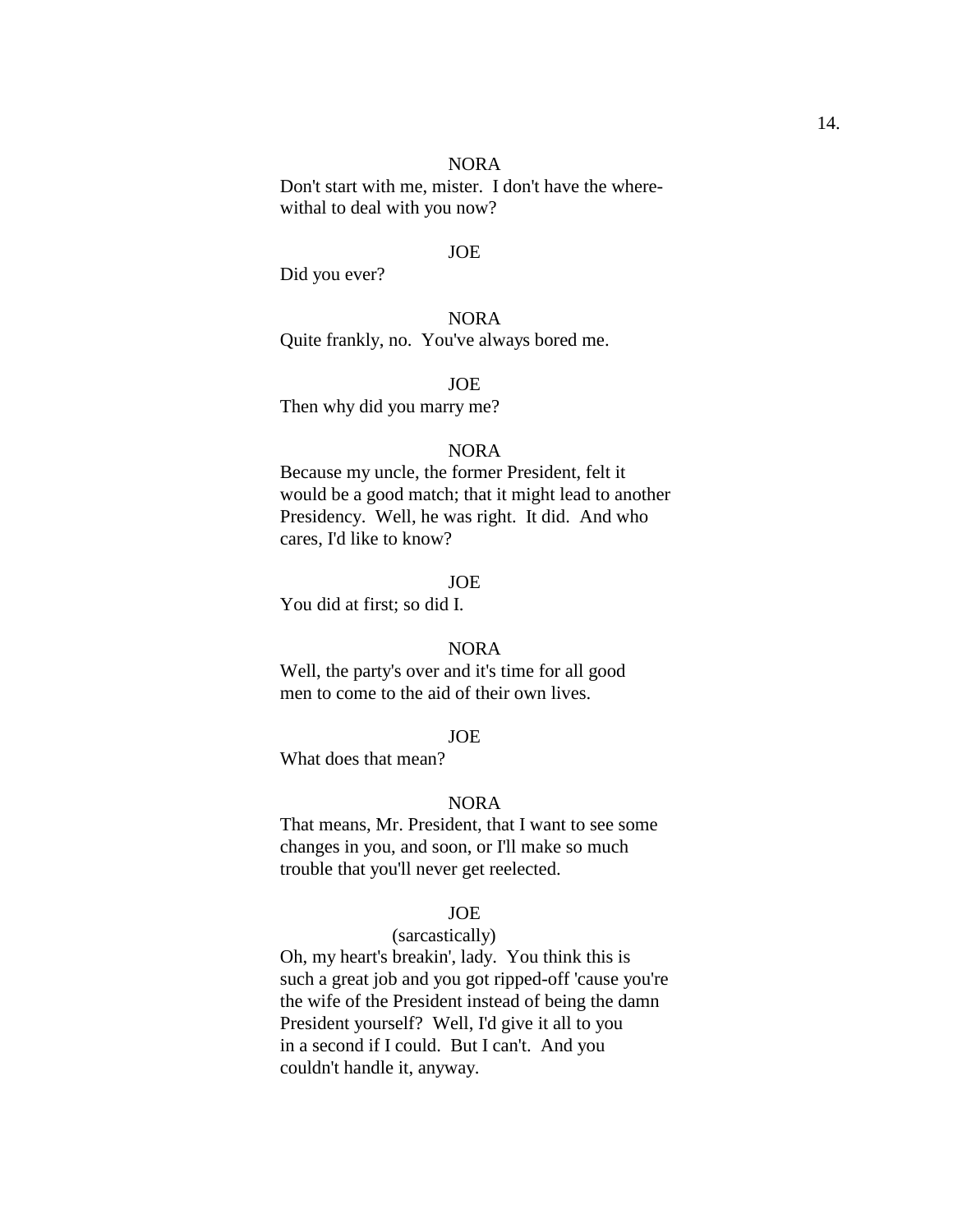#### NORA

(laughs) I couldn't, huh? Not like you? Joe, look at yourself, you're a wreck. You're tip-toeing on the edge of a nervous breakdown. You'll never make it to the elections at the rate you're going.

| Jump in a lake.    | <b>JOE</b>  |
|--------------------|-------------|
| No, you!           | <b>NORA</b> |
| Harridan!          | <b>JOE</b>  |
| Weakling!          | <b>NORA</b> |
| <b>Ballbuster!</b> | <b>JOE</b>  |
| Worm!              | <b>NORA</b> |

JOE (going for it) Yeah, well . . . you're unattractive!

### NORA

### (furious)

*Oh, yeah??!!*

At which point the First Lady begins throwing things at the President. She grabs knack-knacks off a bookshelf and hurls them at Joe. A plaque above the bookshelf reads: "The knick-knacks of Martha Washington, 1777." The little ceramic pieces explode against the wall as Joe ducks and sways in his under-shorts, shirt and tie. Suddenly the President's two Secret Service AGENTS burst out the bathroom door on the left with their pistols drawn. They both take aim at the First Lady.

#### AGENT #1

Drop it!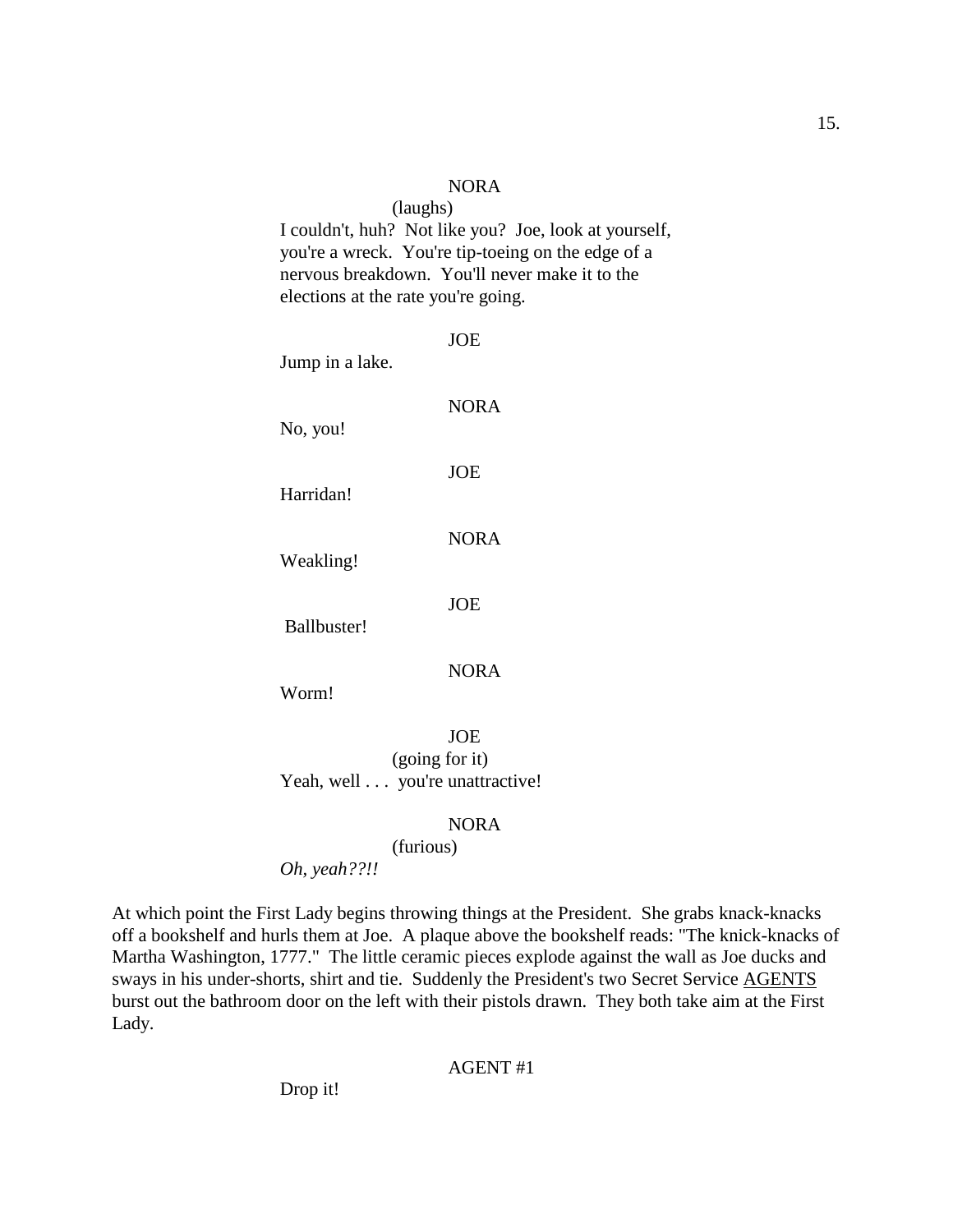### AGENT #2

#### You heard the man, drop it!

Just then, the First Lady's two Secret Service **AGENTS** burst through the other bathroom door aiming their weapons at the other two agents.

## AGENT #3

Aim those weapons away from the First lady, if you please, gentlemen!

## AGENT #1

I'm afraid not, Bob. Not until she stops threatening the President of the United States.

## AGENT #3 You threaten the First lady, Ted, you're threatening me. You know that.

Nobody moves. It's a stand-off.

#### INT. WHITE HOUSE CONFERENCE ROOM - DAY

We're back in the White House conference room with it's long Mahogany table. General Seaholm is addressing the assembly, facing the President at the end of the table. We see that not only is Joe's eye twitching, his eyes are also bloodshot, he hasn't shaved, and he keeps rubbing his nose.

#### GENERAL SEAHOLM

. . . And that's why I feel we need *another* BEEZWACS surveillance jet. With a twenty-fifth BEEZWACS jet, not a creature will stir on this planet that we in the American military won't know about, ready to swoop down and annihilate them at a moment's notice.

Suddenly, Joe shoves his baby finger deeply up his nose and starts to seriously dig around. Everyone at the table acts like they're not seeing what the President is doing. Joe doesn't get anything very good out of his nose, looks at his finger, then goes back at it, vigorously.

> JOE And how much will *this* jet cost, General?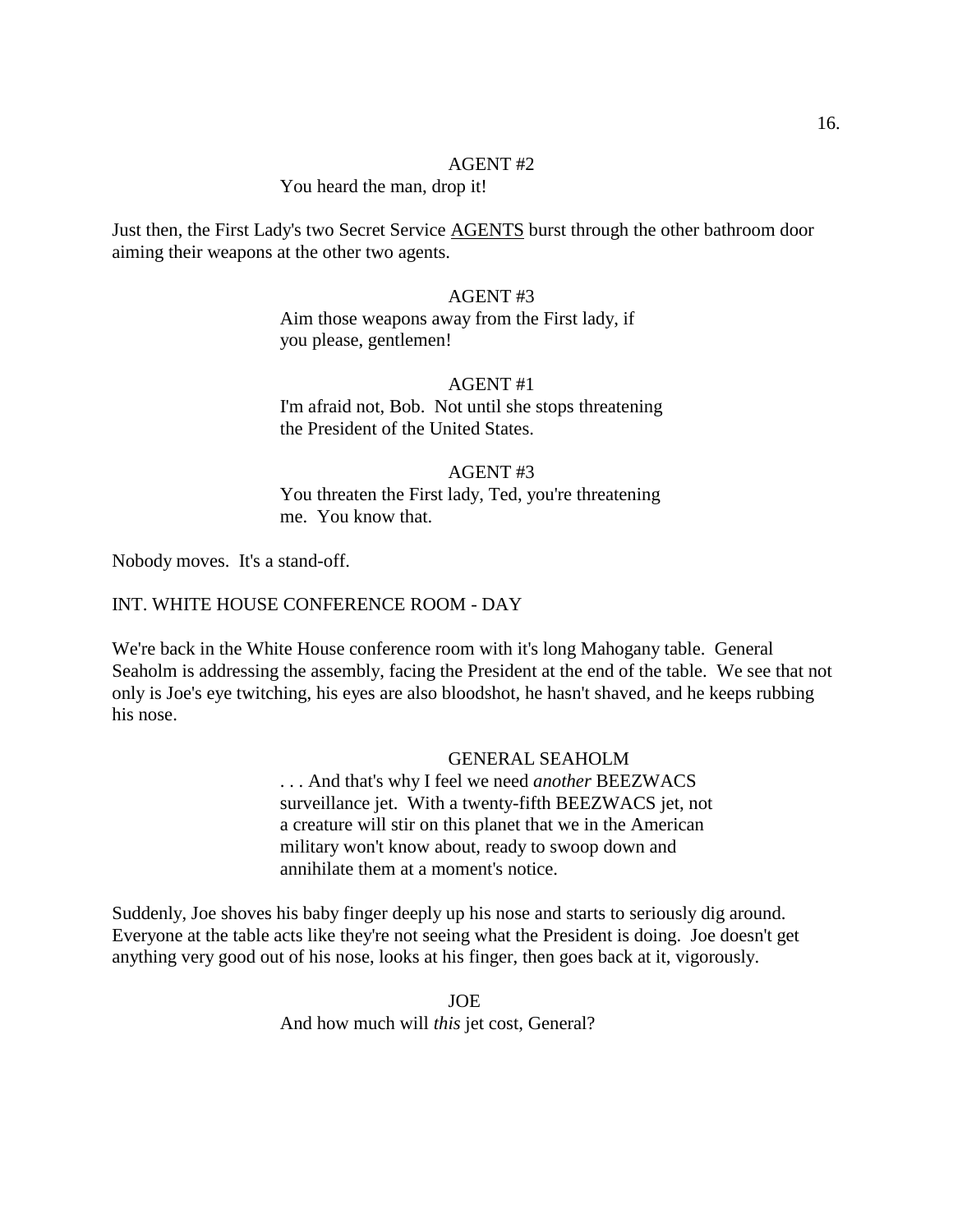### GENERAL SEAHOLM

Well, sir, the BEEZWACS surveillance jets are quite a bargain at only fifteen billion dollars each.

#### JOE

(nods)

You told me the stealth bomber would cost \$20 billion, but, in fact, it cost *\$60 billion.* That was some bargain, too.

There is a hushed silence. General Seaholm looks embarrassed.

GENERAL SEAHOLM Where did you hear that, sir?

JOE

It's the headline of the newspaper, General.

Joe holds up the newspaper. Everyone at the table laughs.

#### GENERAL SEAHOLM

You don't actually believe everything you read in the newspaper, do you, sir?

## JOE

Are you trying to tell me that it *didn't* cost \$60 billion?

#### GENERAL SEAHOLM

Why, that's nothing but an exaggerated smear-job from the lily-hearted liberal press.

JOE Well, then, how much *did* this stealth bomber cost?

The General checks his notes.

#### GENERAL SEAHOLM

Well, that is, uh, not quite \$57 billion, sir. And the reason the aircraft doesn't fly has nothing to do with the cost overrun.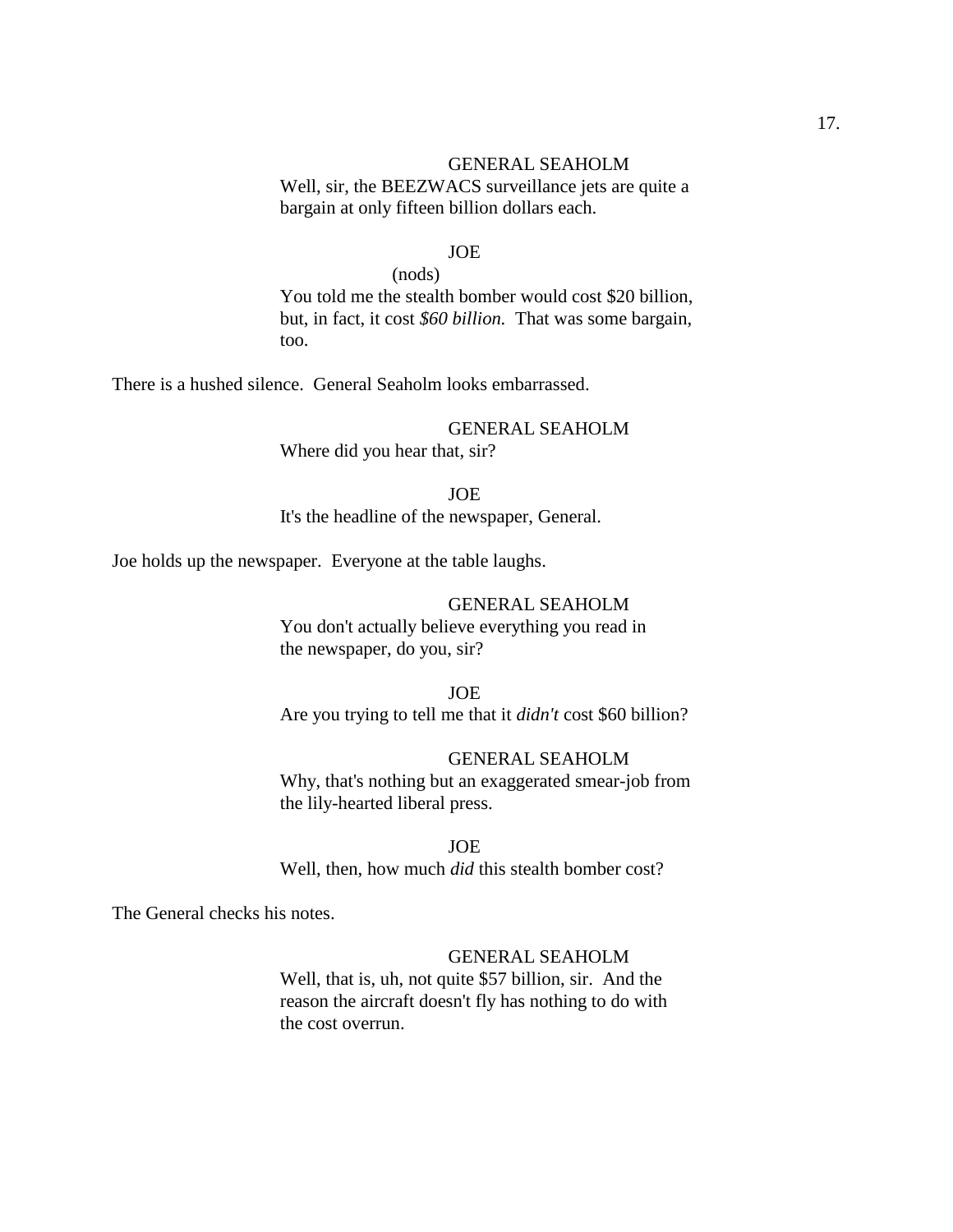#### (shocked)

It doesn't *fly?*

## GENERAL SEAHOLM

Not as yet, sir. It will soon. And we are going to hold the most diligent hearings ever convened to discover who is responsible for installing one of the engines backwards. I'm telling you, sir, as an eyewitness, it was not a pretty sight when that aircraft started its engines and began spiralling like a pinwheel. It's Goddamn lucky *more* people didn't get killed.

#### JOE

(aghast) How many people got killed?

## GENERAL SEAHOLM

Just two, sir. Minor in the scheme of things. Luckily, they were only civilians.

## JOE

(horrified)

*Only civilians!?*

Secretary of State Harrison jumps up, interjecting:

### **HARRISON**

Thank you, gentlemen, that will be all for today.

Everyone rises to their feet, collecting their notes. Harrison produces a portable electric shaver from his briefcase, holding out to the President. He flicks it on with a buzz.

## **HARRISON**

Nice, eh? Got it from the Sharper Image Catalog. Works in zero G's. Would you like to use it?

Joe swats the shaver away.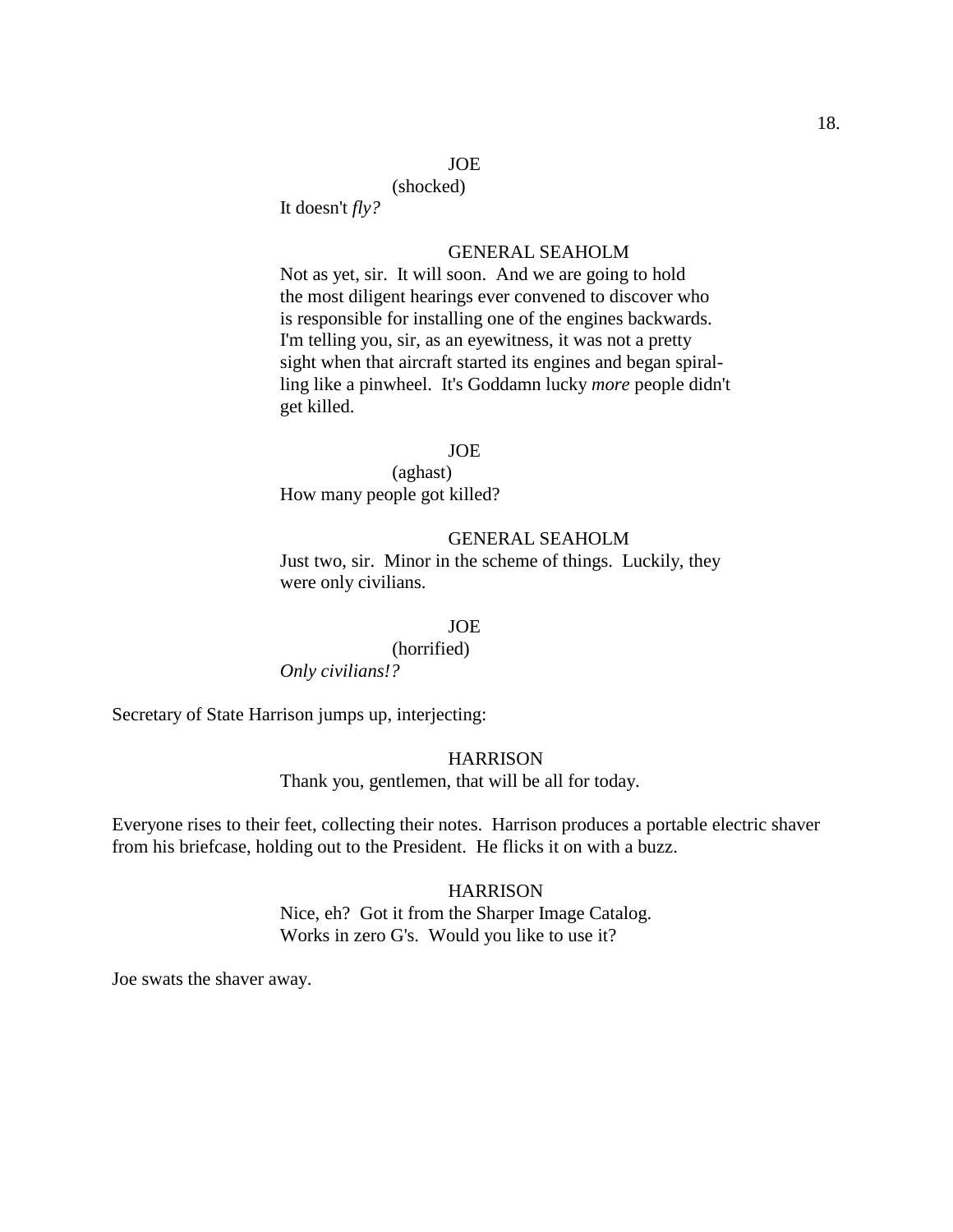(angry) Get that thing out of my face, Harrison! I know what you're up to, don't think I don't. I'm onto your every move!

Joe stomps out of the room, slamming the door. Harrison turns to all the other men at the table, the buzzing shaver in his hand. All the men cough simultaneously, shutting their briefcases.

DISSOLVE:

## INT. OVAL OFFICE - DAY

The Presidential Aide looks at a notebook while standing before an unshaven Joe at his desk.

### AIDE

It seems that your next meeting has canceled, sir. You have ten clear minutes. I'll leave you to your Presidential thoughts.

The Aide exits.

Joe's weary, blood-shot eyes twitch. He hasn't shaved in several days. Although he's wearing a suit and tie, when he crosses his legs we see that he's wearing brown leather bedroom slippers, which he's flicking on his toe nervously.

> JOE I'm surrounded by imbeciles. What does my average constituent think is important? That's what matters. (looks around) Where on Earth is a phone book?

He looks all over and finally spots a phone book on top of a tall bureau. Joe grabs an old chair with a brass plaque which Joe reads:

> JOE (reading) "From the White House of Andrew Jackson, 1802." Huh.

Joe steps on the wicker seat of the chair and puts his foot right through it.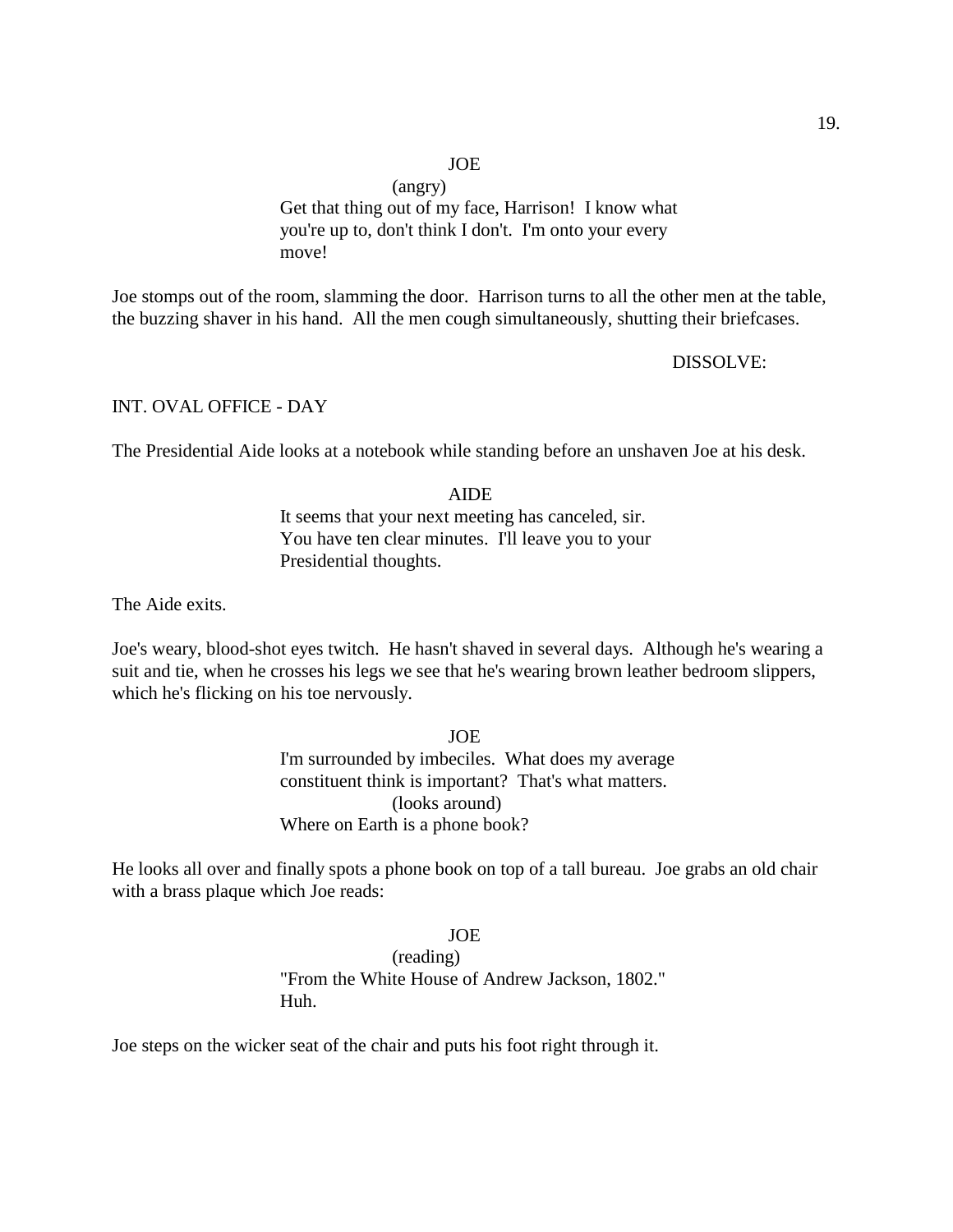#### (rolls his eyes)

Of all the . . .

He pulls his foot out of the chair, losing his slipper. Joe grabs another chair, this one has a brass plaque reading:

JOE

(reading) "From the White House of Abraham Lincoln, 1862." No kidding?

Joe sets the chair down, then knocks on the seat with his fist—it's solid wood. He puts his foot on the seat and, once again, goes right through.

Joe grabs yet another chair, the brass plaque on this one reading:

JOE

(reading) "George Washington's favorite chair, 1776." Wow!

Joe stands on either edge of this chair, grabs the phonebook, then the chair beneath him collapses completely. Joe falls backwards on a table. Joe glances at the brass plaque on the table he's just smashed:

> JOE (reading) "The actual table where the Declaration of Independence was signed." (shrugs) I'm sure.

Joe takes the phone book to his desk, opens it at random and points. Once again, Joe attempts to make a phone call with his overly complicated telephone.

> JOE Get me an outside line, please.

SAM Hello, Mr. President. Now where was I? Oh, after Johnson come, uh . . . uh . . . *Ford?*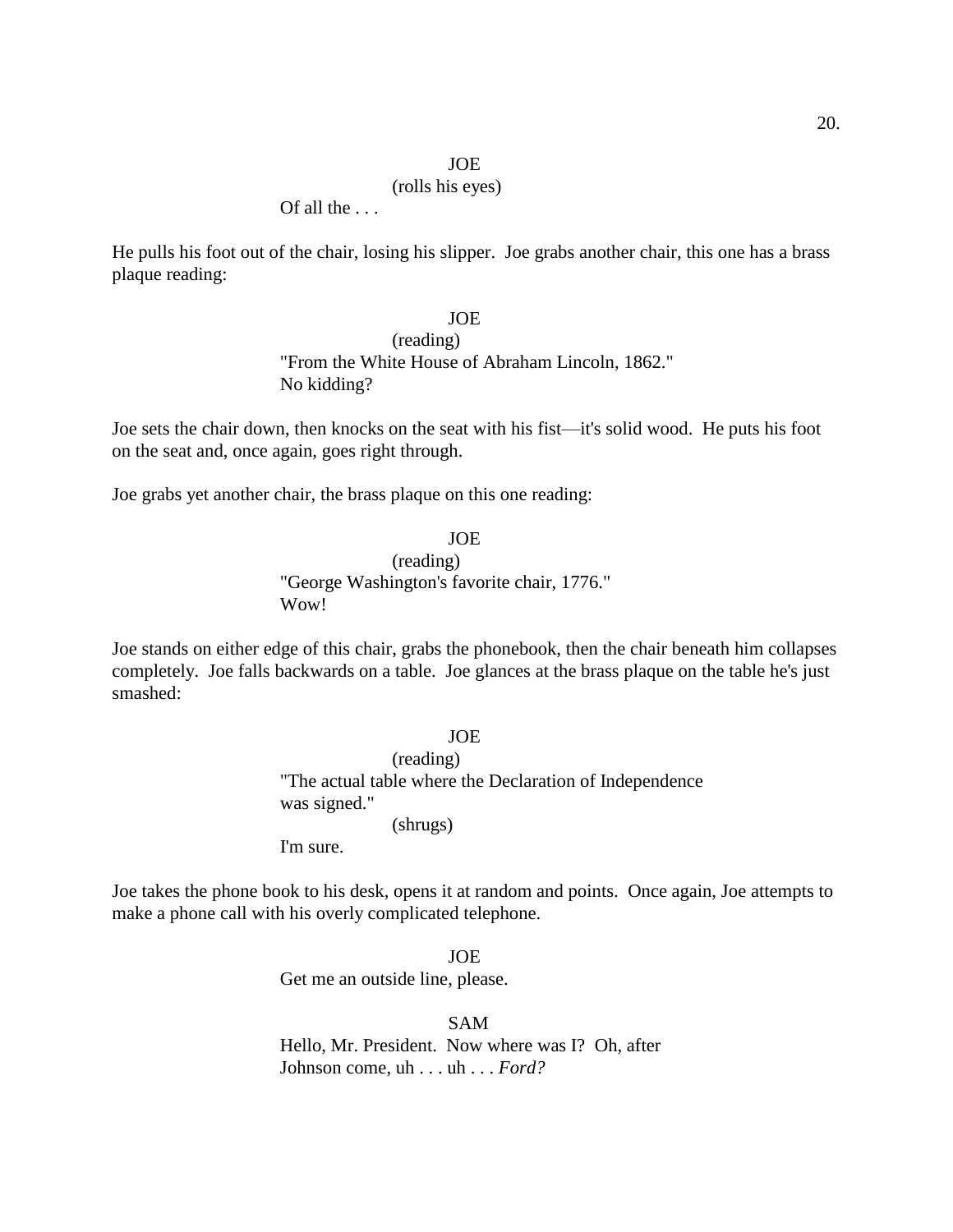No, Sam, it was Nixon.

## SAM

Oh, yeah. Very friendly man, Mr. Nixon. Religious, too. Damn shame about that Whitewatergate business.

### JOE

Right. Look, Sam, you're an average guy, wouldn't you say?

### SAM

## (chortles)

Hell, I'm the only black man I know of been consistently employed for over fifty year at better than minimum wage. That makes me plenty odd right there. I'm ninety-six years old, I've known eleven presidents, and I've spent seventy years in a bathroom, there ain't nothin' average 'bout me. But what'dya wanna know, maybe I can he'p anyway.

#### JOE

Well, Sam, what'dya think the average person wants out of life?

### SAM

Well, I'd have t' say, to be happy, healthy, free o' debt, and not die screamin'. 'Course, most people don' get that much. Ya know, it's like president Henry Ford done said, "A chicken in every pot."

#### JOE

That was Gerald Ford. I mean, it wasn't Gerald Ford, it was FDR.

#### SAM

FDR was in a wheelchair, ya know. But that man sure could get around. Whoops, gotta go. Bye.

Sam hangs up. Joe's eye is twitch-twitch-twitching away.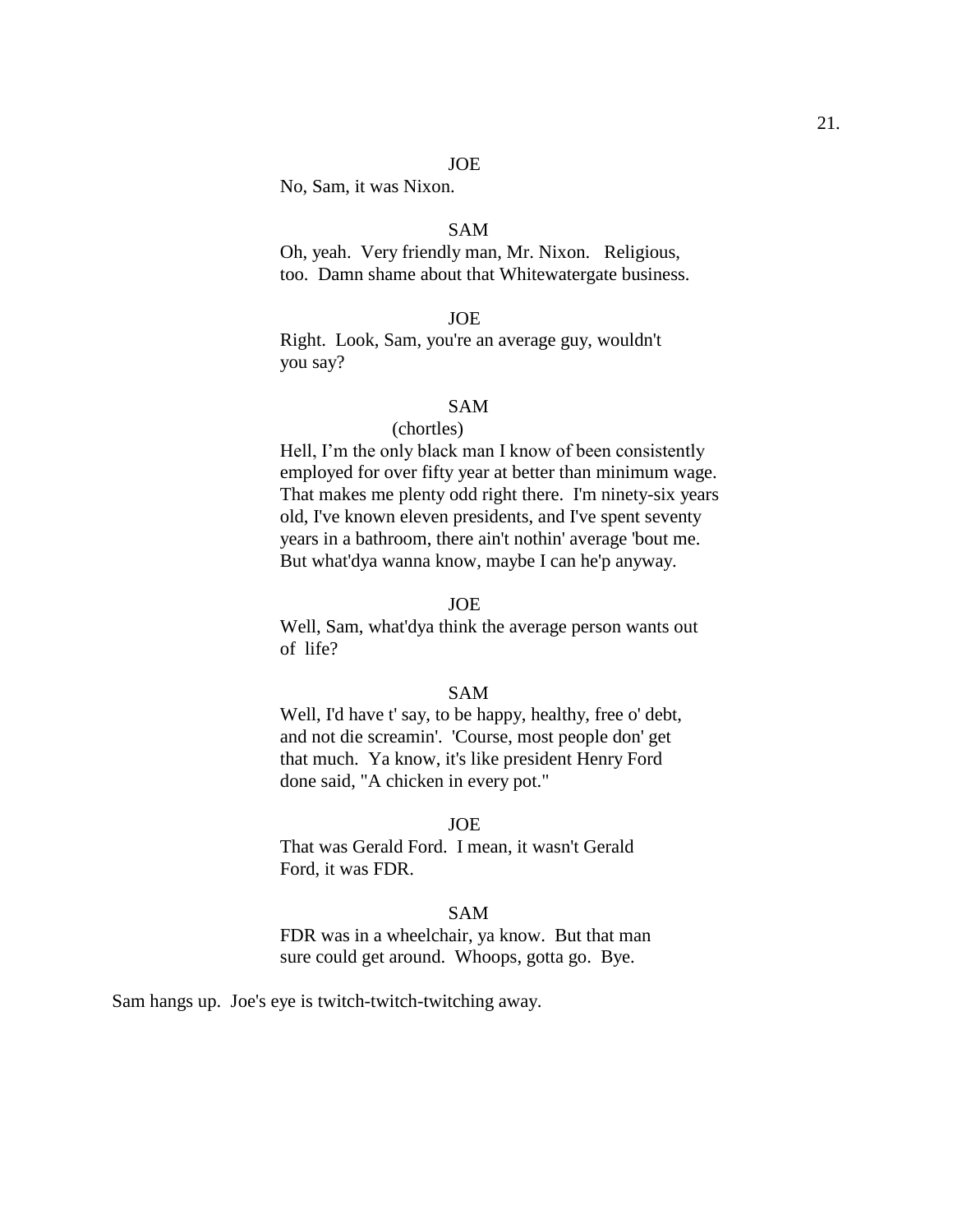JOE Happy, healthy, free of debt, and to not die screaming. All the things you never got, huh, Kev? God bless America.

Joe begins pounding his head on his desk.

An eye peers through a crack in the door at the forlorn-looking President banging his head.

## INT. WHITE HOUSE HALLWAY - DAY

Secretary of State Henry Harrison quietly shuts the door to the oval office. He turns to General Seaholm and the Aide.

## **HARRISON**

He's cracking up.

## GENERAL SEAHOLM

It seems so.

#### **HARRISON**

We'll have to cancel as many of his meetings as we can, then plant a cover story.

## AIDE

We can't cancel the Republican minority rally again, he's already canceled five times before.

## **HARRISON**

(waves his hand) It doesn't matter what he says to *them*, why do you think they call them minorities? I'm talking about *real* meetings, for God's sake.

### GENERAL SEAHOLM

We could say he was visiting a military base, mistakenly stepped on a land mine, and got blown up, then we could frag him. Ya know, toss a grenade at him when he's not looking. What do you think?

### **HARRISON**

Good thinking, General, I'll keep it in mind.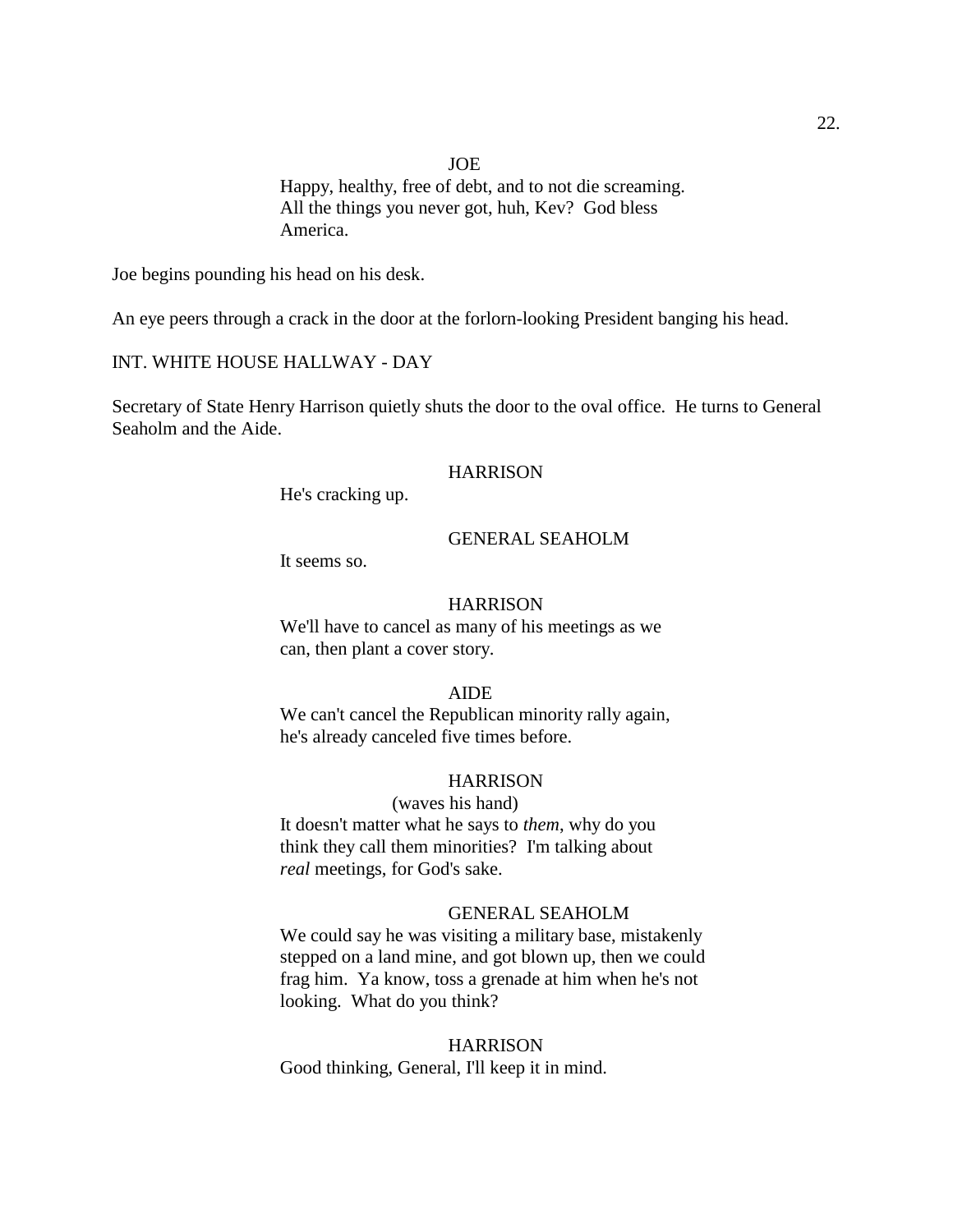Harrison walks quickly away.

## DISSOLVE:

## INT. AUDITORIUM/ POLITICAL RALLY - DAY

Your typical, big, political rally: silly straw hats; banners stating the states of the union; crowds of people, young and old, wearing suits and ties, etc. . . .

## INT. CROWD - DAY

Interestingly, it's a group made up of minority groups: blacks, Latinos, Native Americans, all wearing Republican paraphernalia. Joe Burton, wearing a well-tailored dark suit although still unshaven, his eye twitching, pushes through the crowd. People reach out to shake his hand and touch him. Hands yank at his tie, lapels, and even his nose; Joe doesn't look like he's enjoying all this adulation. In fact, he looks bugged.

## INT. STAGE - DAY

Joe makes his way up onto the stage, shakes hands with top-ranking Republicans on the stage, then steps before the podium. Joe straightens his tie, clears his throat, then rubs his nose several times.

# JOE

(addressing the crowd) My fellow Republicans . . . (Joe's right eye begins to twitch) . . . The representation, or mascot if you will, of our party is the elephant, which seems somewhat ironic to me. You see, elephants mourn their dead. When an elephant passes the bones of another elephant it stops and cries, throwing dust into the air with it's trunk.

Joe makes elephant crying noises while using his arm to imitate an elephant's trunk

Standing backstage, Secretary of State Harrison turns to General Seaholm.

## **HARRISON**

He's lost it.

GENERAL SEAHOLM Should we shut him down?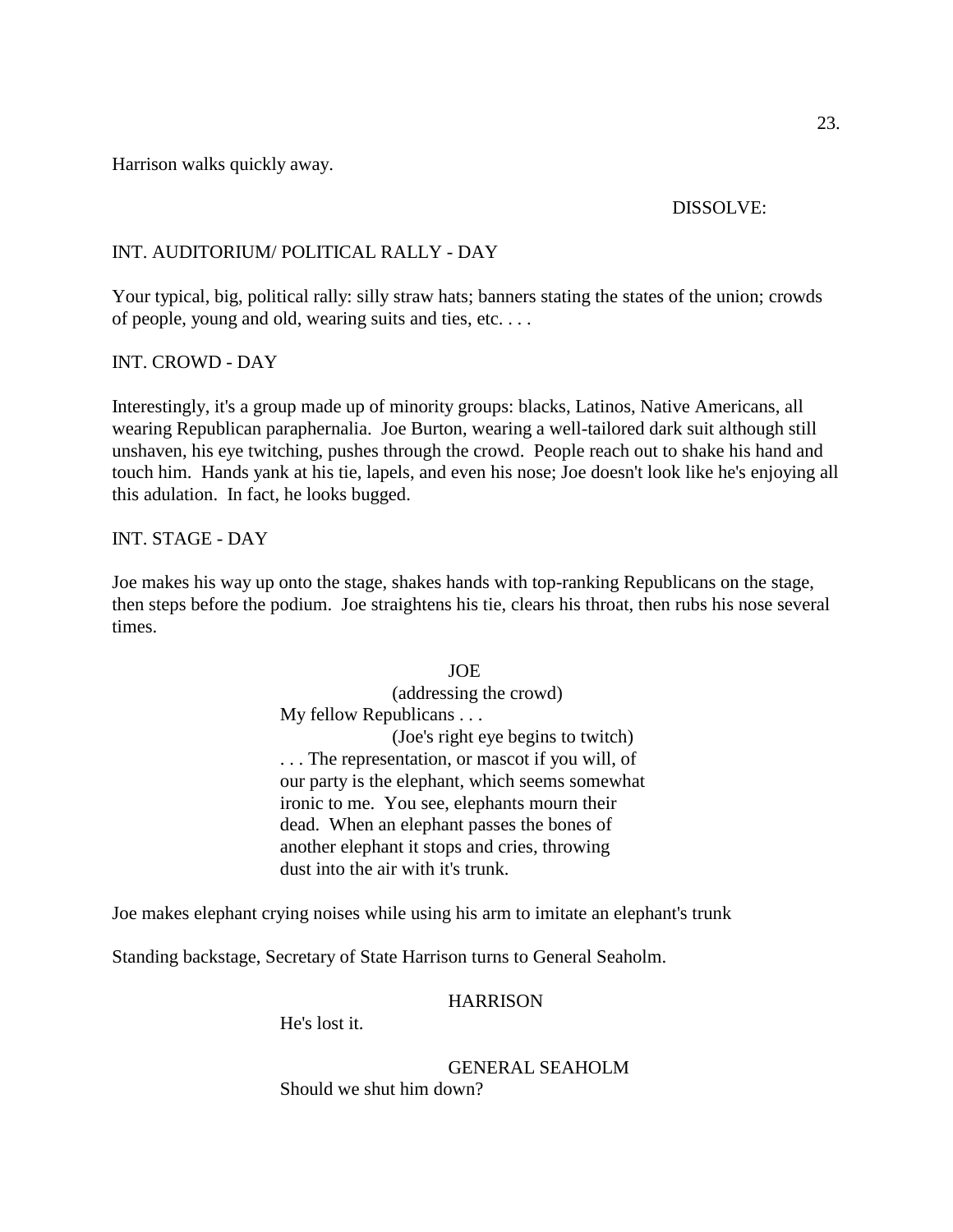### **HARRISON**

Let him talk, no one's listening anyway.

## JOE

## (continuing)

The reason I bring this up is that a good friend of mine died the other day. We were best friends when we were kids. We saw the elephants at the circus once and fed them peanuts. They'd take 'em with their trunks. It was pretty cool, really . . .

The crowd pays close attention. What the hell is this guy talking about? And why does he keep picking his nose? A tall, thirty-five year old, Native American man, LUKE, stands watching this odd display with great interest as he busily eats all the free food off of a long table.

Joe, meanwhile, steps out from behind the podium and saunters up to the edge of the stage, a faraway look in his eyes.

JOE

. . . Kevin and I had a great treehouse. We stole the wood off of constructions sites and it took us a whole summer to build, but it was *really* cool . . .

Harrison turns to General Seaholm and sighs.

## **HARRISON**

All right. Enough. Get him off before he starts talking about his comic book collection.

#### JOE

. . . I used to have a great comic book collection, too. Hundreds of 'em . . .

Harrison rolls his eyes.

General Seaholm steps up beside a STAGEHAND and grabs the curtain rope.

## STAGEHAND

(surprised) Hey! What'cha doin'?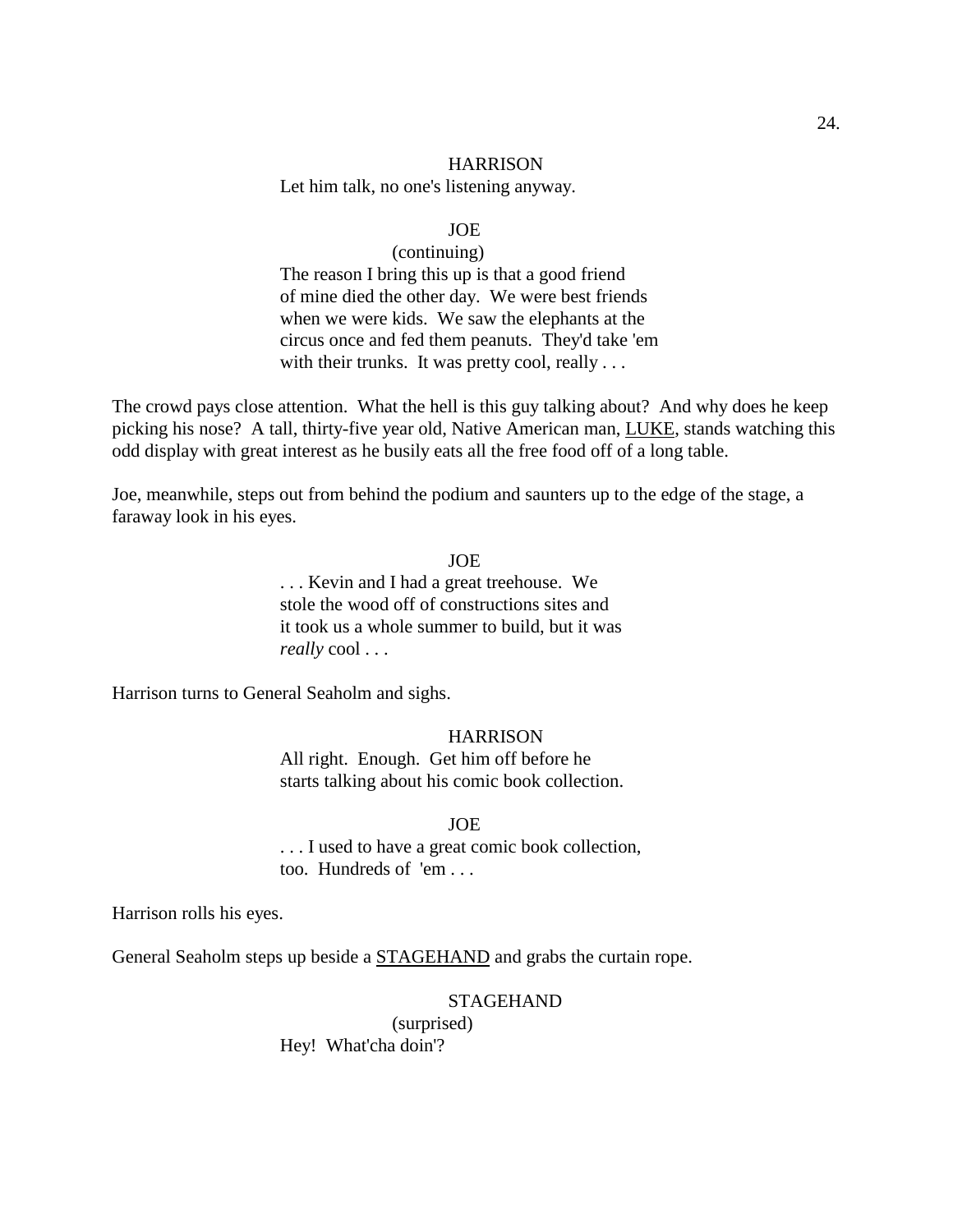## GENERAL SEAHOLM Lowering the curtain. You got something to say about it, maggot?

The Stagehand shakes his head. General Seaholm lets go off the rope and a metal bar with many lights clamped to it drops down from above the stage, landing directly on President Burton's head—**DOONT!!**—knocking him out cold. The audience gasps in shock. General Seaholm looks horrified as he turns to the Stagehand.

#### GENERAL SEAHOLM

Why didn't you tell me this wasn't the curtain?

## STAGEHAND

You didn't ask.

## GENERAL SEAHOLM Funny man! If you were in the military I'd have you shot!

Secret service agents rush out to Joe's unconscious body.

Luke, the Native American, watches in amazement while scarfing down hotdogs.

Harrison looks at Joe's unconscious body, then turns to General Seaholm.

#### GENERAL SEAHOLM

Sorry about that.

### **HARRISON**

No, it's perfect. Now that we have our cover story, all we have to find a new candidate.

General Seaholm nods.

SPINNING HEADLINE: "PRESIDENT HIT IN HEAD, IN COMA."

INT. HOSPITAL ROOM - NIGHT

Joe awakens in the hospital with a bandage on his head and a strange, faraway look in his eyes. Nevertheless, he now seems all right. He recognizes everyone: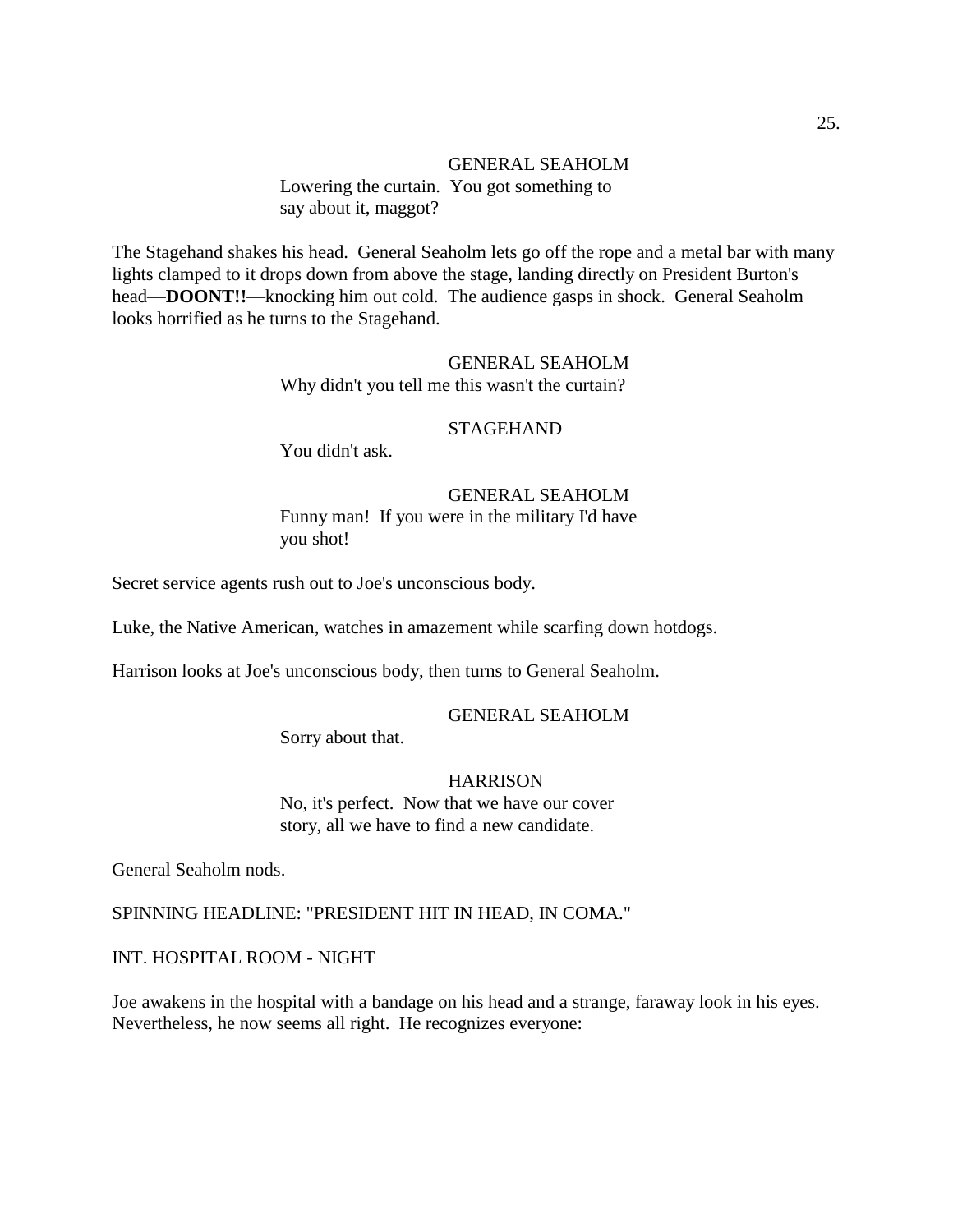(pleasantly)

Nora, Secretary of State Harrison, General Seaholm, good to see you all.

## NORA

(suspicious) He seems all right.

JOE

I'm fine, dear. Don't worry. It's nothing. (he touches the lump under the bandage and recoils)

Oww!

Harrison looks at Joe closely.

## **HARRISON**

Your eye isn't twitching anymore, Mr. president.

JOE

Really? Was it ever?

Harrison looks at the General.

HARRISON Uh, yes it was, wasn't it, General?

## GENERAL SEAHOLM

Slightly.

JOE Well, it's not now. I feel just fine. A little sleepy, maybe.

Joe closes his eyes. Nora turns to the others.

## NORA

Let's let him sleep.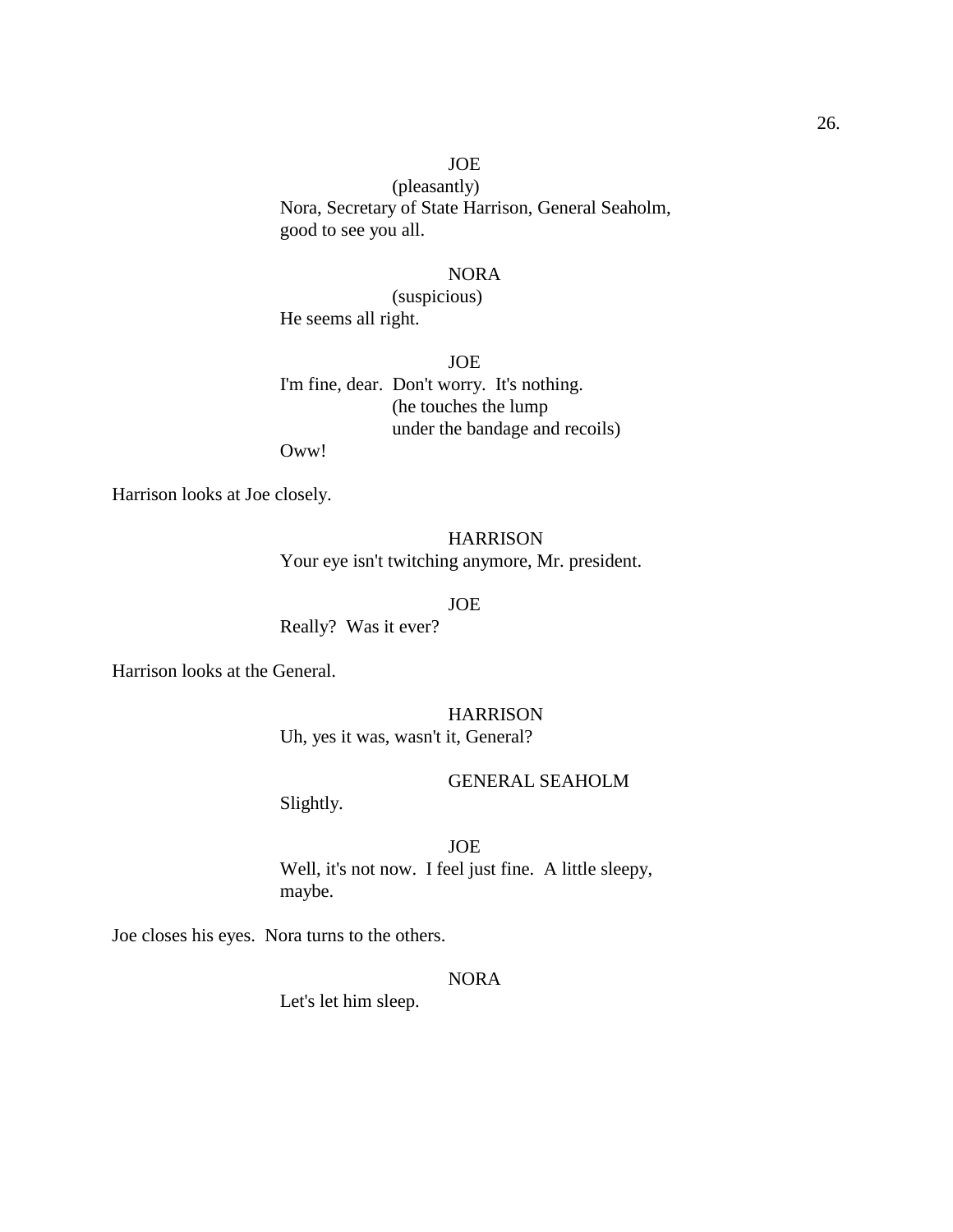#### GENERAL SEAHOLM

Yes, the best medicine now is some good old rest. Ya know, when I was in Granada and shell went off right near me, well, I—

### **HARRISON**

—That's fine, General, later.

JOE

Goodnight, everyone.

#### EVERYONE

Goodnight.

Joe really seems OK now. With his eyes closed, breathing evenly, he seems to be sleeping calmly. Everyone looks at each other and sighs, feeling greatly reassured.

## INT. HOSPITAL ROOM - LATER THAT SAME NIGHT

Joe's eyes snap open as another patient is wheeled into his room. When the gurney stops beside him, Joe sees that it is his very ill, former best friend, Kevin Groves. He looks terrible, his hair fallen out, his lips dry and cracked. Joe is shocked.

## JOE

Kevin?

Kevin turns to look at Joe, his lips moving but no sound coming out. He reaches toward Joe, his fingers grasping at the air.

### KEVIN

(wheezing) Help me, Joe. Help me . . .

Masked DOCTORS push their way in between the two patients.

## DOCTOR #1

Leave the President alone! For God's sake, will someone please deal with that poor wretch.

Another Doctor tosses a towel over Kevin's face. We can barely hear him wheeze through the terry-cloth. Kevin's hand slowly lowers.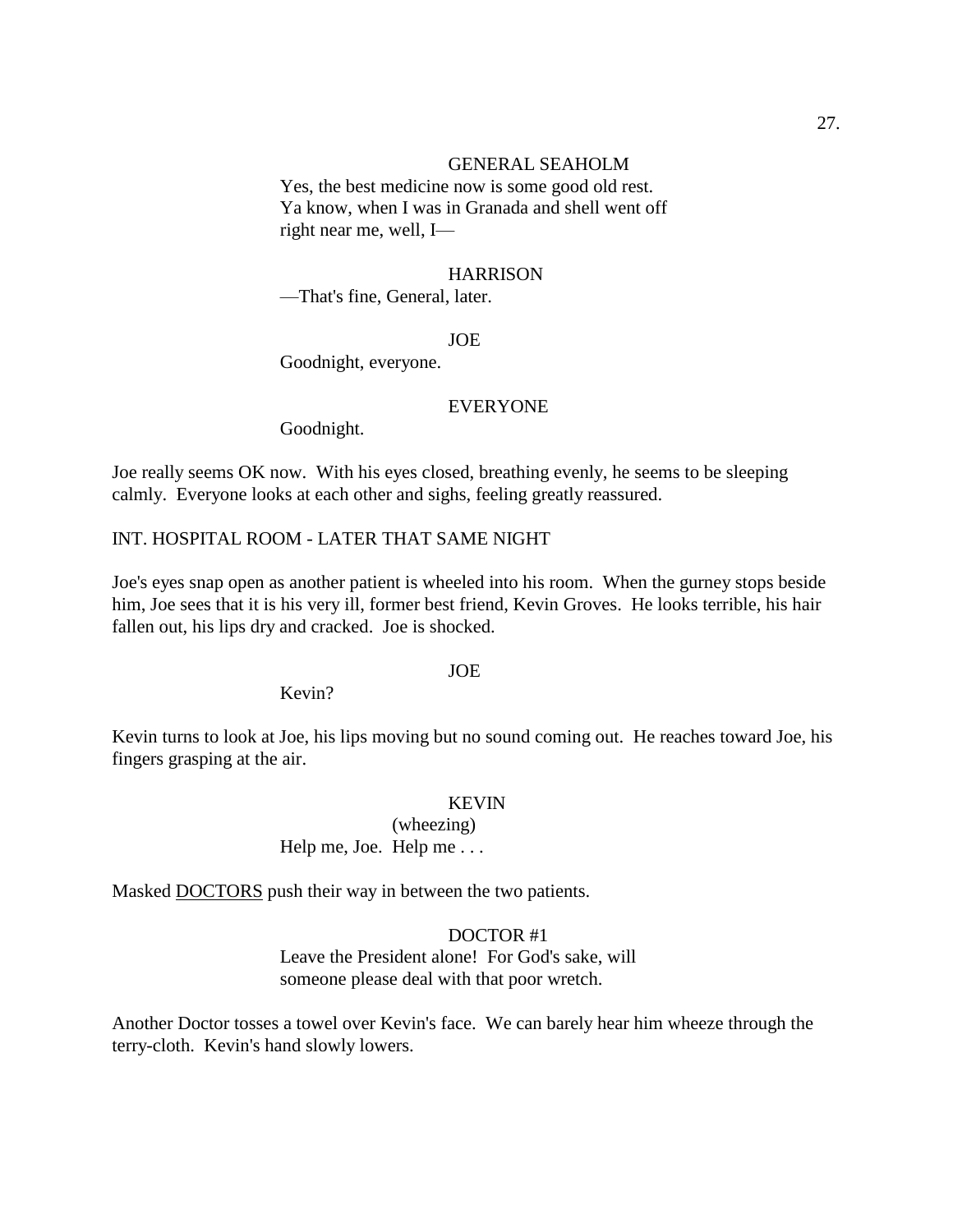## DOCTOR #1

The President's breathing is uneven, I need an EKG, an EEG, an MRI, and a CAT-SCAN, *stat!* You hear me? I said, *stat!* And I mean, *stat!*

Machines of every shape and size, making every kind of electronic bleeping sound imaginable, are wheeled in and attached to Joe.

Kevin, meanwhile, is expiring.

## JOE

(horrified) But what about him?

The masked doctor leans into Joe's face.

## DOCTOR #1

Forget him, he's gone. Besides, he wasn't even a Republican. He voted Libertarian. Now he's dead, which, for all intents and purposes, is the same thing. He's of no importance, Mr. President. Just a poor farmer. Whereas *you*, Mr. President, *you're* important!

Joe watches as Kevin's hand drops limp beside him. A JANITOR comes in, empties a wastebasket on Kevin's face, stubs out his cigarette in the mess, then wheels Kevin and the garbage out.

Joe drops his head back, his eyes wide.

## JOE

I'm a murderer!

Joe bolts awake—he was dreaming. It was all a dream. Joe is breathing deeply, his eyes darting all around. His room is quiet; empty. Joe gets up out of bed and stealthily puts on his clothes. He goes to the door and peeks outside.

## EXT. HOSPITAL HALLWAY - NIGHT

Both Secret Service agents are zonked out in plastic chairs. Joe steps out of his room, tiptoes past the snoozing Agents, then ducks around a corner.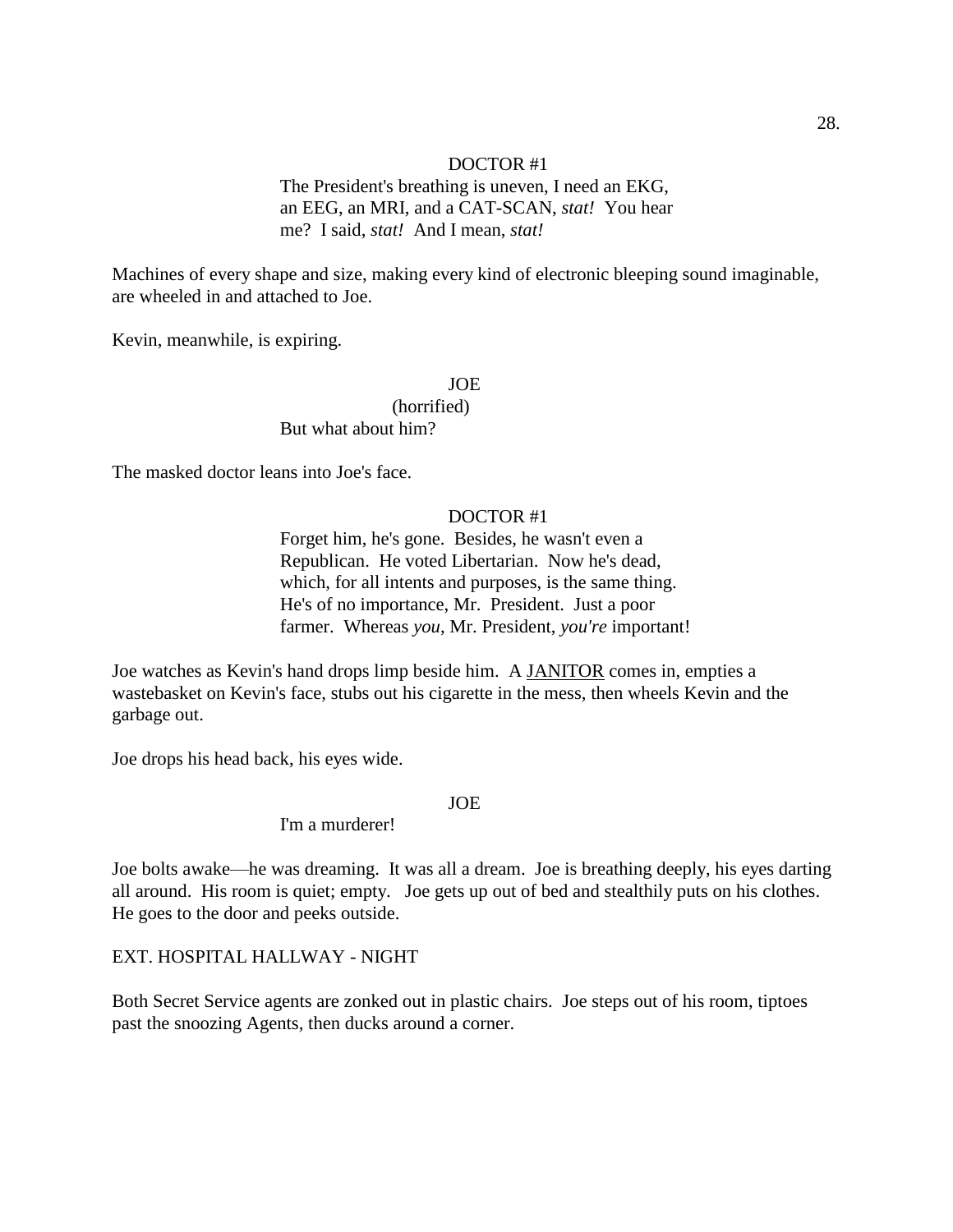## EXT. HOSPITAL - NIGHT

Joe evades two more inattentive Secret Service Agents. Yanking the bandage off his head and tossing it, Joe runs into the night.

DISSOLVE:

### INT. HOSPITAL ROOM - NIGHT

Four Secret Service Agents stand around Joe's empty hospital bed looking baffled. The door to the hospital room swings open and there stands CHIEF HANK DONDERO, a bear of a man, and the head of the Secret Service. Agent #1 turns to him.

> AGENT #1 Ah, Chief Dondero. As you can see, the President is gone.

CHIEF DONDERO Excellent deduction. Where do you suppose he is?

AGENT #2 We were thinking an abduction by terrorists.

AGENT #3 Or simply a straight kidnapping for money.

CHIEF DONDERO (nods; considering) Is there a ransom note?

The four Agents look at each other in confusion.

AGENT #1 Uh, not that we've located as yet. But we will.

### CHIEF DONDERO

(nods again) You know what I think? (all four Agents look eager to hear his speculation) I think that all four of you lazy bastards were asleep on the job, and none of you has the slightest clue what really happened.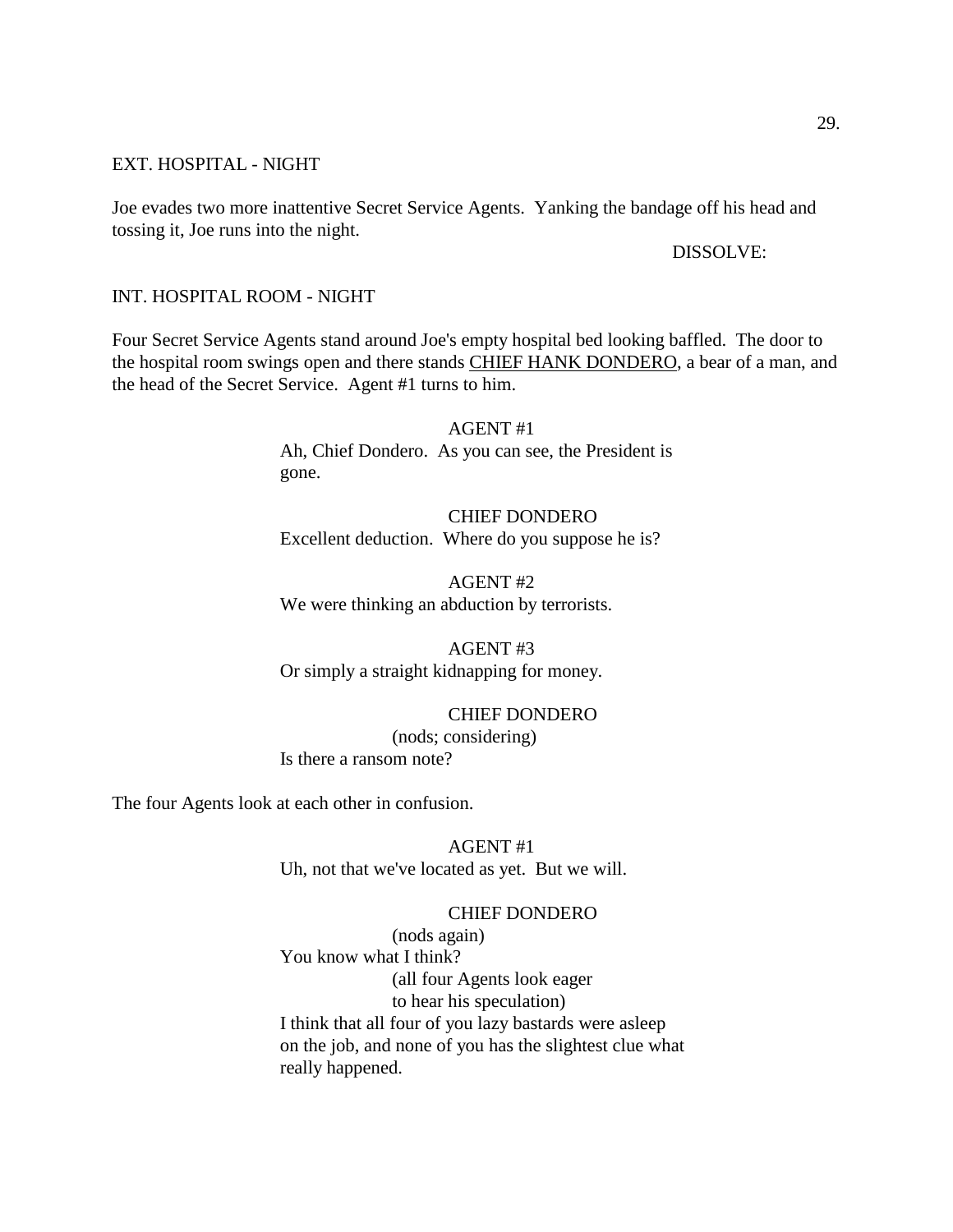## ALL FOUR AGENTS

Well  $\ldots$  That is  $\ldots$  I, uh  $\ldots$ 

## CHIEF DONDERO

Have any of you eagle-eyed agents noticed anything odd about the President lately?

The four Agents consider this.

## AGENT #1

Well, he hasn't been wearing shoes in the last few days.

### THREE AGENTS

(agreeing) Yeah, that's right . . . He hasn't been wearing shoes.

## CHIEF DONDERO

And why do you suppose that is?

The four Agents consider this, too.

#### AGENT #2

(offering) He hasn't had time to get to a shoe store?

Chief Dondero rolls his eyes, shakes his head and sighs.

## CHIEF DONDERO

(serious) Check all of the bus stations, airports, and car rentals. Now let's move! I want to know where President Burton is, and I want to know soon!

#### ALL FOUR AGENTS

Yes, sir.

The Agents head out the door at double-time. Chief Dondero looks down at the empty bed, then shakes his head sadly.

## CHIEF DONDERO

Poor Joe. You never were much of a president. And now you've lost your marbles, too.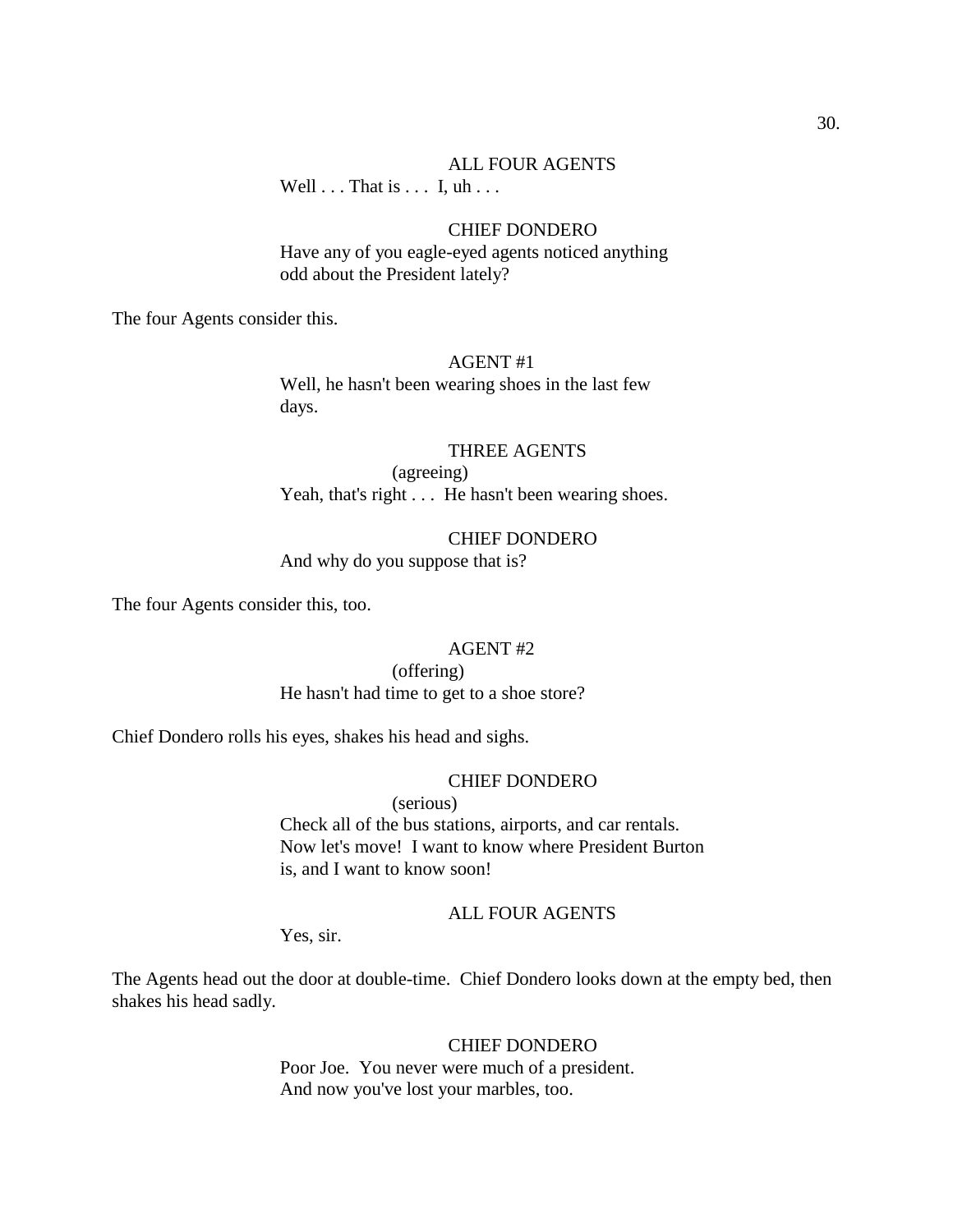The Chief turns and exits the hospital room.

## EXT. BANK - NIGHT

Joe comes running up to a bank with a lighted ATM machine in the wall. Joe steps up to the ATM, pulls out his wallet, removes a credit card and is about to insert it in the machine, then stops.

> JOE Wait a minute. They'll track me down with this.

Joe puts the credit card back in his wallet, then checks his cash situation—two twenties. Putting the two bills in his pants pocket, Joe glances at a photo of his wife, then tosses his wallet in the trashcan. Joe looks down at the gold wedding band on his finger. He pulls it off, thinks about tossing it, but changes his mind and puts it in his pocket. Joe looks around quizzically, rubbing his thickening beard.

## INT. GAS STATION BATHROOM - NIGHT

Joe enters a gas station bathroom holding a plastic bag. He takes out a baseball cap bearing the slogan, "WASHINGTON, D.C.—WHERE POLITICIANS DO IT SLOWER," and a green, nylon windbreaker with a picture of the Washington Monument on the back. Joe takes off his sportcoat and tosses it in the trashcan. He puts on the jacket and hat, studying himself in the mirror. After a moment Joe turns the cap around backward, nods, winks, and exits the bathroom.

## EXT. DARK CITY STREET - NIGHT

Joe walks down a dark, inner city street in his new outfit. He both looks and feels out of place. There are drug deals going on among shadowy people. Prostitutes beckon him hither.

#### **PROSTITUTE**

Hey, Daddy, wanna date?

## JOE No, thank you very much. I quit dating when I got married.

Joe hurries along, his hands in his jacket pockets. He turns a corner.

## EXT. OUTSKIRTS OF TOWN - NIGHT

Joe comes upon the vacant edge of town, and spotting the train tracks, decides to follow them. Walking along the train tracks, Joe breathes deeply.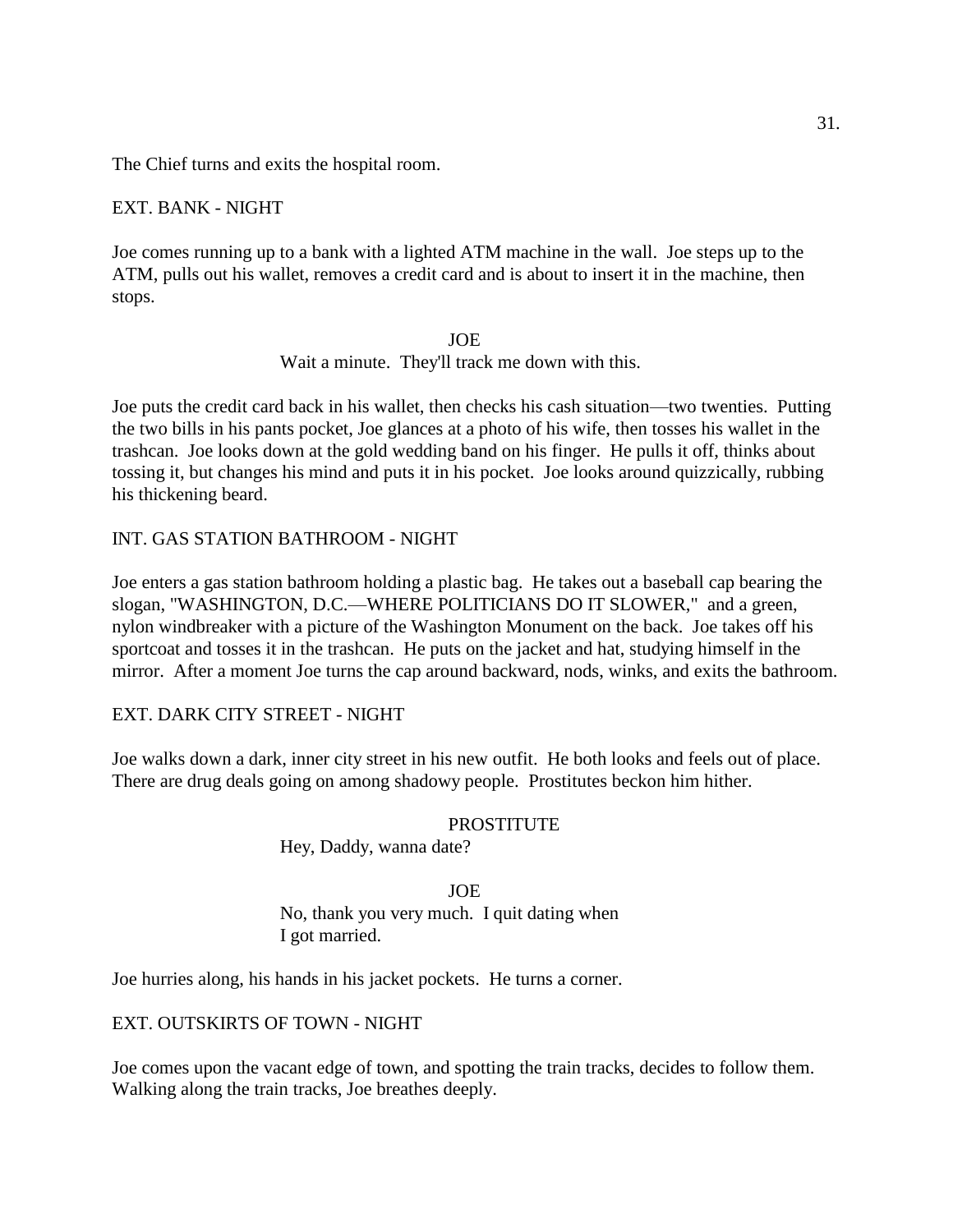It's the first time I've been alone in years . . . other than at bedtime. It's nice. Calming.

Joe begins to whistle, *I've Been Working on the Railroad.* Suddenly, there is a scream: possibly human, but very possibly not. Joe stops whistling, looking every which way. There's nothing but darkness. He hurries along the tracks. But as he moves along he remembers something ...

## EXT. RAILROAD TRACKS - DAY (FLASHBACK)

It's now daytime and two nine year old boys walk along the railroad tracks swinging cattails. The dark-haired kid is NINE YEAR OLD JOE, who wears a coonskin cap, the blond kid is NINE YEAR OLD KEVIN.

> NINE YEAR OLD JOE Gosh, I love Davy Crockett.

NINE YEAR OLD KEVIN Then why don't you marry him.

## NINE YEAR OLD JOE

(guffaws) A.) Davy Crockett's a boy, and B.) he's dead, OK?

NINE YEAR OLD KEVIN

If you could choose how you're gonna die, how would you?

## NINE YEAR OLD JOE

That's stupid.

NINE YEAR OLD KEVIN No it's not. Come on, Joe, choose.

NINE YEAR OLD JOE (considering) Well . . . I wanna get hit by a speeding train. Splat! (they both look back to see if a train's coming—nope) How 'bout you?

NINE YEAR OLD KEVIN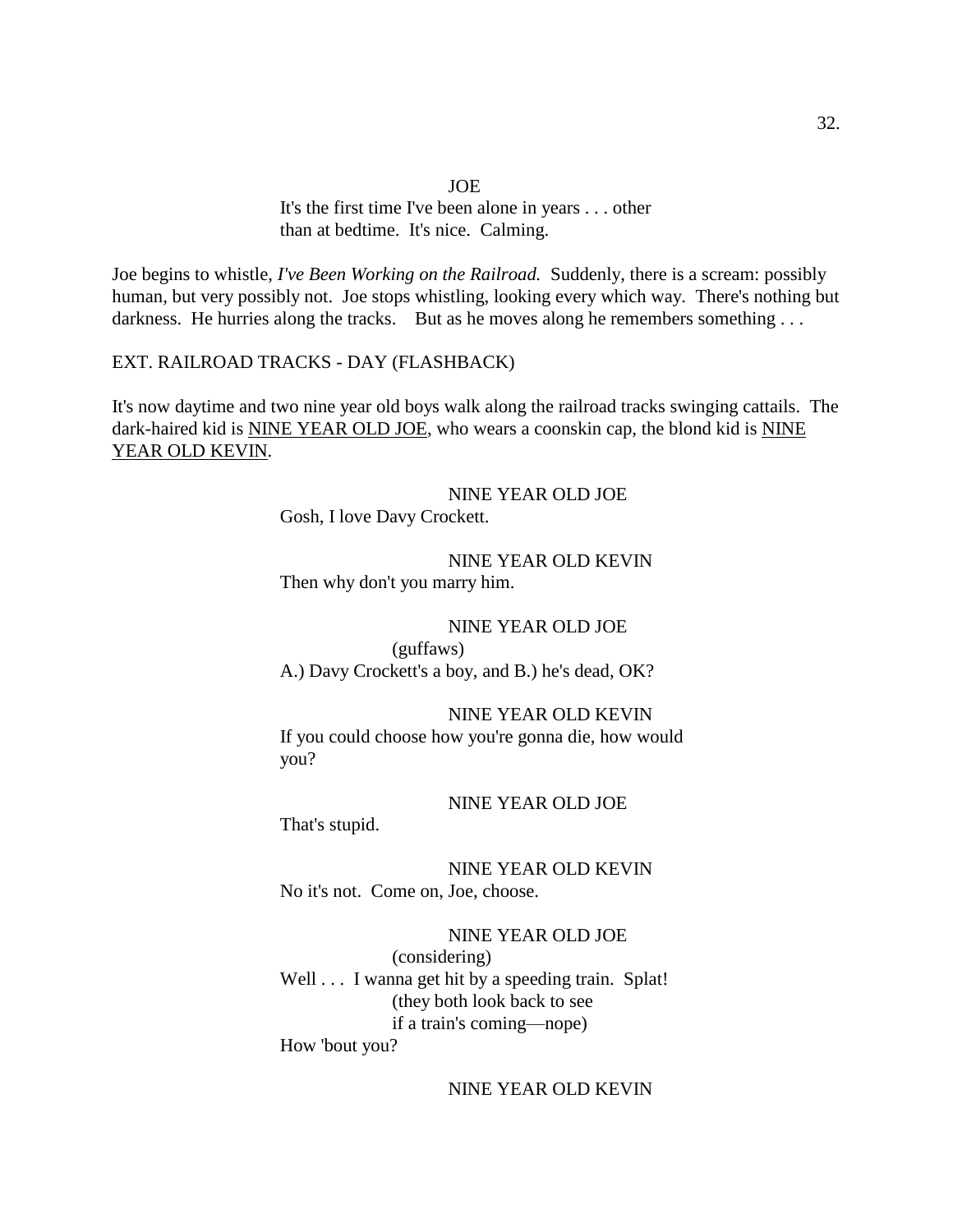Well . . . I wanna die in battle, saving my whole platoon. Be a big hero.

# NINE YEAR OLD JOE

Cripes! What are we talkin' about dyin' for, it's Saturday. We don't have to be back in school for two whole days.

Kevin pushes Joe with both hands, then takes off running.

### NINE YEAR OLD KEVIN

Tag! You're it!

Joe runs after Kevin, grinning.

## NINE YEAR OLD JOE Oh, no I'm not, you ratfink! You are!

### EXT. RAILROAD TRACKS - NIGHT

Full-grown Joe walks along the dark tracks, looking sad.

JOE Sorry, Kev. You didn't even get to die the way you wanted to. (shrugs) 'Course you were never in the military, so I'm not sure how you'd ever save your whole platoon anyway?

He hears the blast of an oncoming train. Joe realizes that he's up on an embankment and there's nowhere to go to get away from the train. Joe starts running.

The speeding train bears down on the fleeing Joe, getting closer and closer. Joe dashes along the tracks on the embankment, then finally throws himself off the tracks and rolls down the dirt hill. The train rushes past.

### EXT. CAMPSITE BY RAILROAD TRACKS - NIGHT

When Joe stops rolling he sees a fellow sitting on a low lawnchair beside a campfire cooking dinner. Although the fellow doesn't recognize Joe, nor Joe him, it's the Native American man, Luke, from the minority rally.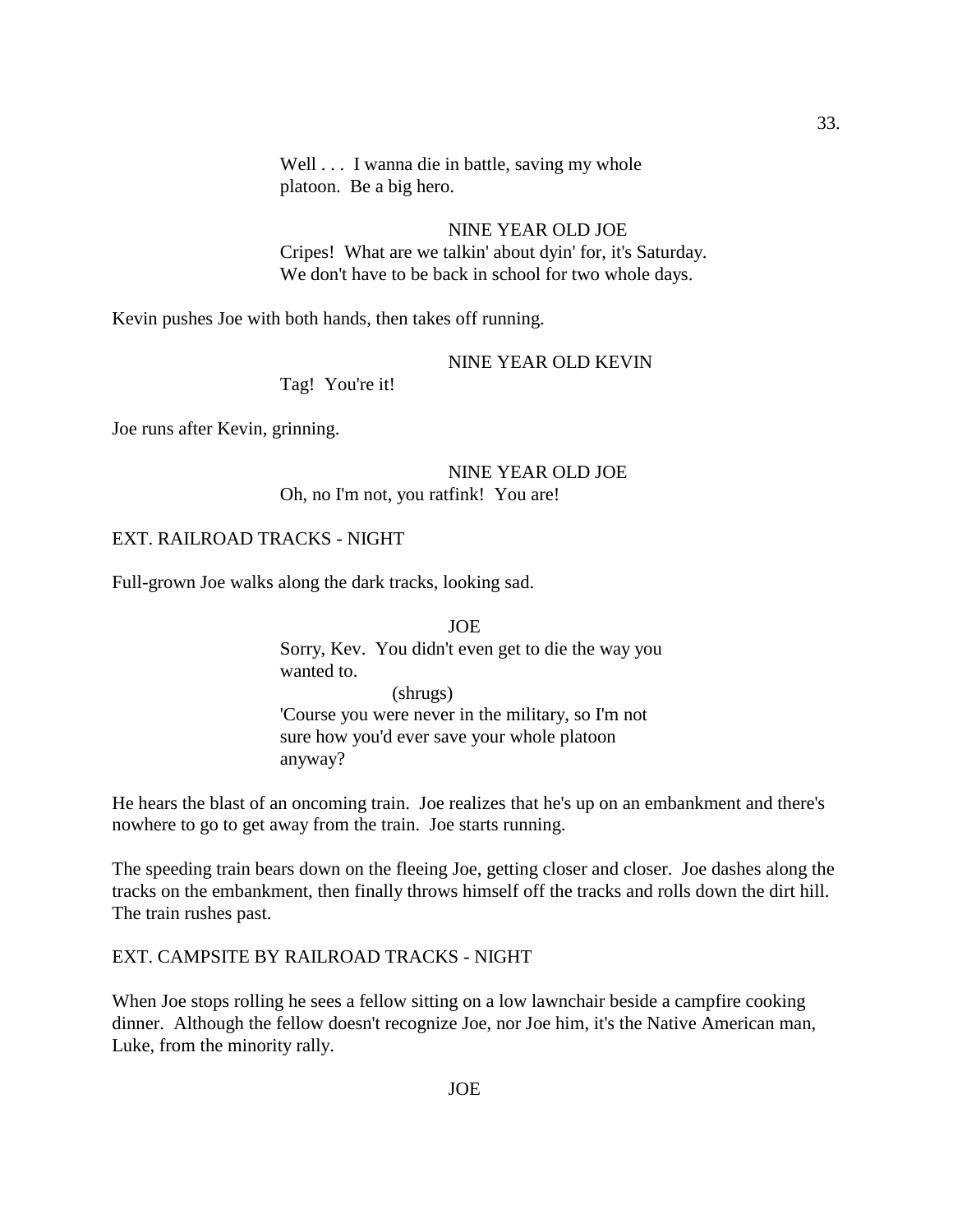## (casually)

Hi.

## LUKE Thanks for dropping in. You eaten?

Joe stands, brushing off the dirt.

### JOE

No, I haven't.

## LUKE

Would you like to?

JOE As a matter of fact, I would.

Luke indicates another ragged, low, lawnchair next to him.

## LUKE

Sit down. (remembers) Oh, but be careful . . .

Joe sits in the lawnchair, the back gives out and he drops right over backward with a thump.

LUKE

. . . 'Cause that chair's broken.

Joe sits back up. He puts out his hand.

JOE Hi, my name's Joe. Joe Bur . . . (realizes) . . . *gundy*. Burgundy. Joe Burgundy. It's like mauve.

Luke shakes Joe's hand.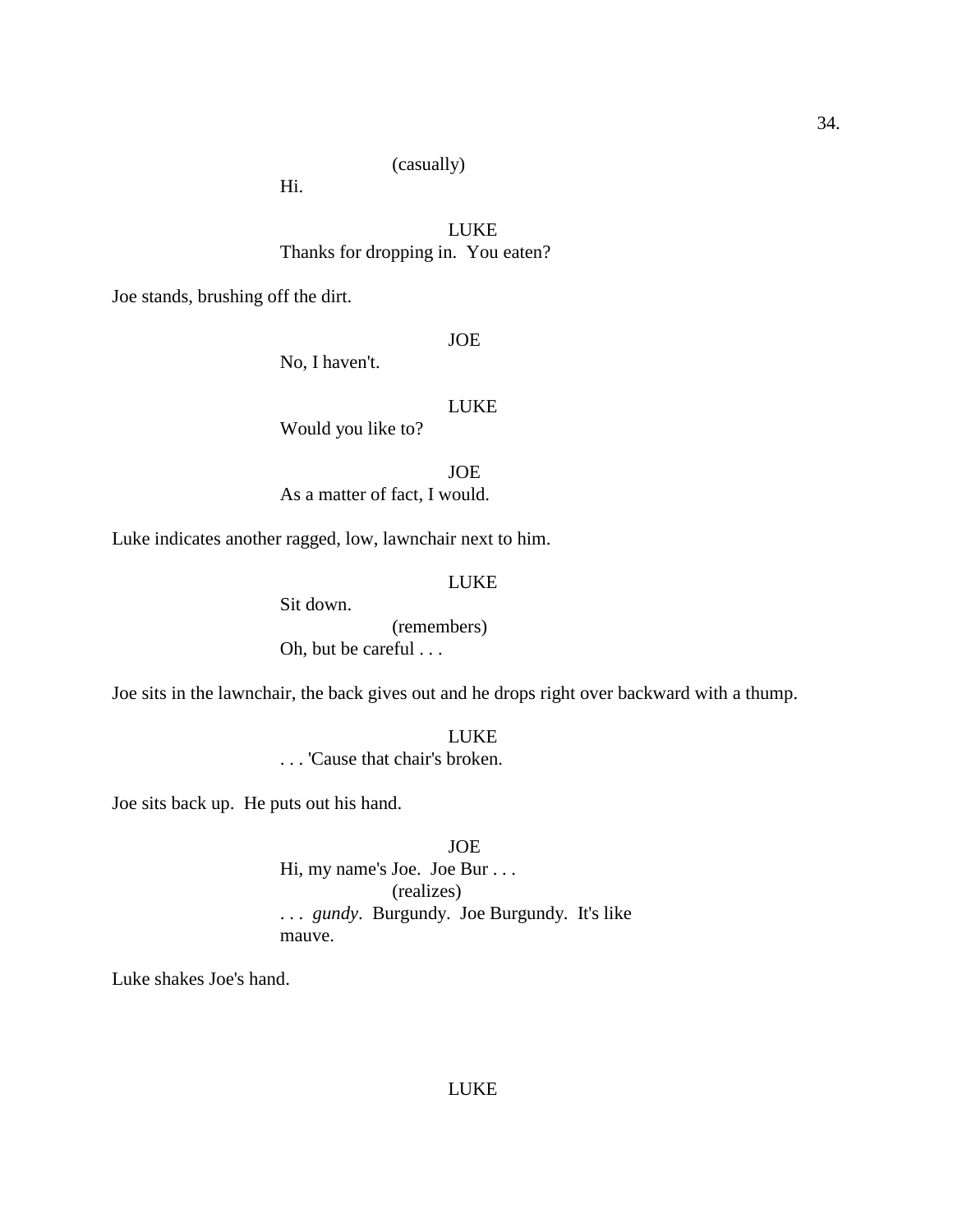Luke Warmwater. It's like cold water, only warmer. So, what brings you rolling down the hill, Joe? You forget that trains use those tracks to travel on?

JOE I guess I did. I guess I've forgotten a lot of things.

LUKE Well, compadre, I'm *trying* to forget a lot of things. (he pulls out a pint of peppermint schnapps)

Firewater?

Joe takes the bottle.

JOE Doesn't it make you, uh . . . Native Americans, crazy?

Joe inspects the bottle's opening, shrugs, takes a drink, then hands it back.

## LUKE

(takes a slug) It don't make me near crazy enough. (derisively) Native Americans, Amerinds, Indiginous Peoples . . . (chuckles) It's a good thing Columbus didn't think he was in Alaska or we'd be called Eskimos. We're Indians, Joe. It doesn't make any sense, but there you are. I'm a Huron Indian. They named a lake after us.

Joe takes another slug.

JOE

Which one?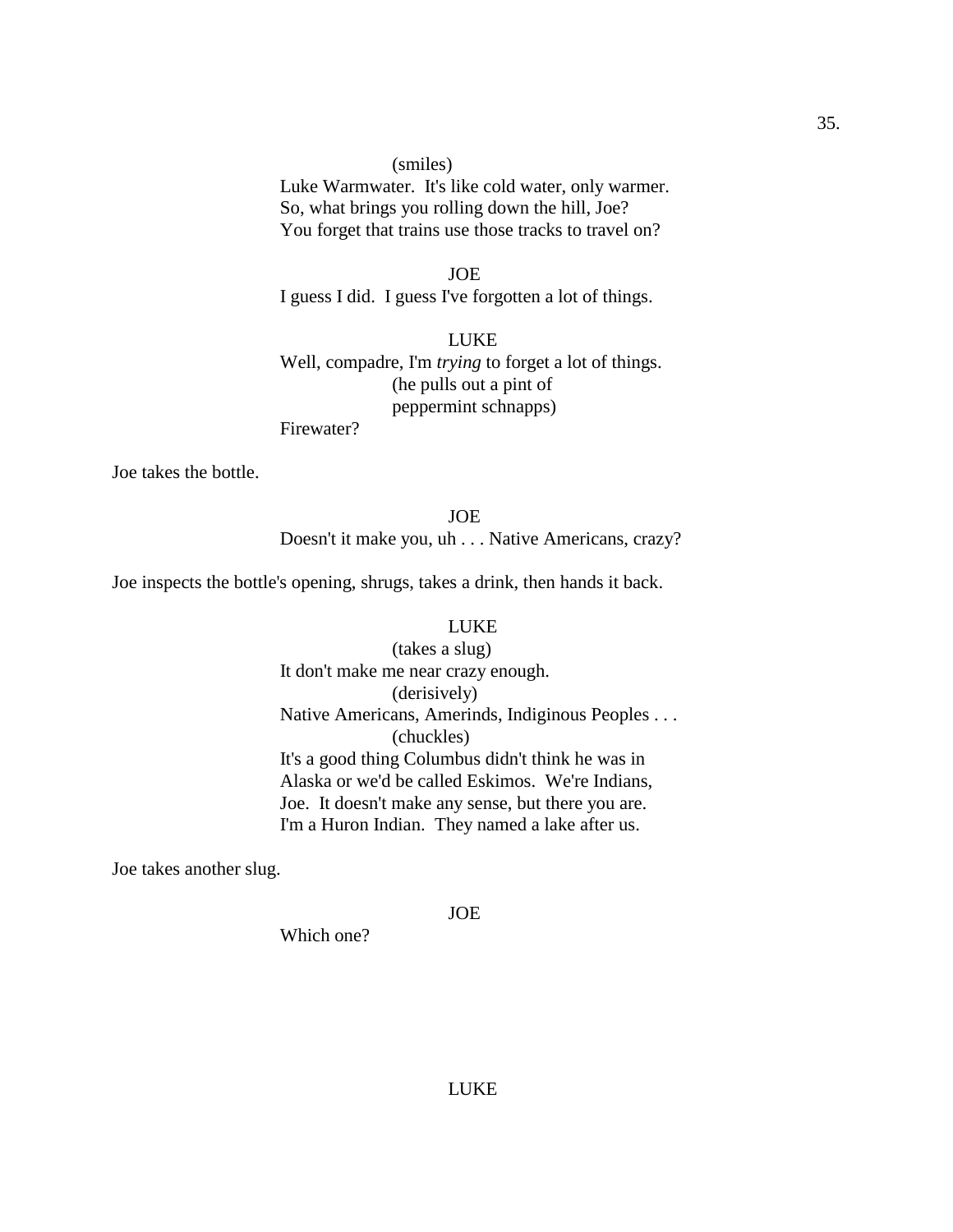(smiles) Superior, what else? (Joe smiles back; Luke looks more closely at Joe) Have we met before? Do I know you?

#### JOE

(shrugs) Maybe. Have you been in Washington, D.C. long?

## LUKE

(shakes his head) Uh-uh, just visiting. Not much of a town, if you ask me. You been here long, Joe?

Luke dishes out two plates of stew. He hands one to Joe and a spoon. Joe takes it gratefully.

### JOE

Thanks. Twenty years.

#### LUKE

Work for the government? (Joe nods; mouth full) Good health benefits, huh? (Joe nods again) Why're you out riding the rails, if you don't mind me asking?

JOE I quit. Didn't like my job. Too much stress. Besides, I'm going to my pal's funeral in Akron.

#### LUKE

I'm going right past there on my way back to Michigan.

## JOE

Mind if I tag along? I'm not very experienced at traveling alone.

LUKE I saw. Sure, why not? When's the funeral?

#### JOE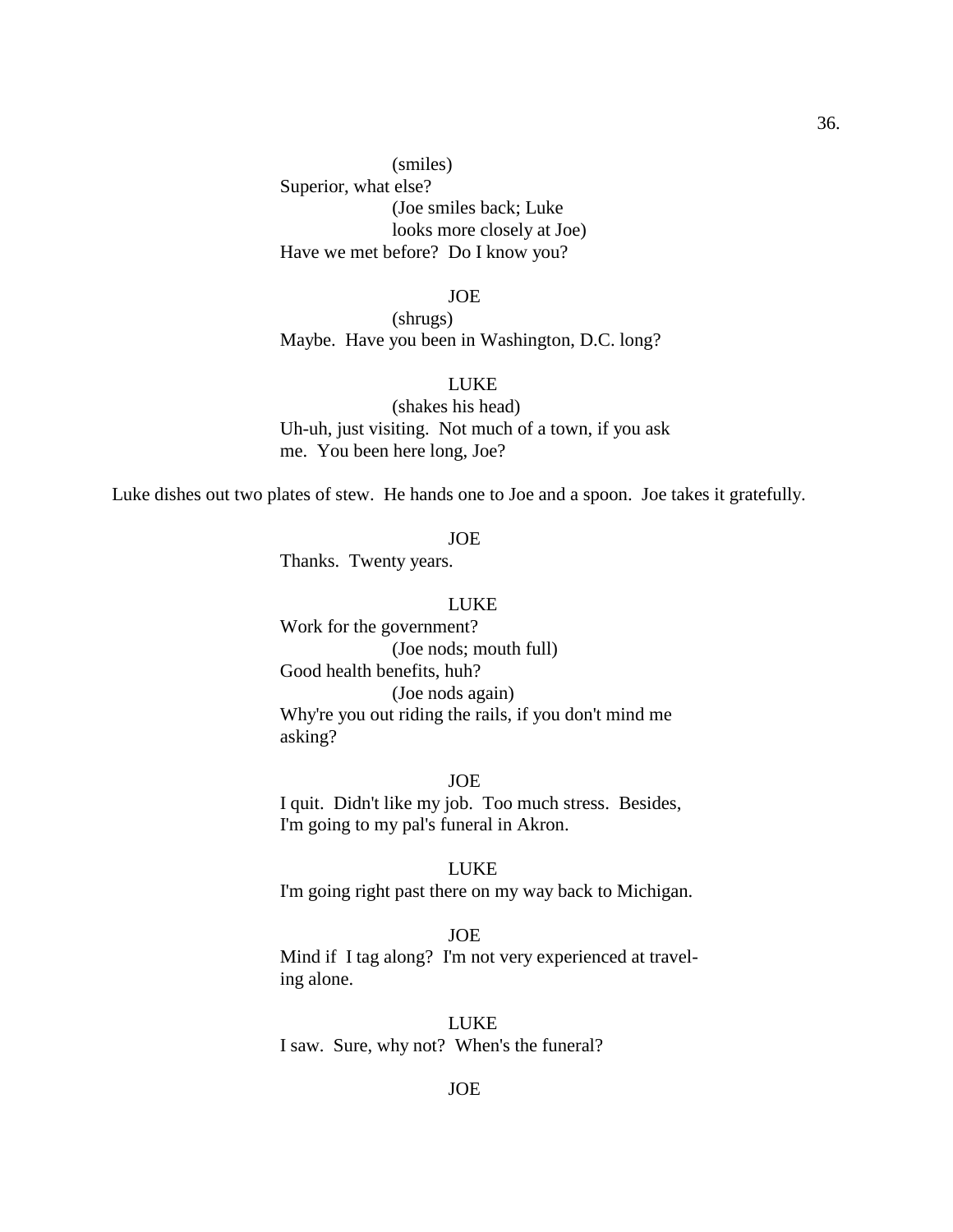Friday at ten.

LUKE That's soon. We'll have to hustle. Get an early start.

Joe nods, his eyes closing. He puts out his hand.

JOE Good to meet you, Luke. Thanks for dinner. I've had kind of a rough day, so . . .

Joe falls over backward in his chair again, this time sound asleep. Luke stands, smiles, shaking his head.

# LUKE

Goodnight, Joe. Nice to meet you, too. You sure are a trusting son of a bitch.

Luke steps over to his knapsack, picks it up and dumps it out. Among other things, a .38 Smith & Wesson Police Special pistol falls out. Also a Navajo blanket. Luke takes the blanket and covers Joe.

#### DISSOLVE:

# EXT. CAMPSITE BY RAILROAD TRACKS - DAY

Joe is sleeping, a pleasant grin on his face. The sound of a pot clanging awakens him. Joe opens his eyes, has no idea where he is, whose blanket is covering him, or what's going on. Joe scrambles to his feet, fighting the blanket. Luke watches him, while packing his knapsack.

# **LUKE**

(grinning)

You're covered.

JOE

What? Who? Wait, it's all coming back to me. (he burps and holds his belly) Salty stew and you're an Indian. I got it. Where the hell are we?

### **LUKE**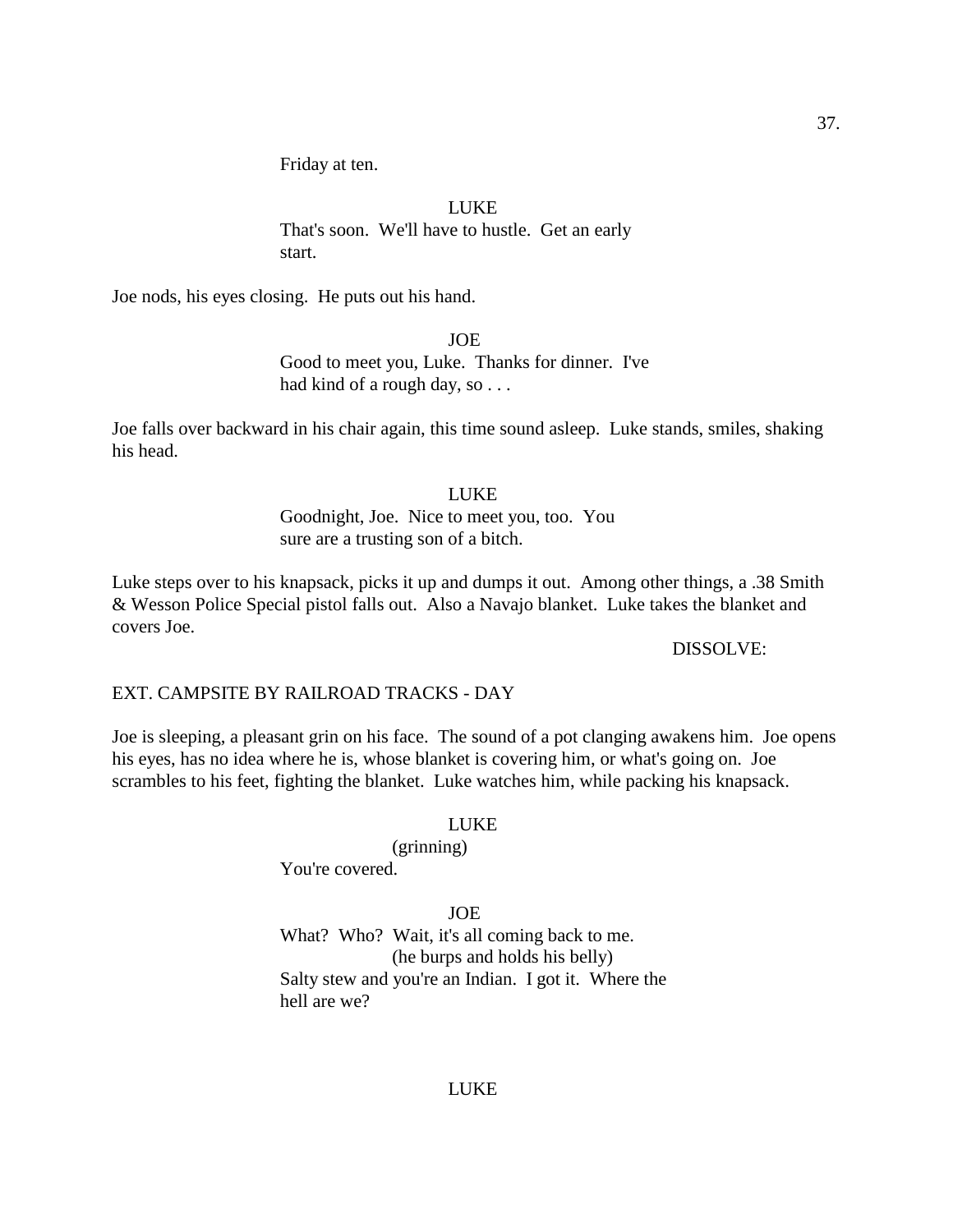We're still on the outskirts of D.C. If you're gonna make it to Akron by tomorrow at ten, we've gotta blow this taco stand.

Joe folds the blanket and hands it to Luke, who is already on the move.

#### JOE

Thank you.

# LUKE

Not a problem. Come on, we've got a train to catch.

#### JOE

Uh, Luke, I haven't got any money. Or, not enough for a train ticket, anyway.

# LUKE

Me, neither. We're gonna hop the train, Joe. And not pay.

### JOE

Is that ethical?

# LUKE

What part of the government you work for?

### JOE

(lying) Uh . . . a low part; not high up. Insignificant, really. Uh, the Department of Health.

### LUKE

What did you do?

# JOE

Uh, I, uh, was a paper-pusher, just like everybody else. Create piles of paper and push 'em along.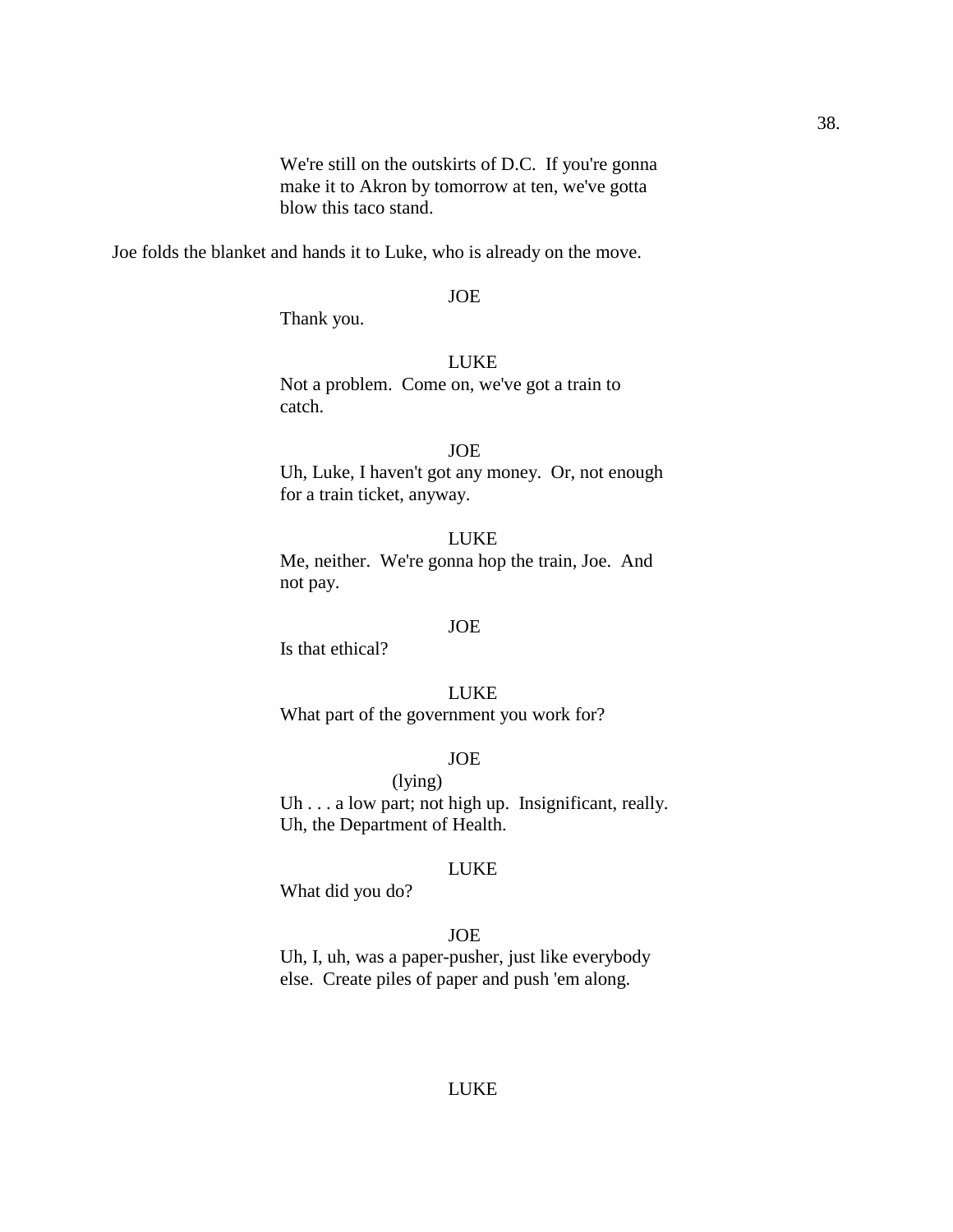You figure it's ethical for all of us to pay a third of everything we make so that the government can create piles of paper out of our old forests, so people like you can push 'em around?

# JOE

(shrugs)

I haven't even had any coffee yet, and you want me to wrestle with that? No thanks. But since I've got to get to Akron and I don't have enough money, I guess I'll hop the train and put my ethics aside.

# LUKE

Good answer. Anytime you agree with me, it's a good answer. By the way, how much money have you got?

# JOE

(suspicious)

Why?

#### LUKE

Don't trust me, eh?

# JOE

(guarded)

Well . . .

### LUKE

#### (patiently)

Joe, buddy, if I wanted to rob you I could've done it while you were asleep, then not been there when you woke up.

#### JOE

(Joe nods, understanding)

Right. Sorry.

# LUKE

That's OK. I just was thinking about that cup of coffee you mentioned. Sounds good and I haven't got any money at all.

JOE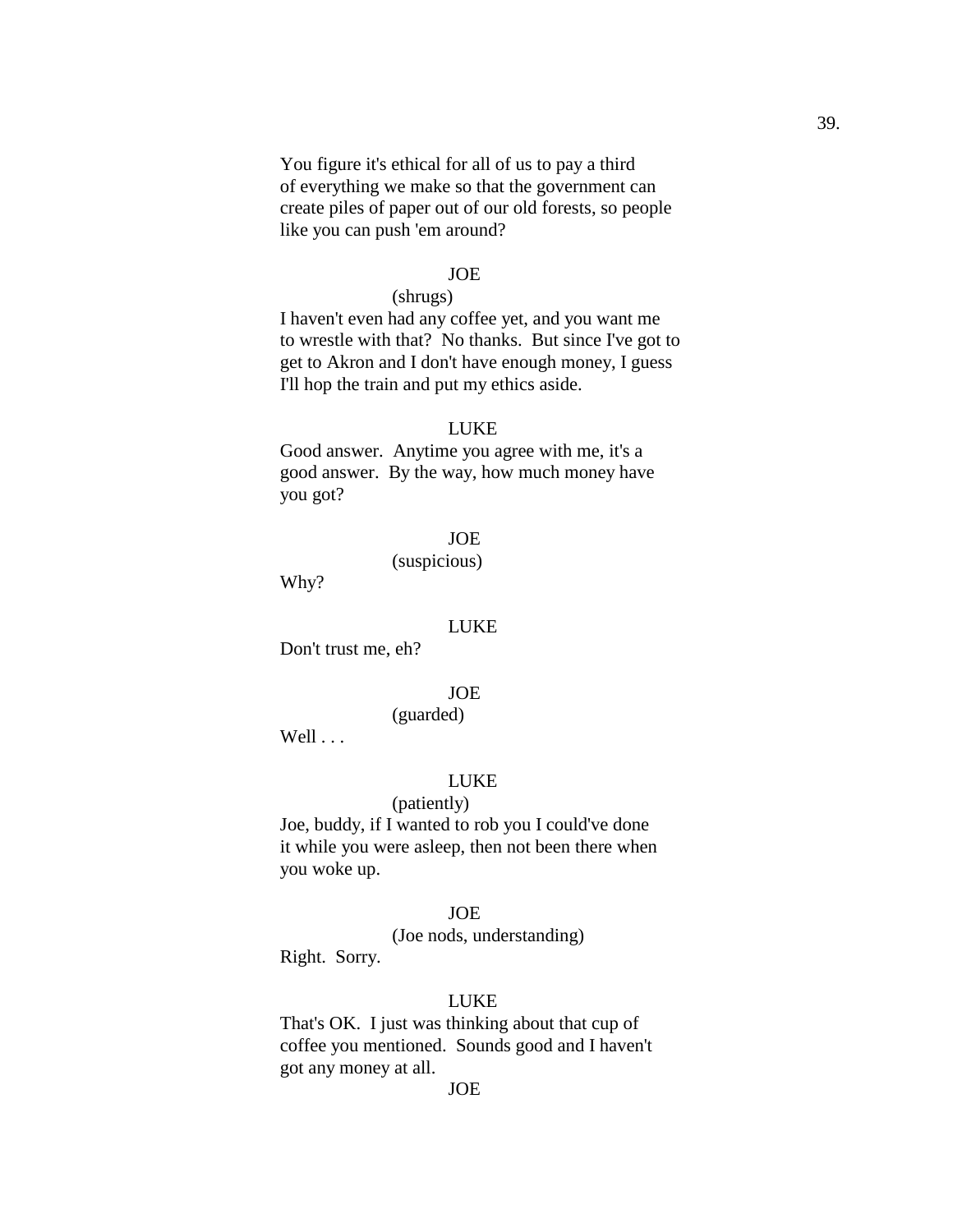40.

### (surprised)

Really?

(Luke shrugs) Doesn't it scare you to walk around without any money?

#### **LUKE**

Scare me? No. Annoy me? Yes.

Joe reaches into his pocket and removes a few wadded up bills and some change. He pokes through it.

> JOE I've got over twelve bucks here, buddy. What'dya say I buy you breakfast?

# LUKE

Then we'll have to scrounge for lunch. What'dya say we just have a cup of coffee now, and save the rest for later?

JOE You're a smart guy, Luke. I like the way you think.

# LUKE

Well, thanks, Joe. You're all right yourself.

### INT. DONUT SHOP - DAY

Joe and Luke step up to the counter of a donut shop. Joe holds up two fingers.

JOE

Two large coffees, please.

### LUKE

(interjecting) Make that smalls, OK? (Joe looks confused; Luke explains) They give free refills, Joe. Why pay for a large?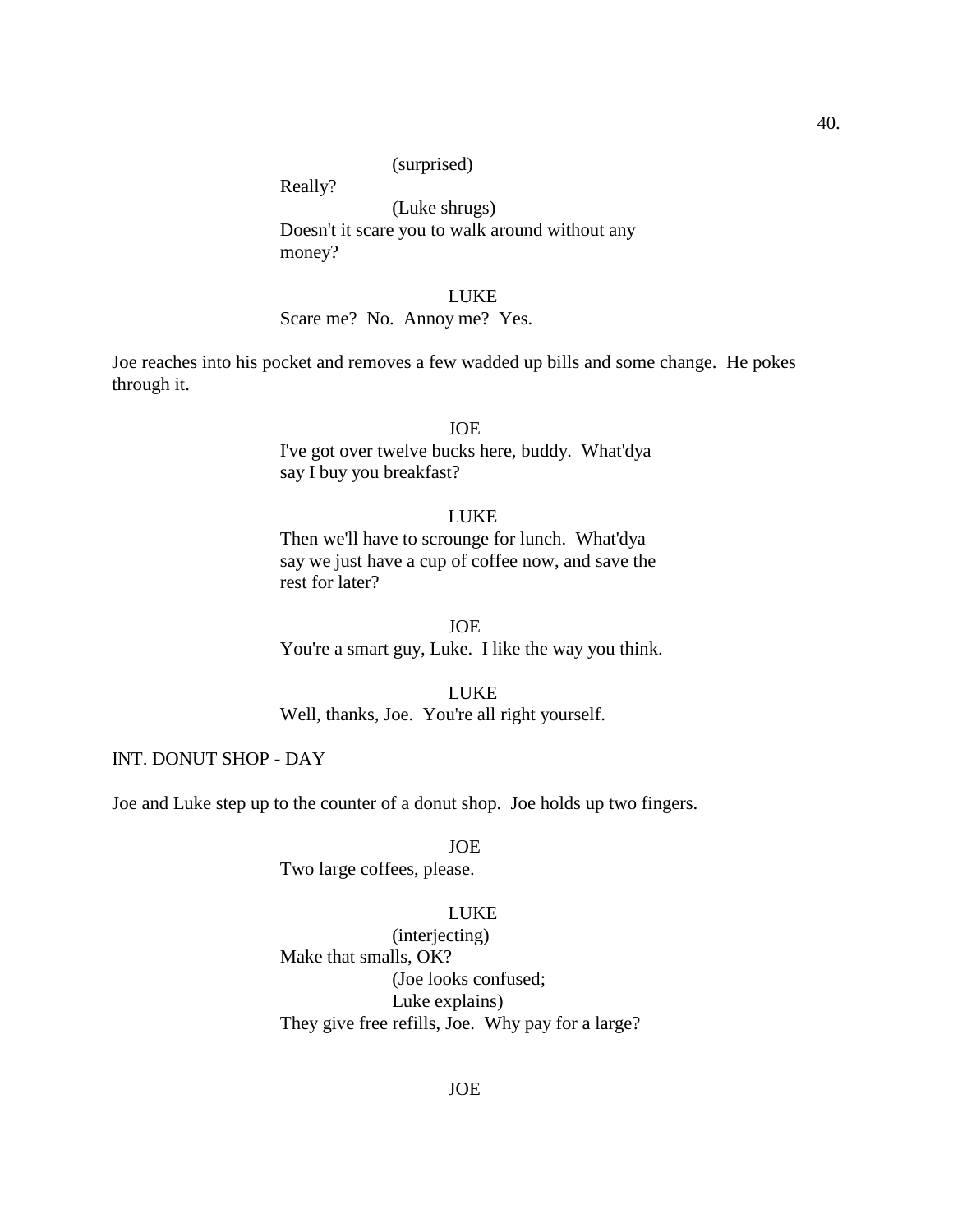### (nods)

Good thinking.

### LUKE

You see, that's what's wrong with the government in a nutshell. I mean, I think it's great that we have the best military hardware in the world—which they then always name after us Indians: Tomahawks and Apaches and stuff—but why do we need so many of everything? Particularly when the bugs haven't been worked out. Did you read about this stealth bomber that won't fly?

#### JOE

(nods)

Yeah.

# LUKE

It's not enough to have *one* that won't fly, we need *twenty* that won't fly. Republicans talk about cutting government, but the military is the worst-run part of the government. It's stupid, Joe. Even a guy like me could do better.

# JOE

No doubt.

Two big, burly, uniformed, STATE COPS step up behind Luke and Joe. Luke and Joe both spot them at the same moment, and both intentionally do not turn around. They get their coffees and exit the shop. The cops never say a word to them.

EXT. DONUT SHOP - DAY

Joe and Luke come out of the donut shop and keep going without looking back. Luke glances at Joe, grinning.

# LUKE What do they want you for?

JOE (confused) Who, the cops? LUKE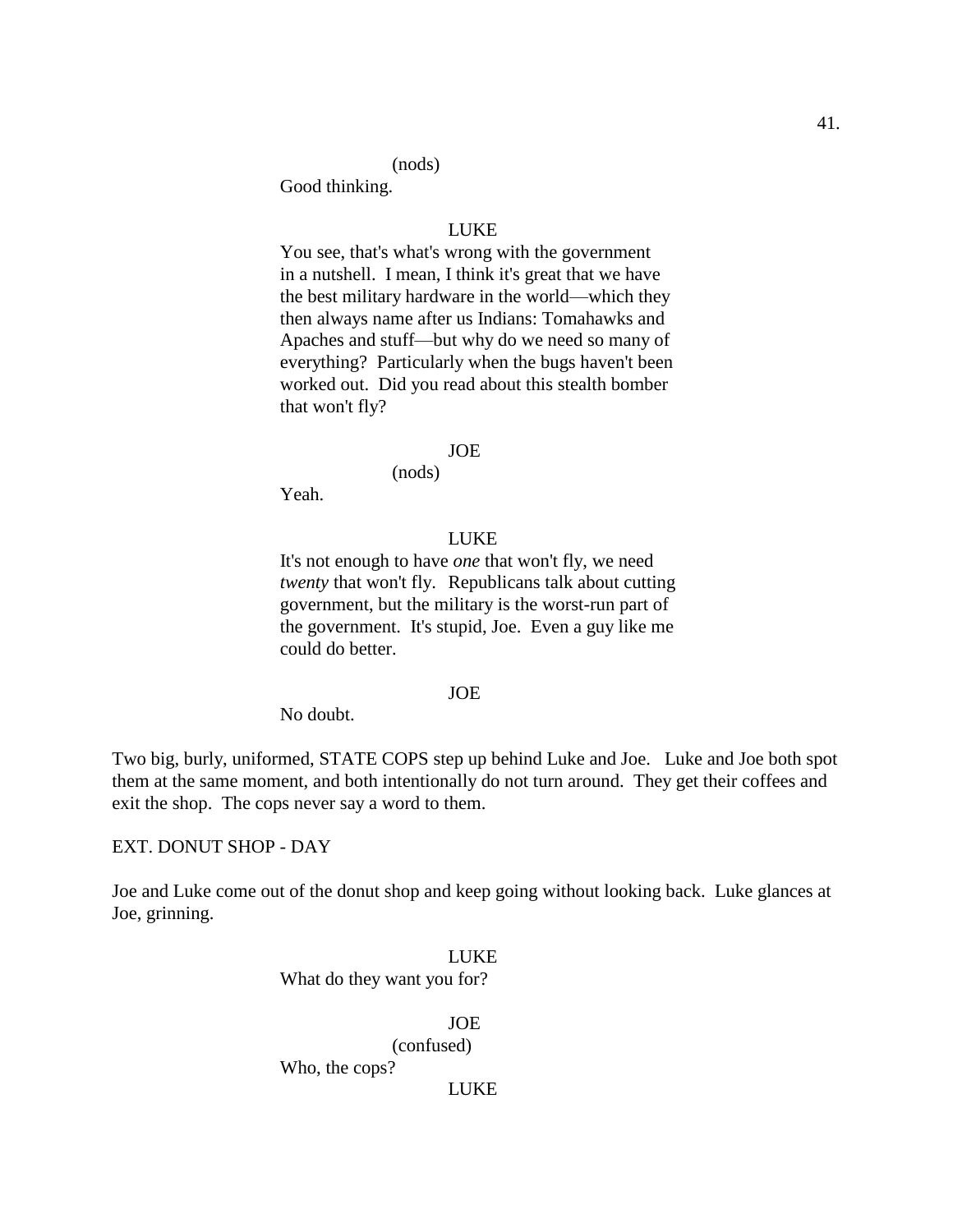No, the donut authorities. Yes, the cops.

JOE They don't want me for anything.

# LUKE

(points) Then why are you shaking?

The cup of coffee in Joe's hand is jittering. Joe goes to take a sip, but he's shaking too much.

JOE I just don't like cops. How about you?

# LUKE

Me? It's not that I don't like cops, per se, I'm just happier when they're not around.

Joe gets his shaking cup to his mouth, sips and winces.

JOE It's too bad we left so fast, I like sugar in my coffee.

Luke reaches into the pocket of his pack and removes a handful of McDonald's sugar, salt and pepper packets, as well as stirrers.

### LUKE

One or two?

#### **JOE**

(smiles)

Just one.

Luke hands Joe a sugar and a stirrer.

LUKE

You gotta be prepared in this life, Joe.

Joe dumps the sugar into his coffee, stirs it, then takes a sip and sighs.

EXT. BANK - DAY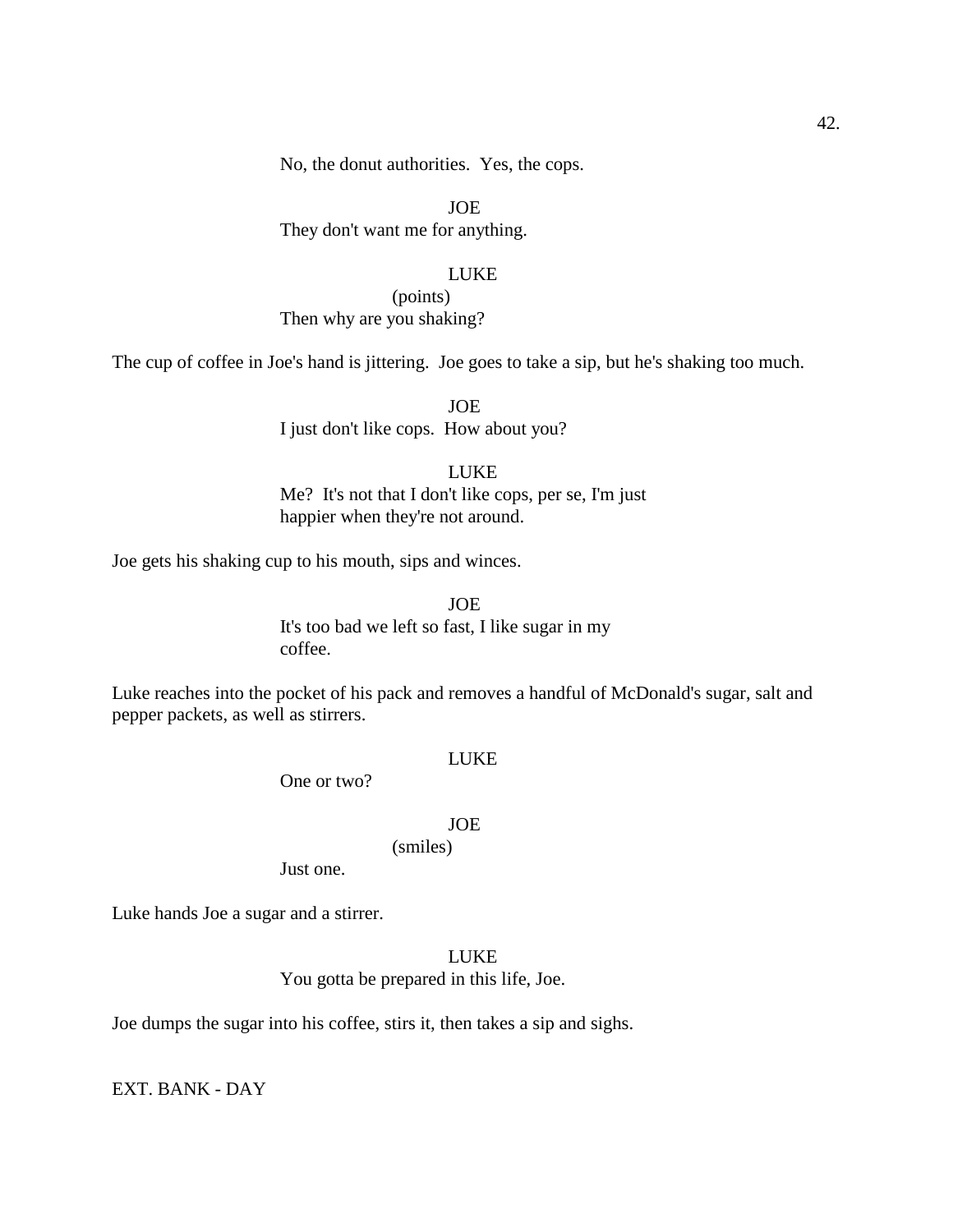Secret Service Chief Dondero drinks a cup of McDonald's coffee while watching two agents dig through the trashcan next to the ATM machine. One of them finds something and calls out:

### AGENT #1

Hey, Chief. Get a load of this.

Chief Dondero steps over and the agent hands him a wallet. The Chief flips it open revealing President Joseph Burton both squinting and smiling on his driver's license photo.

# EXT. MARYLAND COUNTRYIDE WITH RAILROAD TRACKS - DAY

A long freight train goes past across the thickly foliated Maryland countryside.

# INT. FREIGHT CAR - DAY

Luke and Joe sit in a rumbling freight car. As they catch glimpses of the gorgeous countryside going past, Joe's stomach growls loudly.

#### JOE

Excuse me.

Luke reaches into his pack.

#### LUKE

### When your body talks you gotta listen.

Luke tosses Joe several plastic-wrapped packages of saltine cracks.

JOE Thanks. What don't you have in there?

Luke retrieves a plastic bottle of water.

#### **LUKE**

#### What ain't in here, I don't need.

JOE Why're you out on the road, anyway, Luke? What brought you to D.C.?

### **LUKE**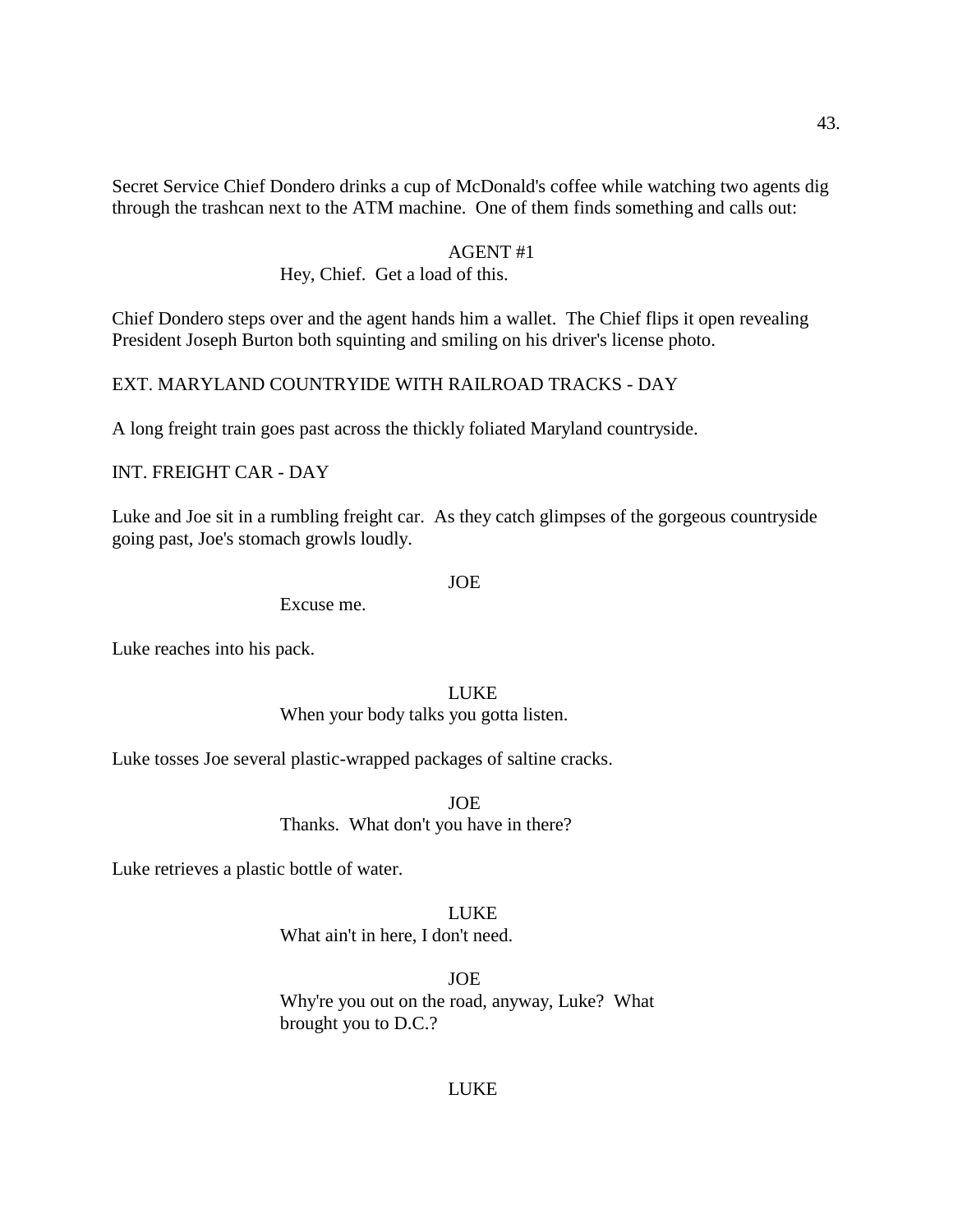I travel for fun. It's a big country and I've seen most of it. But I'd never been to D.C., so I came. Check out the Smithsonian, see the White House. I actually went to a political rally with some of my buds—Republican minorities supporting the President, if you can believe that?

### JOE

Sure I can. Don't you think minorities like the President?

#### LUKE

(skeptical) Well . . . Some minority of the minorities do, but most don't.

Joe takes off his baseball cap revealing the lump on his forehead.

#### JOE

(interested) Huh? Why do you think that is?

#### LUKE

'Cause he's a Republican, for God's sake, he ain't lookin' out for the minorities. He's lookin' out for rich people. And they're the ones that don't need lookin' out for. They just need to be watched or they'll take everything.

JOE

What about you? What do you think of the President?

### LUKE

#### (laughs)

Me? Well . . . I feel kinda bad for him, if you want to know the truth.

#### JOE

Why's that?

#### LUKE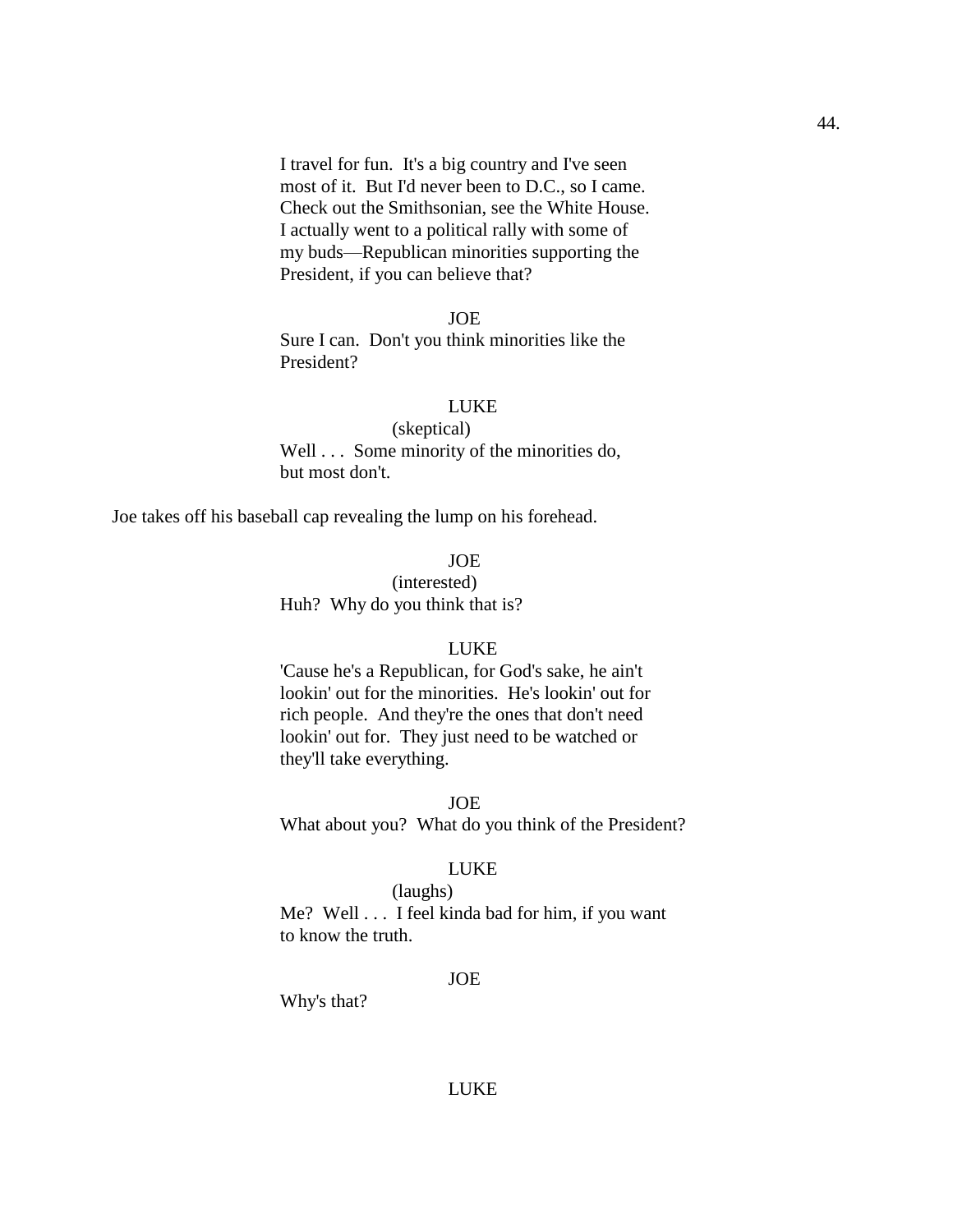'Cause I watched him crack up right in front of everybody. Talkin' about his treehouse and his comic book collection. Suddenly, all these lights just dropped outta nowhere and landed right on his head and—.

Luke is looking directly at the lump on Joe's forehead. Luke's eyes narrow.

#### LUKE

—Hey! That was *you!* (his eyes widen) *You're the freaking President!*

Joe hushes him.

JOE For God's sake, quiet down. You don't want everyone to know.

Luke slides away from Joe.

### LUKE

Is this some kind of trick? What're you up to?

Luke shoves his hand into his pack.

# JOE

# (confiding)

I've run away. It was that hit on the head that caused me to see clearly for the very first time in my life. I hate everything I stand for! In fact, I hate me! And I don't like my wife, either. And the best friend I ever had in my life died cause I'm no good at my job. And now I'm going to his funeral.

# LUKE

(looks skeptical) Why didn't you just fly there in Air Force One?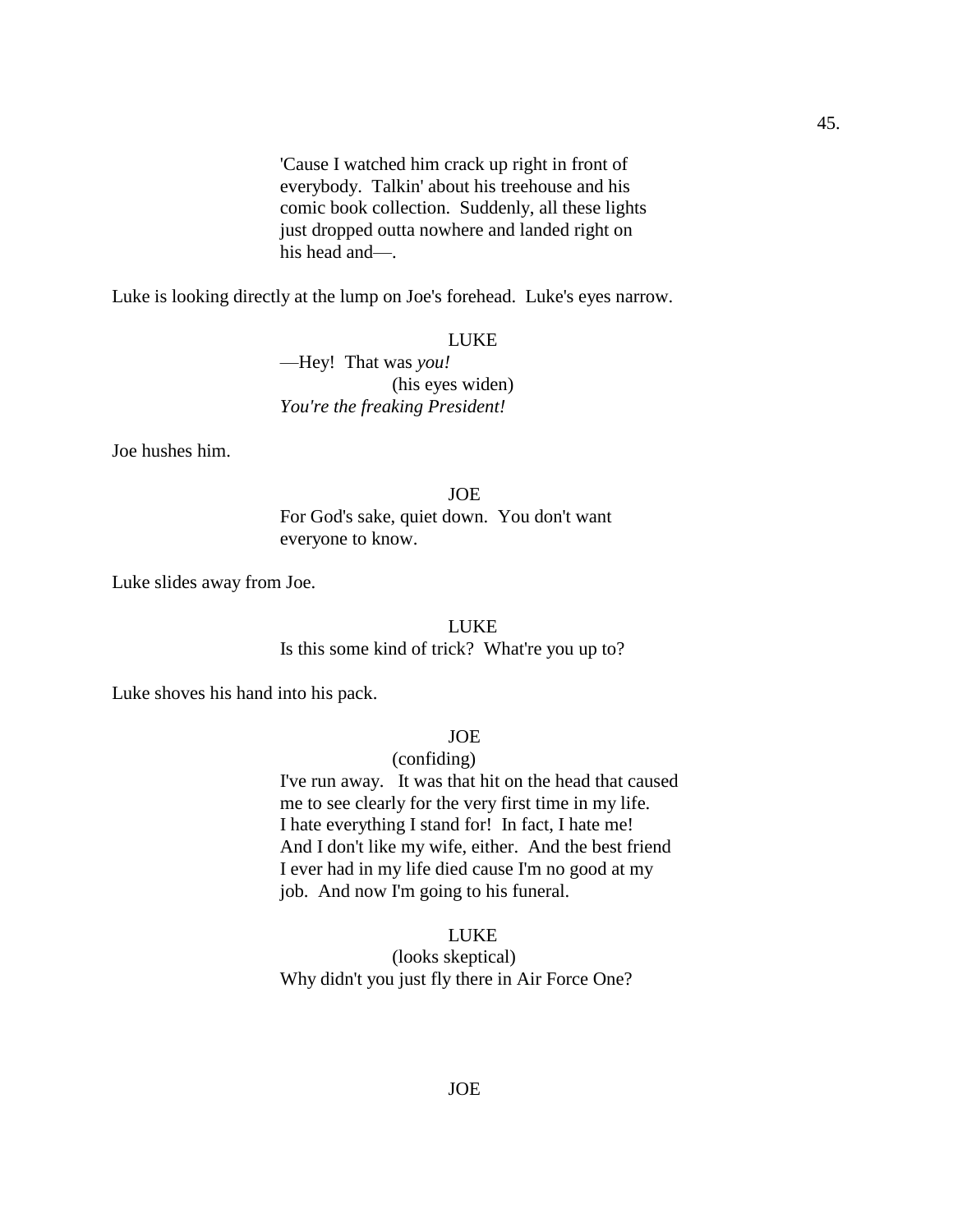#### (angry)

'Cause they wouldn't let me! I was too busy stealing from the poor to help the rich! I'm Robin Hood's evil brother! And I never had a bad intention. I did everything like I really cared about something, except I don't know what!?

### LUKE

And what're you gonna do after this funeral?

### JOE

# (his eyes light up)

Ah-ha! My friend, Kevin—the one that died—and I built a secret treehouse in the woods. You heard me talk about it, but I didn't say where it was. Nobody knows where it is. So I'm gonna go live there and no one will ever find me!

(gets serious; points at Luke)

Unless *you* tell!

Luke throws up his hands.

#### LUKE

I won't tell. I swear.

Joe calms down.

#### JOE

Good. I didn't think you would. You can stay there, too, if you'd like. It's pretty big.

Luke now realizes that Joe isn't playing with a full deck.

#### LUKE

Man, you must've really been hit on the head *hard*.

Joe rubs the lump and nods. They rumble along in silence for a moment. Suddenly, Luke starts to laugh.

> LUKE Joe *Burgundy?* You gotta be kidding. JOE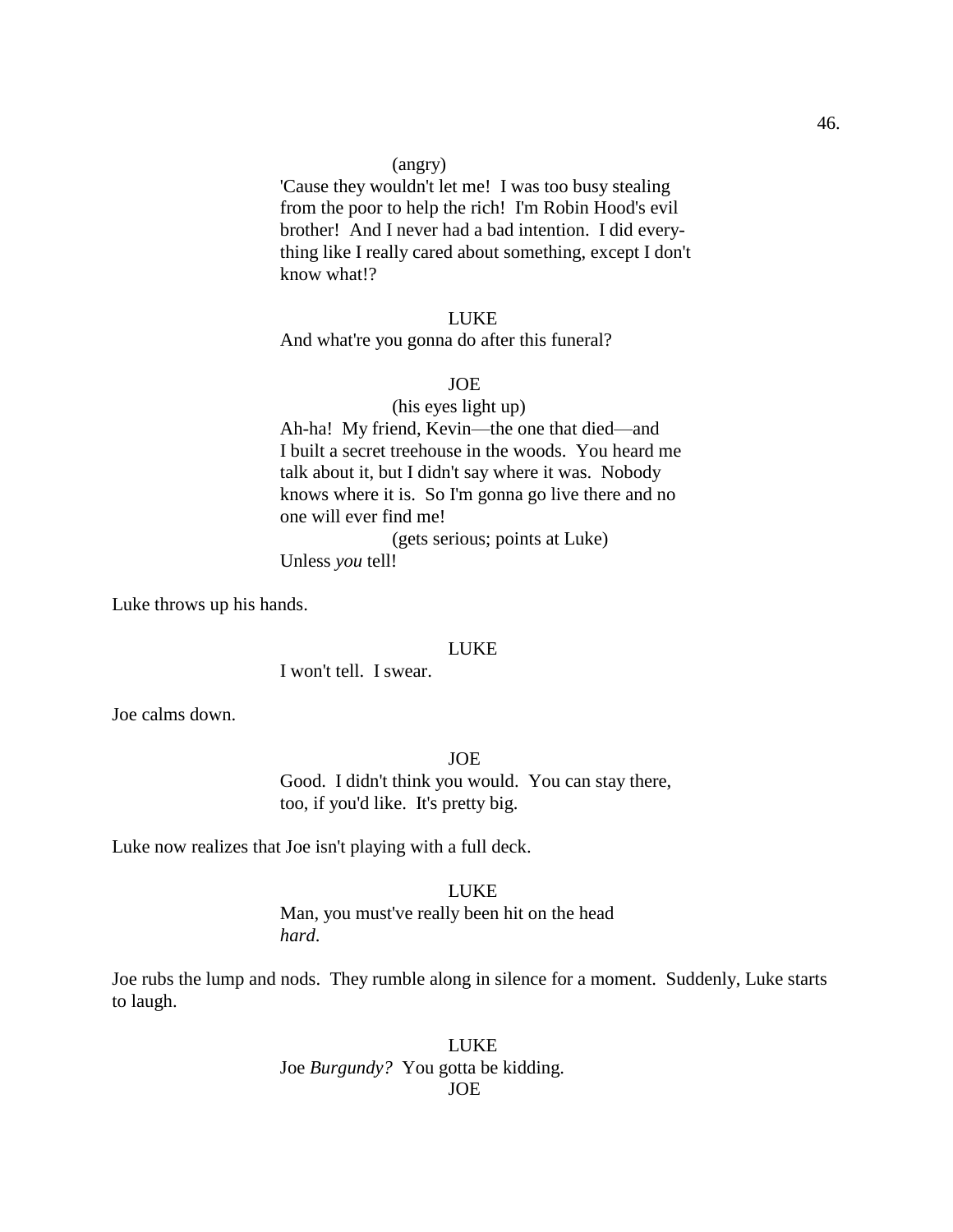(grins)

You bought it.

LUKE Yeah, but I'm a sucker. The one time in my life I ride with a President, I do it in a freight car.

JOE Freight car or no, this is the best time I've had in years. Thanks, Luke.

Luke tosses another pack of saltines at Joe.

### LUKE

Have some crackers.

# EXT. THE WEST VIRGINIA COUNTRYSIDE - DAY

The hilly, wooded West Virginia countryside goes by.

### DISSOLVE:

# EXT. THE OUTSKIRTS OF PITTSBURGH - DAY

Our point of view rolls down the tracks, through the industrial outskirts of Pittsburgh.

INT. FREIGHT CAR - DAY

Joe and Luke stand up. Luke hoists his pack, ready to move.

LUKE We've got to change trains here in Pittsburgh.

JOE Although those crackers were good, I'd be perfectly happy to spend my twelve dollars on lunch now.

LUKE We can both have lunch for two dollars, and still have ten left.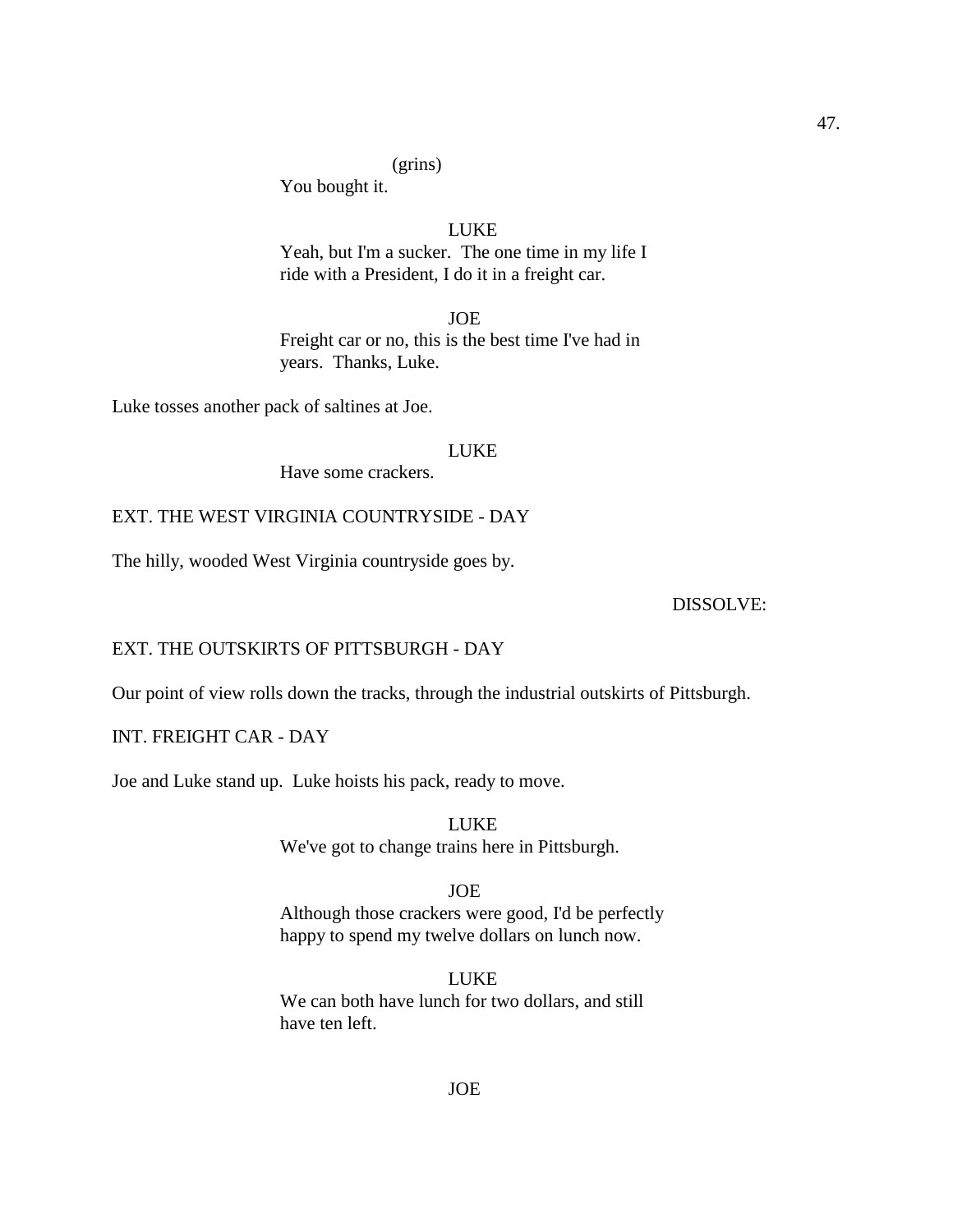However you wanna do it, let's do it. I'm sort of getting a headache, ya know, from not eating.

# LUKE

Want some more crackers?

#### JOE

No thanks, I'm cool. What did you do, strip some restaurant of all their crackers?

# **LUKE**

No, man, they accumulate. All restaurants take the hit evenly; small but regular. All right, let's go.

They move to the doorway of the freight car.

# EXT. PITTSBURGH TRAIN YARD - DAY

As the freight train pulls slowly into the yard, Joe and Luke disembark, dashing low across the tracks. Joe keeps glancing over at a YARD BULL, a burly guy with a stick. Luke goes under a low chain fence. Joe is looking back, doesn't see the chain and catches it right across his stomach, causing him to do a flip and land on his ass. The Yard Bull glances over, but can't see anything. Joe and Luke quietly crawl away.

# EXT. DESERTED CITY BLOCK - DAY

Joe and Luke come out on a completely deserted city block—there's not another soul around. They start to feel creepy, throwing glances back over their shoulders, speeding up. Finally, they come upon a single fifteen year old **KID** trying to steal a hubcap off a car. Joe and Luke chuckle; this is what they were scarred of?

JOE

Hey, kid. You probably shouldn't be doing that.

#### LUKE

You could get into trouble.

Suddenly, two more KIDS pop up from inside the car, then three more from underneath the car now there's SIX, dirty, filthy, white kids with tire irons and crowbars confronting them.

> $KID$ #1 I could, huh? From who? **LUKE**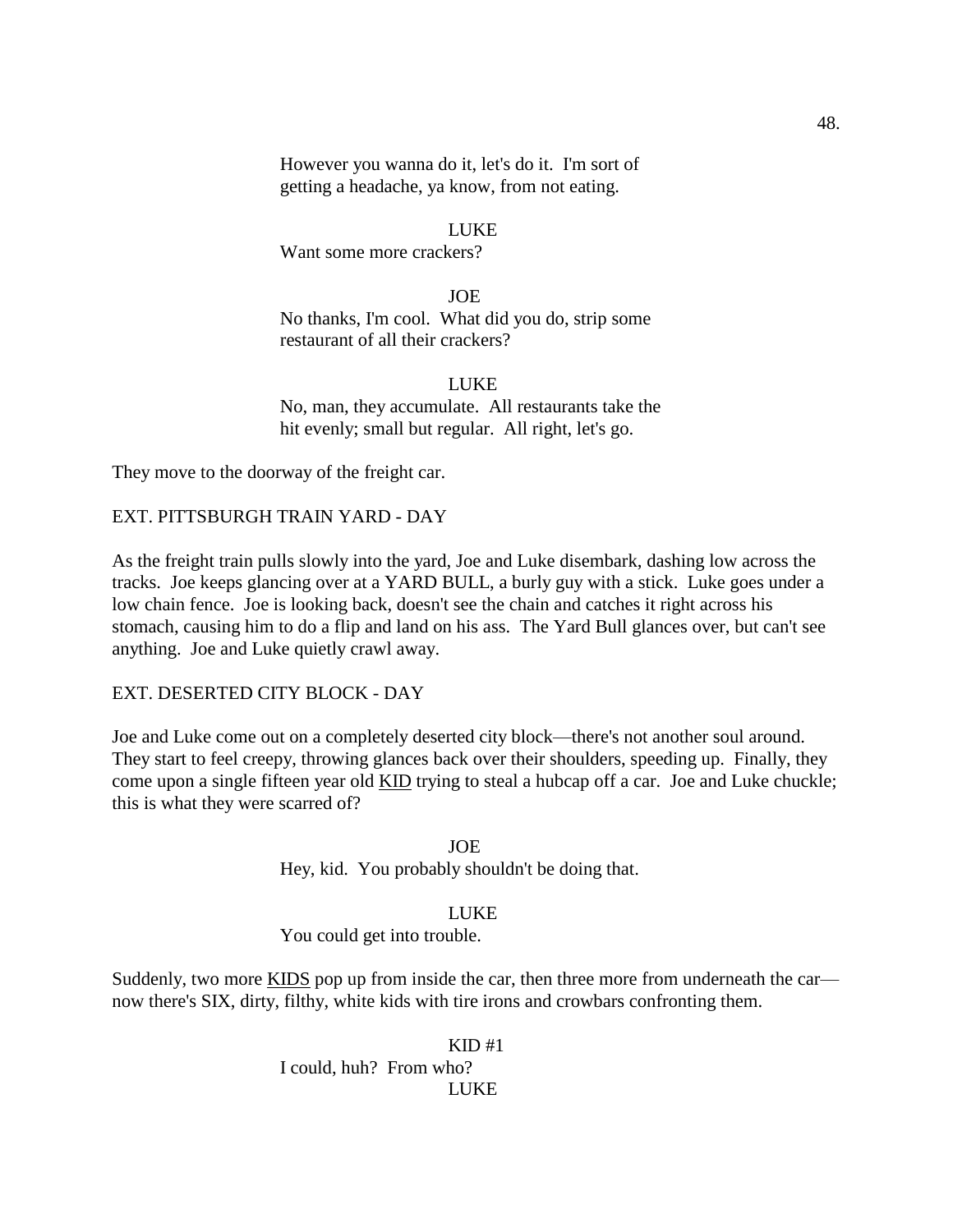Well, not from us.

KID #1 Damn right, not from you! Or any other adult!

#### KIDS #2-6

Yeah!

JOE Hey, isn't this a school day? Why aren't you in school?

Luke is nudging Joe to knock it off.

# $KID#1$ They closed our school down, OK?

# JOE

Why?

The kids all laugh together.

# KID #1

No money, why do you think? Good ol' MoTech. All five of us was gonna open up a mechanics shop together, called *Five Guys Named Mo*. Not now though. We was forced out of school and onto the streets.

### JOE

(sad) I'm truly sorry to hear that. Uh, by the way, there are six of you.

Kid #1 looks back to the others and they all exchange sour expressions.

# KID #1

What are you tryin' to say, man? You think we don't know that? Our other friend, Tim, ain't here.

JOE No, there's six of you here now. LUKE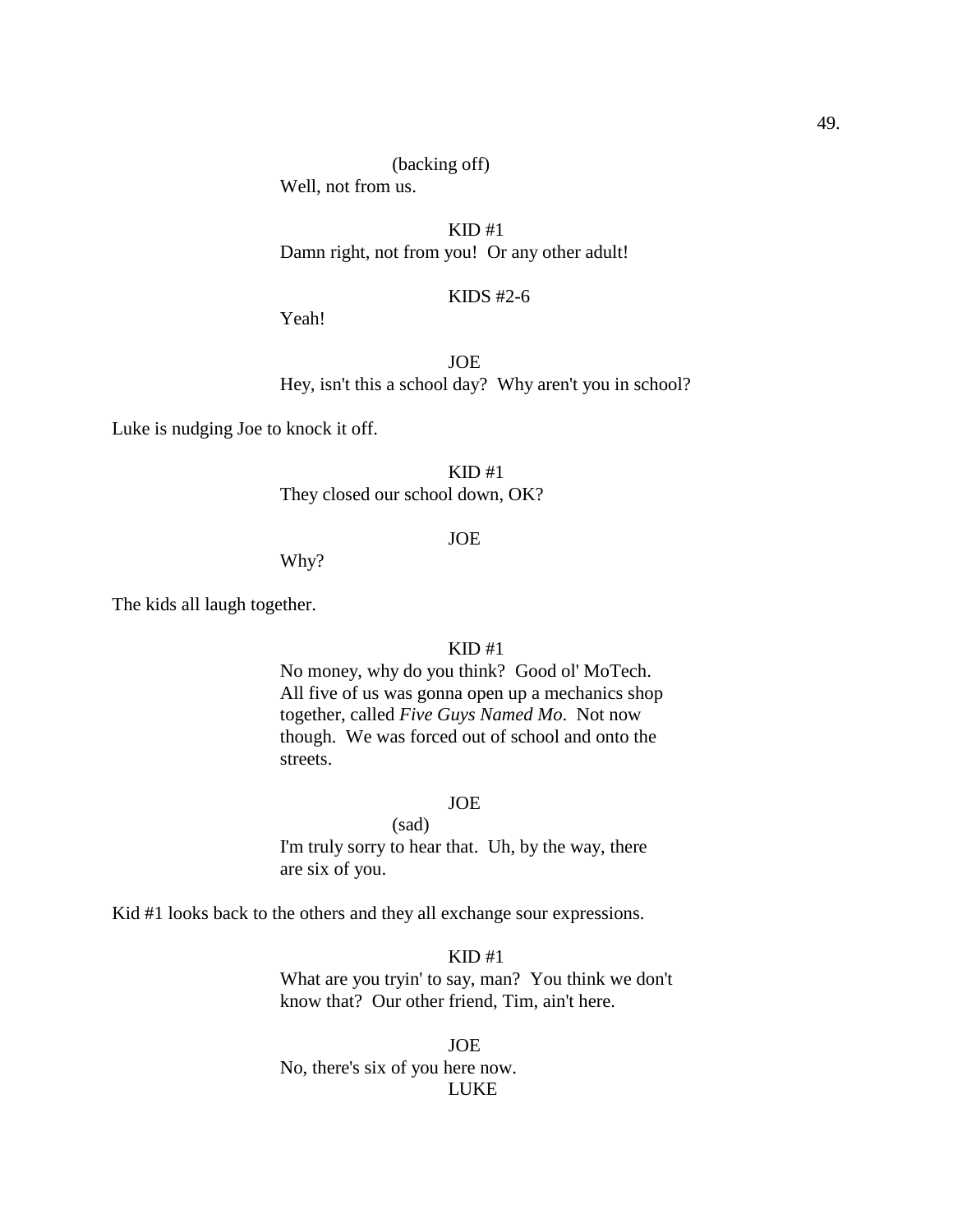# (rolls his eyes) Oh, for God's sake, Joe, will you shut up!

# KID #1

It don't make no difference how many of us are here now 'cause we can't never have our shop, Five Guys Named Mo, or Six Guys Named Mo. It's No Mo! And unless you wanna be No Mo, too, you're gonna give us all your money. Un'erstand?

### JOE

(aghast) You're robbing us?

### LUKE

(whispering) Joe, please, will you just shut up!

Kid #1 looks to the others, confers, they all nod, then he looks back to Joe.

#### $KID#1$

Yeah, we're robbing you. The question is, are we mugging you, too?

# JOE

# (explaining)

You see, this is all the money we have left. We were just going to get lunch with it. We haven't eaten today. We need this money for food.

Kid #1 confers with the others, then turns back.

#### $KID#1$

Because you won't shut up, we're now going to mug you, too.

The kids all converge on Joe and Luke in a menacing fashion. Suddenly, Luke pulls his hand out of his pack and brandishes his pistol at them.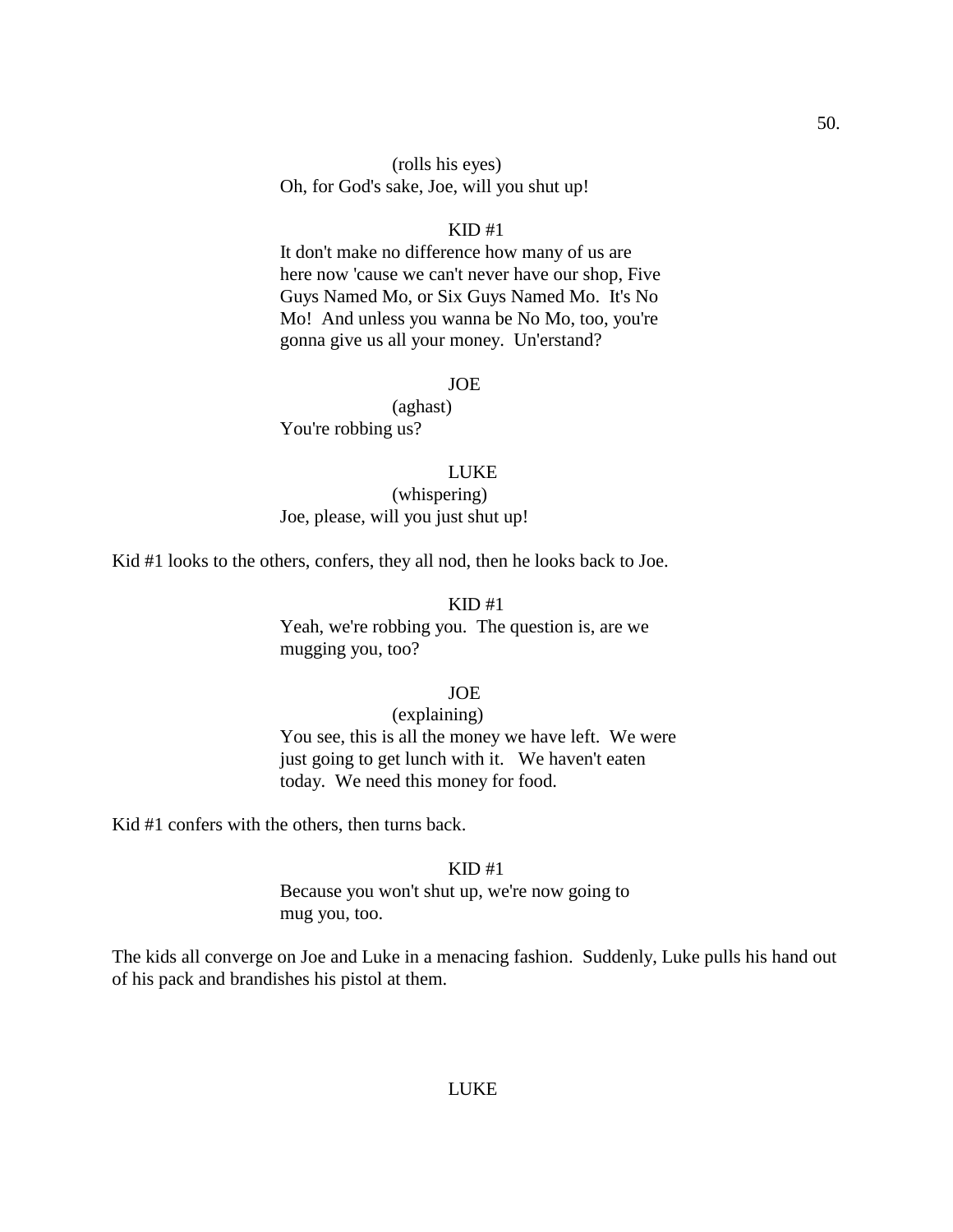(calmly) All right, now, let's just back off and no one will get hurt.

Joe is quite surprised by this turn of events. The kids all stop in mid-step. All of a sudden, every kid whips out a pistol of his own, cocks it and aims in on Luke.

### $KID$ #1

Uh-oh, now it's five-to-one.

#### JOE

Uh, that's six-to-one.

#### KID #1

(to Joe)

Who asked you?

Luke doesn't like the odds, taking a step backward. Joe looks baffled.

JOE Where did all of you kids get guns?

#### KID #1

# They're a helluva lot easier to get than an education. (to Luke) Now drop it, Tonto, the cowboys is comin'.

Luke drops his pistol. The kids swarm in on Luke and Joe, swinging their pistol butts like clubs.

When the kids are finished beating the crud out of our dynamic duo, leaving them bloody and beaten, one kid dumps Luke's pack on the ground: pots, pans, blankets, nothing of any value. Kid #1 goes through Joe's pocket and takes his money. He counts the money.

#### KID #1

# (angry) Fourteen bucks? That's it?

Joe looks up from the ground, blood all over his head and face.

#### JOE

Uh, that's twelve bucks.

Kid #1 gets very angry, pointing at Joe.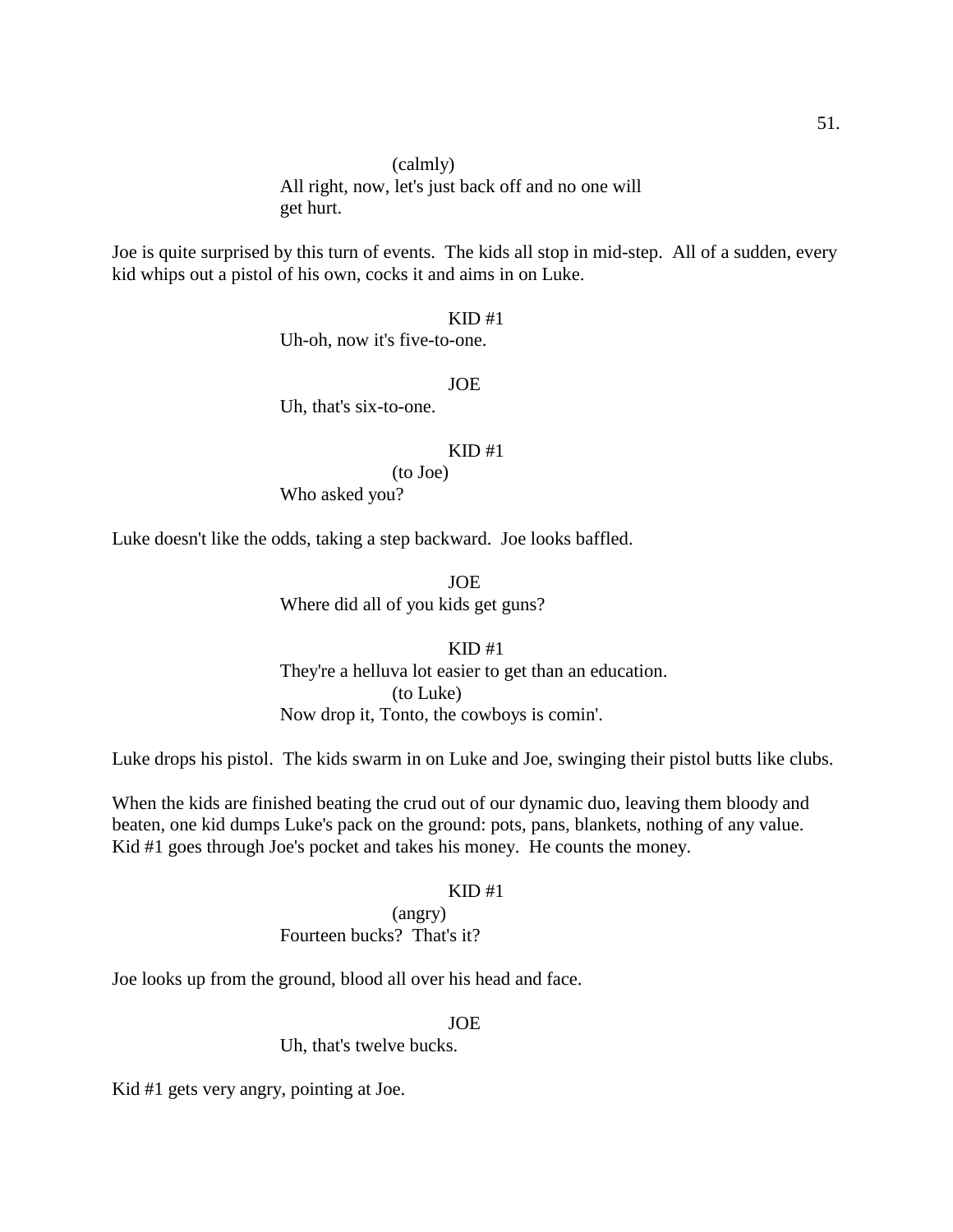#### $KID$ #1

# You think I can't count? Count this!

He kicks Joe in the stomach, doubling him over. One kid picks up Luke's pistol and pops out the cylinder which drops right out and falls to the ground. The kid harumphs, tossing the rest of the pistol to the ground. The kids stroll away splitting up the booty.

> KID #1 All right, five shares into fourteen dollars—that's four bucks each.

Joe is about to correct him when Luke's hand clamps over his mouth.

#### LUKE

(whispering)

Joe, let it go.

Once the kids are gone, Luke and Joe help each other to their feet. They both look like hell, beaten and battered. Joe begins to pick up Luke's pots and pans, while Luke puts his pistol back together.

#### LUKE

It's the only thing I ever got that belonged to my Dad. I'm not sure it ever worked. He got it at Wounded Knee.

#### JOE

Did it ever heal?

#### **LUKE**

(confused)

Did what heal?

#### JOE

Your Dad's knee?

# LUKE

(exasperated)

Oh, for goodness sake!

Luke takes his pack from Joe and shoves the pistol back inside. Joe touches his aching head and sees that he's bleeding.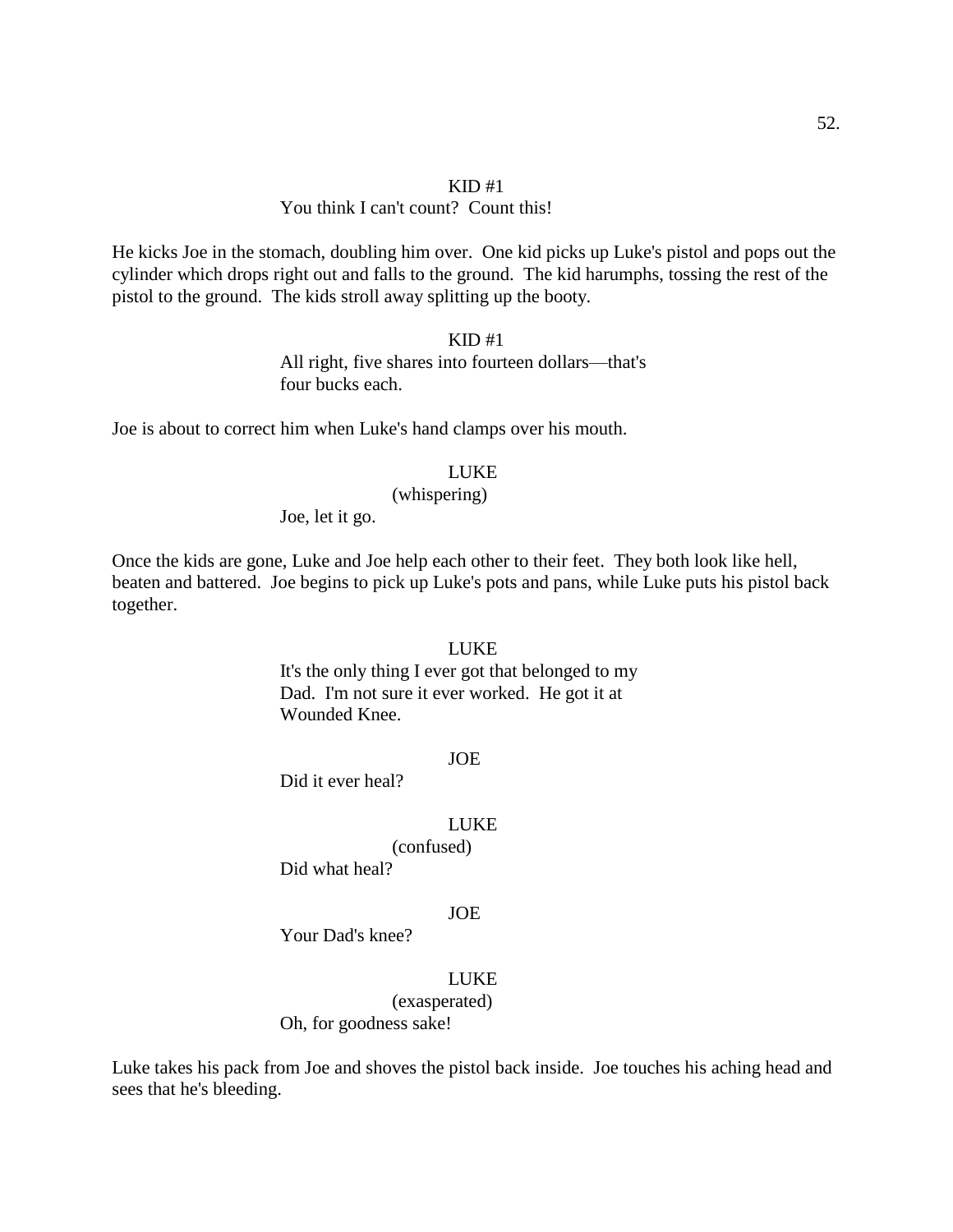# JOE I don't feel so good. Kinda woozy.

Luke grabs Joe to hold him up.

LUKE Come on, we've got to find us a hospital.

JOE We haven't got any money.

#### LUKE

America may seem like a third world country, but actually they can't turn you away at an emergency room, no matter who you are.

JOE

(surprised)

Really?

### LUKE

Yeah, really.

# INT. EMERGENCY ROOM - EVENING

Luke and Joe stand at the admitting desk of an emergency room. The ADMITTING NURSE points toward the exit.

### ADMITTING NURSE

*Get lost!*

# LUKE

(astounded) But you have to help us. We got mugged and we're bleeding.

ADMITTING NURSE You two have health insurance?

### LUKE

Well, no.

#### ADMITTING NURSE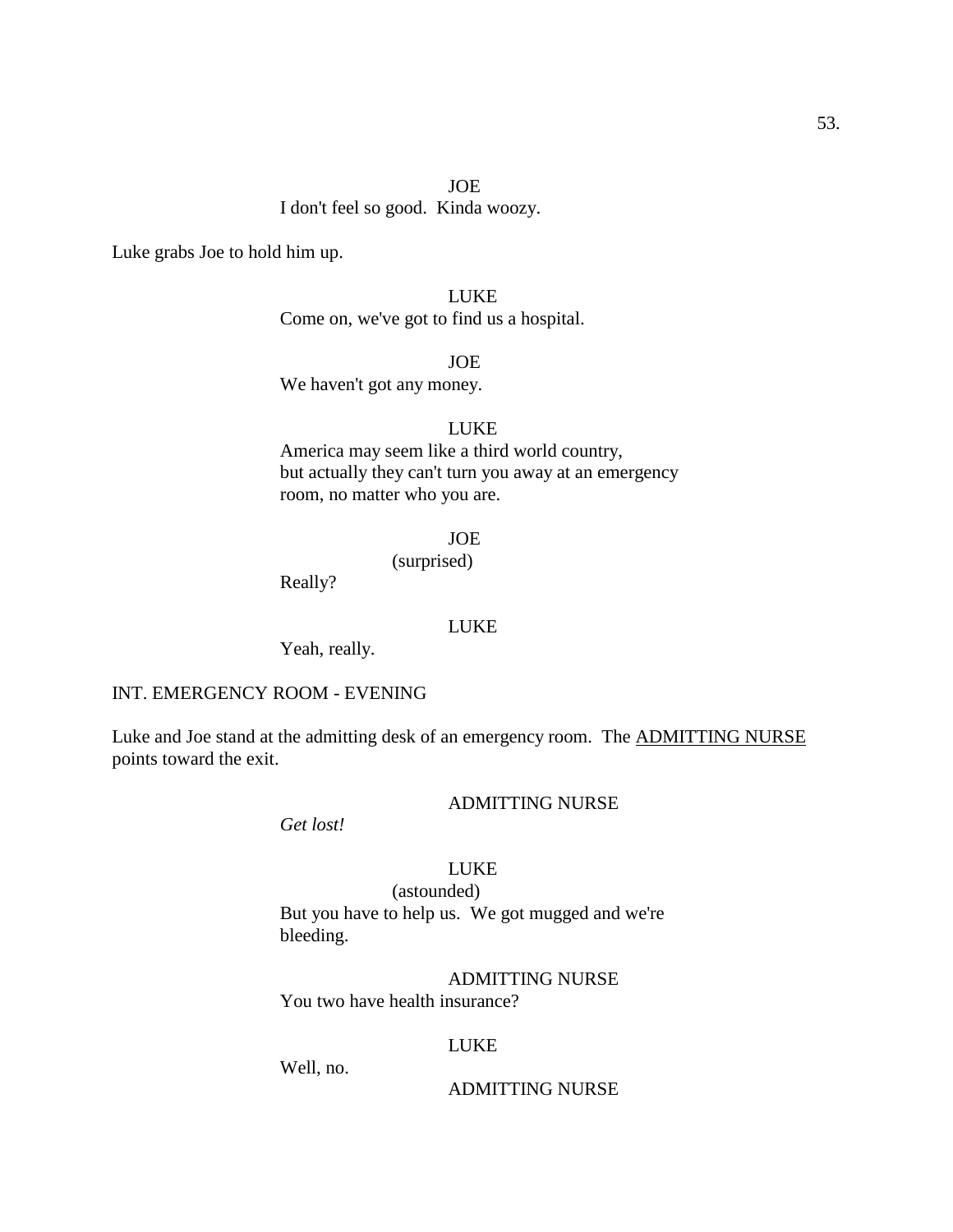Then who's going to pay for your treatment?

JOE

(still woozy) But this is an emergency.

### ADMITTING NURSE Yeah? Take it outside. And don't get blood all over

everything, either.

Joe and Luke turn around and stagger from the hospital.

EXT. PARK - NIGHT

Joe and Luke sit on a park bench cleaning themselves up with old t-shirts of Luke's and drinking the remainder of his peppermint schnapps. Joe chuckles.

JOE

What the heck did you think you were gonna do with that broken gun? Throw it at them?

### LUKE

(shrugs) I wanted to scare 'em, I guess.

JOE

They looked pretty darn scared while they were beating the crap out of us.

# LUKE

### (snotty)

Oh, excuse me. Maybe I should've joined you in correcting their math. That was helping the situation a lot.

# JOE

Yeah, well, four doesn't go into fourteen five times.

# LUKE

Joe, what's the difference? Sometimes you just gotta keep your mouth shut.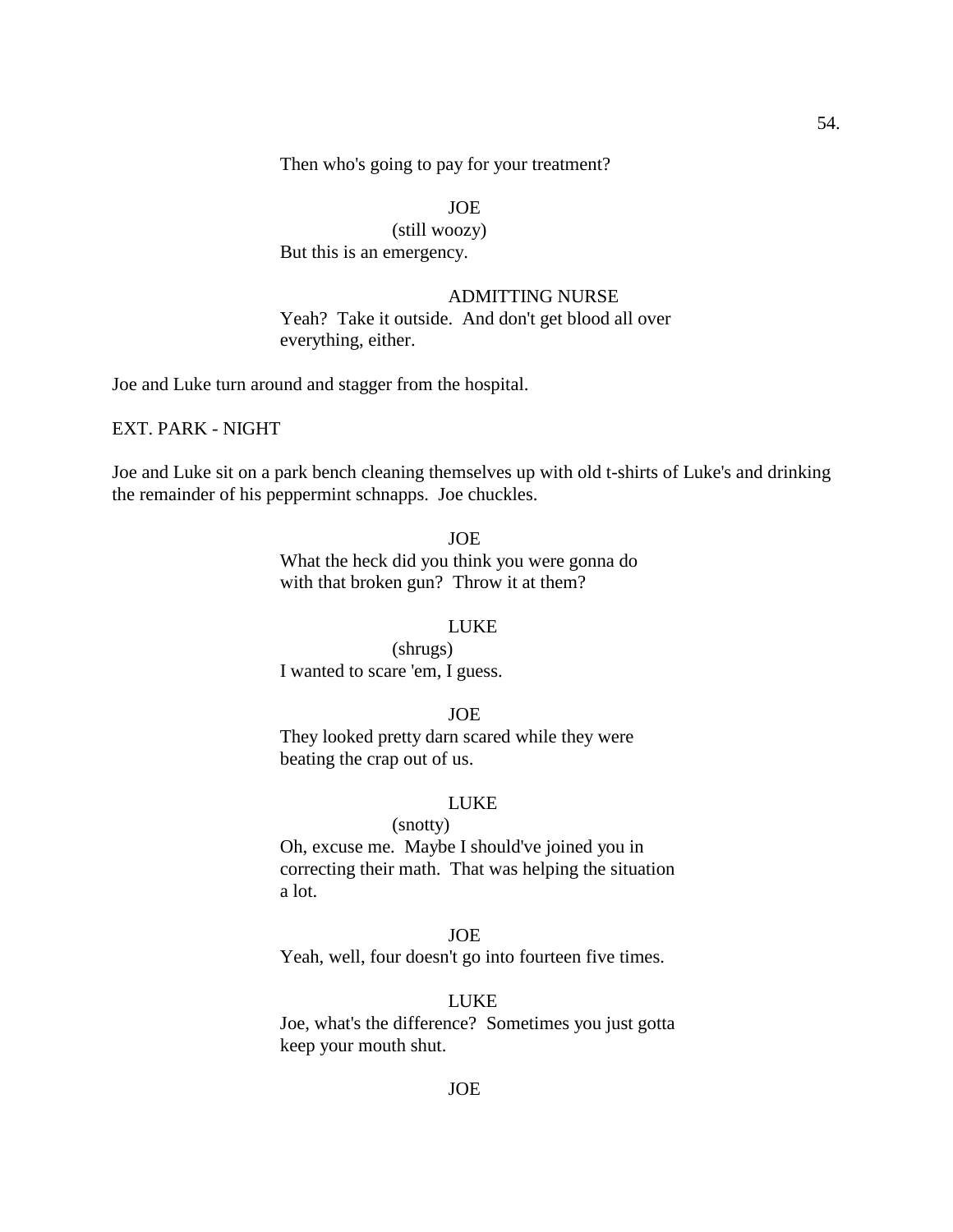You think they wouldn't have beat us up?

LUKE For fourteen bucks, it's not worth it.

# JOE

(correcting)

Twelve bucks.

# LUKE

(pointing) Correct me again and *I'll* beat the crap outta you.

JOE Uh-oh, big man. I'm not scared of you.

# LUKE

Don't push me, Joe, you ain't got no Secret Service guys here to protect your scrawny ass. I might hurt you.

JOE You talk the talk, but do you walk the walk?

Luke gives Joe a long look, then pushes him.

### LUKE

Don't push me, white man.

Joe rises to his feet.

JOE

On your feet, red man. Let's see what you got.

Luke stands up—he's not a little guy.

# LUKE

You don't want to see what I got, rich boy. I'll hit you so hard, when you stop rolling your clothes'll be outta style.

Suddenly, Luke and Joe are in a pushing match. They're not kidding, either. Luke grabs Joe in a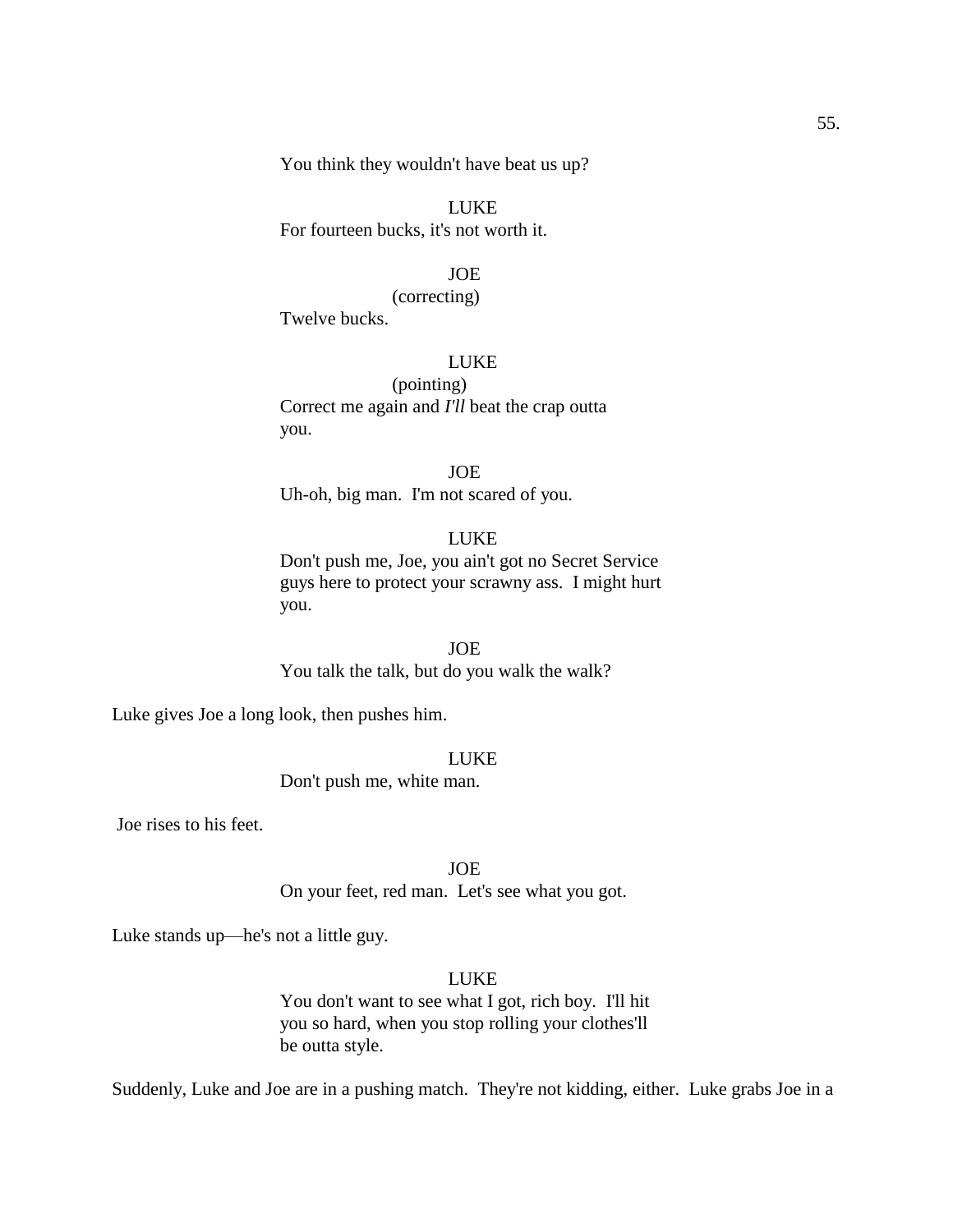headlock.

### LUKE

# Give it up, dude, it's all over.

Joe struggles and growls, unable to move is jaw.

Suddenly, the two combatants are bathed in white light. They both look up, squinting. Two Pittsburgh COPS, one white, one black, step up with their batons in their hands. Joe and Luke freeze.

> COP #1 All right, you two, let's just break up.

Joe and Luke allow themselves to be pulled apart.

COP #2 Look at you two, you're a mess. What's this about?

Luke points at Joe.

LUKE He thinks he's the friggin' President.

JOE

I *am* the President.

COP #1 Yeah, and I'm J. Edgar Hoover, head of the CIA.

Joe is about to say something, turns and sees Luke looking him. Joe keeps quiet.

Cop #2 picks up Luke's knapsack.

#### COP#2

Whose is this?

### LUKE

Mine.

Cop #2 pulls out the .38 Police Special.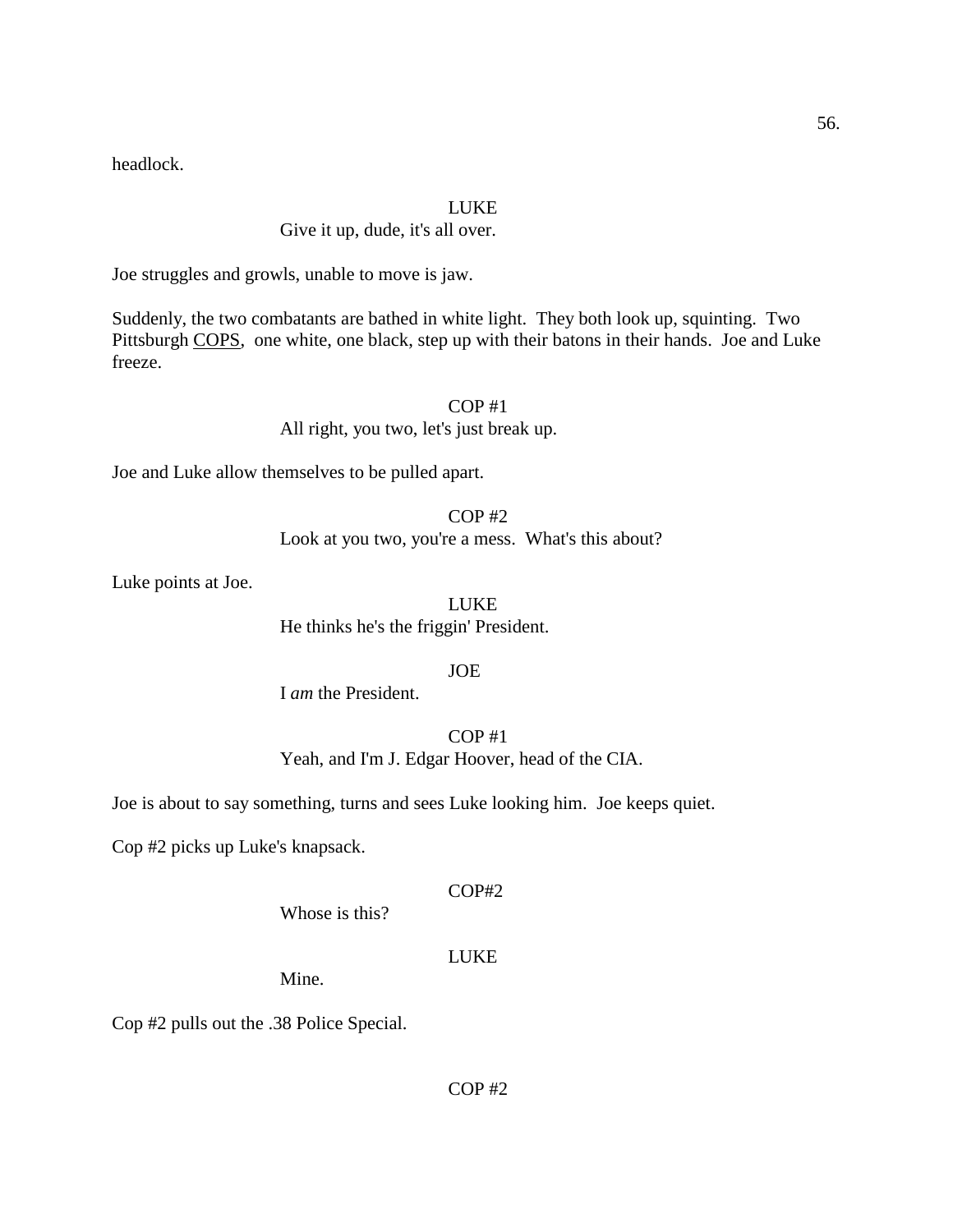Well, well . . . Yours, too?

# LUKE

It was my Dad's. It's busted. Doesn't work.

Cop #2 pops out the cylinder and it drops to the ground with a clunk.

COP #2 You tryin' to be funny, Geronimo?

Cop #1 turns to Joe.

COP #1 You wanna press charges, Mr. President?

#### JOE

For what?

COP #1 You're covered with blood. He beat you up.

# JOE

(shakes his head) He didn't beat me up. Some kids beat us both up a few blocks from here. They weren't in school and they all had guns.

### COP #2

And that's when you started thinking you were the President?

JOE

Right. I mean, no. I *am* the President.

### COP #2

Right. You said that.

Both Cops turn to Luke.

#### COP #1

You're goin' downtown, Chief. Possessing a concealed weapon.

#### LUKE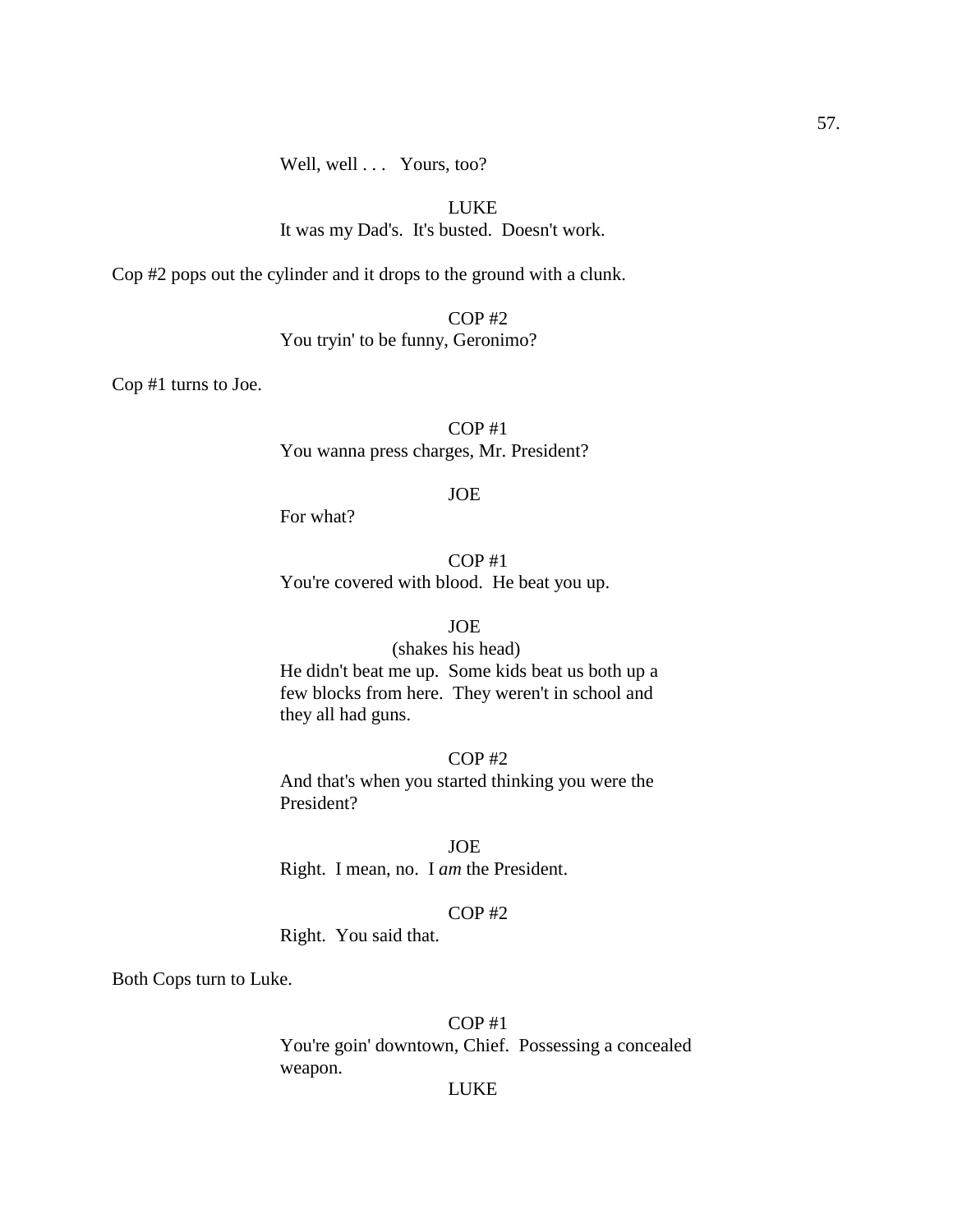# COP #1

Tell it to the judge.

# LUKE

(indignant) Oh, see. I'm a minority and I get taken in, but just because he's the President he gets off?

# COP #2

Diplomatic immunity.

They put Luke in the backseat of their car. Joe and Luke exchange a look through the window. Cop #1 gets in the back with Luke. Cop #2 opens the driver's door, turning to Joe.

# $COP$ #2

You look like hell, Mr. President. Get some rest. Take a bath.

Joe and Cop #2 look directly at each other for a brief second. The Cop gets a strange look on his face as he gets into the car.

# $COP$ #2

(in the car; muffled) That guy does sorta look like the President, ya know.

Joe waves to Luke as the car drives away.

# JOE

See ya, pal.

Joe is alone, bloody, battered, and ragged. He sighs, shaking his head.

JOE

I gotta get to Akron. Fast.

He starts walking quickly.

DISSOLVE:

### EXT. GAS STATION (WASHINGTON, D.C.) - NIGHT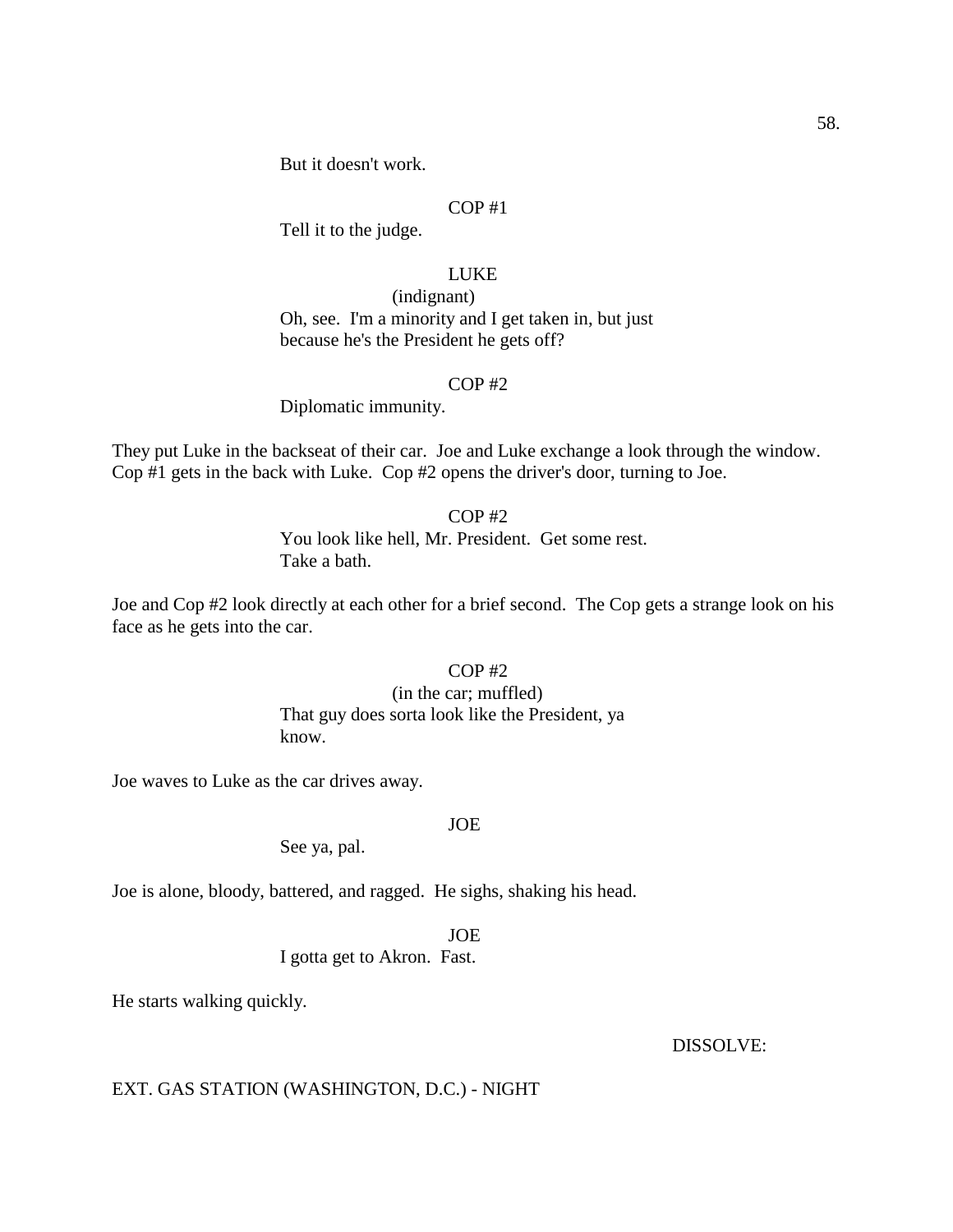Chief Dondero leans on the hood of his car smoking a cigarette and drinking coffee in a paper cup. Agent #1 steps out of the men's bathroom holding a brown sportcoat, which he hands to the Chief. Dondero opens the jacket revealing a label on the breast pocket: "Joseph K. Burton."

Agent #2 steps up holding a pimply, eighteen year old GAS JOCKEY by the arm.

AGENT #2 He bought a baseball cap and a windbreaker, Chief.

GAS JOCKEY (grinning idiotically) That was the President? Really?

Chief Dondero turns to Agent #2 sharply.

CHIEF DONDERO Why are you shooting your mouth off?

AGENT #2 (abashed) Sorry, Chief, it just slipped out.

GAS JOCKEY He sure didn't look like the President.

CHIEF DONDERO That's because he wasn't the President.

> GAS JOCKEY (points at Agent #2)

But he said—

### CHIEF DONDERO

(flatly)

—He's wrong. He's always wrong. He was born wrong. Understand?

GAS JOCKEY

(disappointed)

OK.

CHIEF DONDERO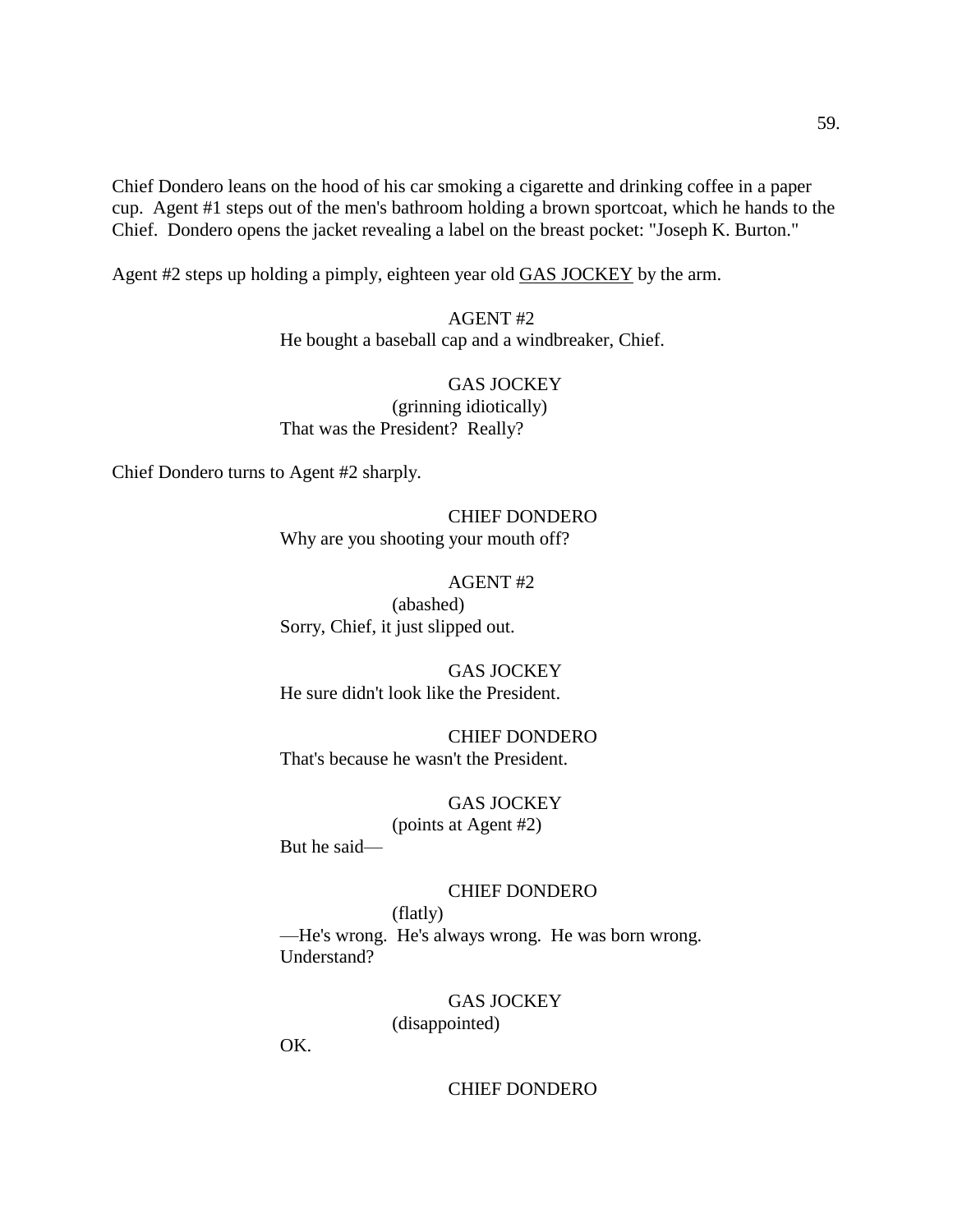Get him outta here. He's losing time; he could be making wrong change for people as we speak. (the Chief turns; musing) Are you in D.C., Joe? Or are you on the road? (the Chief's eyes light up) I say he's leaving D.C. and heading northwest.

The Agents all nod.

AGENT #3 Excuse me, Chief, but why northwest?

CHIEF DONDERO Ohio is northwest of here.

AGENT #3 Right. What's in Ohio?

AGENT #1 The Rock & Roll Hall of Fame is in Ohio.

AGENT #2

They make Jeeps in Ohio, too.

# CHIEF DONDERO

(patiently) The President is from Ohio. I think he's gone home. To Akron. (all the agents nod,

good information) Now let's get this show on the road

DISSOLVE:

# INT. FREIGHT CAR - NIGHT

.

Joe huddles in the corner of a rocking freight car, dead-out asleep.

EXT. TRAIN YARD - NIGHT

The train pulls into a yard and stops to load.

INT. FREIGHT CAR - NIGHT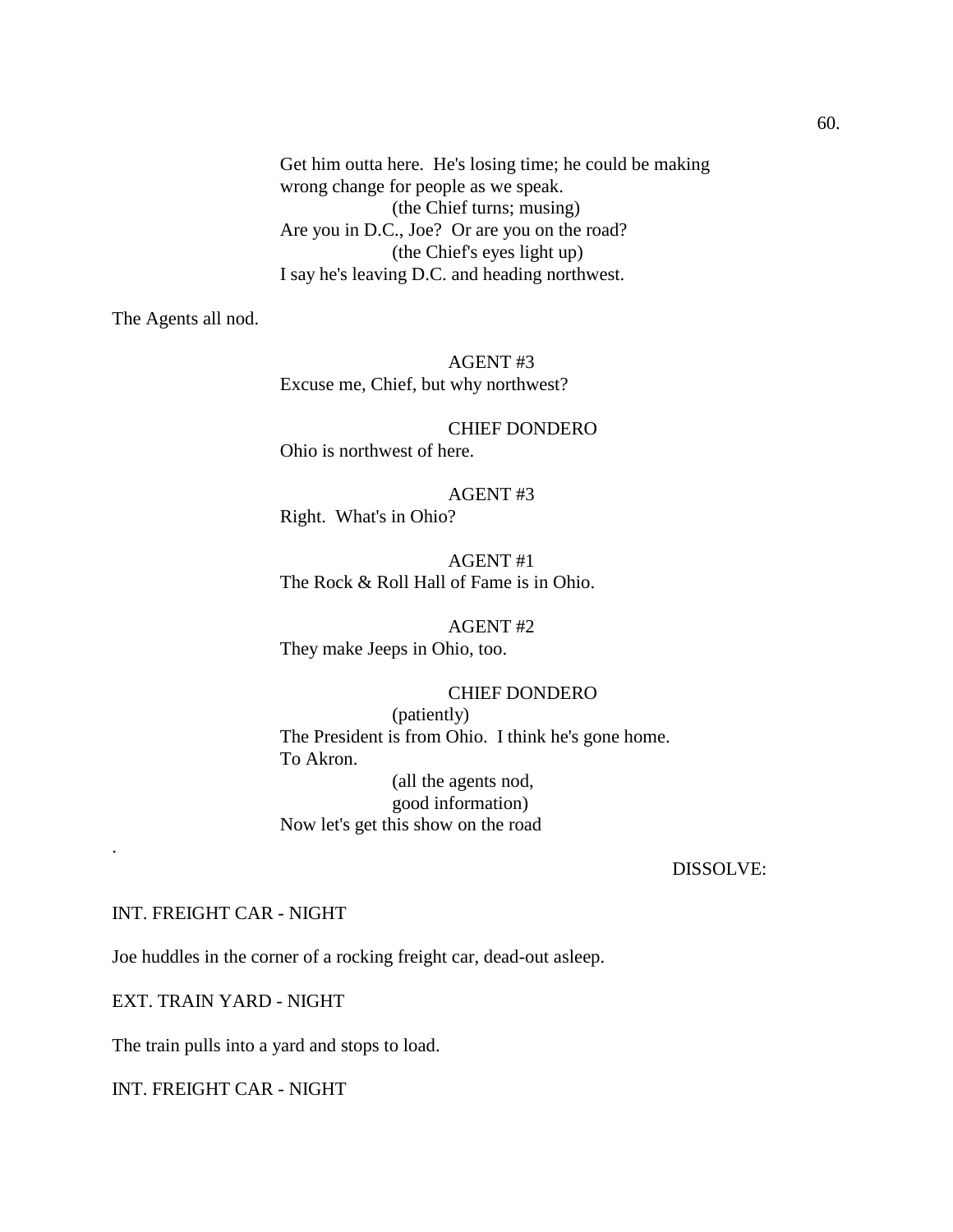Joe continues to sleep. An old, grizzled, BUM climbs into the freight car. When he sees Joe his rheumy eyes light up. Very quietly, with great stealth, the Bum steals Joe's shoes. Joe does not notice a thing; he's too busy having a nightmare.

### JOE

(moaning) Kev . . . I'm sorry, buddy. I should've been there for you, but I couldn't 'cause my feet are  $cold \ldots$  So  $cold \ldots$ 

Joe shivers, pulling his thin windbreaker tightly around him.

EXT. TRAIN YARD - NIGHT

The train finishes loading and pulls out of the yard.

### DISSOLVE:

# EXT. TRAIN TRACKS - DAY

Our point of view moves toward the outskirts of a city. We see a sign that says, "Welcome to Akron, Ohio."

# EXT. ROAD - DAY

Joe walks up the road, with no shoes, just socks, hitch-hiking whenever a car passes by. He goes to look at his watch, but doesn't have one.

> JOE They got my watch, too, whoever *they* were.

Joe encounters a cute, Hawaiian, MAILWOMAN in her truck.

JOE

Excuse me, do you know what time it is?

The Mailwoman looks at her watch.

#### MAILWOMAN

A couple minutes to ten.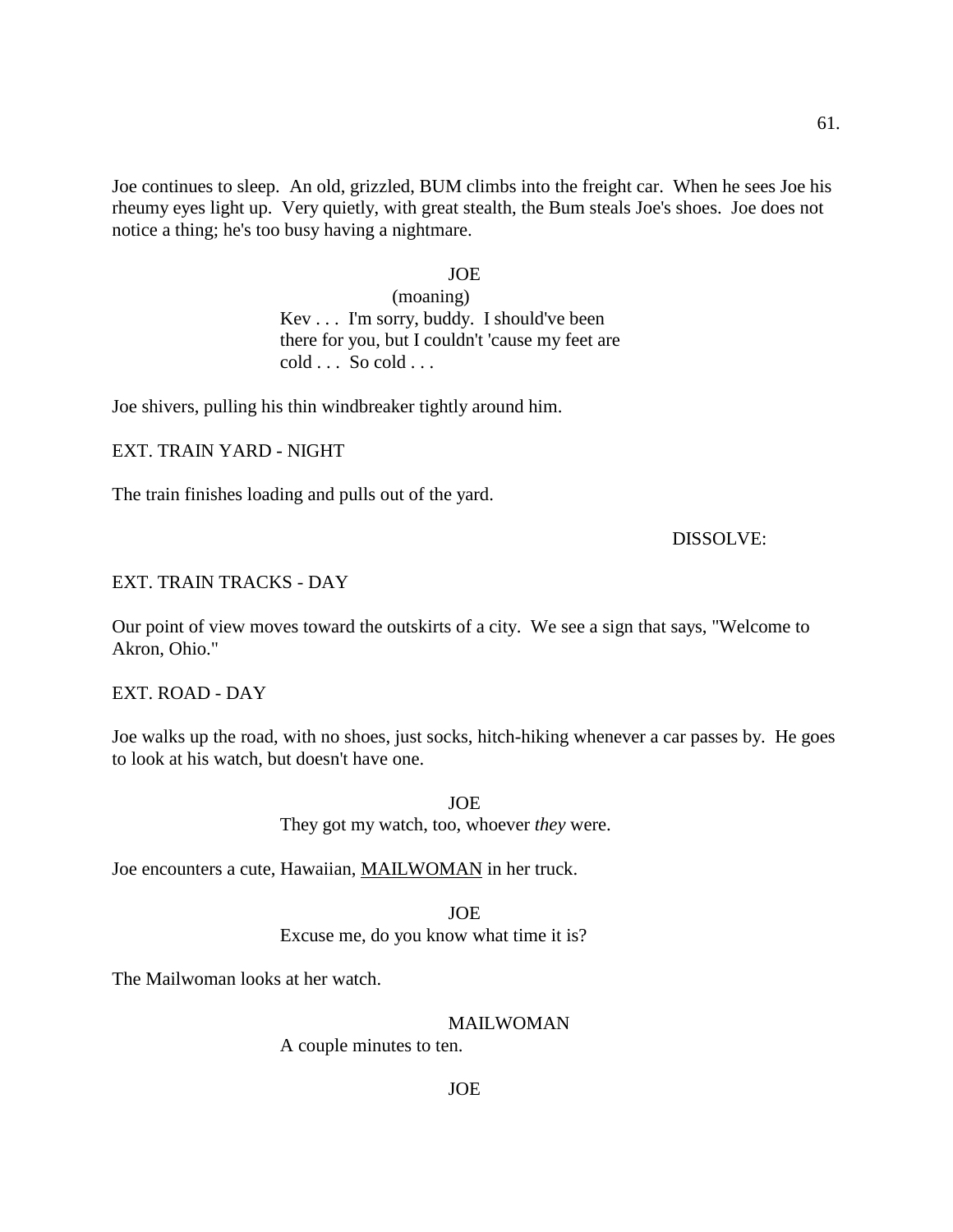(disappointed) Shoot! I'm gonna miss it.

# MAILWOMAN

Miss what?

# JOE

(sighs) My best friend's funeral. It starts at ten and it's at a cemetery on the other side of town.

#### MAILWOMAN

Where'd you come from?

JOE Washington, D.C. I've been through hell getting here.

MAILWOMAN You look it. Jump in, I'll take you.

# JOE

(pleased) Really? Are you allowed to?

### MAILWOMAN

No, but what the heck. A few people'll get their piles of junk mail a little later. It'll be OK.

Joe gets in the mail truck. There's no seat on the passenger side, so he sits on a crate.

JOE

Thanks a lot.

The mail truck starts with a jerk and Joe flips backward off the crate into a pile of mail.

# MAILWOMAN

(grins sheepishly)

Sorry.

EXT. CEMETERY - DAY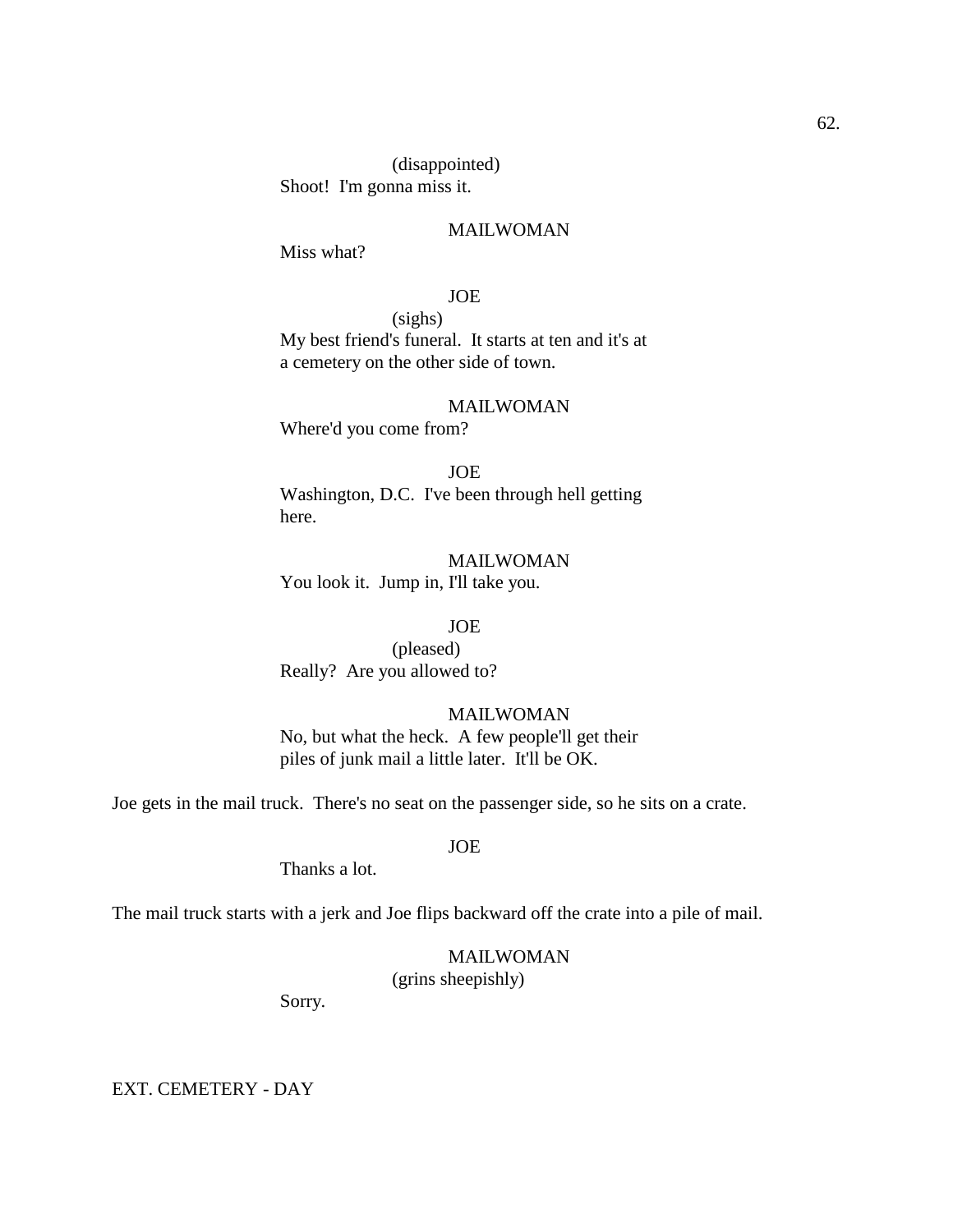Joe gets out of the mail truck in front of a wooded cemetery. The mail truck drives off, leaving Joe all by himself. There are no cars and no sign of a funeral. Joe finally spots a woman and a child alone at a freshly dug grave.

As Joe approaches we see that it is Molly and Delbert, Kevin's wife and son. Molly sees Joe and gasps.

### **MOLLY**

Oh, dear, what happened to you?

JOE I had some trouble getting here. I missed the funeral, huh?

#### **MOLLY**

(nods) Did you know Kevin?

#### JOE

(nods) Yeah. We were really good friends when we were kids. Best friends, actually.

# **MOLLY**

(perks up) Did you know President Burton? I know Kevin used to go to school with him. That was before I moved to Akron.

# JOE

(sighs) Yeah, I knew him, too.

Molly holds out her hand.

# **MOLLY**

### Hi. I'm Molly, and this is Delbert.

Joe shakes both of their hands. Delbert frowns.

### DELBERT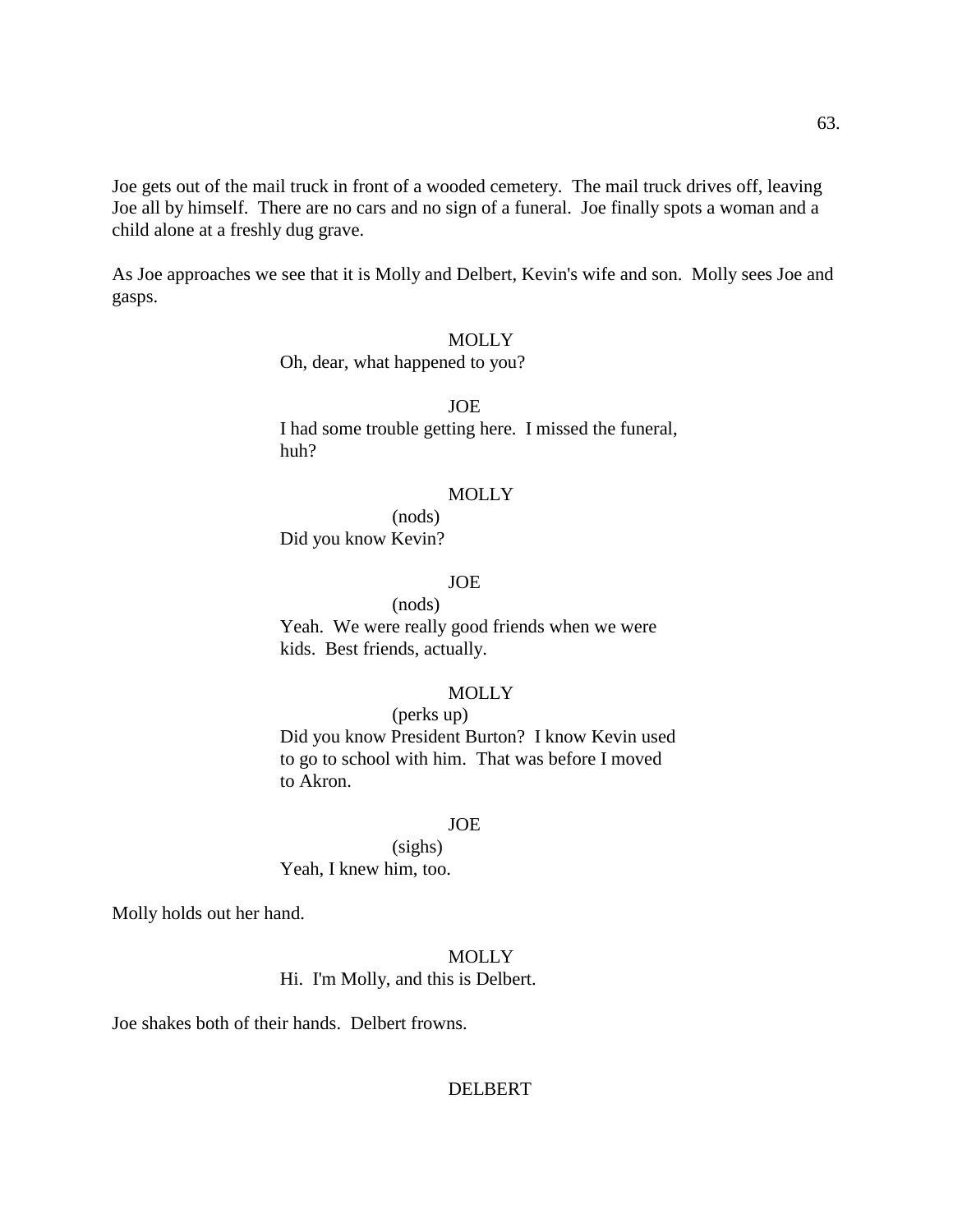### (quietly)

Just Bert is fine.

JOE Nice to meet you, Molly, Bert . . . (Delbert smiles) I'm Joe, Joe . . . Burgundy.

#### **MOLLY**

Nice to meet you, Joe. You look like you could use a shower, and I'll bet your hungry. Did you come a long way?

#### JOE

From Washington, D.C.

# **MOLLY**

That *is* a long way. And you came just for Kevin's funeral?

#### JOE

(nods)

And I missed it.

# **MOLLY**

(shakes her head) No you didn't. This is it. (starts to cry) Nobody showed up.

### JOE

(aghast) Not even a priest?

### **MOLLY**

We weren't really members of a church. Most of Kevin's old friends had moved away. And then, he was in the hospital for so long, well . . . Healthy people just lose interest in sick people. That's how it is, I guess. But *you* came. That's what's important. Come on, I'll make you lunch. And you can change (continued)

MOLLY (cont.)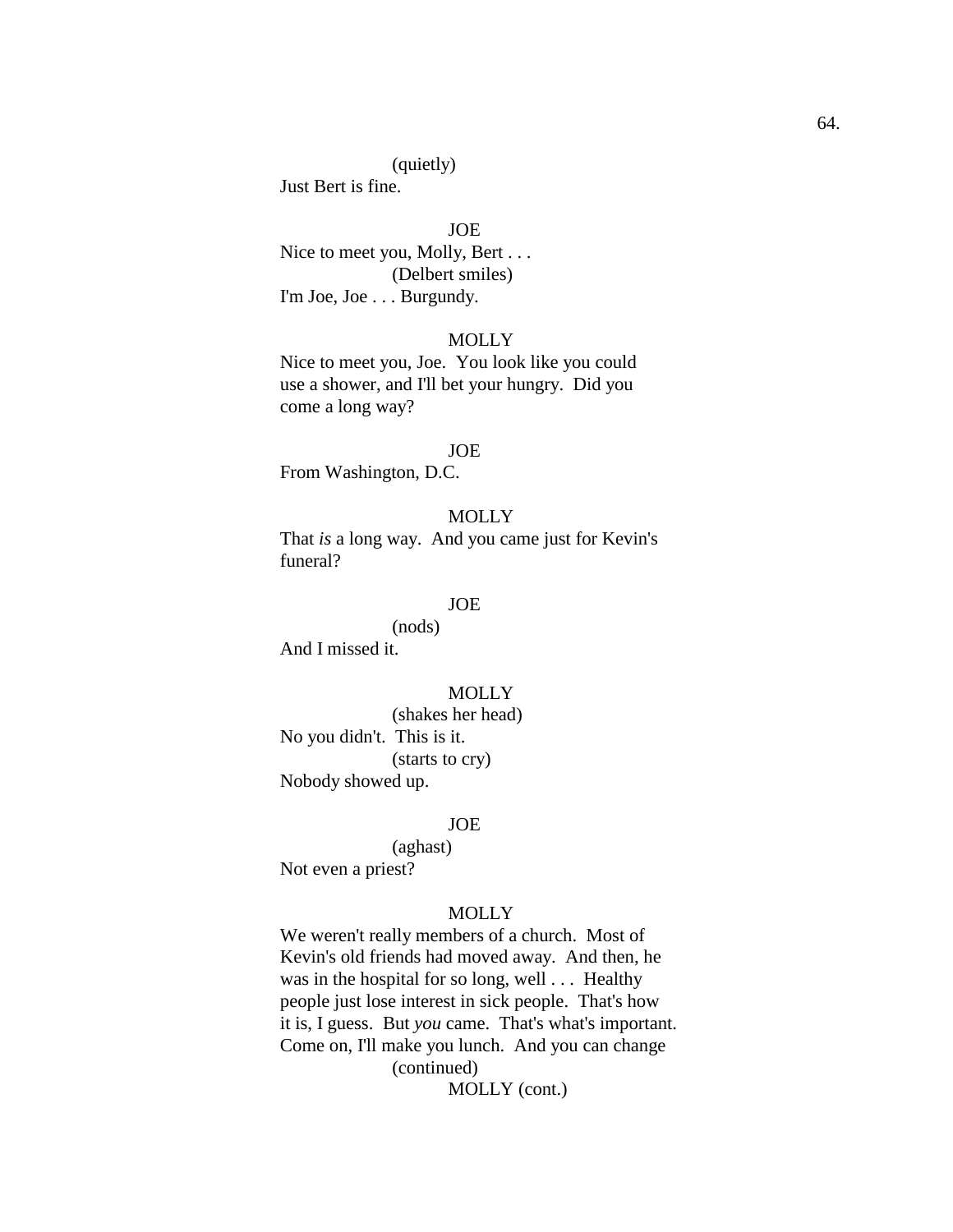into some of Kevin's old clothes. Some of them he hardly wore at all. You take a minute, Mr. Burgundy. We'll meet you back at the truck.

Molly and Delbert start down the hill, away from the grave. Joe looks at the headstone. "Kevin Wylie Groves, Born 1960—Died 2003."

#### JOE

Well, Kev . . . Remember when we skipped school and spent the whole day walking up a stream? As I think back on it now, that was the best day of my life. I'll see ya soon, pal. Save a good seat for me.

Joe turns and walks away.

#### DISSOLVE:

### INT. PICK-UP TRUCK - DAY

Molly drives a junk, 1965, International Harvester pick-up truck. In the middle is Delbert, then Joe. They ride along in the jalopy in silence.

#### **MOLLY**

So, Mr. Burgundy—

#### JOE

—Just Joe is fine.

He glances at Delbert and they exchange a grin.

MOLLY All right, Joe. What did Kevin call you?

Joe looks out the window, rolling his eyes.

JOE

(embarrassed) Jo-Jo the Bloat-Goat.

# MOLLY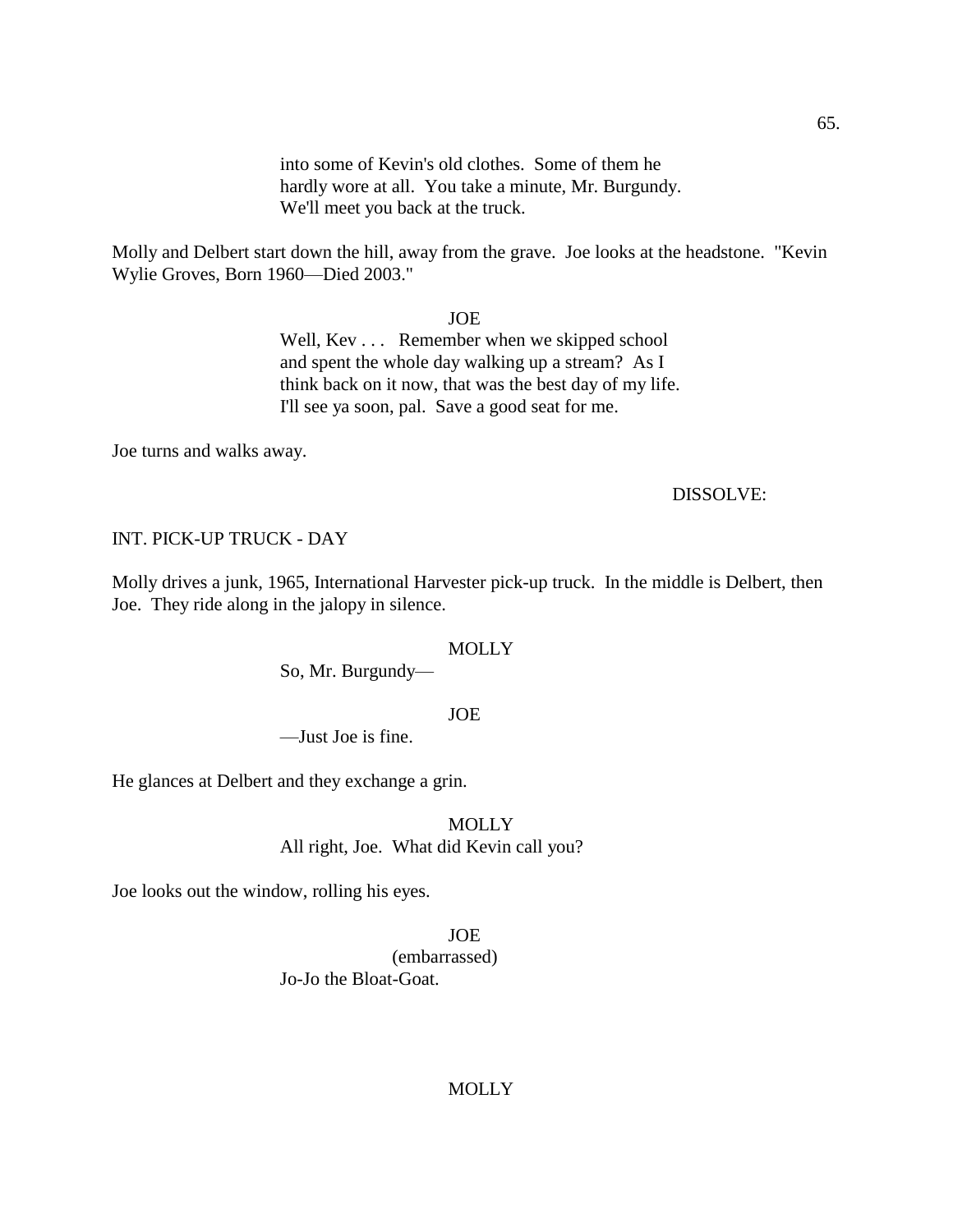Oh, really? Well, we'll just call you Joe. But that sure does sound like Kevin, all right. He called me Good Golly Miss Molly Polly. He just liked the sound of words.

Joe turns to Delbert.

JOE

What did he call you?

DELBERT Bert. I just like to be called Bert.

#### JOE

You got it, Bert.

# **MOLLY** So, Joe, how did you get all covered with blood?

JOE I got beat up. And my money got stolen. By a gang, I guess you'd call them. In Pittsburgh.

# DELBERT

(cautiously) Maybe they were the Pittsburgh Stealers?

Joe and Molly both burst out laughing. Delbert grins.

JOE They sure were. That's a good joke, Bert.

### **MOLLY**

(wipes her eyes) That's the first time I've really laughed in a long time.

# JOE

Kevin used to love to laugh. He'd do anything for a laugh.

### **MOLLY**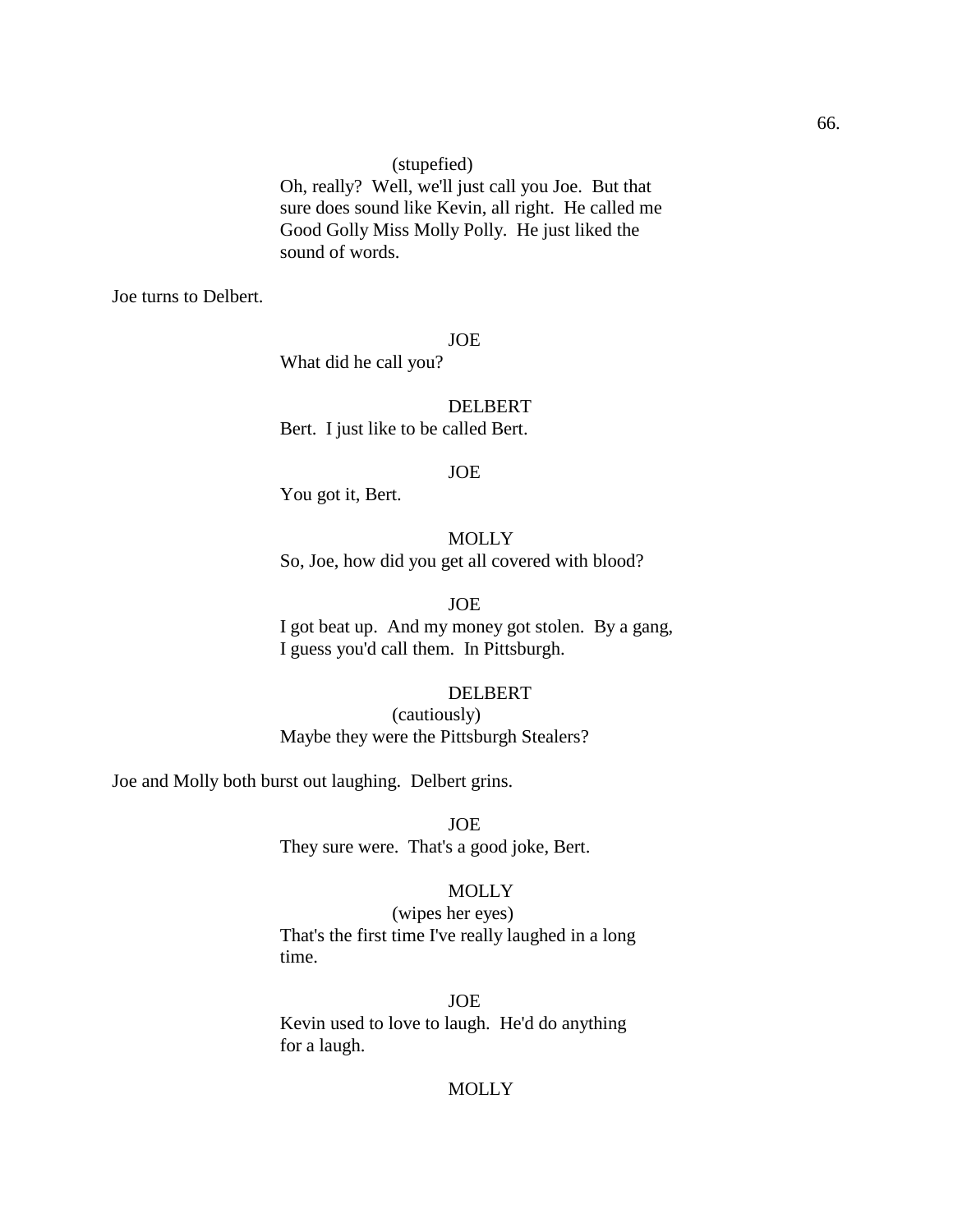# (nods; sighs) Yeah. He just didn't have much to laugh about in the past couple of years.

Everybody goes quiet again, but now, at least, it's a more comfortable silence.

#### DISSOLVE:

#### EXT. THE GROVES' FARM - DAY

The Groves' farm is nothing to get excited about: a small house, a broken windmill, a few animals, overgrown fields. The pick-up truck pulls up the long dirt driveway and everyone gets out. Joe looks around, squinting.

# JOE

### (skeptical)

Nice place.

# **MOLLY**

It needs work. As soon as Kevin got sick it started to fall apart, and there just hasn't been anyone around to do it.

They all step up to the front door. Molly opens the screen door, which is just about to fall off its hinges and is hanging by a single loose screw.

#### **MOLLY**

(shrugs) As I say, it needs some work.

They all go inside.

#### DISSOLVE:

#### INT. KITCHEN - DAY

Molly is at the counter making tuna sandwiches. Delbert is at the table reading. Joe enters, his hair wet and slicked back, still unshaven, wearing overalls and a red flannel shirt underneath. Molly sees him and smiles.

### MOLLY

# Well, that's a lot better.

# JOE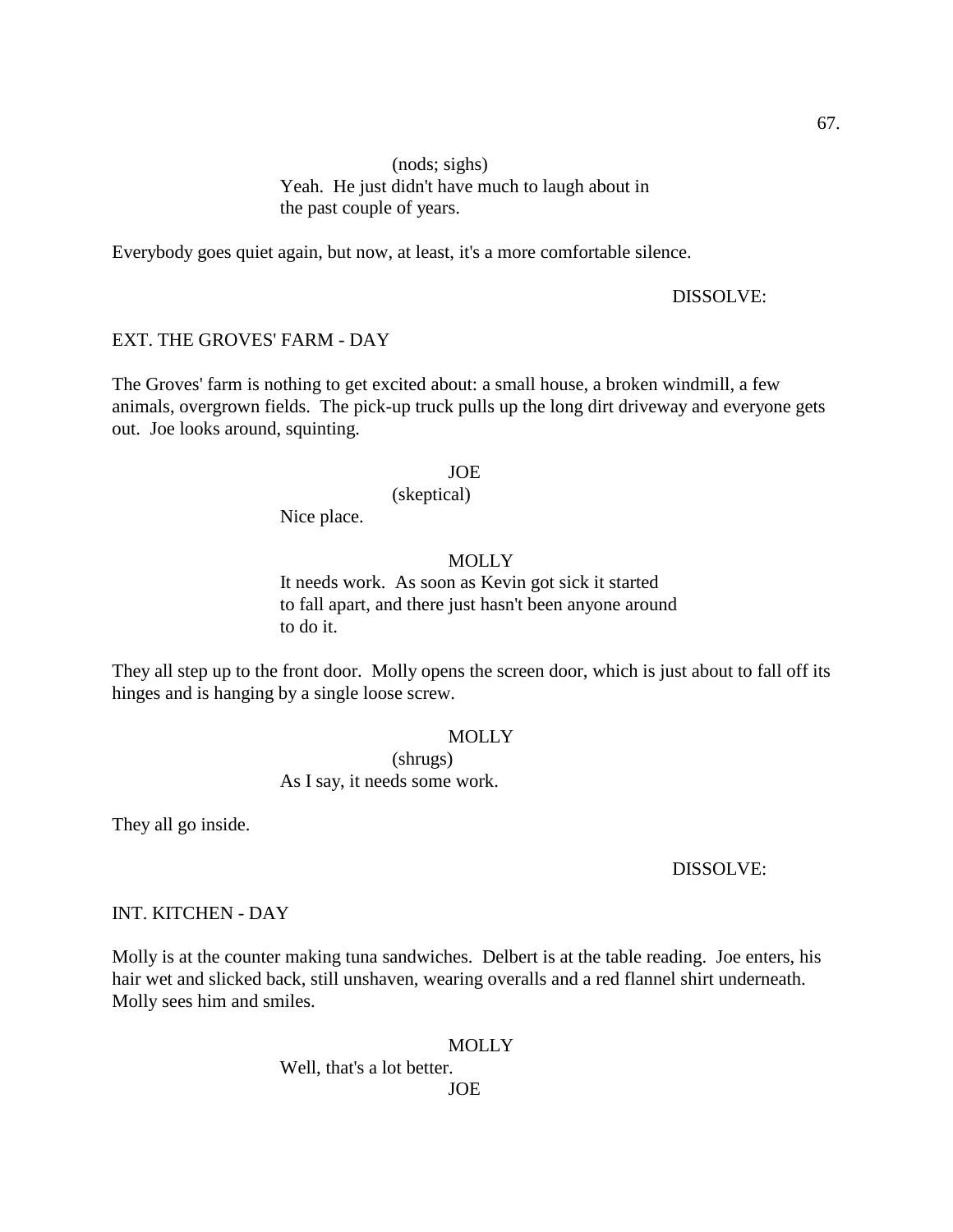# (nods)

Yeah. I don't think I've been that dirty in my entire adult life.

### **MOLLY**

There's razors and shaving cream up there if you wanna shave.

Joe rubs his scraggily beard.

# JOE

No thanks, I think I'll let my beard grow a little longer, see what it looks like.

### **MOLLY**

It looks good. Sit down, Joe. Lunch'll be ready in a minute.

#### JOE

Have you got a screwdriver? I'd like to take a crack at fixing the screen door.

Molly goes to a closet and removes a toolbox.

# **MOLLY**

Sure. I'll bet you're really handy around the house, huh?

Joe takes the toolbox.

# JOE

Well . . . I don't know about that. Actually, I'm not all that coordinated, if you want to know the truth. But, what the heck . . .

(turns to Delbert) Come on, Bert, gimme a hand, OK?

Delbert jumps to his feet, closing his book.

### DELBERT

Sure.

Joe and Delbert exit the kitchen. Molly smiles as she watches them leave.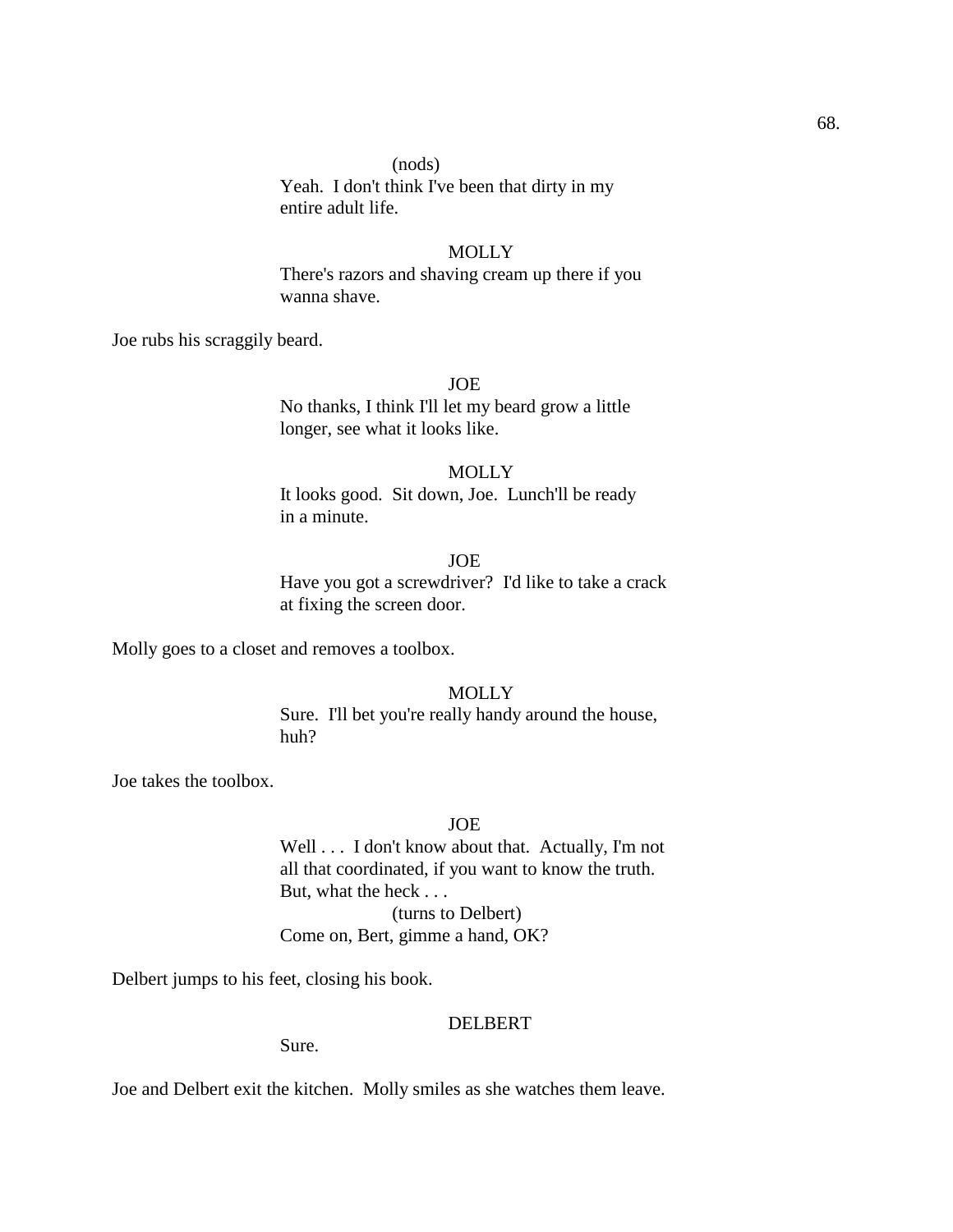### EXT. FRONT PORCH OF THE FARM - DAY

Joe sits on the porch studying the screen door's hinge. He turns to Delbert.

JOE

What'dya think?

### DELBERT

(shrugs)

I'd say it's busted.

JOE Clever. What'cha reading?

Delbert holds up the book.

### DELBERT

A book about Teddy Roosevelt. He was President, ya know.

JOE Right after McKinnley.

# DELBERT

(grins)

Right.

JOE Speak softly and carry a big stick.

Meanwhile, Joe is trying to tighten a Phillips head screw with a flathead screwdriver.

# DELBERT

Yeah. Uh, Joe?

#### JOE

Yes, Bert?

DELBERT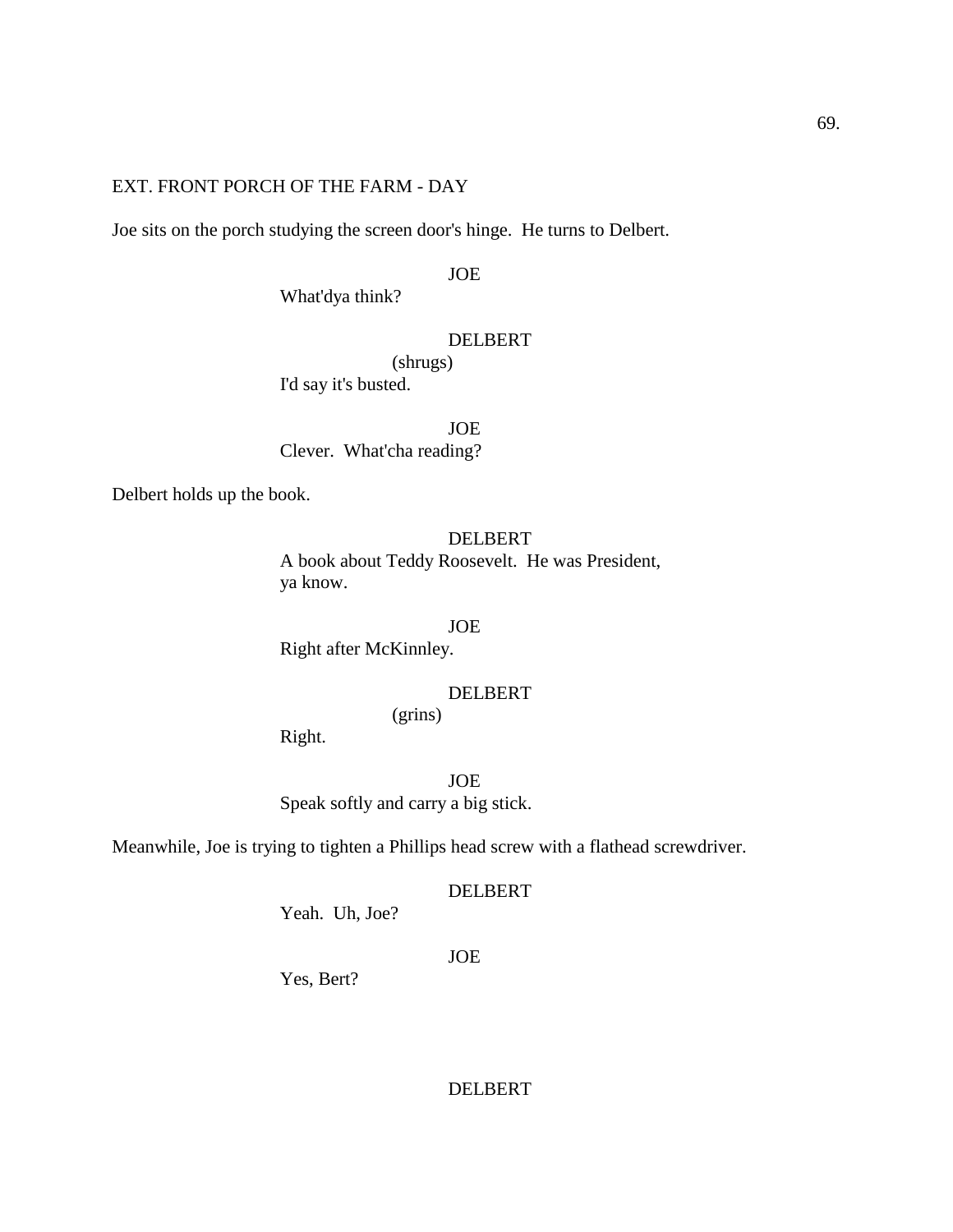That's the wrong kind of screwdriver. (hands Joe a Phillips head screwdriver)

Here.

JOE Thanks. I knew that; I was checking to see if you did.

Joe puts the tip of the screwdriver into the worn head of the screw, attempts to turn it, slips out and goes right through the screen. Joe's eyes widen with an expression saying, "Ooops!" Joe glances back at Delbert, but he's not paying attention, he's looking at his book. Joe tries again and goes through the screen again.

### DELBERT

Ya know, Teddy Roosevelt loved birds, but he also liked to shoot them with a gun. How could that be?

#### JOE

Well, there were a lot more birds back then. There were a lot more animals of all kinds. We've managed since Teddy was a kid to kill off most of the animals. But you can't hold that against somebody back in the 1800's. Now it's a different story; now there's no good reason to kill animals. Live and let live, I say.

### **MOLLY**

(O.S.; calling out)

Lunch is ready!

Joe stands up.

#### JOE

OK, let's see how this worked?

Joe swings open the screen door and let's go—the door swings open slowly, then falls off its hinges and lands on the porch. Joe and Delbert look down at it.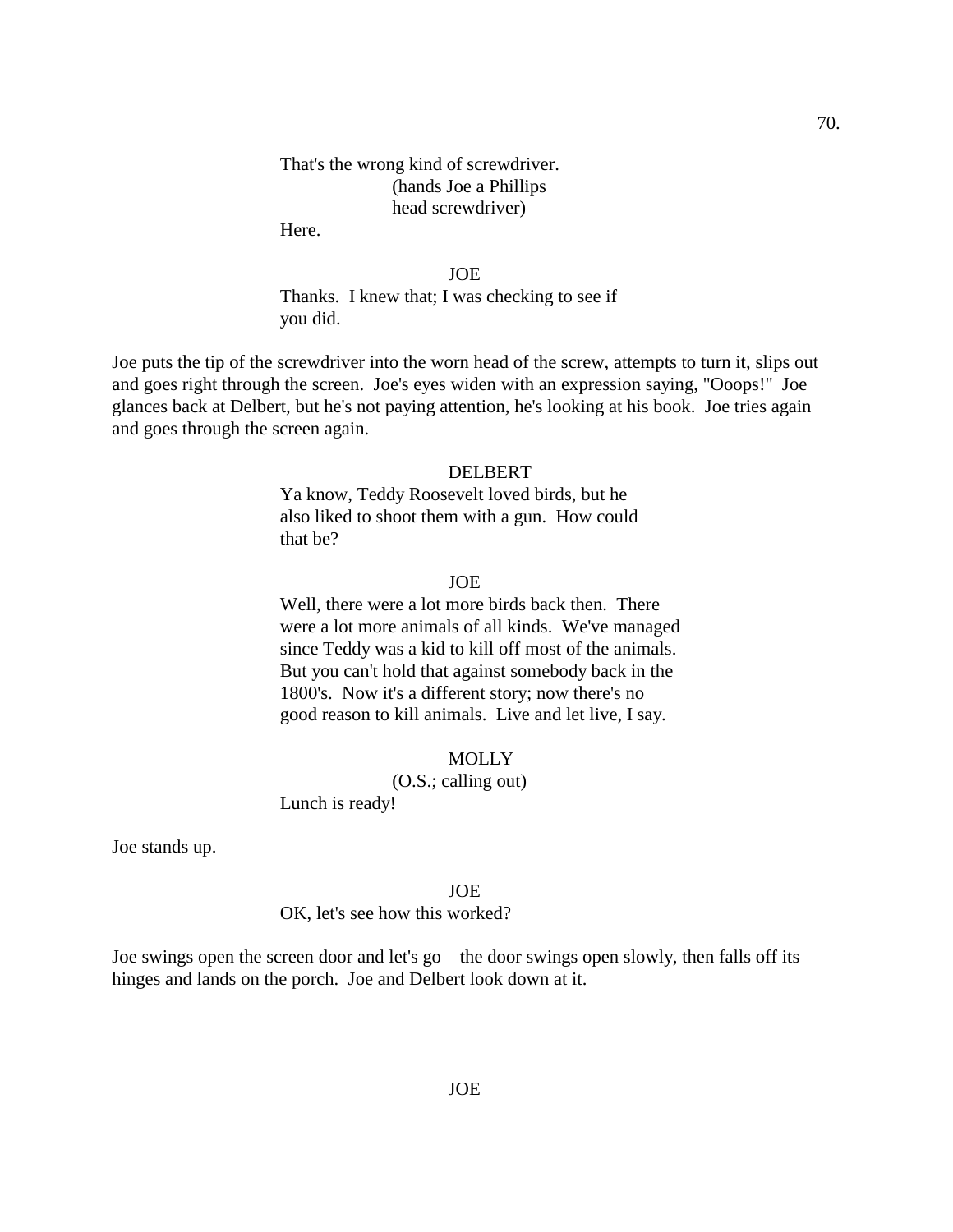# (claps his hands) There. Now that there's nothing hindering it, and after lunch I'll put it back up.

Joe and Delbert head inside.

# DISSOLVE:

# TIME MONTAGE: (Three Days Elapse)

Joe helps around the house; eats meals with them in the kitchen; Joe and Molly exchange looks; Joe sleeps in the spare bedroom, Molly is on the other side of the wall, neither are asleep; Joe's beard gets thicker; Joe and Delbert fix the screen door again, and once again it falls off it's hinges; and they eat another meal together and it all feels pretty good . . .

### DISSOLVE:

# EXT. OLD, DILAPIDATED HOUSE - DAY

Two black, rental Ford Tauruses pull to a halt in front of an old, abandoned, dilapidated house sitting in a field of overgrown weeds. The four Secret Service Agents, as well as Chief Dondero, get out of the cars and inspect the house.

# AGENT #1

This is where President Burton was born?

# CHIEF DONDERO

Yep. Lived here 'til he was eleven. That's when his Dad made a lot of money and moved the family east. Doesn't look like anyone's lived here since then.

### AGENT #2

You figure they'd have a plaque or something. Ya know, the President was born here.

# CHIEF DONDERO

(chuckles) What do the Ohioans care? They've had sixteen, seventeen Presidents come from Ohio. It's the President State.

All the Agents nod and mumble, "Huh!" in appreciation.

### AGENT #3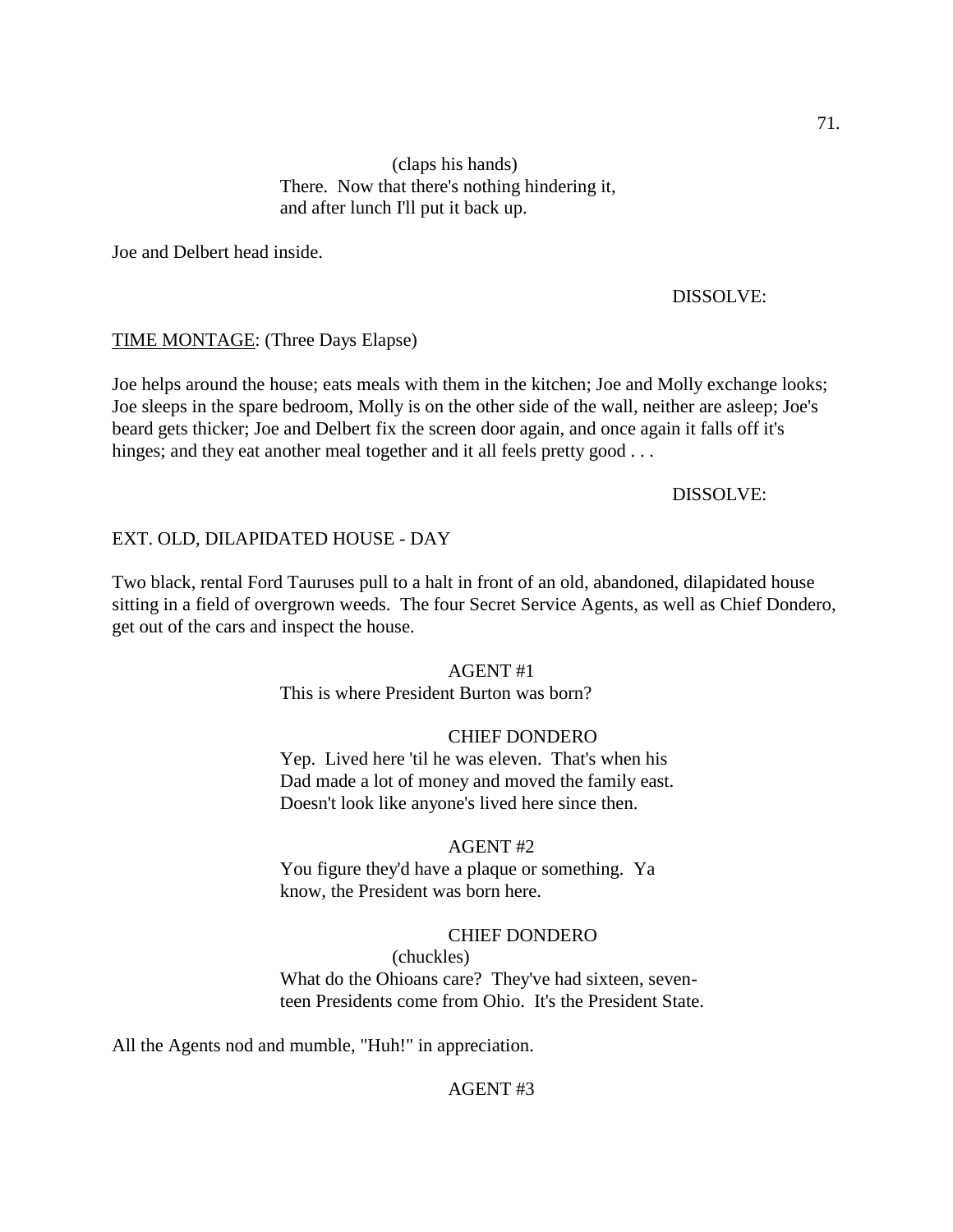Well, hell, it don't seem right. You become President, the house where you're born should be a monument.

# CHIEF DONDERO

That's fine. The question is, when's he gonna get here?

Chief Dondero opens a newspaper, *The Cleveland Plain-Dealer,* and the headline reads: "PRESIDENT STILL IN COMA." The sub-headline states: "Burton's popularity skyrockets!"

### CHIEF DONDERO

(shakes his head) He's doing better in a coma than when he was campaigning.

# AGENT #3

If he wants to win the election, he oughta stay in a coma.

#### CHIEF DONDERO

What are you, a political strategist? Go get coffee!

### AGENT #3

Yes, sir!

Chief Dondero looks around.

### CHIEF DONDERO

Don't worry, he'll be here.

Meanwhile, down at the end of the block, unbeknownst the Secret Service Agents, Joe, Molly, and Delbert drive by in the pick-up truck.

INT. PICK-UP TRUCK - DAY

Joe is driving, Delbert in the middle, then Molly, her hair blowing in the breeze.

JOE

(points) I was born just over there.

### **MOLLY**

Let's stop and see.

JOE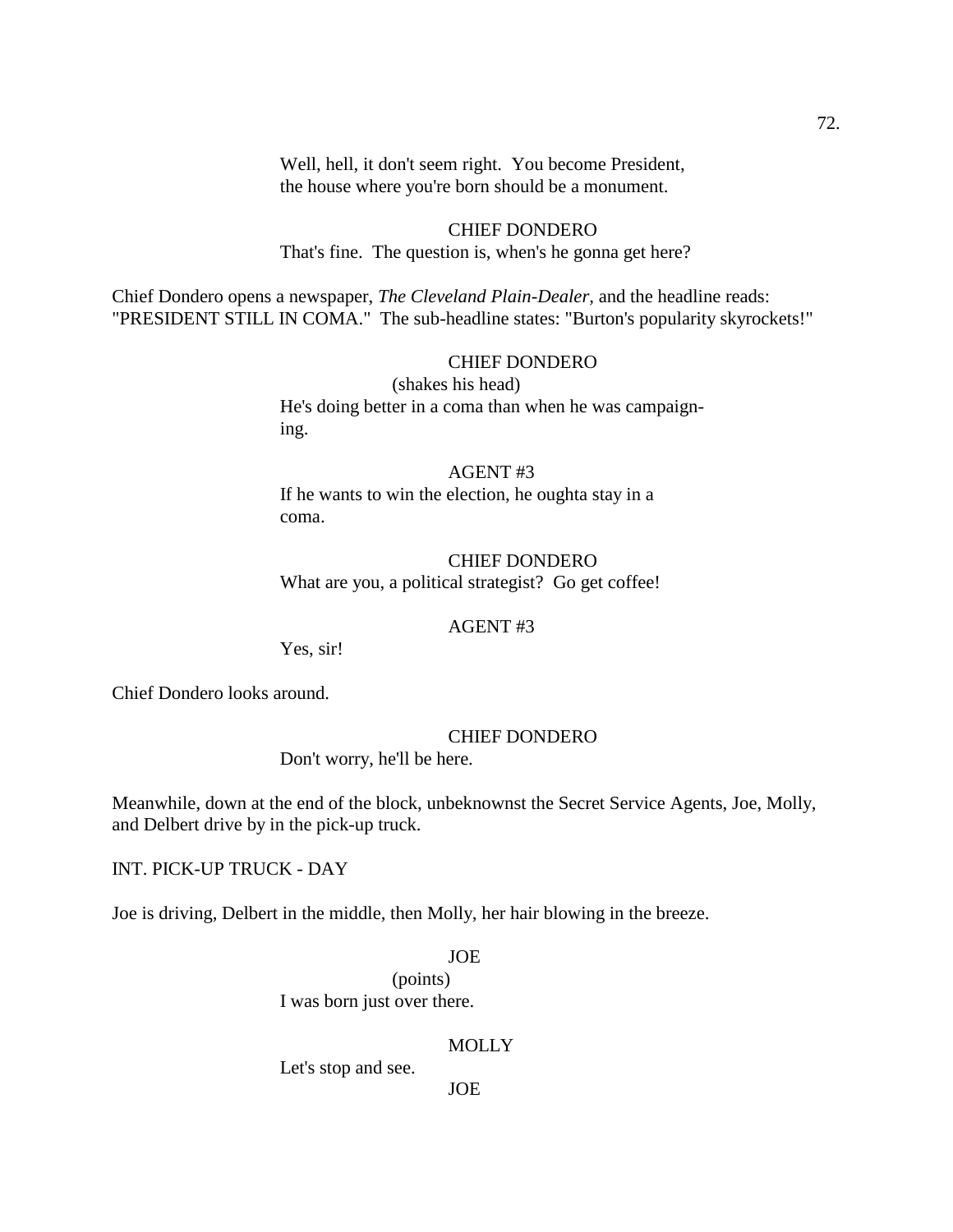(waves his hand) Later. Now, I wanna see the treehouse.

**MOLLY** When did you and Kevin build it?

## JOE

# (thinks)

Well . . . I think we were nine or ten. I'm forty-two, so, thirty-two, thirty-three years ago. Back in the Stone Age.

(to Delbert) Before video games, and home computers . . .

#### **MOLLY**

. . . And microwave ovens, and cellular phones . . .

DELBERT Did you have Prince Albert in a can?

#### JOE

(nods)

Yeah, I guess so.

## DELBERT

Maybe you should let him out.

Joe and Molly laugh again.

JOE

(impressed) This kid's a comedian.

## **MOLLY**

He wasn't before.

Delbert shrugs.

# JOE

(points) It's in the vacant lot on the corner of First and Elm. EXT. THE CORNER OF FIRST AND ELM - DAY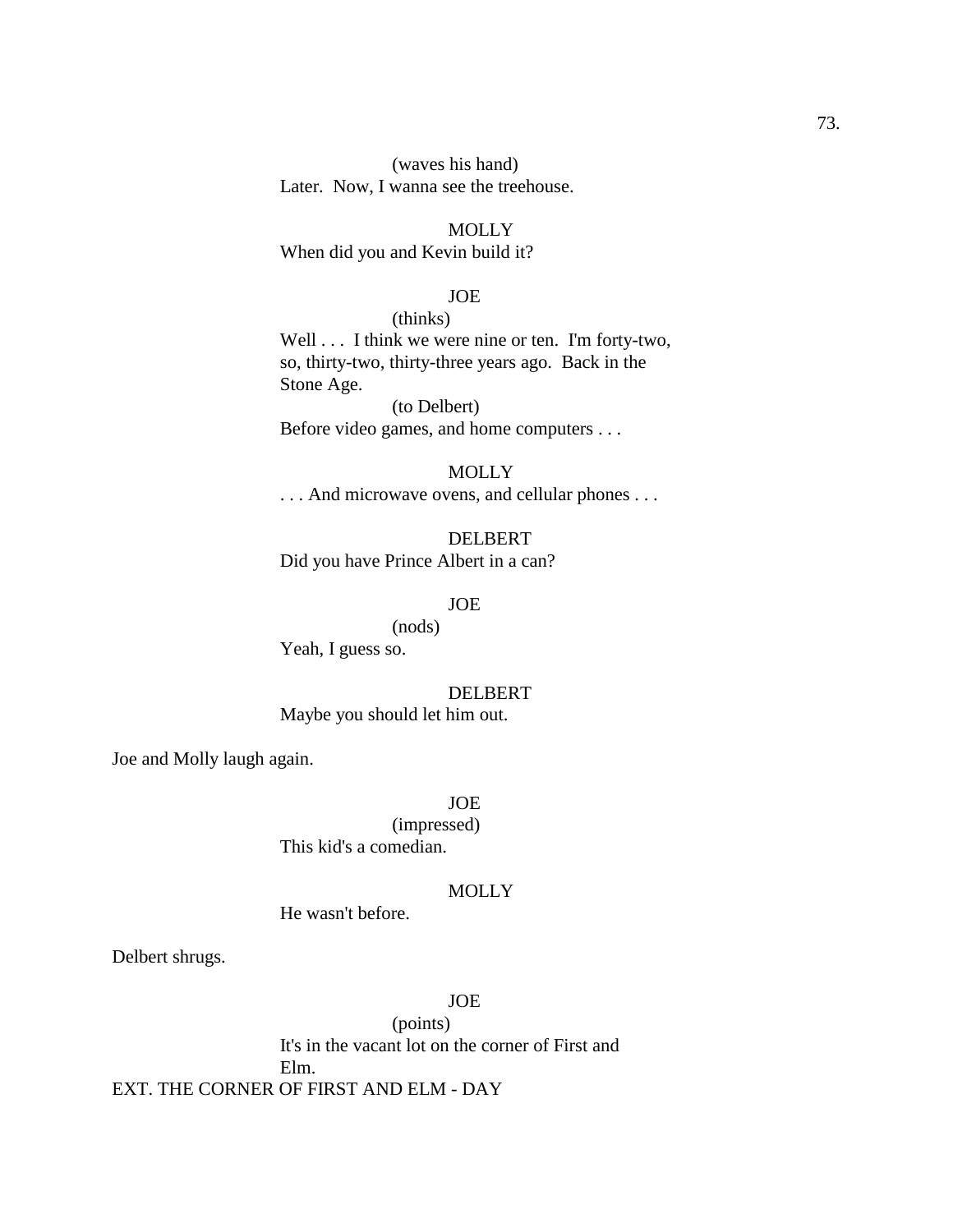The truck drives up to the corner of First and Elm Streets and they are in front of a mini-mall, with a donut shop, a dry cleaners, a 7-11, and a video store.

INT. TRUCK - DAY

Joe looks very disappointed.

### **MOLLY**

You sure this was the corner?

Joe nods sadly.

JOE Well, I guess the old times are gone.

**MOLLY** Not the good times. Those are still alive.

## JOE

(nods; smiles) Yeah. Uh, I don't have any money, but . . . I'd sure like a donut.

# **MOLLY**

Me, too.

#### DELBERT

Me, three. I've got money—over two dollars. I could buy us donuts.

#### JOE

Thank you, Bert.

### **MOLLY**

Thank you, too, *Bert*.

She's never called him this before. Delbert gets out of the truck and dashes over to the donut shop. Joe and Molly look at each other, grin, then look away.

EXT. DONUT SHOP - DAY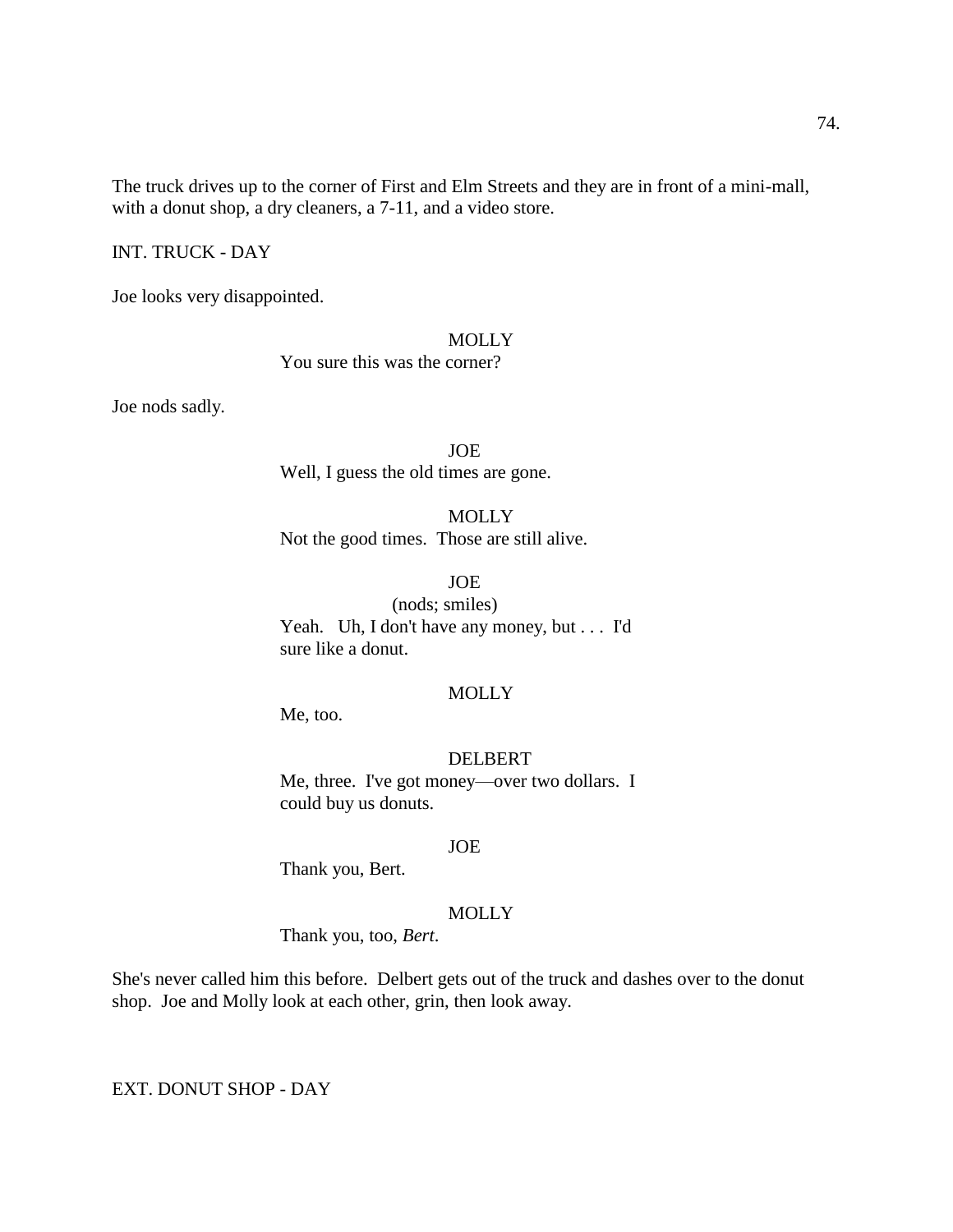As Delbert opens the door, Agent #3 is coming out holding four cups of coffee and a bag of donuts. Delbert holds the door open for the Agent.

## AGENT #3

Thanks a lot, kid.

## DELBERT

Sure.

The Agent goes out and Delbert goes in.

## INT. TRUCK - DAY

Joe and Molly sit in the parked truck. This is the first time they've been alone.

# **MOLLY**

So, it must be disappointing for you not finding your's and Kevin's old treehouse.

#### JOE

Oh, I don't know. It was probably irrational of me to've thought I could really go live there. What would I have used for plumbing?

#### **MOLLY**

(coughs) So, are you married?

JOE No. I mean, I was, but now I'm not. We're divorced.

#### **MOLLY**

Oh, really? What was the problem?

# JOE

Well . . . We don't like each other. I'm not sure we ever did.

#### **MOLLY**

Why did you get married?

### JOE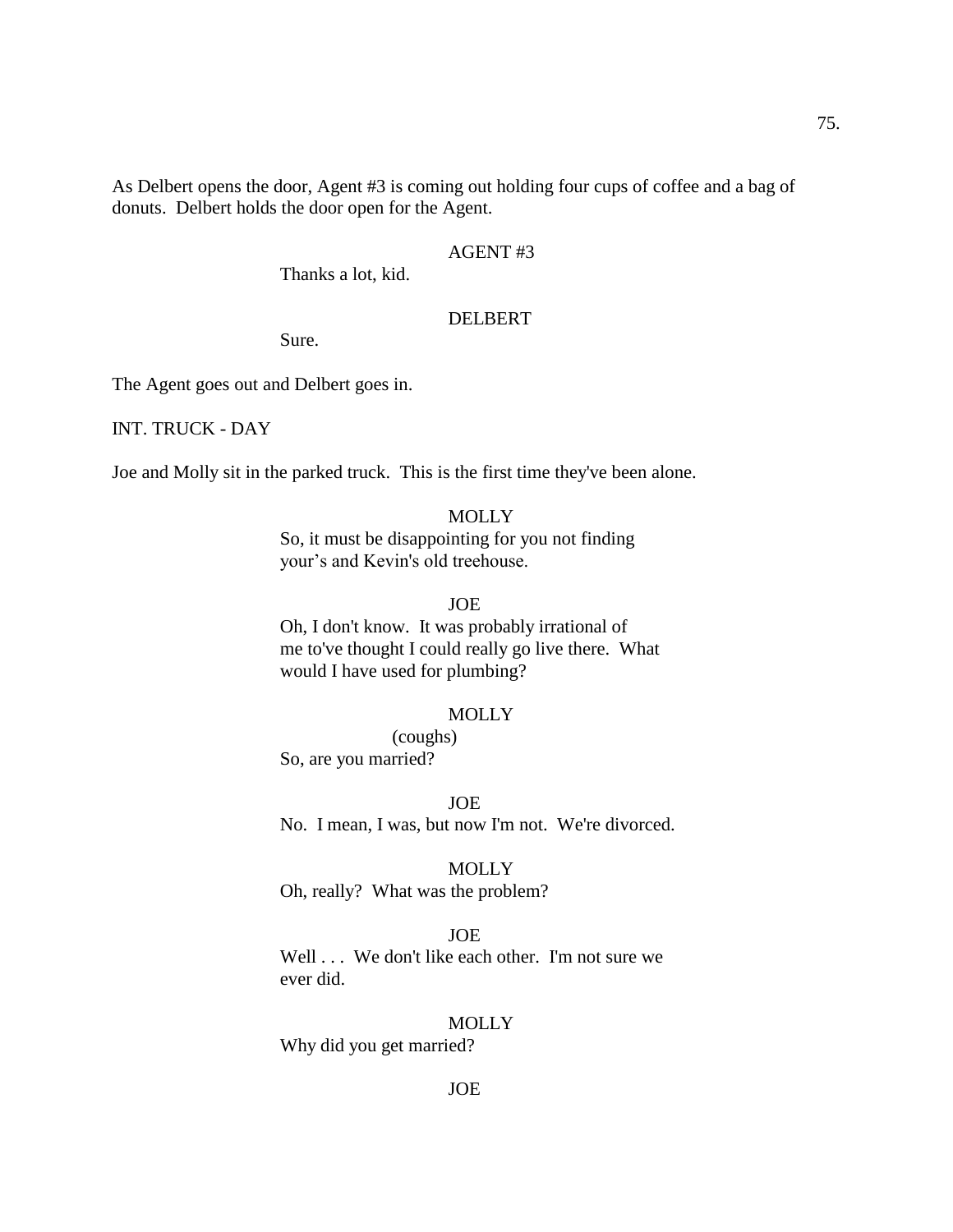Everybody else was doing it at the time.

## **MOLLY**

Kids?

## JOE

Yeah, we were.

#### **MOLLY**

No, do you have any?

#### JOE

Uh-uh. But it's better that way. No point in two people that don't like each other having kids. They'd be a total screwed-up mess by now.

## **MOLLY**

But you like kids, I can see that.

#### JOE

(shrugs)

I like Bert.

### **MOLLY**

(fondly) *Bert.* Delbert was his grandfather's name.

### JOE

But it's a silly name. Bert's better. He likes Bert better.

# **MOLLY**

Then Bert it is. I like you, Mr. Burgundy, and I don't mind admitting it. Clearly, you loved Kevin. I loved Kevin. Del . . . *Bert* loved Kevin. Why shouldn't we all get along?

### JOE

Right. Absolutely.

# **MOLLY** Do you think I'm attractive, Joe? JOE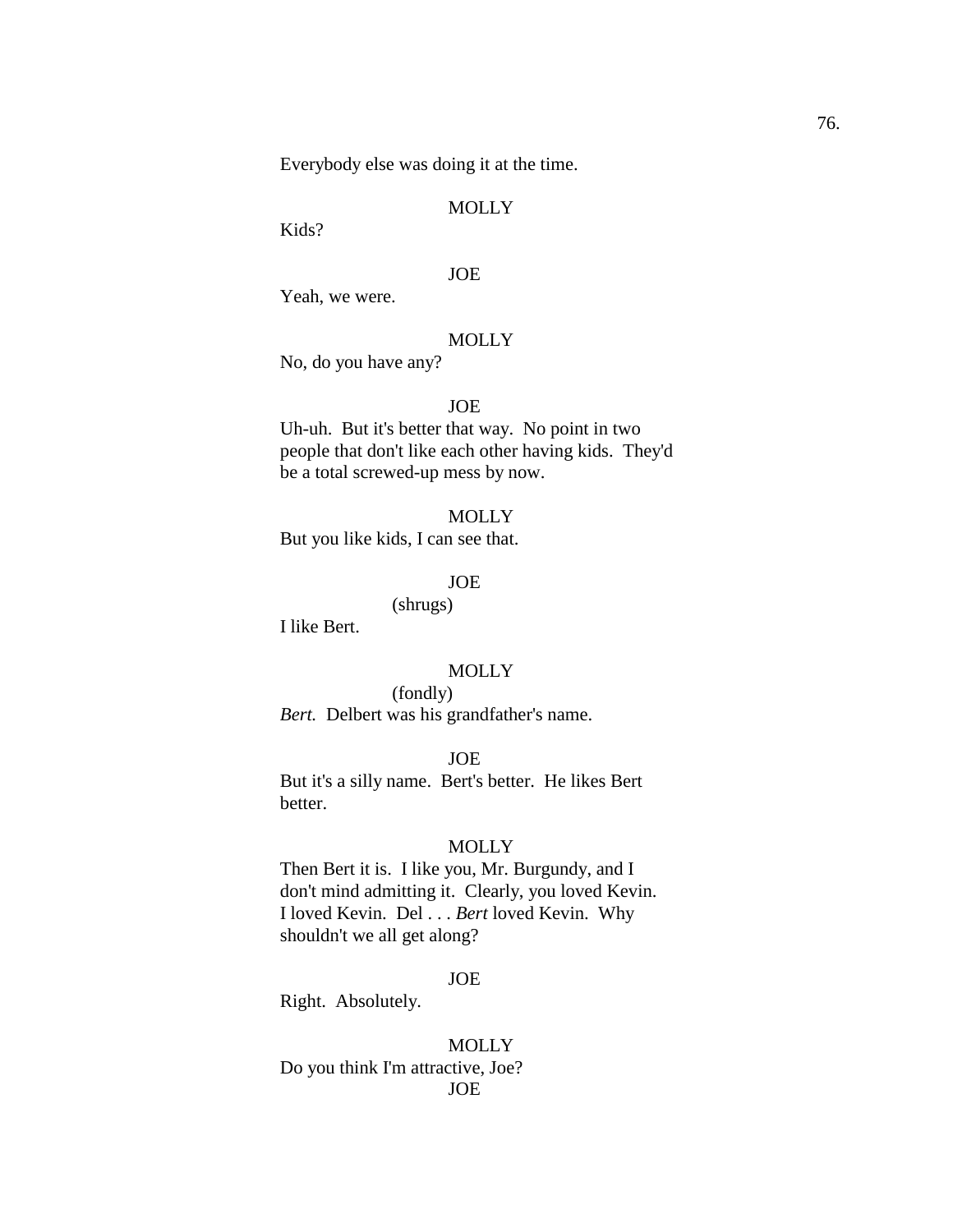#### (swallows)

Yes, I do, Molly.

# **MOLLY**

(intense)

I've been a good and faithful wife to Kevin. I loved him to the very end. But he was bed-ridden for nearly two years. I'm still a young woman—thirty-five. Well, thirty-seven, but, still . . .

(covers her eyes) Were you, uh, thinking of moving along soon, or possibly staying around these parts a while?

JOE

Well, lately—like, since I met you—I've been thinking about staying.

Delbert comes running up holding a box of donuts.

#### **MOLLY**

Well, then, Mr. Burgundy, we know where we stand.

Joe starts the truck and winces. Delbert gets in the truck, opens the box and offers the donuts.

## DELBERT

I got six, that's two each.

Joe reaches in for one.

JOE It sure is. Thanks, Bert, your a real sport.

**MOLLY** 

Thank you, dear. I can still call you *dear,* can't I?

### DELBERT

Oh, mom. Have a donut.

Molly takes one, and so does Delbert. They drive away chomping on donuts.

DISSOLVE:

EXT. HOSPITAL (WASHINGTON, D.C.) - EVENING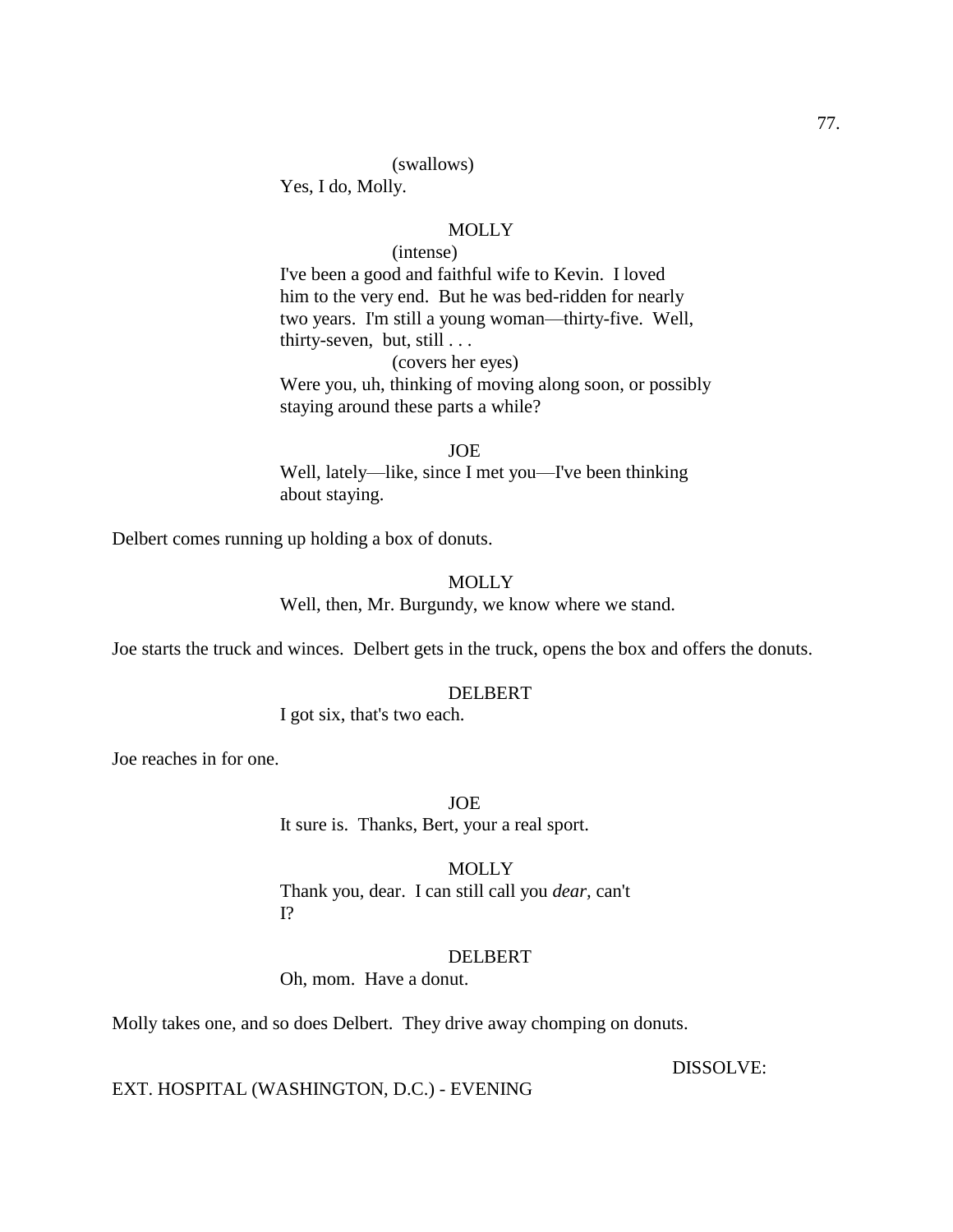REPORTERS and CAMERAMEN gather around the steps leading into a hospital. Secretary of State Harrison and General Seaholm come down the steps, stop and give a statement.

#### **HARRISON**

The President is doing just fine.

# REPORTER #1

What's his blood pressure?

# **HARRISON**

(caught) Excuse me? Oh, well . . . It's fine, too. If he weren't in a coma, he'd be in great shape.

### REPORTER #2

So, then, there's no telling when he'll come out of this, is there?

#### GENERAL SEAHOLM

Your guess is as good as ours.

## REPORTER #2

How's the President's EKG?

#### GENERAL SEAHOLM

(no idea) Uh, it's sufficient at this time. Next question.

#### REPORTER #1

What will the Republicans do for a candidate if the President doesn't come out of this coma?

## **HARRISON**

All contingencies will be handled as necessary. Right now, we simply wish President Burton a speedy recovery. That's all, thank you very much.

Harrison and General Seaholm exchange a look, then walk quickly away.

DISSOLVE:

### EXT. GROVES' FARM - NIGHT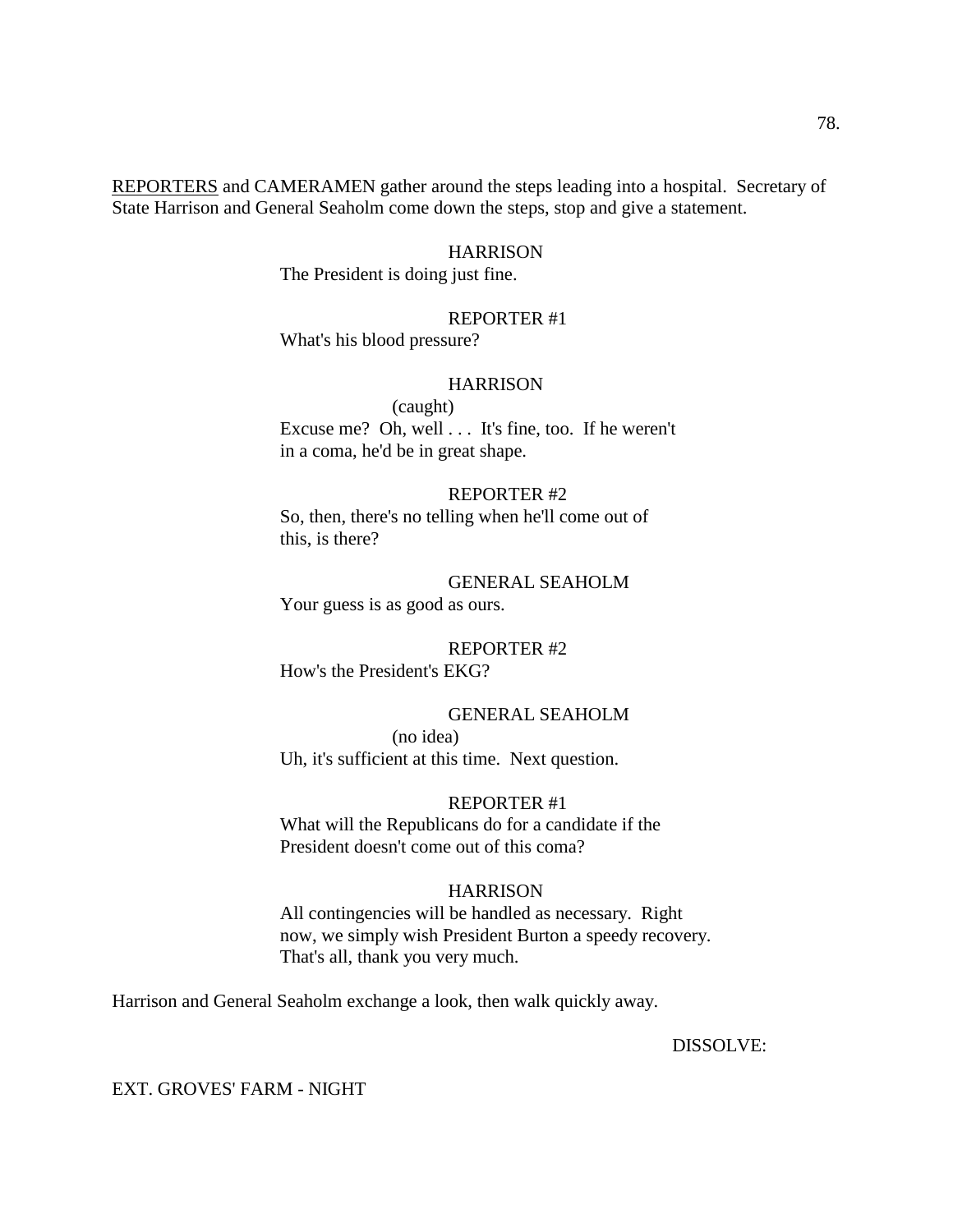The little farm is bathed in bright moonlight. Joe and Molly sit on the porch swing, rocking slowly. The crickets chirp, a cow moos, a fly buzzes past, a slight wind blows by.

#### JOE

(inhales)

Smells good.

#### **MOLLY**

Would you like to take a walk?

#### JOE

Sure.

Joe stands, putting out his hand for Molly. Taking Joe's hand, Molly rises, and leads the way.

### **MOLLY**

This used to be a pretty farm. When we moved in twelve years ago it was like out of a storybook. We made a good living, too. Had a lot of fresh food. Me and Kevin had a lot of good years together. I don't want to grow old alone, Joe.

#### **JOE**

Me, neither. And we won't, neither one of us, or Bert.

#### **MOLLY**

Who? Oh, him.

They've arrived at the barn. It's full of straw.

#### JOE

I ran away from my life. I couldn't take it anymore, all the clutter and clatter. I got hit in the head and suddenly I could see.

## **MOLLY**

What could you see, Joe?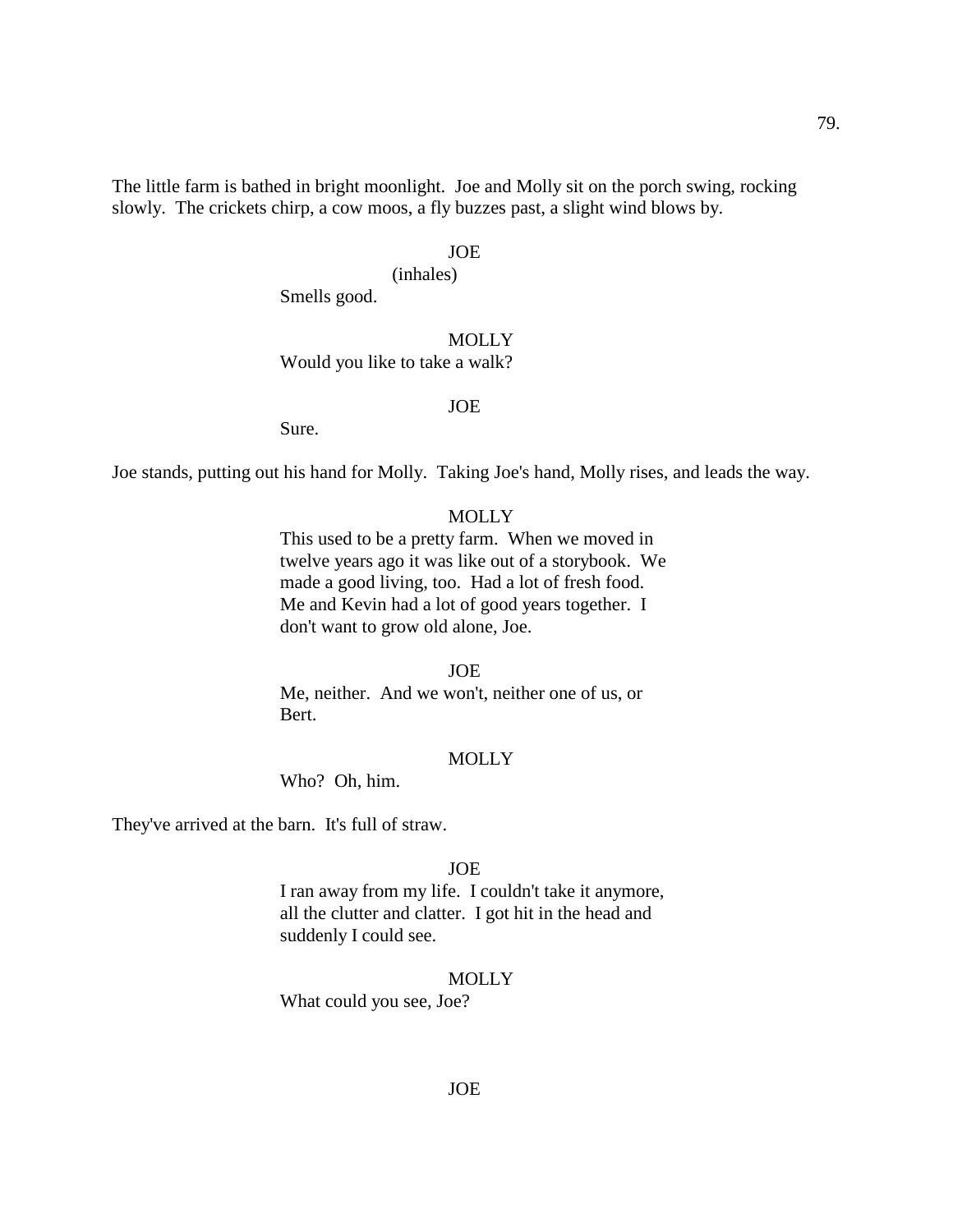Well . . . I could see that my head *really* hurt. And, as I assessed my life, I could now clearly see that every part of my life hurt. There wasn't anything I liked or enjoyed about any of it. So I ran away. And I came here. What I'm saying is, I didn't just come here for Kevin's funeral; I came here to try and find out who I really am?

#### **MOLLY**

So, who are you, Joe?

#### JOE

(shakes his head) A guy that wants to make love to his best friend's widow. Sounds romantic, huh?

## **MOLLY**

It does to me. It's all how you look at things.

Molly and Joe awkwardly put their arms around each other, then even more awkwardly kiss. When their lips part, Molly rubs Joe's beard.

#### **MOLLY**

I like your beard.

#### JOE

(smiles) Really? I've never had one before.

#### **MOLLY**

I say, go for it.

They kiss again, and this time they go for it.

We see the house, the moon, the barn, and the two embracing silhouettes.

DISSOLVE:

## EXT. GROVES' FARM - MORNING

The sun rises over the farm. The cock crows.

INT. KITCHEN - MORNING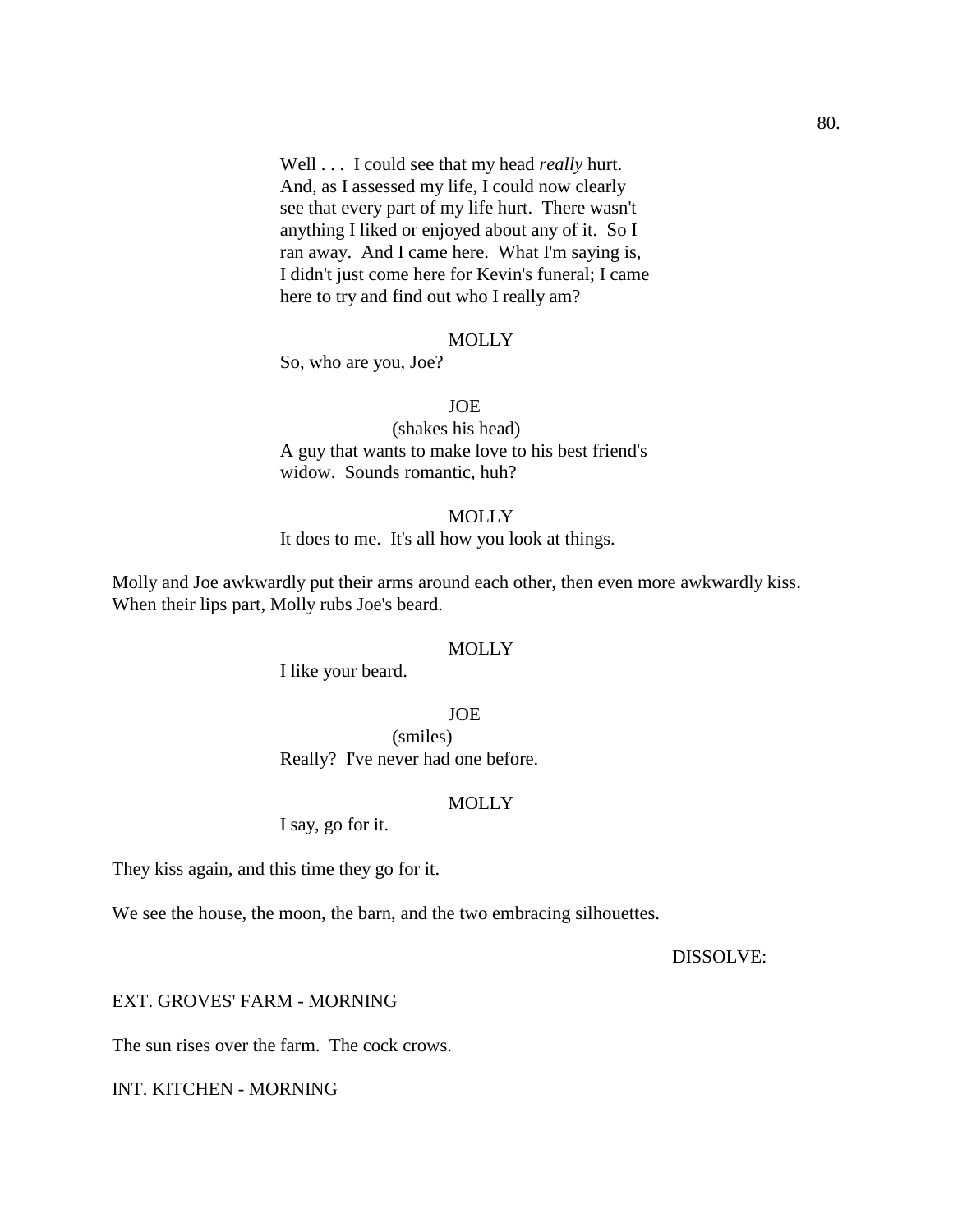Delbert enters the kitchen wearing an oversized Camel cigarette t-shirt, bleary-eyed and half awake.

#### DELBERT

Mom? Where are you? (looks around) This is weird.

A second later the backdoor opens and in steps Molly grinning widely.

#### **MOLLY**

Good morning, my son.

She kisses Delbert on the cheek. As she leans forward we see that her back is covered with straw. When Molly turns to make breakfast, Delbert sees it, too.

## DELBERT

Mom, you've got straw on your back.

Molly, unable to see her own back though she tries, reaches around and brushes the straw off.

#### **MOLLY**

Well, what do you know about that.

Just then Joe enters, also smiling broadly.

JOE Good morning, Bert. Good morning, Molly.

## MOLLY

Good morning, Joe.

Delbert sees that Joe, too, has straw on his back.

DELBERT Hey, what's with all this straw all over everybody?

Joe reaches back and finds straw.

**JOE** 

What do you know about that? Molly helps brush off Joe's back, then gets motherly to change the subject.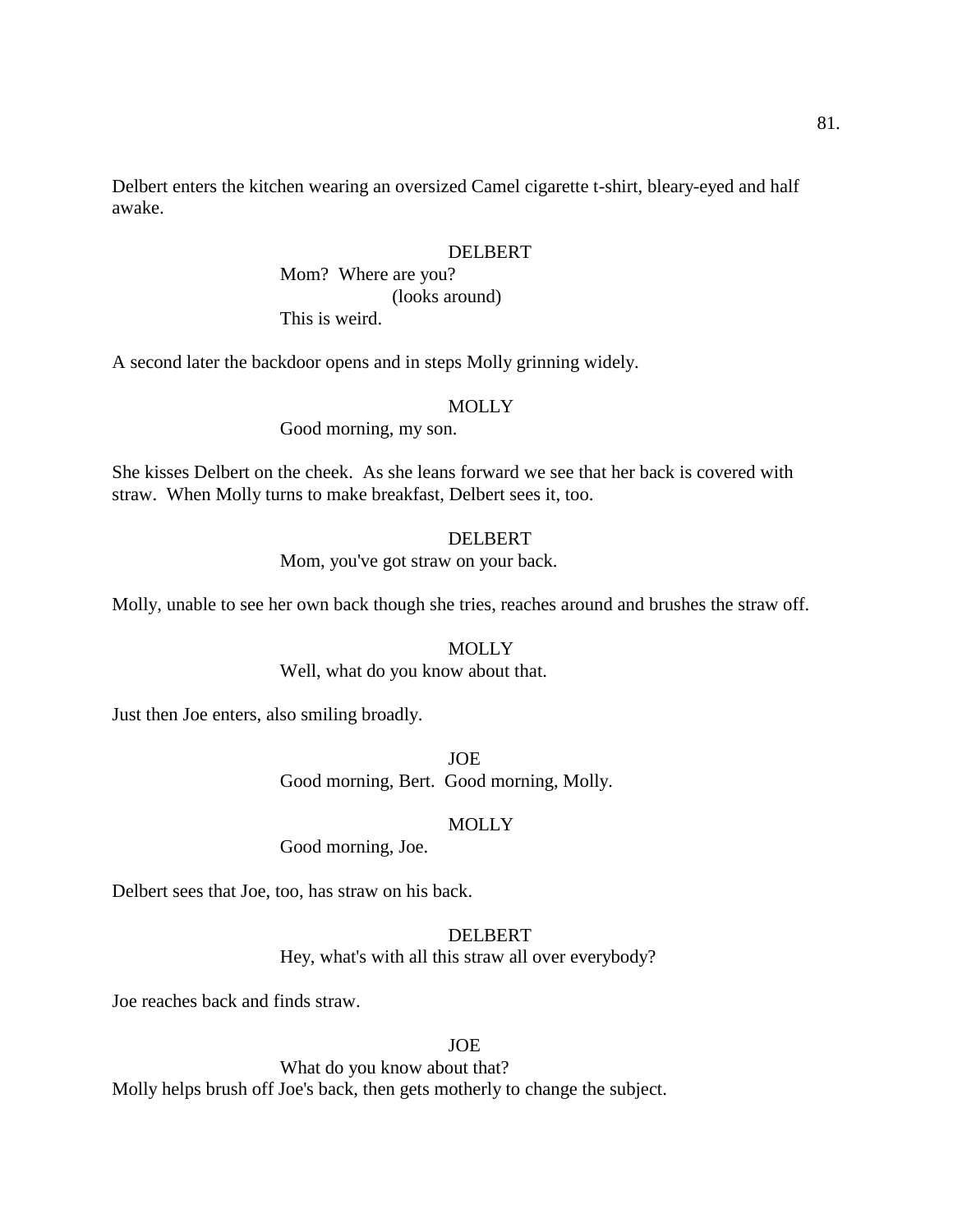So, what do we want for breakfast here? This isn't a restaurant, ya know.

# DELBERT

What do you want, Joe?

JOE Well, Bert, I'll tell ya; I like pancakes. How about you?

## DELBERT

(confidentially) I like 'em, too, but she never makes 'em.

# **MOLLY**

"She" is not good at making pancakes, OK? That's why "she" doesn't make them.

Joe stands up.

## JOE

I, however, make great pancakes. In fact, I can't cook anything *but* pancakes.

## **MOLLY**

Well, be my guest.

Joe steps up to the stove.

JOE

Stand back, spectators could get injured.

Molly sits down. She and Delbert exchange a skeptical look.

INT. KITCHEN - LATER THAT SAME MORNING

Everybody has part of a huge stack of pancakes left on their plate. They all look slightly nauseated.

# MOLLY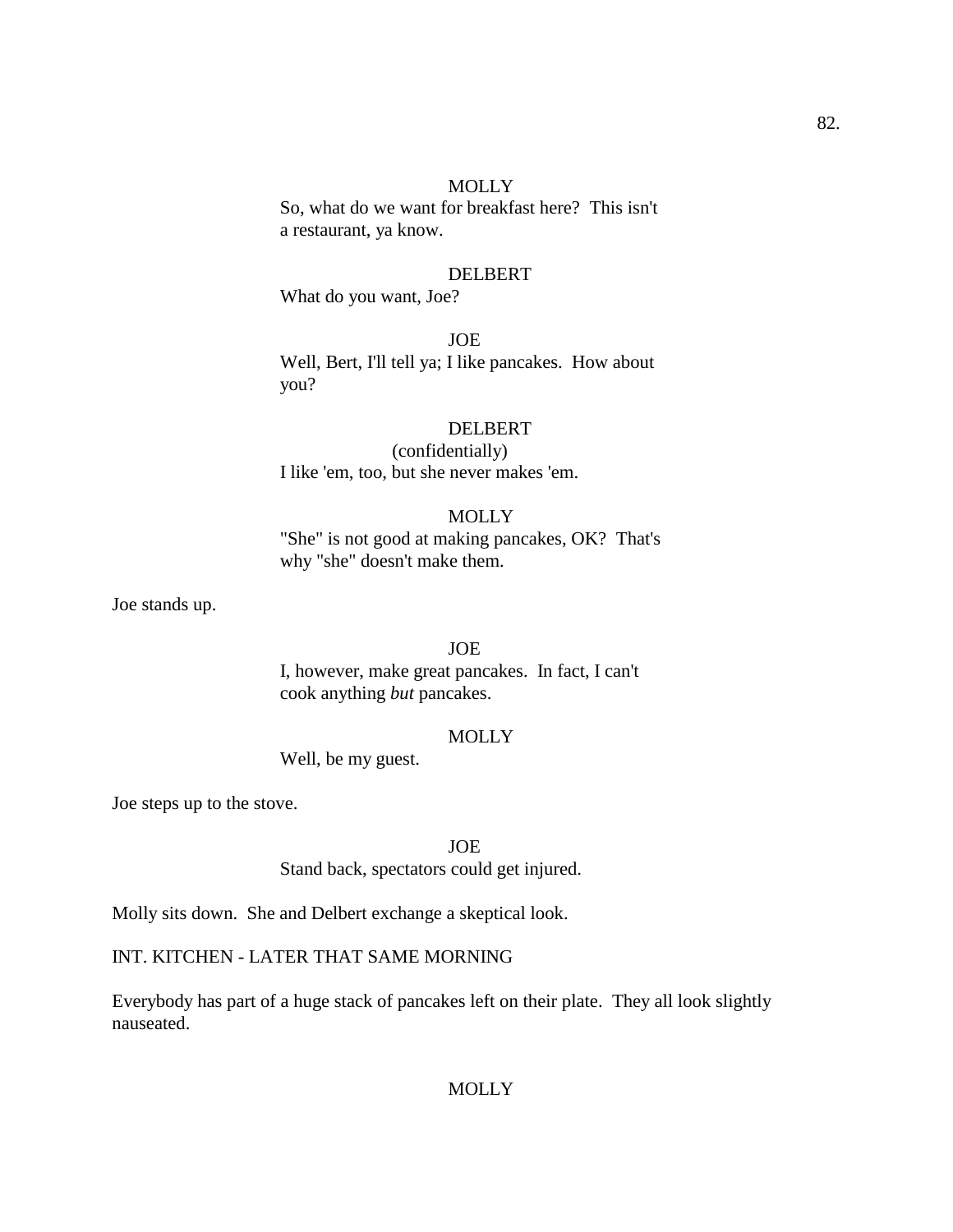They were good, though. Next time you don't have to make so many.

JOE No. Now I feel like Jo-Jo the Bloat Goat.

# **MOLLY**

(smiles sadly) Good Golly Miss Molly Polly.

DELBERT Hey! I never got one. That's not fair.

JOE OK. How about, "Bert, Bert, the Little Squirt?"

## DELBERT

(frowns) I don't like that one.

JOE

I never liked Jo-Jo the Bloat Goat. I don't think you're supposed to like your nickname.

## **MOLLY**

Yeah, I didn't really love Good Golly Miss Molly Polly, for goodness sake. You take what you get.

#### DELBERT

So we all end up with nicknames we don't like? That's stupid.

Delbert stands up and leaves. Joe and Molly look at each other and shrug. They see that Delbert's gone, then kiss. They speak with their noses touching, grinning at each other.

#### JOE

Morning.

**MOLLY** Morning. What are you going to do today?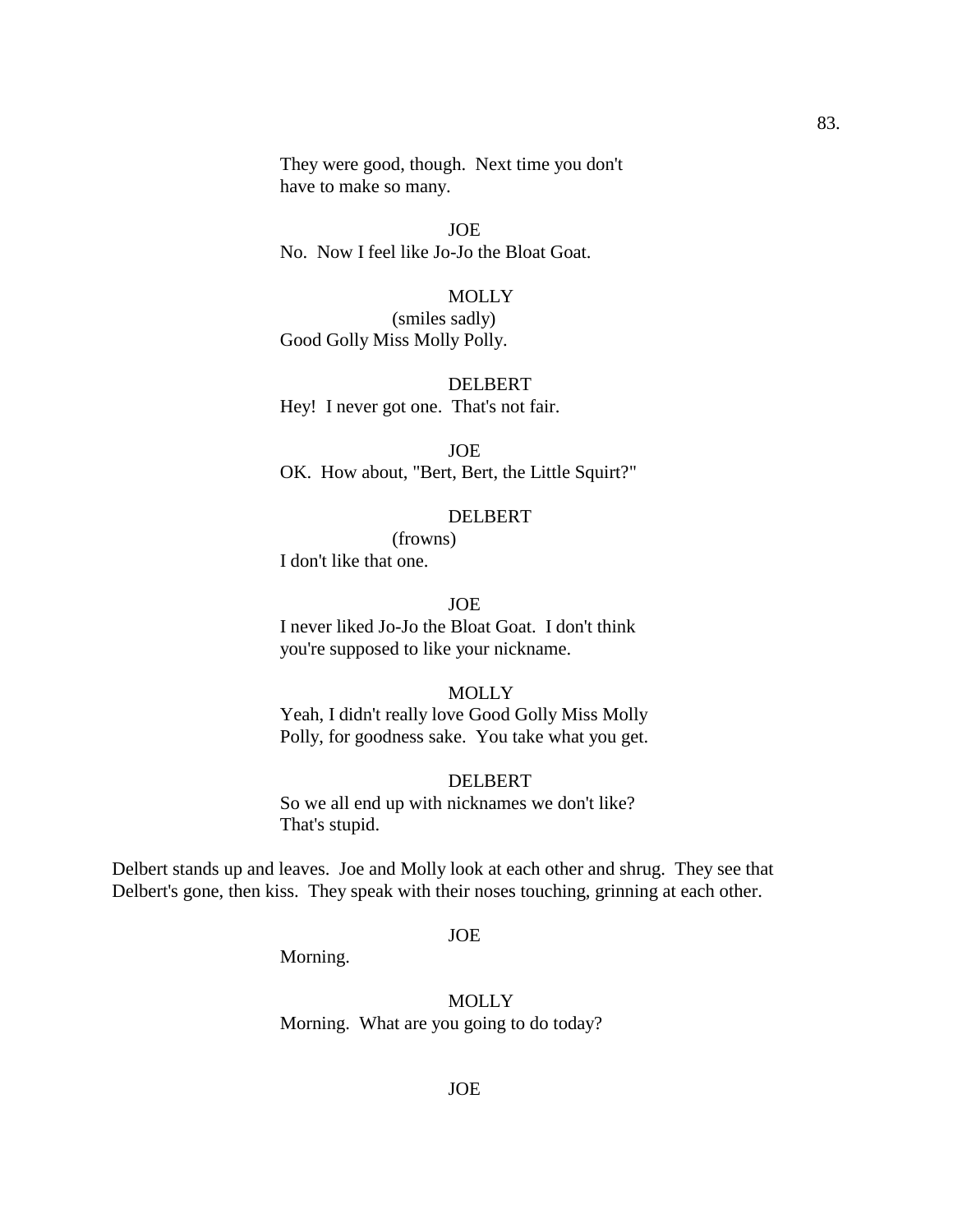Well, although I don't know much about it, I thought I might take a look at the tractor and see if I can get it running.

### **MOLLY**

Good luck.

# JOE

What about you?

# **MOLLY**

I have a million things to do. But we have a date tonight, right?

#### JOE

Absolutely.

They kiss again.

## **MOLLY**

Take Delbert with you.

#### JOE

Bert.

**MOLLY** Whatever his name is. See you at lunch.

They kiss yet again.

# EXT. GROVES' FARM - DAY

Joe comes out the front door.

JOE Come on, Bert. Give me a hand.

# DELBERT

(O.S.)

OK.

A moment later Delbert comes out the front door. He and Joe walk off together.

JOE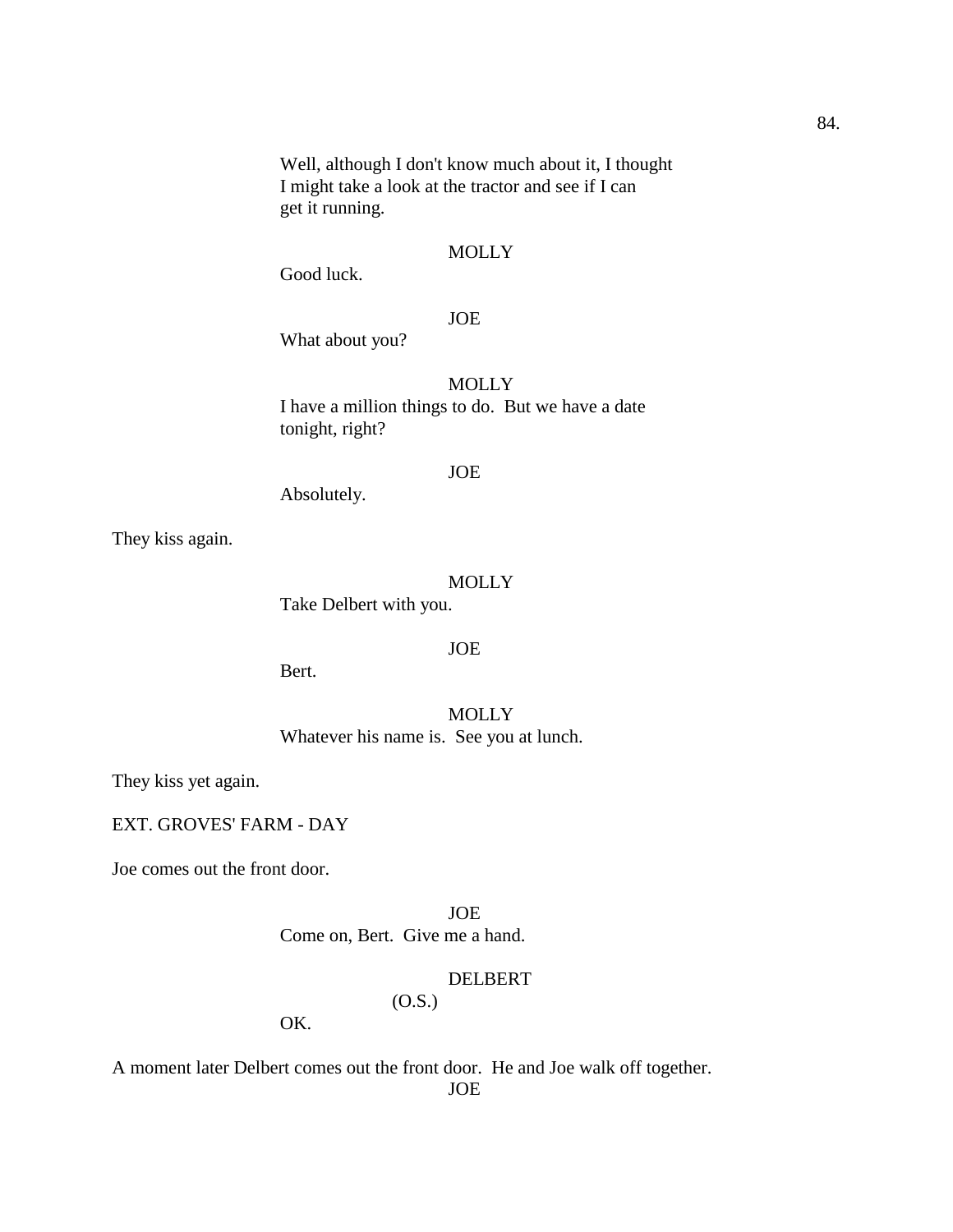Bert, Bert the Little Squirt.

## DELBERT

(annoyed, but amused)

Don't say that!

## JOE

Or what?

## DELBERT

Or I'll get mad.

JOE Uh-oh. Now I'm in trouble. Look out. Bert, Bert the Little Squirt.

# DELBERT

You're asking for it.

#### JOE

Asking for what?

INT. LAUNDRY ROOM - DAY

Molly sorts the laundry, unfolding balled up socks, going through pockets. She picks up Joe's brown, dirty and bloody pants and smiles. Reaching into the pocket, Molly comes out with Joe's gold wedding band. Molly becomes so sad and depressed looking at the ring that she sits down on the floor and cries.

EXT. GROVE'S' FARM - DAY

Joe and Delbert come walking up to the front of the house, covered with grease and grinning. Inexplicably, they find the front door locked. Suddenly, the door opens and Molly grabs Delbert's arm, yanking him inside.

## MOLLY

Delbert! Get in here!

# DELBERT

My name's Bert.

MOLLY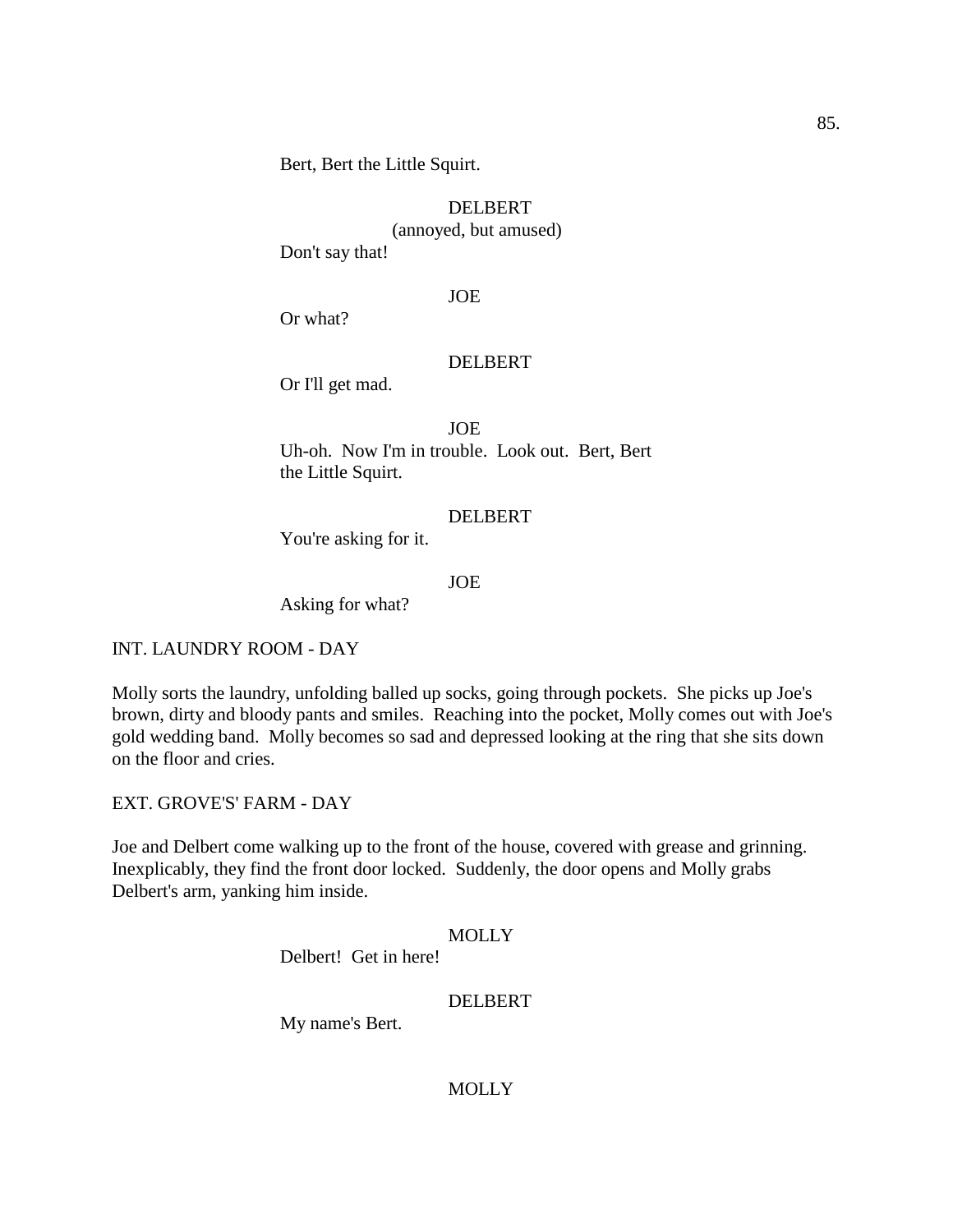She slams the door. Joe is befuddled.

## JOE

What's going on?

The door reopens and Molly throws Joe's clothes in his face.

**MOLLY** Wait a minute, don't forget this!

She throws his wedding ring at his chest. Joe recognizes it as it hits the porch. Molly slams the door as Joe picks up the ring.

> JOE What a minute, Molly, I can explain.

**MOLLY** (through the window in the door) Oh, yeah? Go ahead.

# JOE

(stuck) Well  $\dots$  Uh $\dots$ 

## **MOLLY**

Good explanation. Answer me this, are you at least separated?

JOE

Well, no . . . Not actually, but spiritually.

# **MOLLY**

*Asshole!* You took advantage of me—your best friend's widow! You're the lowest form of pond scum!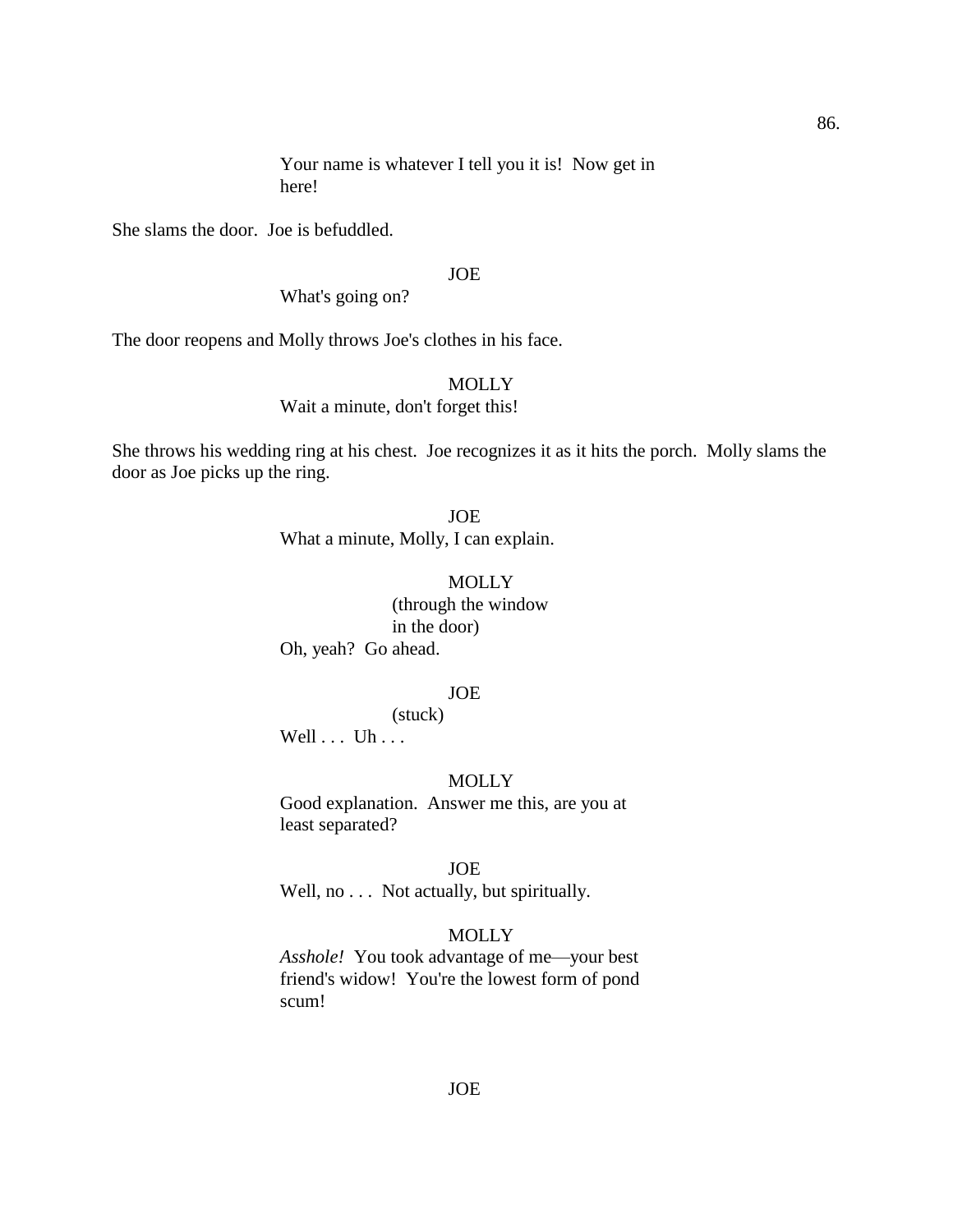Everything I said is true. My wife and I can't stand each other. We *should* be divorced.

**MOLLY** I should be happily married, but I'm not! Now get lost! And leave Kevin's clothes there, you're not worthy of them!

Molly grabs Delbert's arm and the two of them walk out of sight. Joe hangs his head. He then unbuckles the overalls and let's them drop around his ankles. Joe steps out of the overalls, then glances back at the wedding ring in his hand. What to do?

At that very moment a police helicopter appears over head, followed by two police cars with their flashers going, then three unmarked cars filled with Chief Dondero and the Agents. They are coming from everywhere.

## CHIEF DONDERO

(pointing)

There he is.

Joe looks all around in a panic, then suddenly bolts. He runs out into the overgrown field.

Everyone gives chase: helicopter, police cars, and unmarked cars, all go out into the field after Joe.

Joe hauls ass in his skivvies and a shirt. He runs with all his might, like a hunted animal.

Molly and Delbert open the front door. With incredulous expressions they watch the chase.

Joe gets across the field, enters a wooded area, still sprinting he looks back and doesn't notice a thick, low-hanging branch coming up at head level—**WHACK!!**—Joe knocks himself senseless. The whole world goes white . . .

## DISSOLVE:

## EXT. FARM HOUSE - DAY/ A LITTLE LATER

Chief Dondero and the four Agents step up to Molly and Delbert at the front of the house.

## CHIEF DONDERO

Mrs. Groves?

## **MOLLY**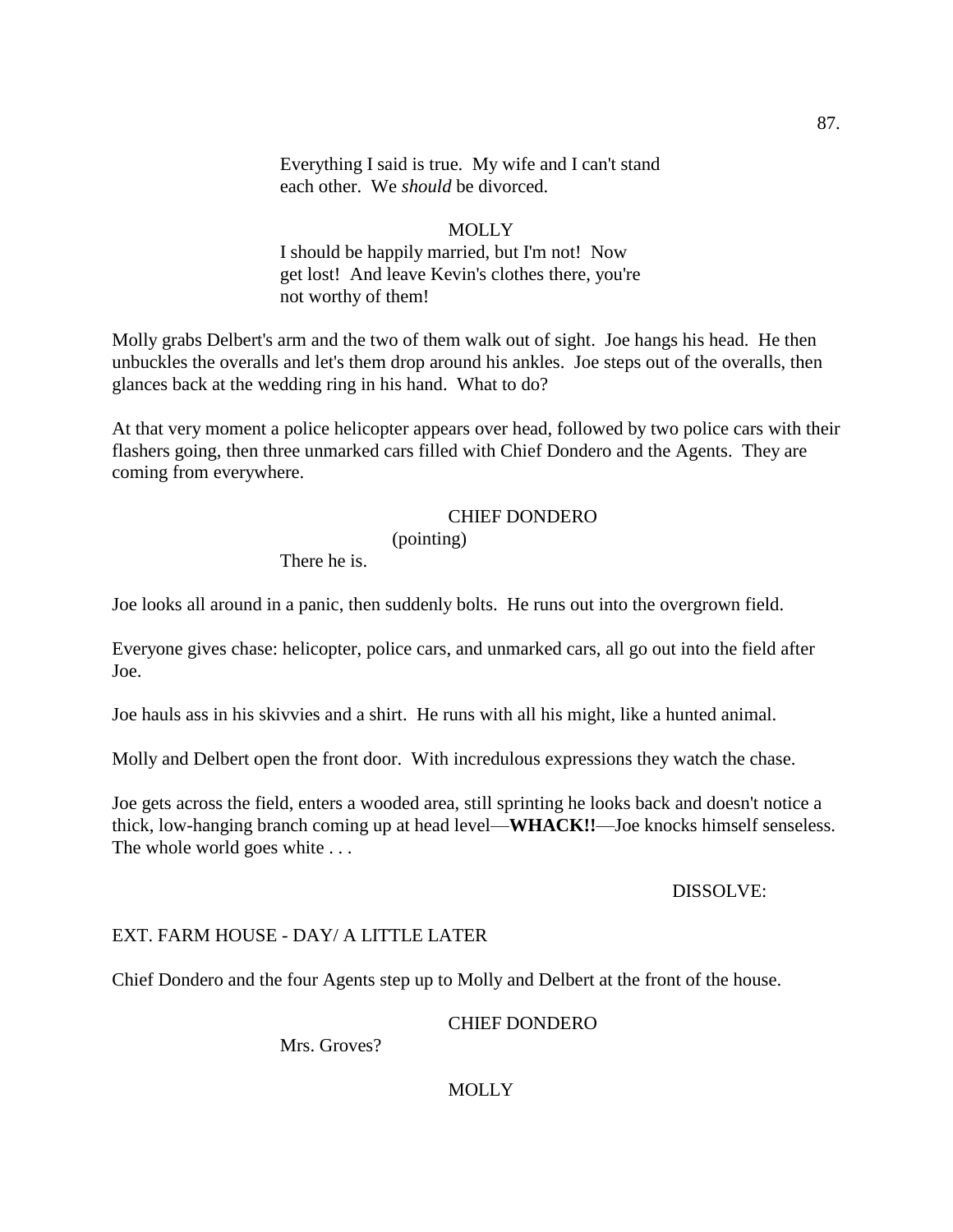Yes. Who're you?

The Chief pulls out his badge.

CHIEF DONDERO We're Secret Service, Ma'am. We guard the President.

**MOLLY** You also stop counterfeiting, too, don't you?

CHIEF DONDERO Yes, Ma'am, we do. We're a division of the Treasury Department.

#### **MOLLY**

Is Joe a counterfeiter?

## CHIEF DONDERO

No, he's the President.

Molly and Delbert look at each other and speak simultaneously.

MOLLY & DELBERT

Joe's the *President?*

They both burst out laughing.

**MOLLY** 

That's the silliest thing I've ever heard. He wasn't even wearing shoes when he came to the funeral.

## CHIEF DONDERO

He'd stopped wearing shoes several weeks ago. He's been under a lot of stress lately.

Joe's unconscious body is strapped to a gurney and loaded into the back of an ambulance. The Chief and the Agents start to leave.

# CHIEF DONDERO

You'll be debriefed, Mrs. Groves. Otherwise, we apologize for the inconvenience.

Molly grabs the Chief's sleeve.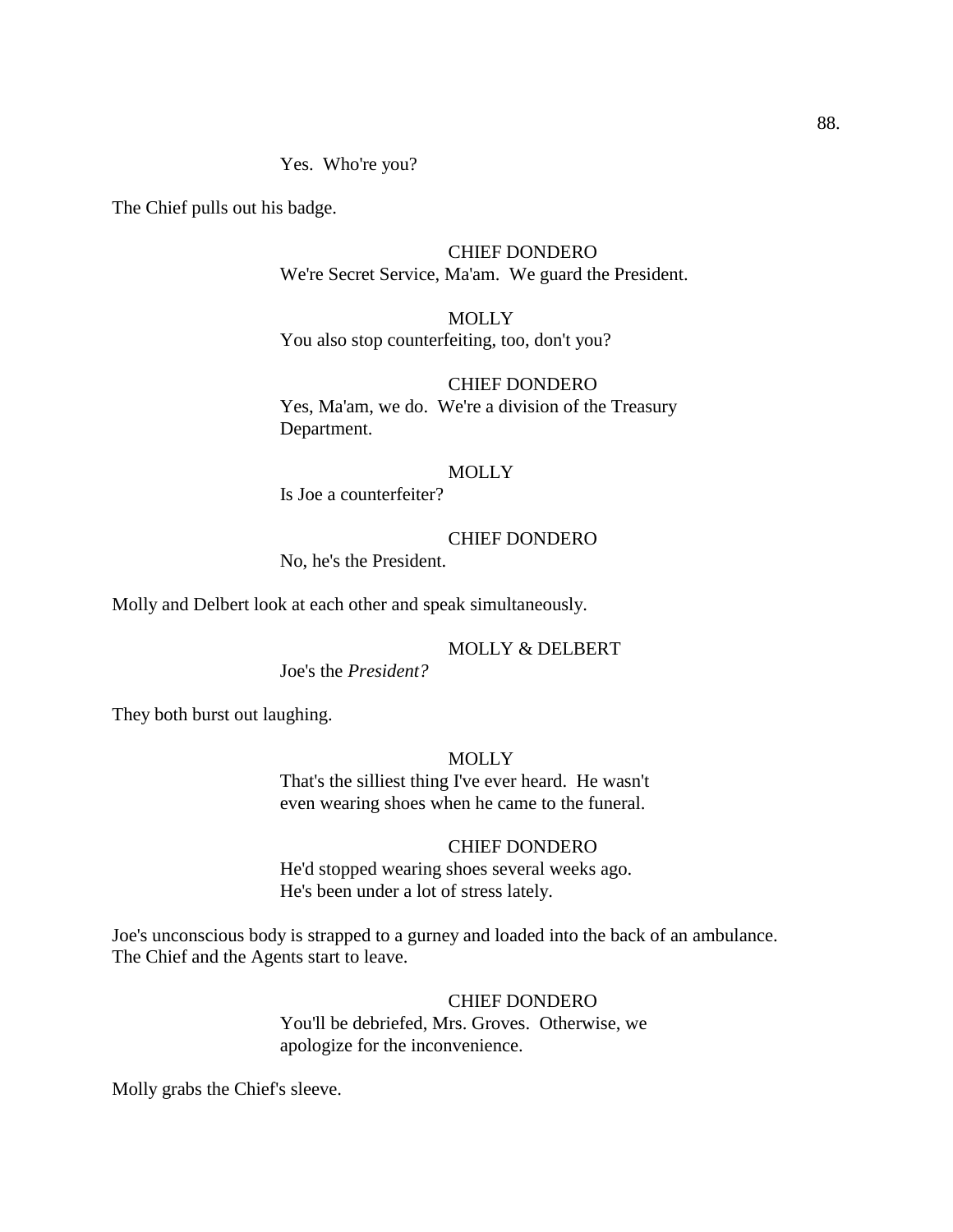#### **MOLLY**

One thing . . . ?

## CHIEF DONDERO

Yes?

## **MOLLY** What's his relationship with the First lady like?

# CHIEF DONDERO

(looks around) Between you, me, and the lamppost, theirs is the marriage from hell. They don't even like each other. Never have. It's all a front for the media. It's sad, really. Joe's a first-rate guy. I'm not enjoying watching him go through the hell he's presently going through. Goodbye, Mrs. Groves. I'm sorry about your husband.

#### **MOLLY**

Thank you.

The Chief leaves. Molly and Delbert watch him go, then turn and go inside.

#### DISSOLVE:

#### INT. HOSPITAL ROOM (WASHINGTON, D.C.) - DAY

Joe lies asleep in a hospital bed, his head bandaged, his beard thicker every time we see him. Both of Joe's hands are balled into fists. Sitting around the room reading magazines are: Henry Harrison, General Seaholm, Chief Dondero, and Nora, the First Lady.

Suddenly, Joe gasps loudly and snaps his eyes open.

Everybody in the room is startled and jumps. They all turn, look at Joe, then crowd in around his bed. The first one to speak is Chief Dondero.

> CHIEF DONDERO Hey, Joe. How ya doin'?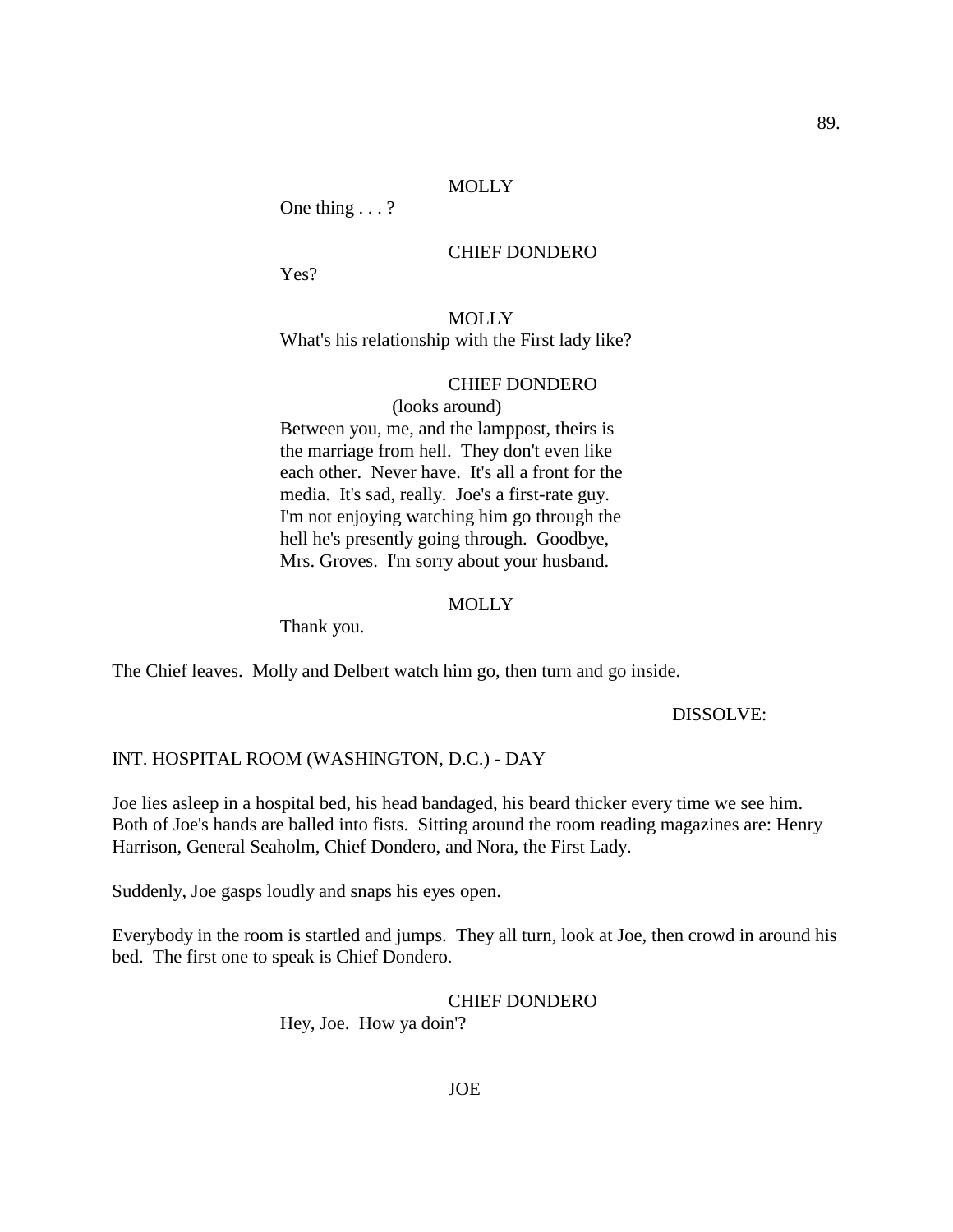(blinks) OK, Chief, how're you?

# CHIEF DONDERO Better now. We were a little scared for a while there.

**HARRISON** Are you sure you're all right, Mr. President?

JOE I'm fine, Secretary of State Harrison. My head hurts a bit. (to General Seaholm)

General Seaholm. Keeping the country safe?

## GENERAL SEAHOLM

(salutes)

Yes, sir.

## JOE

(to Nora) Nora, you look tired.

# NORA

I am tired, Joe, but I'll sleep better now that I know where you are. What's in your hand?

They all glance down at Joe's balled fist. Joe opens his hand revealing his wedding ring. Everybody smiles. Nora takes the ring out of Joe's hand and replaces it on his finger.

NORA

There. Now you won't lose it.

## JOE

I didn't lose it.

## NORA

Well, now you won't.

#### JOE

(sighs) So, what's on the agenda? **HARRISON**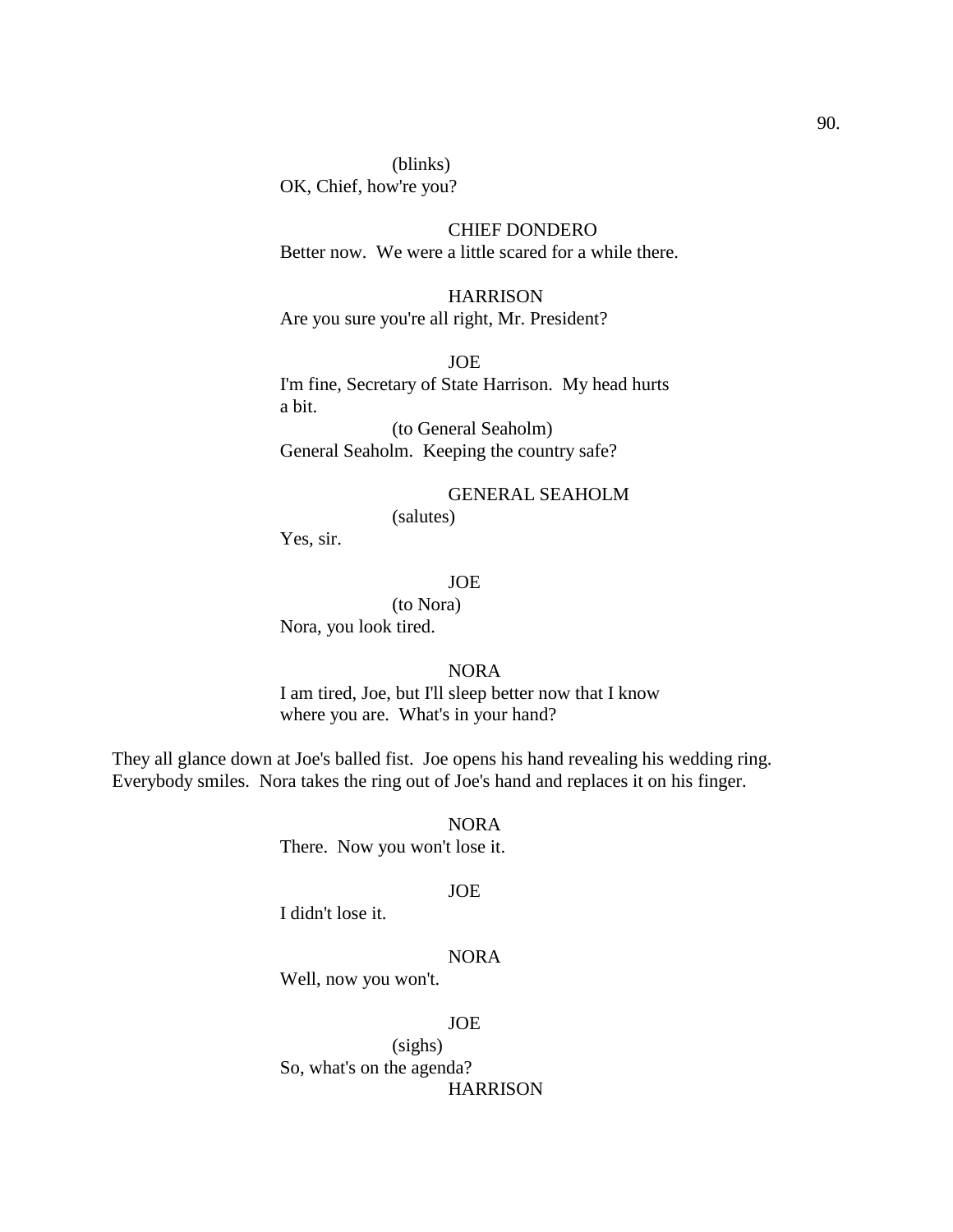The agenda right now, Mr. President, is for you to get better.

Joe sits up.

# JOE

I *am* better. What do you think this was all about?

## **HARRISON**

But you should rest.

JOE

I'm rested. Really. How are the popularity polls doing?

## GENERAL SEAHOLM

(smiles) Outstanding, sir. The highest they've been this entire campaign.

#### JOE

If they start to drop again, just smack me in the head with the nearest heavy object.

Everybody laughs; he *is* better. Joe starts to take the bandage off his head.

## **HARRISON**

Maybe you shouldn't do that.

JOE Do I have any stitches or anything?

#### **HARRISON**

(shakes his head)

No.

Joe takes off the bandage. There's a lump, which Joe touches, then winces.

JOE It's a good thing I have a hard head.

Everyone chuckles and nods. Henry Harrison coughs. **HARRISON**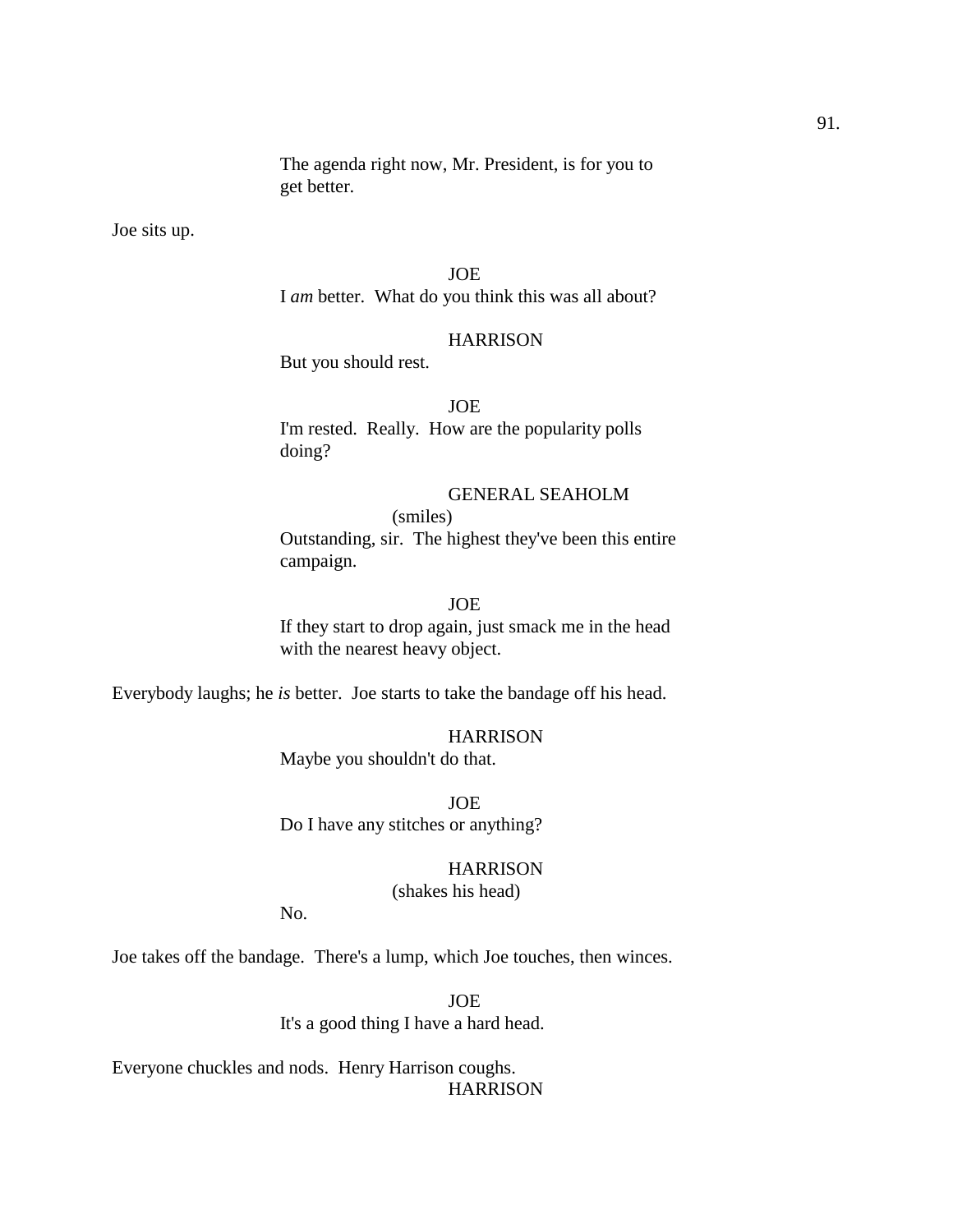Uh, Mr. President? You know, there is a huge Republican rally in town tonight. If you made an appearance I'm sure you'd bring down the house.

## GENERAL SEAHOLM

You'd be a hero.

# **HARRISON**

Elections are less than five months off, sir.

Joe considers it, then nods.

JOE That's true. Time's getting short. Yes, I think that's a fine idea.

Everyone smiles brightly. Harrison suddenly looks concerned.

**HARRISON** 

And you'll shave, sir?

Joe reaches up and strokes his beard.

JOE

Yes, I'll shave. I'll wear shoes, too.

Harrison and General Seaholm both sigh happily.

#### **HARRISON**

We'll get right on it.

GENERAL SEAHOLM

Yes, sir.

#### JOE

Outstanding.

Harrison and General Seaholm excitedly exit the room. Chief Dondero appears confused. Nora throws him a look saying, "Please leave." Chief Dondero leaves. Nora turns to Joe.

NORA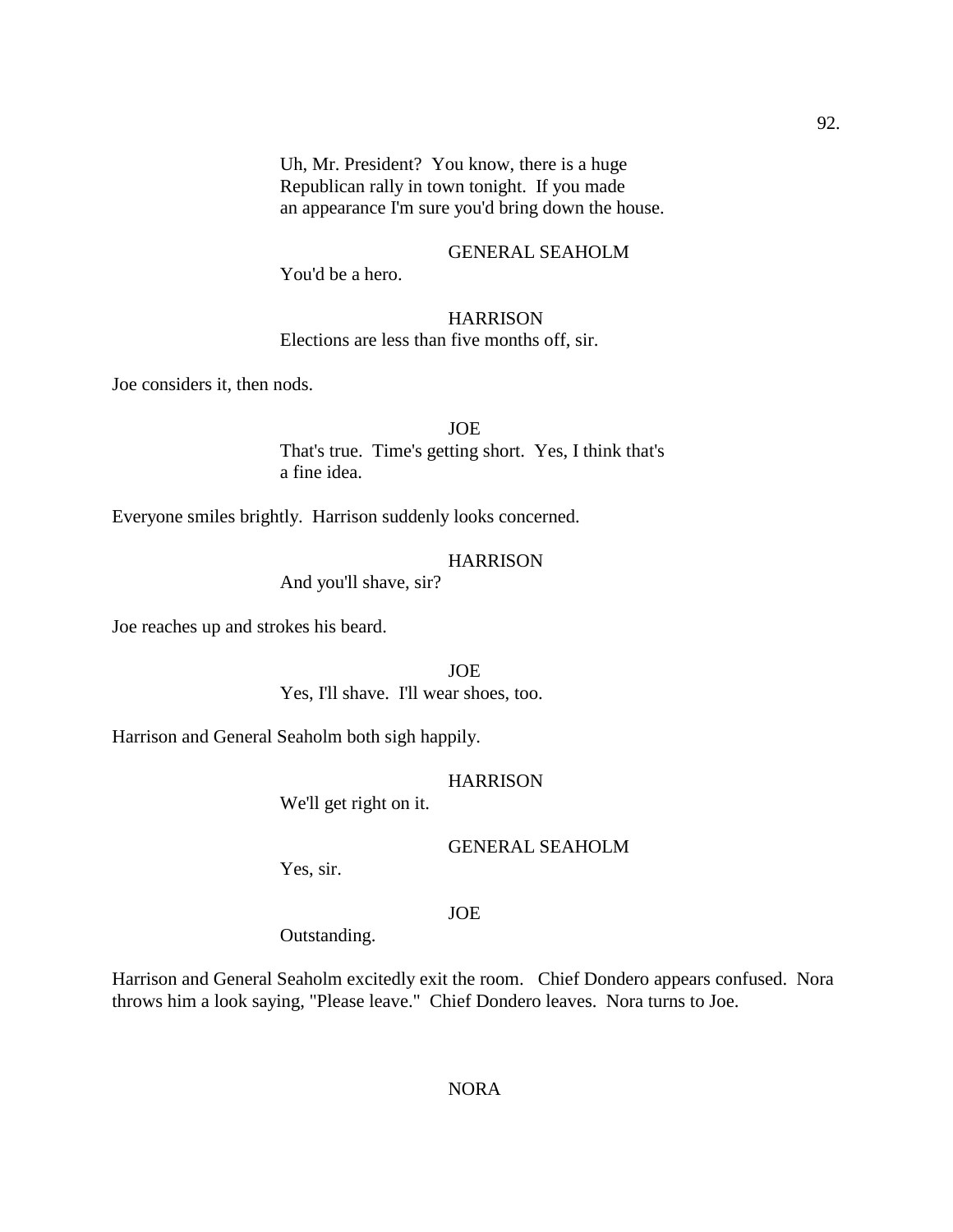Why did you have your wedding ring in your hand?

#### JOE

I didn't want to lose it.

## NORA

## (smiles)

That's nice, Joe. Ya know, I've been thinking a lot about us lately. Things haven't gone so well up until now, but maybe they can improve.

#### JOE

You think so, Nora?

## NORA

Sure I do. What do you say we set aside some part of each day to spend together? That way we could talk and get to know each other. After a while, we might even get over this sickening, bitter revulsion we feel for one another. What do you think?

#### **JOE**

I think that's a fine idea, Nora. Have your assistant set it up with my assistant, OK?

# NORA

(smiles) Oh, Joe, this'll be a new beginning.

Nora exits, all excited. Chief Dondero reenters, still looking quizzical.

#### CHIEF DONDERO

Anything you need, Joe?

# JOE

Yeah. Some clothes, shaving cream, and a razor.

Joe throws his legs over the side of the bed and stands up, somewhat woozy and wobbling. The Chief is right there to hold him up.

### CHIEF DONDERO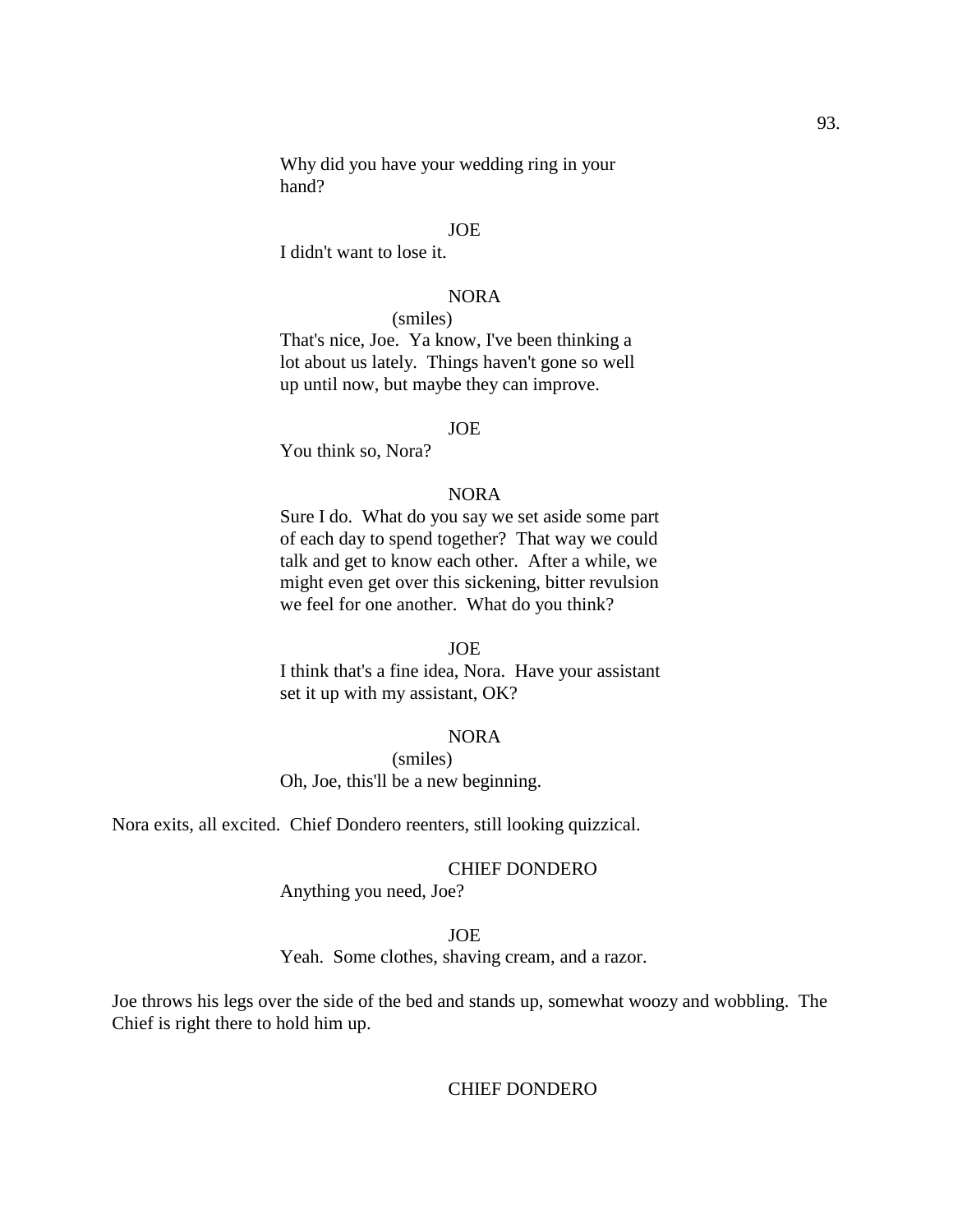Slow down, will ya. What's the rush?

## JOE

What's the rush? Chief, life's the rush. It's going by so fast that before you know it it's over. You've got to grab it with both hands and hold on 'cause it's bucking bronco. And if you don't pay attention, you end up on your ass.

#### CHIEF DONDERO

(looks skeptical) Joe, are you sure you're all right?

**JOE** Never felt better, Chief. How about that razor?

CHIEF DONDERO Take a shower and it will be here when you're done.

JOE

Outstanding.

Joe walks into the bathroom and shuts the door. The Chief frowns, scratching the side of his head.

DISSOLVE:

### INT. LIMOUSINE - NIGHT

Joe rides in the back of a limousine with Harrison, General Seaholm, Chief Dondero, and Nora. Joe is in a suit and tie, shaved, and wearing shoes. He looks perfectly composed.

#### HARRISON

The news of your appearance tonight, sir, has caused a tremendous sensation. All the TV networks have decided to run it live.

Joe nods, impressed. General Seaholm takes a fat sheaf of papers from his briefcase.

GENERAL SEAHOLM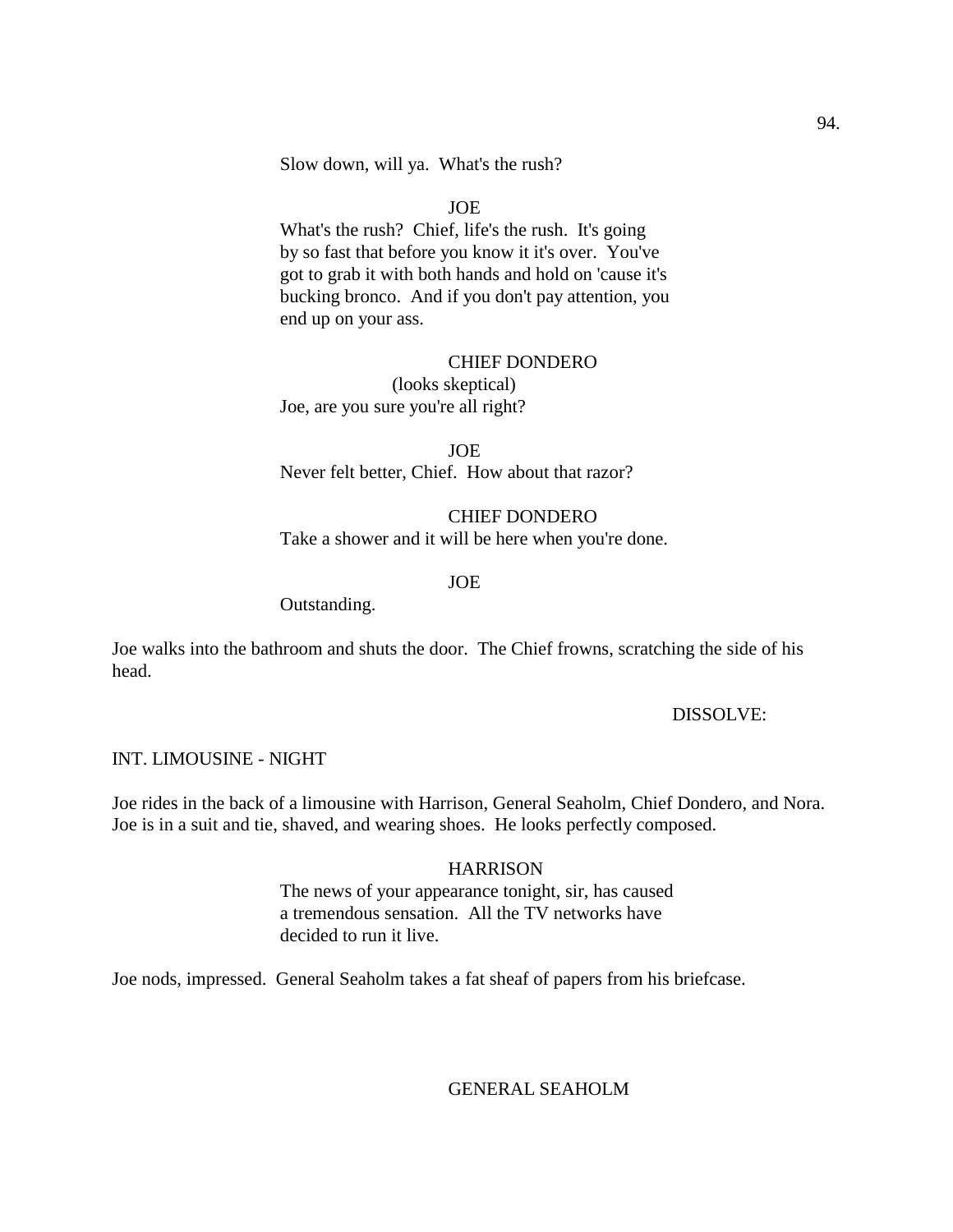Now, about that twenty-fifth BEEZWACS surveillance jet, sir. We still need your signature on this appropriation bill.

# JOE

(waves it off)

Later, General.

### GENERAL SEAHOLM

But—

JOE

—Later.

# **HARRISON**

Now, about your upcoming schedule—

JOE

—We'll talk about that later, too. Have you got my speech for tonight.

Harrison reaches into his briefcase.

#### **HARRISON**

Yes, sir.

(hands Joe his speech) Here. It's undoubtedly a better idea that you go over this speech. These other matters will wait.

Joe reads his speech.

JOE

Yes, that's what I thought.

Nora leans forward.

## NORA

My assistant spoke with your assistant and it seems that Tuesdays at eleven are open for both of us, what do you think?

95.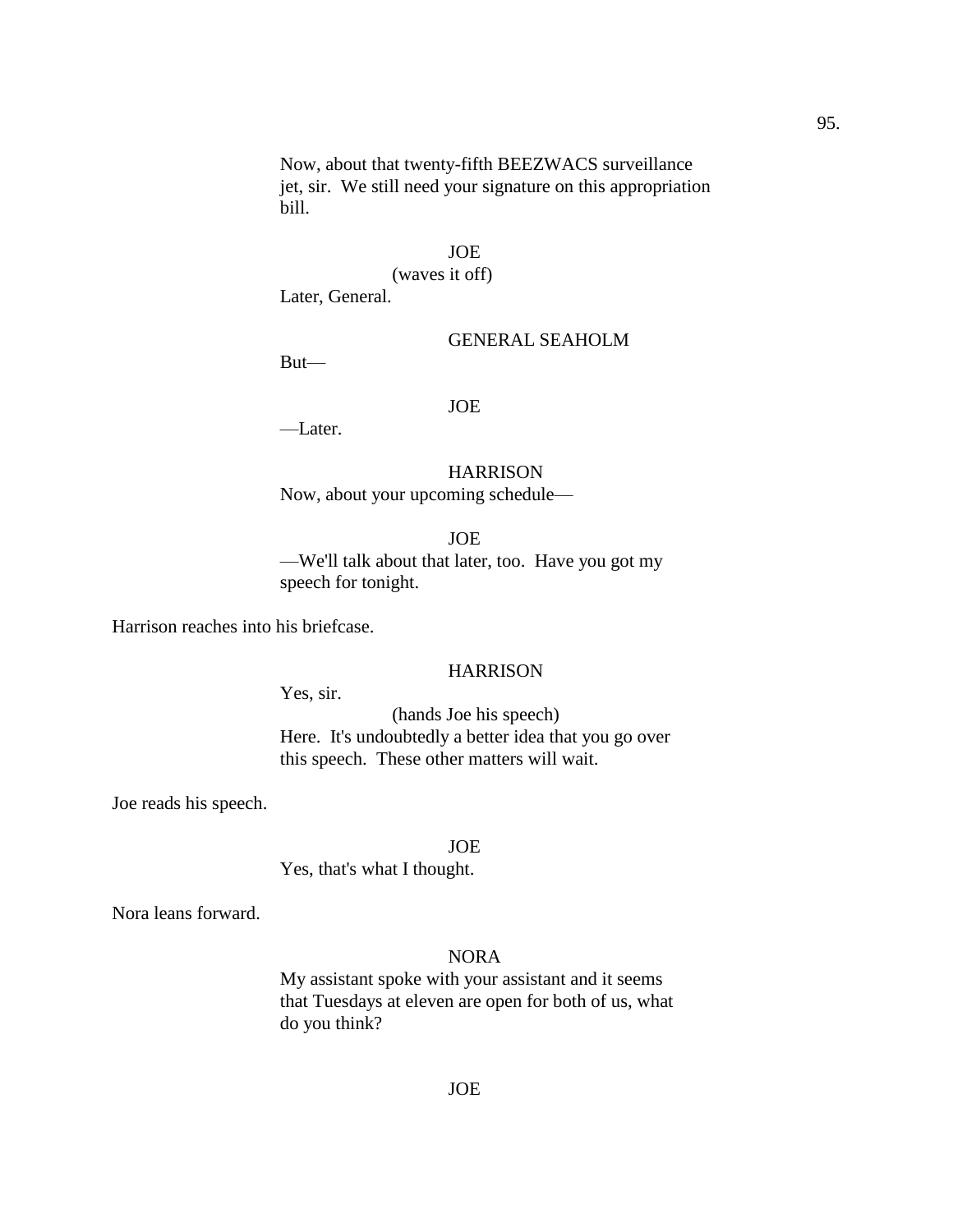(glances up; smiles) That's fine, dear. I look forward to it. (reads his speech; nods) Fascinating.

# **HARRISON**

I wrote it myself, Mr. President.

JOE

Good job, Simon.

### **HARRISON**

(smiling) Thank you, sir.

Chief Dondero still wears his skeptical expression.

EXT. HUGE AUDITORIUM - NIGHT

An enclosed, football-sized auditorium with an enormous parking lot jammed with cars. A banner outside the auditorium reads, "REPUBLICAN RALLY TONIGHT—FREE NON-ALCOHOLIC BEER."

INT. AUDITORIUM - NIGHT

A huge crowd of silly-hatted Republicans mill around inside the auditorium. American flags fly everywhere. People hold up signs with names of states on them.

INT. STAGE - NIGHT

The Presidential seal adorns the podium. On chairs along the back of the stage are: Harrison, General Seaholm, Chief Dondero, Nora, and other notables. Joe stands in the wings, studying his speech. A TEXAS SENATOR presently addresses to the crowd.

TEXAS SENATOR

(with a Texas accent) . . . America must be strong to be gentle. America must be strong to be kind. America must be strong to be beneficent. America must be strong because it just should, that's all. Not kind of strong, not sort of strong, but *really* strong. Strong enough to vanquish (continued) TEXAS SENATOR (cont.)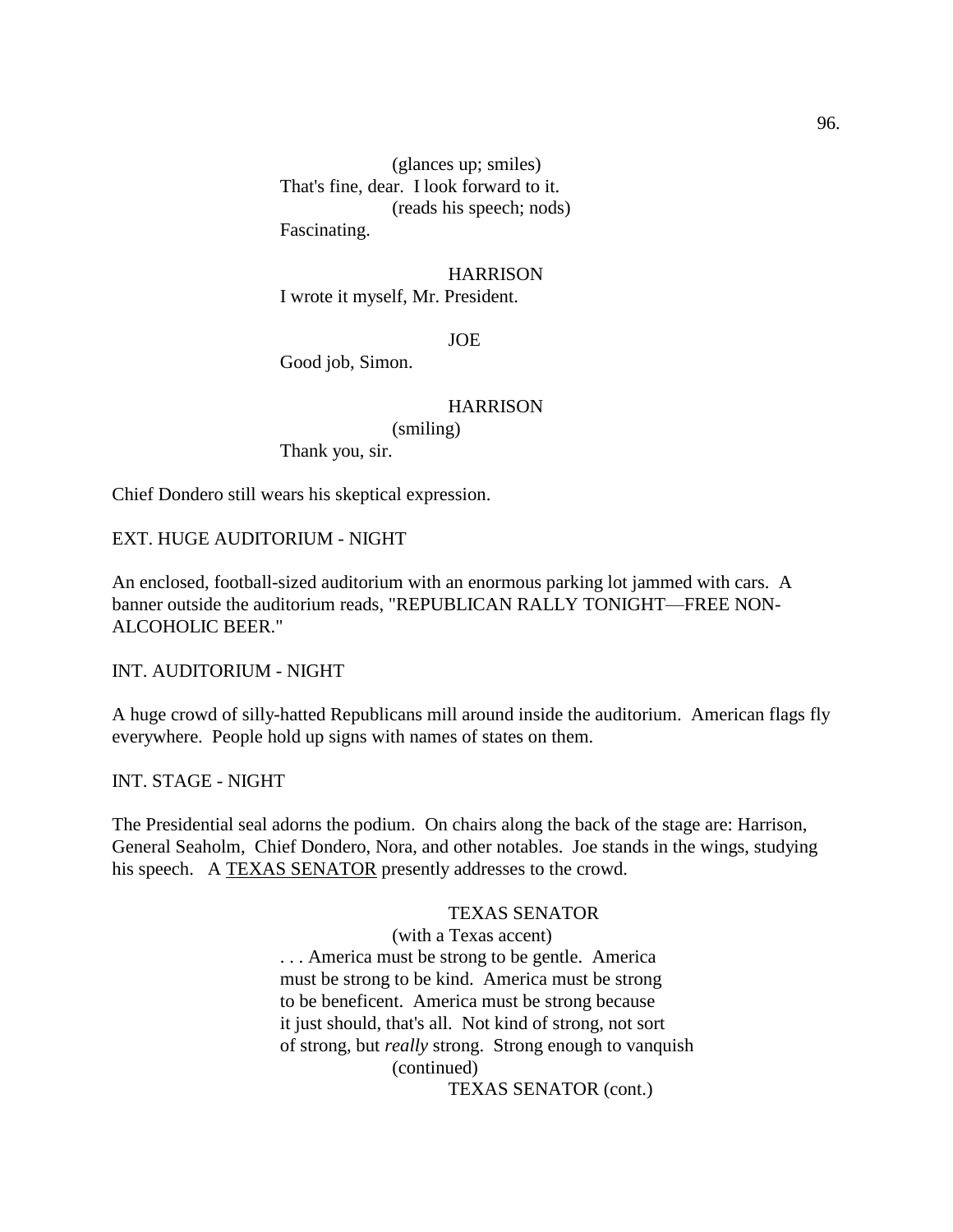our enemies, and strike fear into the hearts of our allies. Strong enough to reduce this planet to rubble anytime we want. And not just once, but many times. We need to be able to turn the rubble into smaller rubble. And who is the man to lead us to this goal of strength? Why, none other than our own President of the United States. Ladies and gentlemen, I give you President Joseph K. Burton!

The audience erupts into deafening applause. As Joe steps out on stage the audience goes even wilder. Harrison gives Joe the thumbs-up. Joe nods to him, then steps up to the podium. Joe stands there patiently waiting for the applause and cheers to die down. He takes his speech out of his pocket and sets it on the podium before him.

When the applause and cheering finally fade out, Joe continues to stand there, looking at the audience. After a minute, the silence starts to get uncomfortable. There are several loud coughs from the impatient audience. Joe glances back at Harrison, Seaholm, Dondero, and Nora, all breathless and wide-eyed in anticipation—what's he up to? Joe turns back to the audience.

> JOE Ladies and gentlemen, fellow Republicans. It's good to be able to stand up here tonight and speak to you. (applause; Joe pauses) Over the past week I haven't *really* been in a coma. I ran away.

The audience hushes. Harrison and General Seaholm exchange a panicked look. Nora is shocked. Chief Dondero is completely interested.

JOE

That's right, I ran away. And I traveled across a small part of this great country of ours. Up through Maryland, West Virginia, and into Ohio, my home state. I was going home to attend my best friend's funeral. He died in prolonged misery due to lack of proper medical care. And it was *my* fault. And it was *your* fault, too.

Harrison and General Seaholm are furious.

**HARRISON** 

He's completely lost his mind!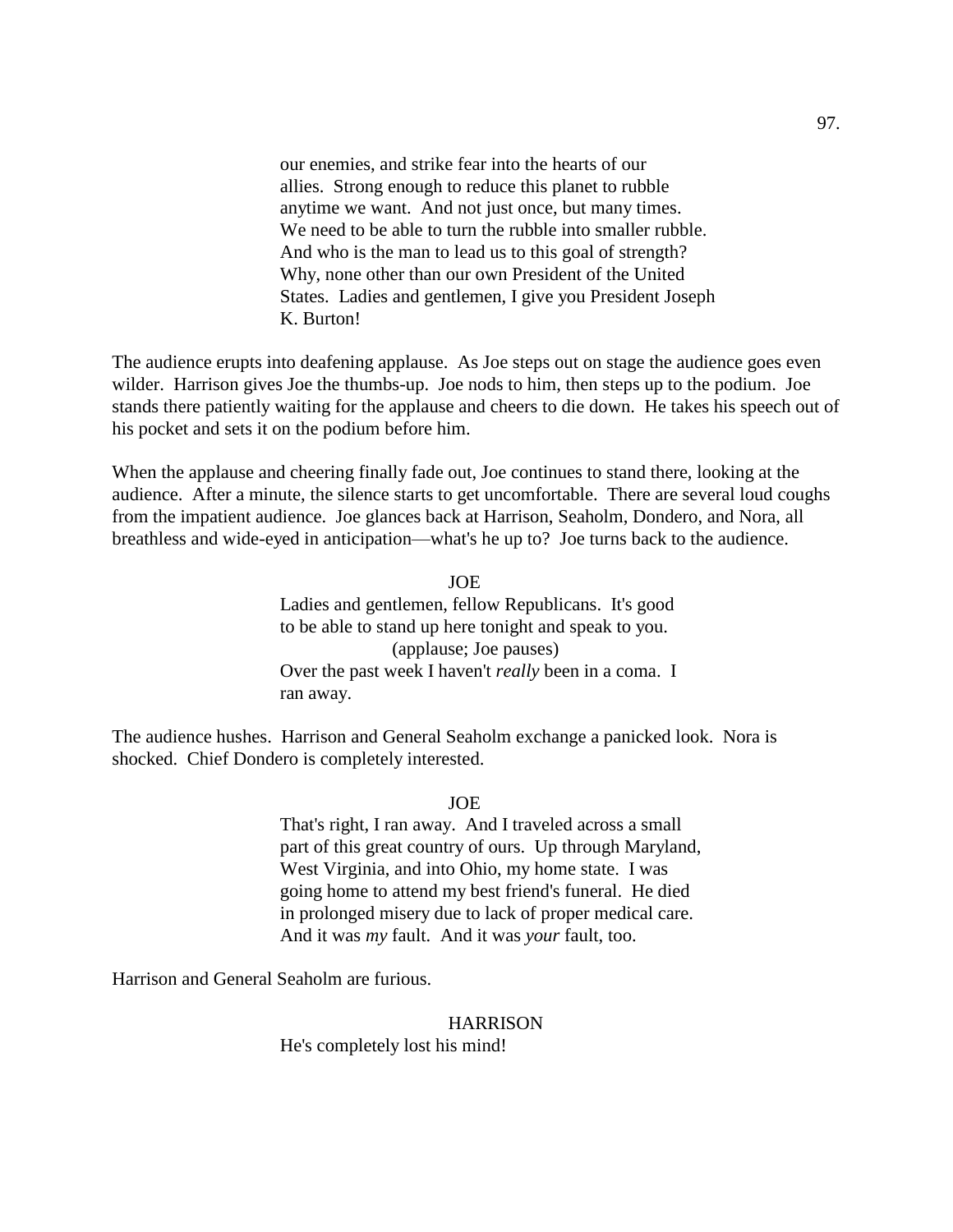### GENERAL SEAHOLM

Should I shut him down?

# **HARRISON**

(nods vigorously) Yes! Shut him down! He's gonna blow the whole thing.

## GENERAL SEAHOLM

(snaps to attention and salutes)

Yes, sir.

Joe continues to address the stunned crowd.

#### JOE

We need to keep our military strong, sure, but let's not be crazy about it. Education is more important than defense, everybody and their little brother should know that. Without decent medical care for everyone we are no better than a third world country. In Calcutta they step over dead bodies; here, we step over the homeless. It's not a big step from one to the other. The point is not how to get the rich to pay less taxes, but how can the general populace, including the poor, live better lives.

People in the audience begin to boo at Joe. The yell things like:

## REPUBLICANS

*Get lost! Take a hike!! Traitor!!!*

General Seaholm steps up to the ENGINEER running the sound and light board.

GENERAL SEAHOLM Are you controlling the sound and lights?

## ENGINEER

Yeah.

GENERAL SEAHOLM I order you to shut everything down.

The Engineer is taken aback.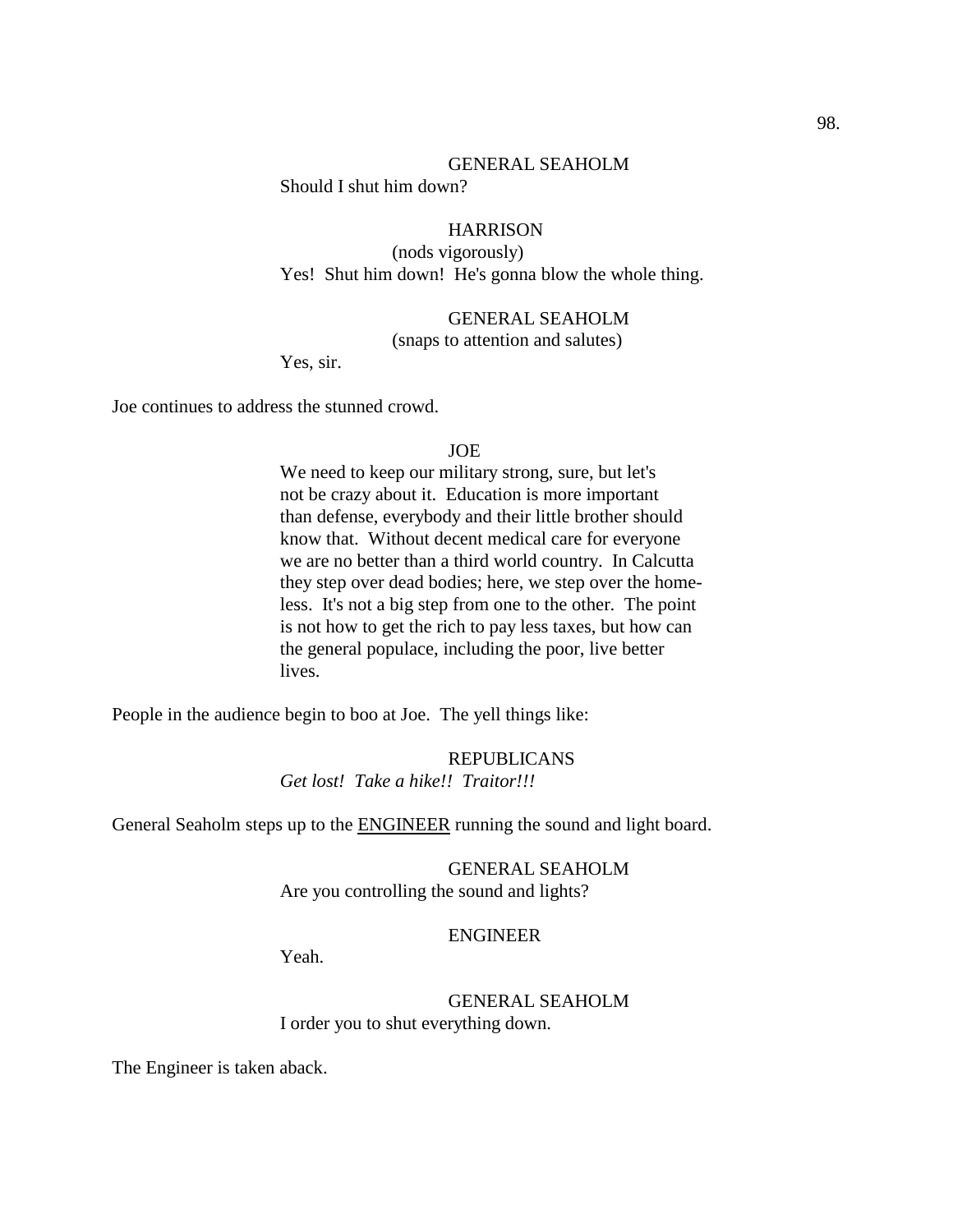#### ENGINEER

Oh, you do, huh?

# GENERAL SEAHOLM

Yes, I do! I'm General Artemus Seaholm, head of the Joint Chiefs of Staff.

### ENGINEER

Are you really? Well, I did four years in the Marine Corps, and when I was honorably discharged I vowed to never take another order from an officer again in my entire life. So you can just blow it out your barracks bag, General!

The General is aghast.

Meanwhile, Joe's knocking 'em dead.

## JOE

(continues)

The goals that I now see as important are not the goals of the Republican Party. I don't think they're the goals of the Democratic party, either. So, I'm not sure what to do. Be that as it may, I have decided to unquestionably *not* run for President on the Republican ticket.

Chief Dondero is totally impressed.

#### CHIEF DONDERO

You go, Joe.

However, everybody else in the whole auditorium is both outraged and shocked.

General Seaholm has brought the MANAGER with him up to the Engineer.

#### MANAGER

Shut it down.

#### ENGINEER

All of it?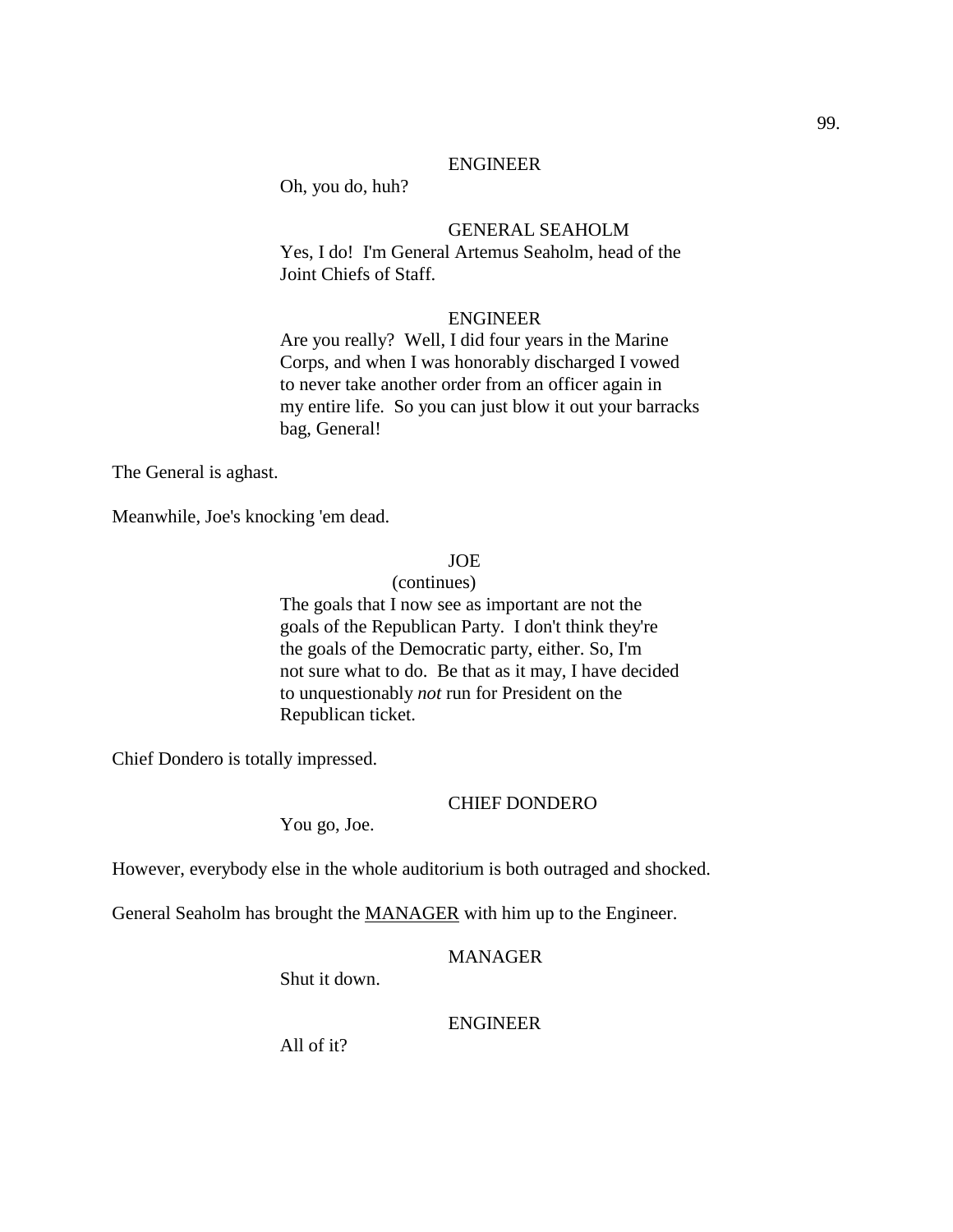## MANAGER

Yes, all of it.

The Engineer shrugs, does as he's told, and shuts off all the lights and sound in the entire auditorium.

Fifty thousand people are plunged into darkness and begin to bump into each other. We see a bright red ash glowing. SOMEONE yelps, exclaiming:

### **SOMEONE**

Hey, bud, watch it with that cigar.

SOMEONE ELSE says:

# SOMEONE ELSE

Hey, you moron, you're spillin' beer down the back of my neck.

In the darkness the Manager speaks:

#### MANAGER

All right, funny man, bring up the house lights.

The Engineer does as he's told; the house lights come up.

The podium is empty—Joe's gone. A piece of confetti floats to the stage.

Harrison steps up to the bemused Chief.

### HARRISON

(furious) Find him! This time I'll have him committed! You

hear me? *Find him!*

CHIEF DONDERO

Why? What good will it do you?

## **HARRISON**

I didn't ask your opinion, Chief, just do your job and find him! As Secretary of State I outrank you by so much that it's incalculable. *Now move!*

The Chief nods sadly and starts to leave.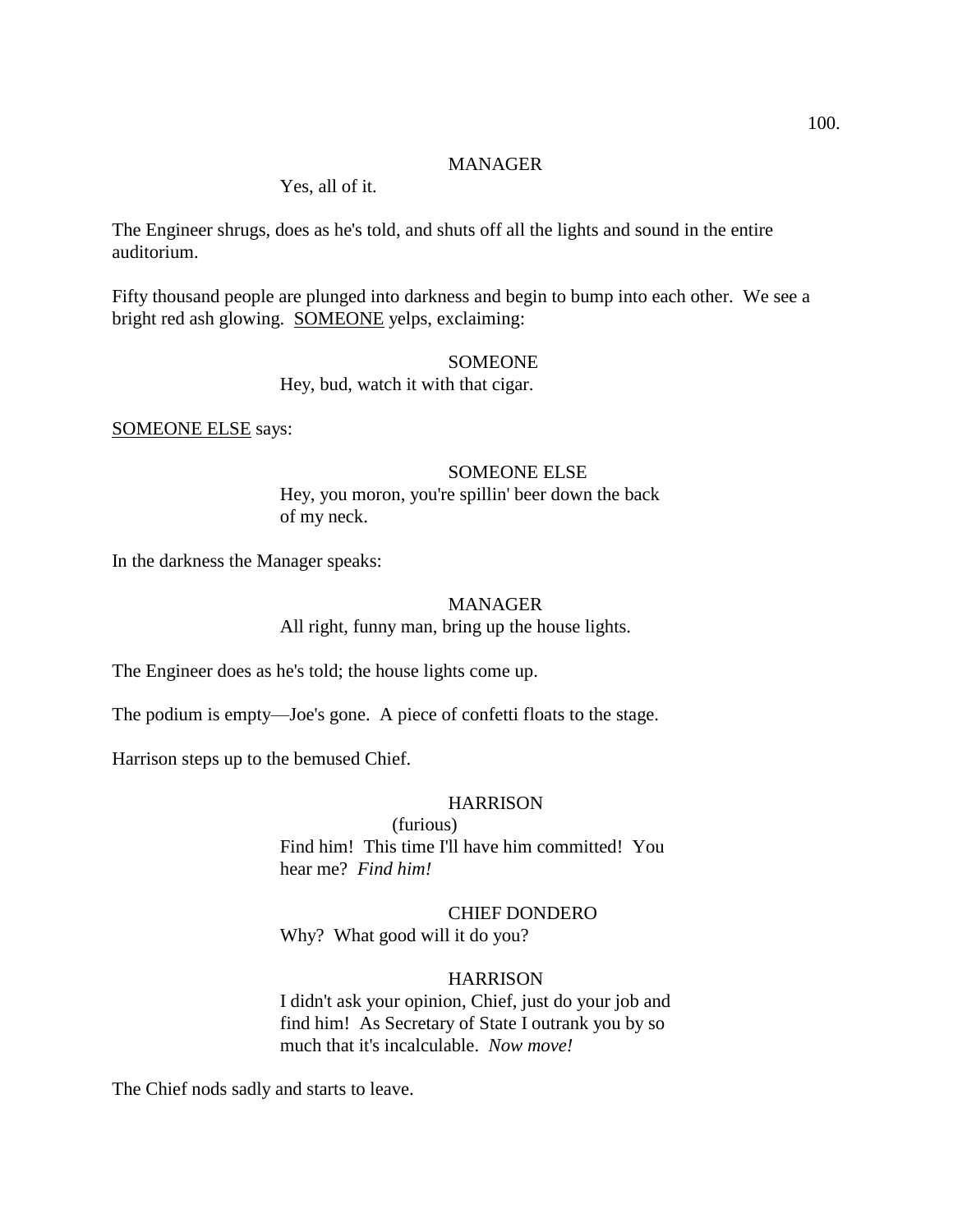#### CHIEF DONDERO

Yes, sir.

## EXT. AUDITORIUM - NIGHT

Chief Dondero exits the auditorium and steps up to his car.

### INT. THE CHIEF'S CAR - NIGHT

The Chief gets into his car and finds a black wallet sitting on his dashboard. The Chief opens the wallet revealing the driver's license of Joseph K. Burton, smiling and squinting at us from the photo. Chief Dondero chuckles, shaking his head.

The four Agents step up to the Chief's car.

# AGENT #1

So, where do you want us to start looking now, Chief?

CHIEF DONDERO Go home. All of you. Get a good night's sleep.

AGENT #1 But what about finding the President?

## CHIEF DONDERO

The President doesn't need to be found. He's not lost. Goodnight, gentlemen.

As the Chief drives away he tosses Joe's wallet on the empty seat beside him.

The four Agents are left helplessly behind.

#### DISSOLVE:

## EXT. THE GROVES' FARM - MORNING

Molly is hanging the laundry up to dry on the line. With the wind blowing her hair and the clothes, it's like an early American portrait. Delbert hoes the vegetable garden beside the house.

The mail truck pulls up to the mailbox down at the end of the long dirt driveway. Molly and Delbert both glance up, shading their eyes in the morning glare.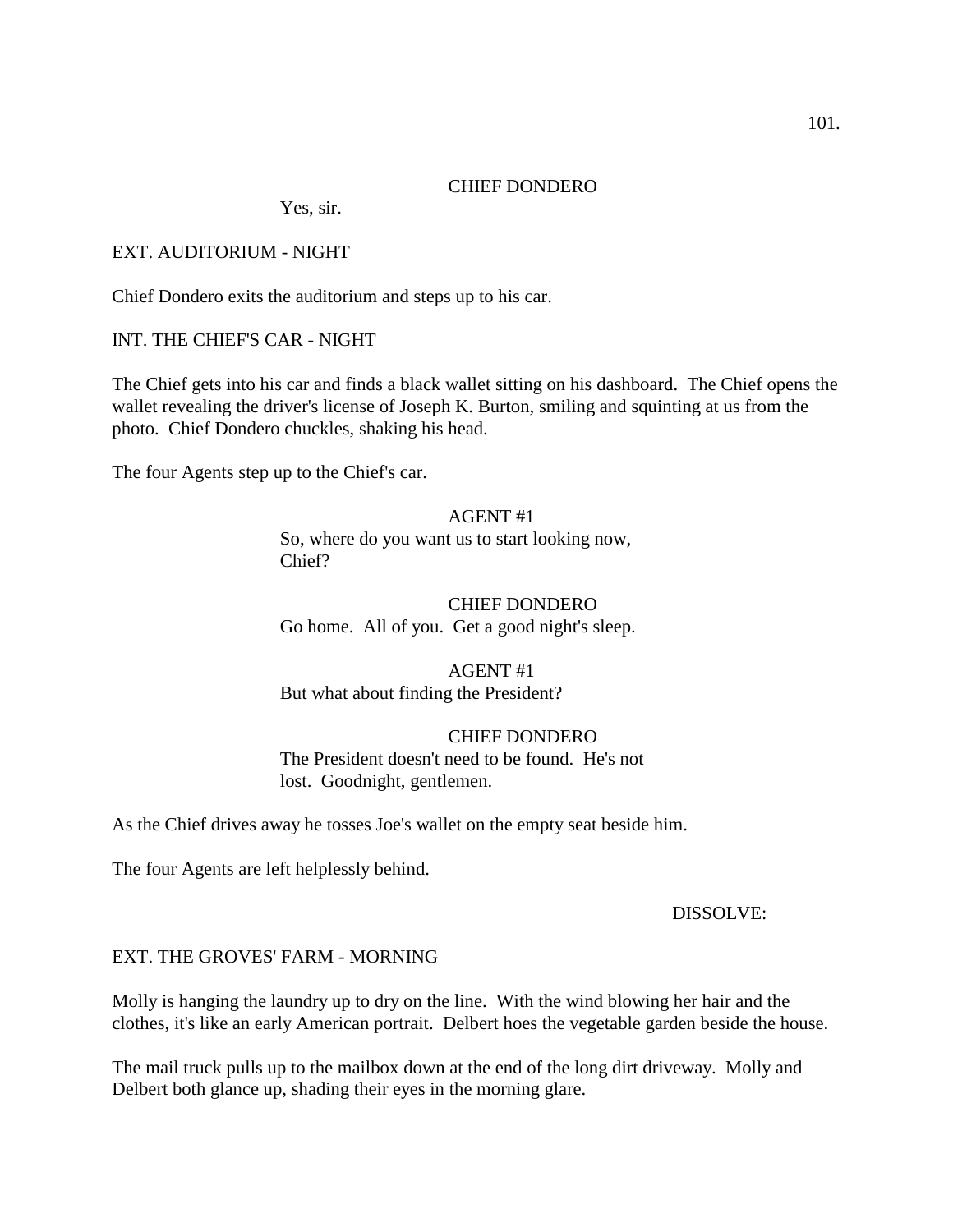The mail truck drives away and there stands Joe, unshaven, smiling, but abashed.

A thankful smile fills Molly's face, causing her eyes to tear up. She looks to Delbert, who smiles back at her. Molly starts walking down the driveway.

Joe starts walking up the driveway. After a few steps they both begin to run. Molly and Joe meet halfway in a tight embrace. Joe takes off his wedding ring, shows it to Molly, then throws it as hard as he can into the field. Joe and Molly kiss.

Delbert watches from the house, leaning on his hoe and smiling.

# DISSOLVE:

# EXT. OHIO STATE FAIR - DAY

It's a beautiful fall day at the Ohio State Fair. There are crowds, rides, booths, and corrals full of enormous pigs. The same female TV news reporter we saw at the beginning steps into our view.

## FEMALE REPORTER

(into camera) As the elections near there are some very surprising developments. As we all know, the Democratic candidate, Senator Roger Thornhill, is presently in the lead in the polls . . .

A photograph of a mid-forties, gray-templed, good-looking guy is super-imposed on the screen beside the reporter's face.

## FEMALE REPORTER

. . . Following a close second is the Republican candidate, General Artemus Seaholm . . .

A photograph of General Seaholm at attention, his chin thrust forward, is super-imposed.

# FEMALE REPORTER

. . . However, the most interesting development of recent days has been the homespun support for two unlikely, Independent candidates running for office under the banner of Teddy Roosevelt's long defunct, Bull Moose Party . . .

Delbert looks very uncomfortable in a suit and tie. He stands beside Molly, who looks very